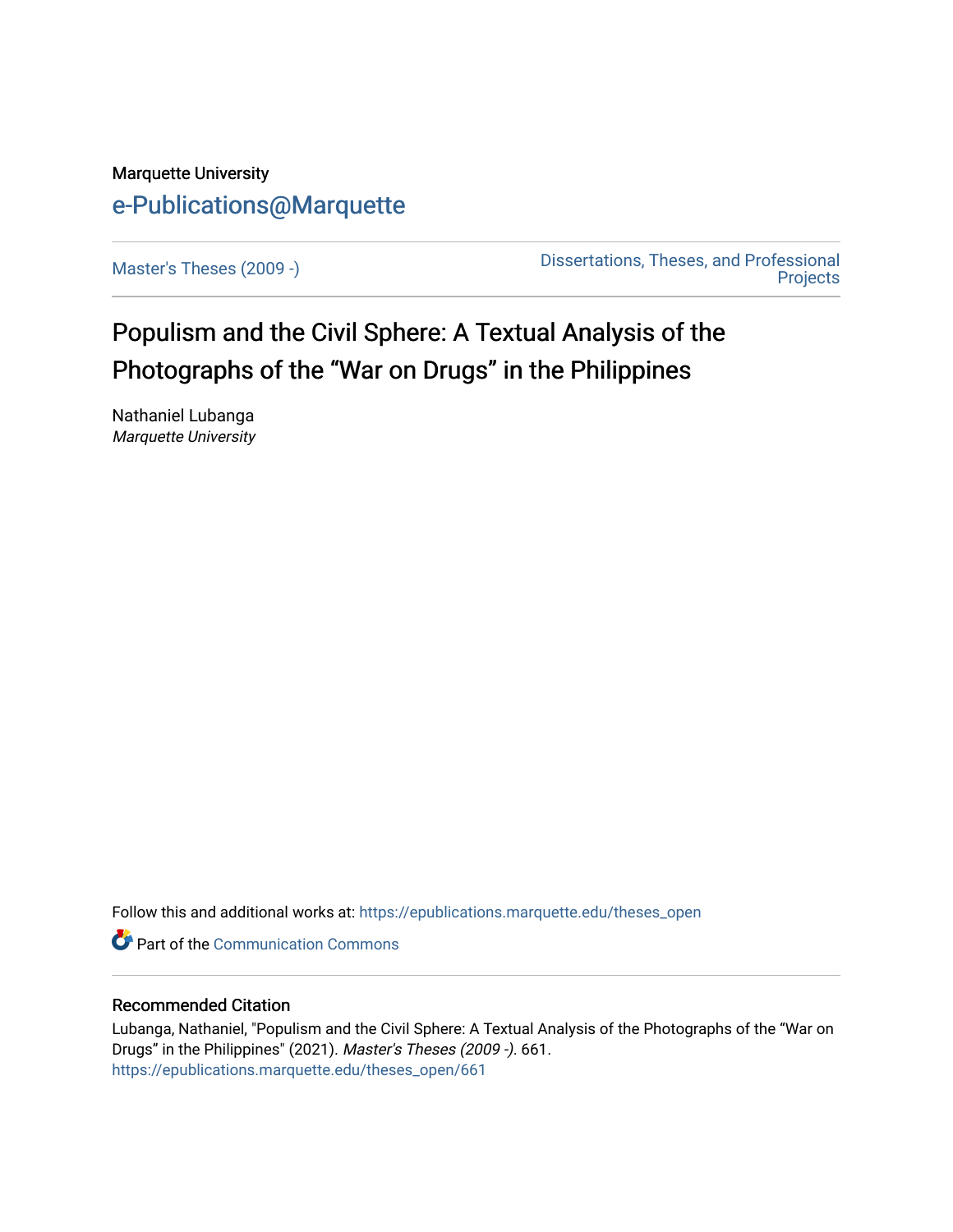# POPULISM AND THE CIVIL SPHERE: A TEXTUAL ANALYSIS OF THE PHOTOGRAPHS OF THE "WAR ON DRUGS" IN THE PHILIPPINES

by

Nathaniel Lubanga, B.A., S.T.B.

A Thesis Submitted to the Faculty of the Graduate School, Marquette University, in Partial Fulfillment of the Requirements for the Degree of Master of Arts in Communication

Milwaukee, Wisconsin

August 2021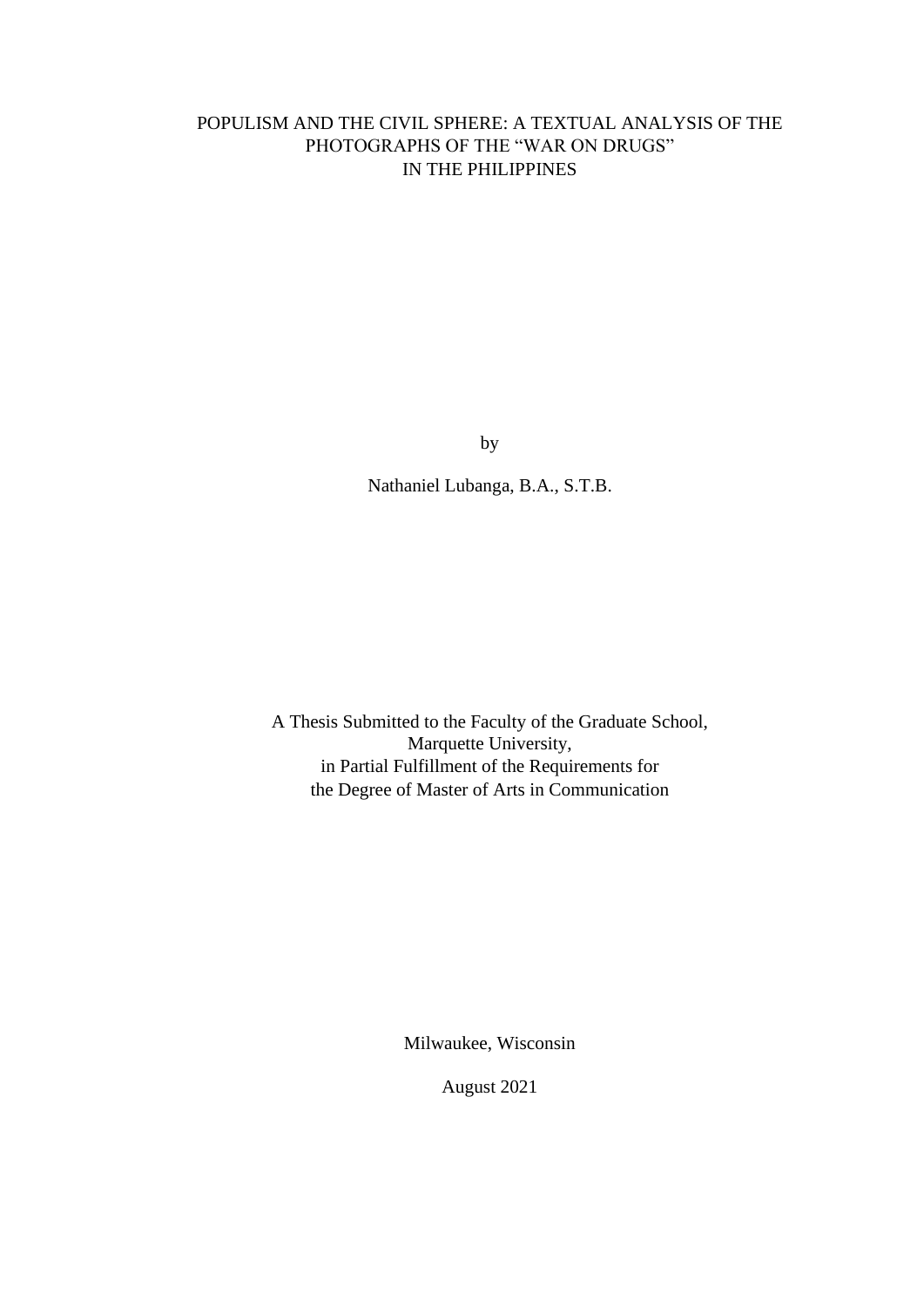# ABSTRACT POPULISM AND THE CIVIL SPHERE: A TEXTUAL ANALYSIS OF THE PHOTOGRAPHS OF THE "WAR ON DRUGS" IN THE PHILIPPINES

Nathaniel Lubanga, B.A., S.T.B.

Marquette University, 2021

A poignant photograph on the front page of a leading newspaper in the Philippines showing a woman cradling the lifeless body of her dead partner drew both local and international attention and outcry over the new president's approach to the "war on drugs." The purpose of this study was to determine the overarching story told by the photographs of the "war on drugs" in the Philippines. A textual analysis drawing upon both narrative and semiotic analysis was used to examine the settings, characters, plots, and symbolism in 143 photographs of "Killings" and "Protests" drawn from various news media agencies. Key findings of this study, shown by the photographs, shed light on the overarching story of the brutal "war on drugs" that is devastating the Filipino nation and has met a strongly protested disapproval by the community. In understanding the interaction between populism and the civil sphere, populism cannot afford a destructive intrusion. Instead, it can combine with substantive policies that work to integrate the community in a more expansive equitable way and inspire hope for democratic life.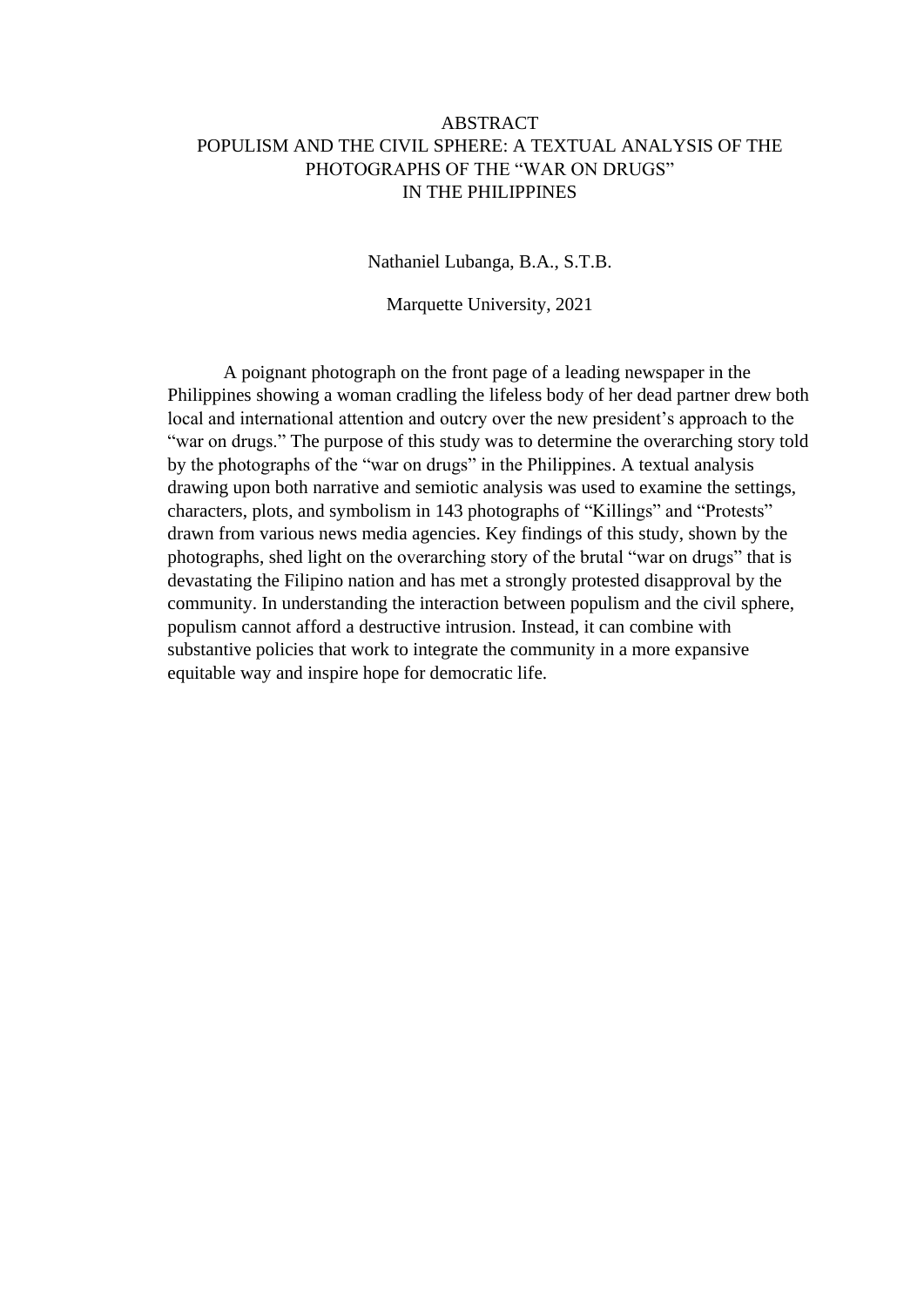# ACKNOWLEDGMENTS

# Nathaniel Lubanga, B.A., S.T.B.

I wish to record my gratitude to my thesis advisor, Dr. Ana Garner, for motivating me, believing in my project, and unceasingly tapping into my very best. I want to thank my thesis committee, Dr. Sumana Chattopadhyay and Dr. Ayleen Cabas-Mijares, for their guidance and suggestions in my research and the finished product, and all professors for the insights and wisdom.

A thank you to my friends and colleagues Harry and Cesare, whose works in the visual-theological interpretation of photographs and *Magisterial* approach to contemporary populism inspired me to undertake this project.

My gratitude to Mike and Phil for proofreading, editing, and suggestions, and Haidee for the help with the Tagalog-English translations.

Thank you, the Philippines, that I called home for four years and for all the efforts for better democratic life worldwide.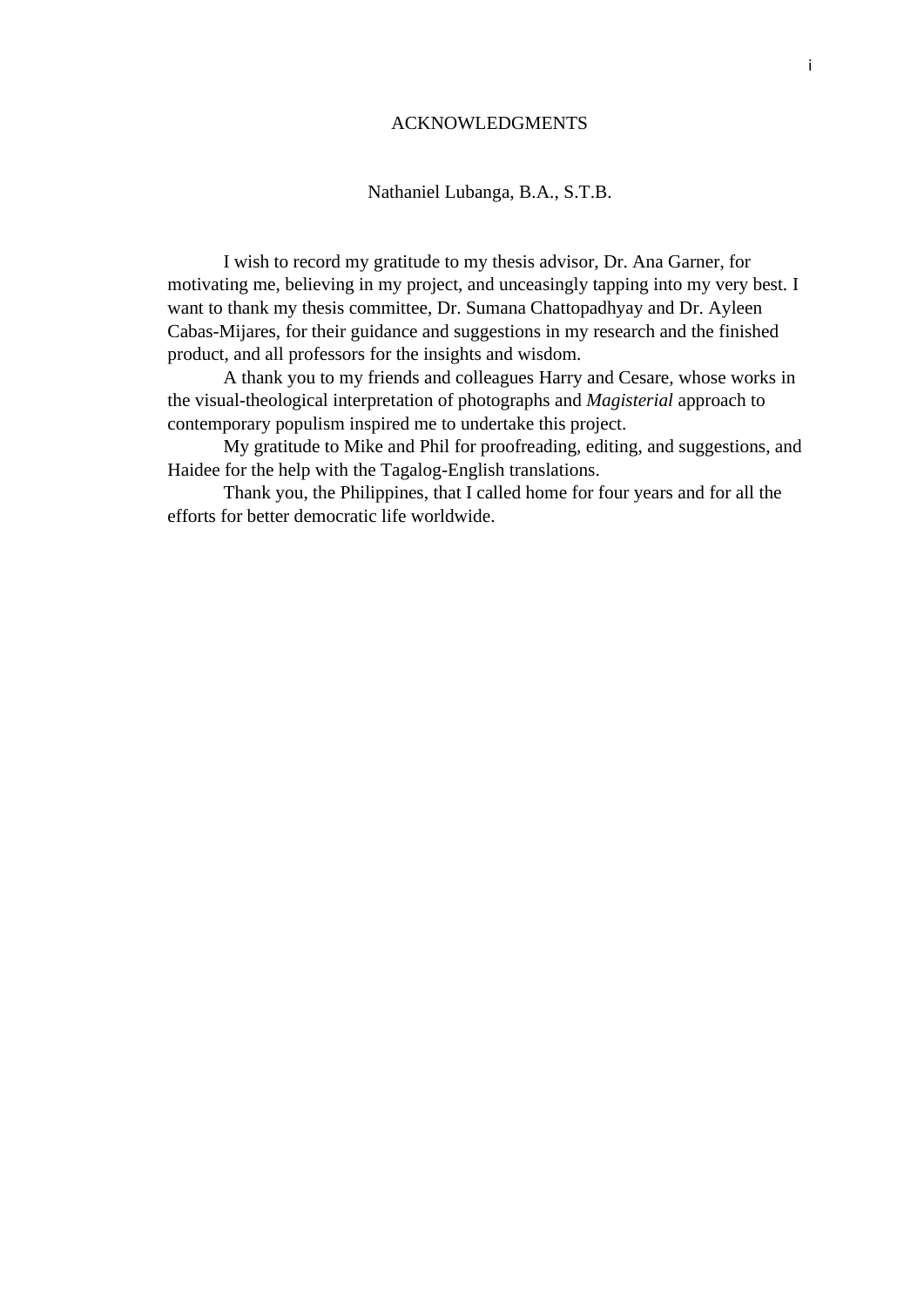# TABLE OF CONTENTS

| <b>CHAPTER</b>                                           |
|----------------------------------------------------------|
|                                                          |
|                                                          |
|                                                          |
|                                                          |
| C. The Specter of Populism in the Philippines13          |
|                                                          |
| III. PHOTOGRAPHS, THEORY, AND METHODOLOGY32              |
|                                                          |
|                                                          |
|                                                          |
|                                                          |
| E. The Philippines "War on Drugs" Photographs: A textual |
|                                                          |
|                                                          |
|                                                          |
|                                                          |
|                                                          |
|                                                          |
|                                                          |
|                                                          |
|                                                          |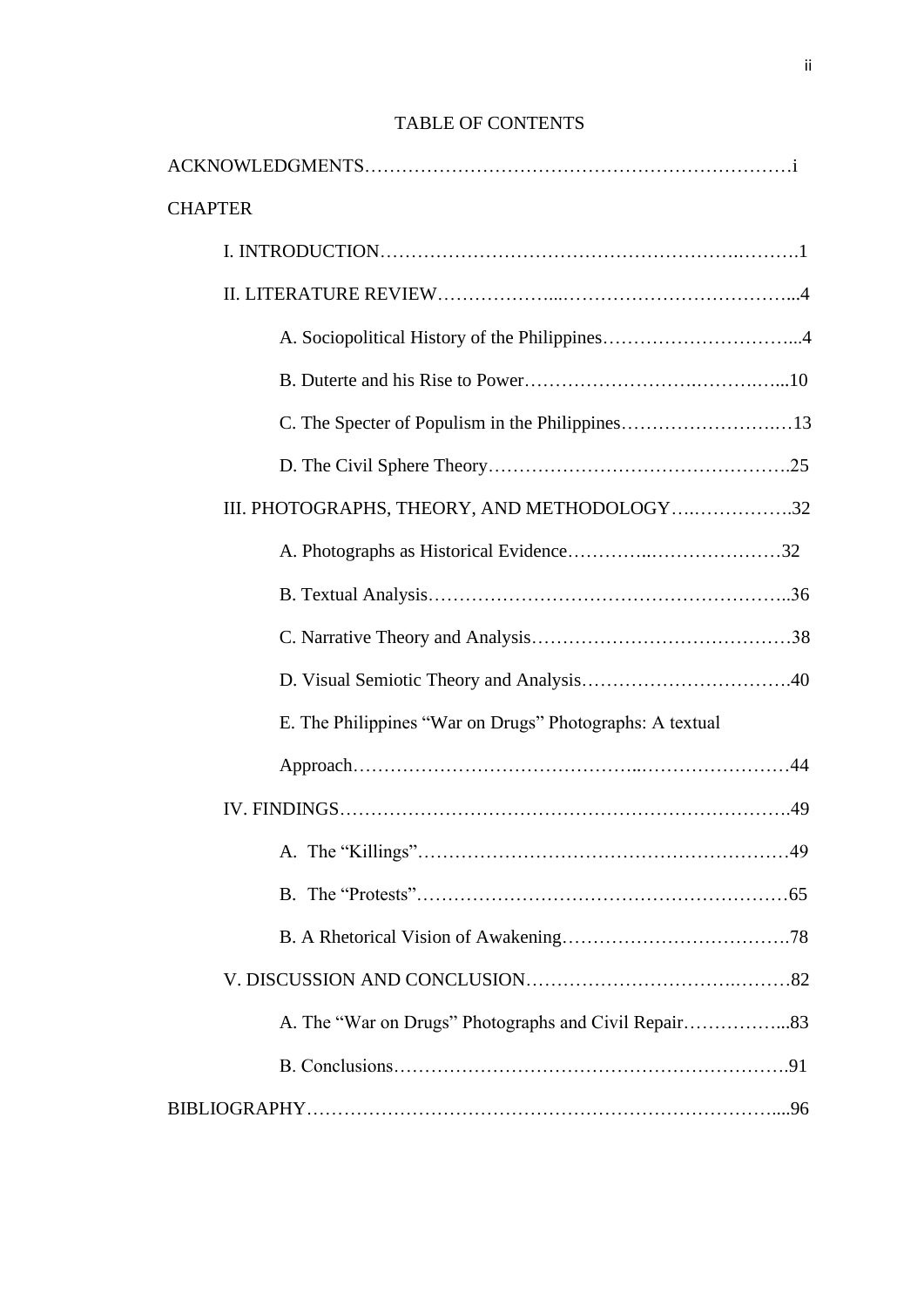#### **Chapter 1**: **Introduction**

On July 24th, 2016, the front page of the *Philippine Inquirer*, a leading newspaper in the Philippines, printed an image that would be hard to forget. Above the headline, there was a poignant photograph taken by Raffy Lerma, a leading photojournalist. The photograph showed a woman cradling the lifeless body of her dead partner Michael Siaron, who had been fatally shot by motorcycle-riding men the night before. The same photograph contained on-lookers and a cardboard sign, left next to the victim's body**,** with the words "*Pusher ako, wag tularan* [I am a pusher, do not imitate]." The photograph, which resembled the famous Pieta sculpture by Michelangelo, drew both local and international attention and outcry over the new president's approach to the "war on drugs." In the days that followed, more photographs of victims started to emerge. With an increase in press coverage came more condemnation leading to protests by citizens denouncing the murders of suspected drug offenders as extrajudicial killings.

For the last five years, the Philippines has continued to gather national and international headlines due to President Rodrigo Duterte's "war on drugs" policy. Press coverage, investigations, scholarly research, and other human rights assessments indicate that thousands of deaths have been related to the bloody policy. There have been many attempts at understanding this phenomenon by journalists and academicians alike. The dominant discourse includes condemnation of the extrajudicial killings and an explanation of the rise and dominance of Duterte as a populist due to the failure of elite democracy to fulfill the promise of social justice and sustainable development. The discourse also includes how a section of the Filipino community has come out to protest Duterte's administration and his murderous "war on drugs" policy. There have been news stories, investigations, and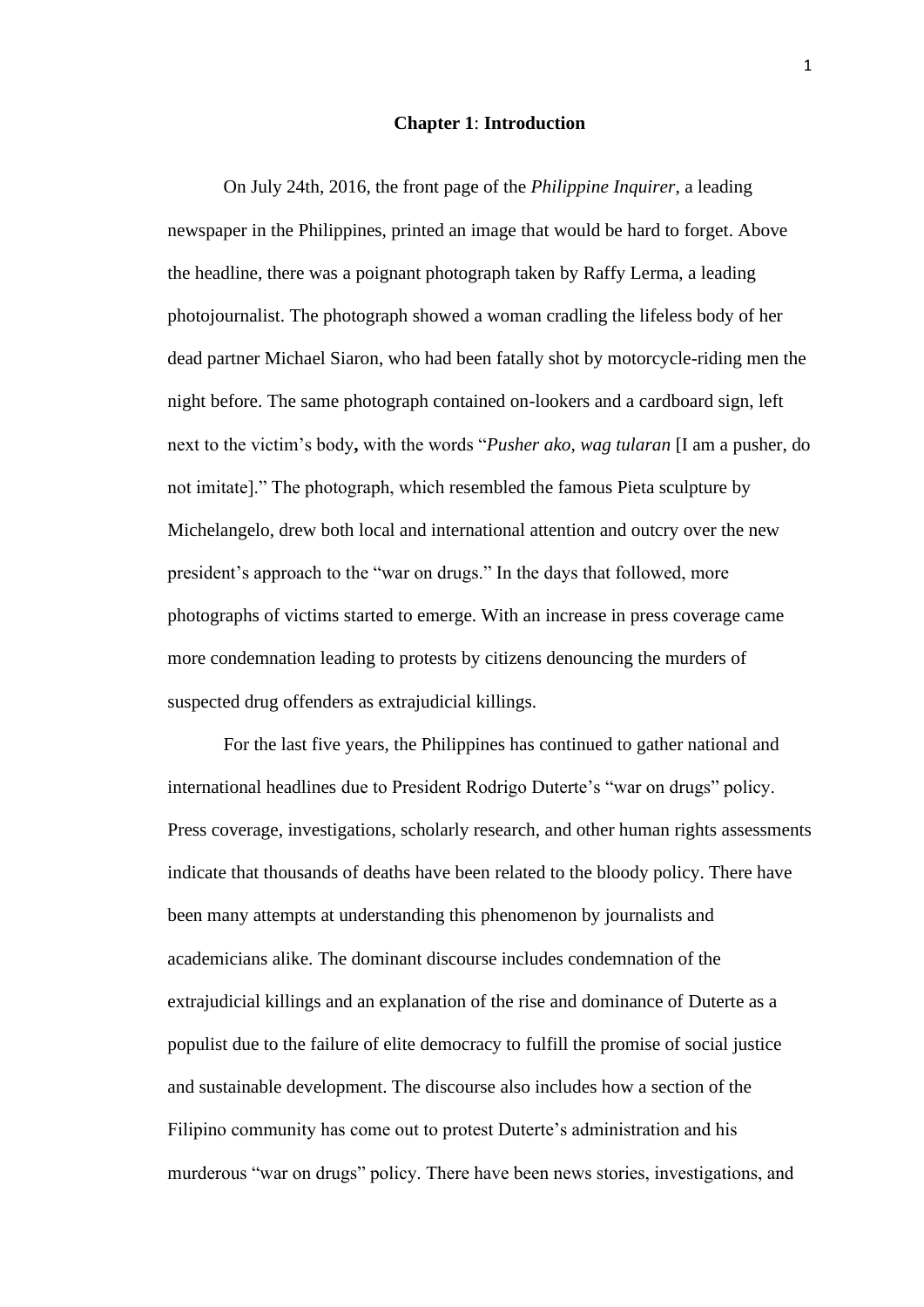research studies into Duterte's populism and condemnations of his "war on drugs" due to the emerging images showing bodies of victims. Nonetheless, no research has explicitly focused on the news photographs of Duterte's "war on drugs" and the role the images of these killings and protests play in understanding Duterte, his populism, and life in the country during this "war on drugs."

In this thesis, a textual analysis of the photographs will be undertaken, drawing upon both semiotic and narrative analysis to understand the meanings of the photographs of the "war on drugs" in the Philippines. This analysis will provide insight into understanding the relationship between Duterte's populism, the human condition, and the desire for relief. To this end, the research asks the following questions: What story do the photographs of the "war on drugs" in the Philippines tell? What can we learn about what it means to live through a "war on drugs" under a populist regime in the Philippines? What are the viewers encouraged to think about this "war on drugs" and those who experience it?

This research highlights the contributions of communication studies both in theory and practice by examining the role photographs play in constructing our understanding of society, most notably here the Filipino society during a time of social and political turmoil. It also contributes to civil sphere theory by considering semiotics as a way of inquiry and understanding of communication and social movements and communication's role in democratic struggle. Since the photographs propose a particular view of the events, thereby encouraging a particular positionality toward populist regimes, this thesis aims to contribute to the ongoing conversations on human rights, social injustices, and possible efforts towards civil repair.

This thesis has four parts. Chapter 1 contains a review of relevant literature on the sociopolitical history of the Philippines that grounds the understanding of

2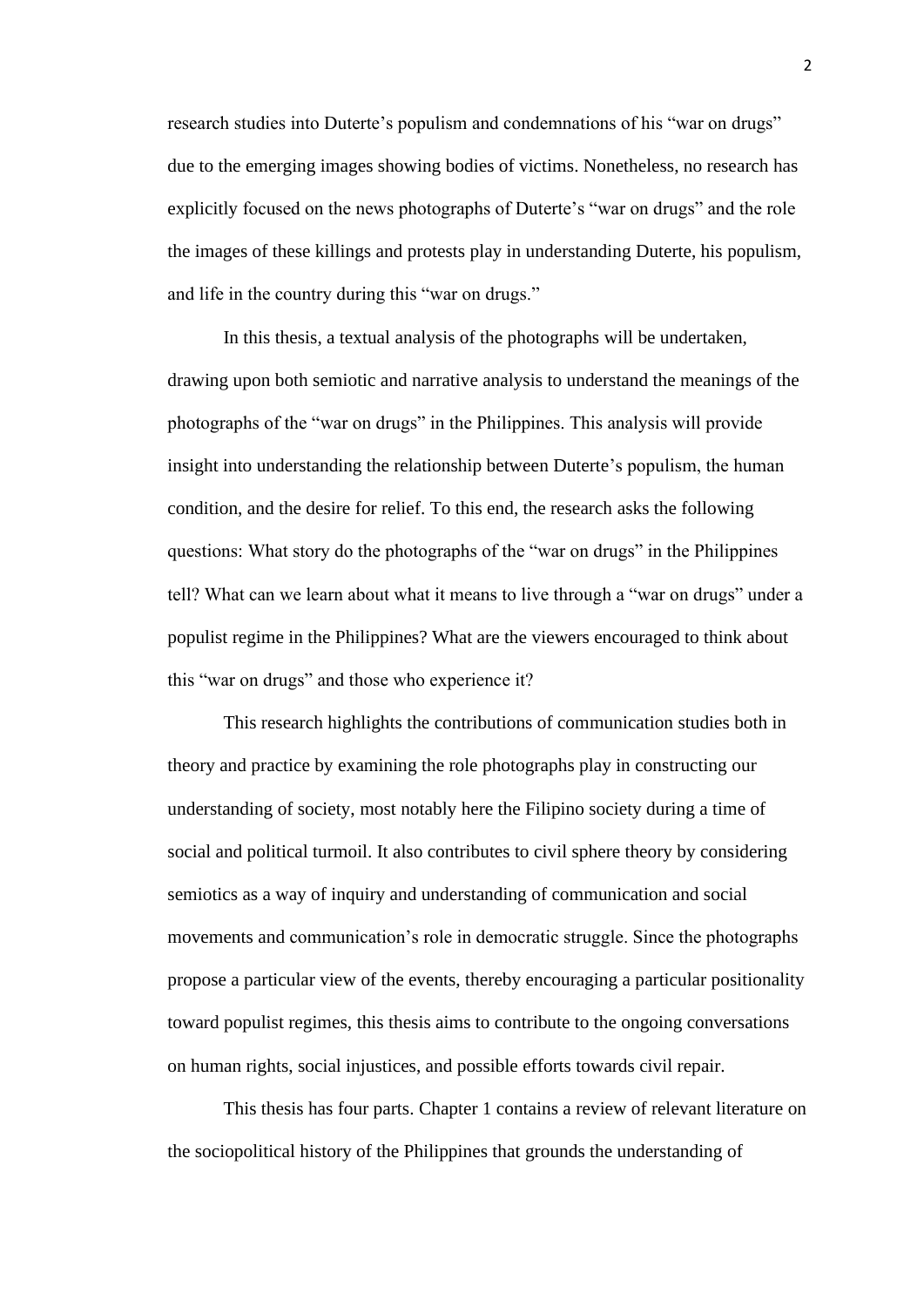populism there and the theoretical background based on the civil sphere theory. The methods used in the study are then discussed in Chapter 2, beginning with a view of photographs as historical evidence, followed by narrative and semiotics as theories of analysis. The findings are presented in Chapter 3. Finally, Chapter 4 presents the discussion, identifying both limitations and recommendations for future research, and outlines the main conclusions.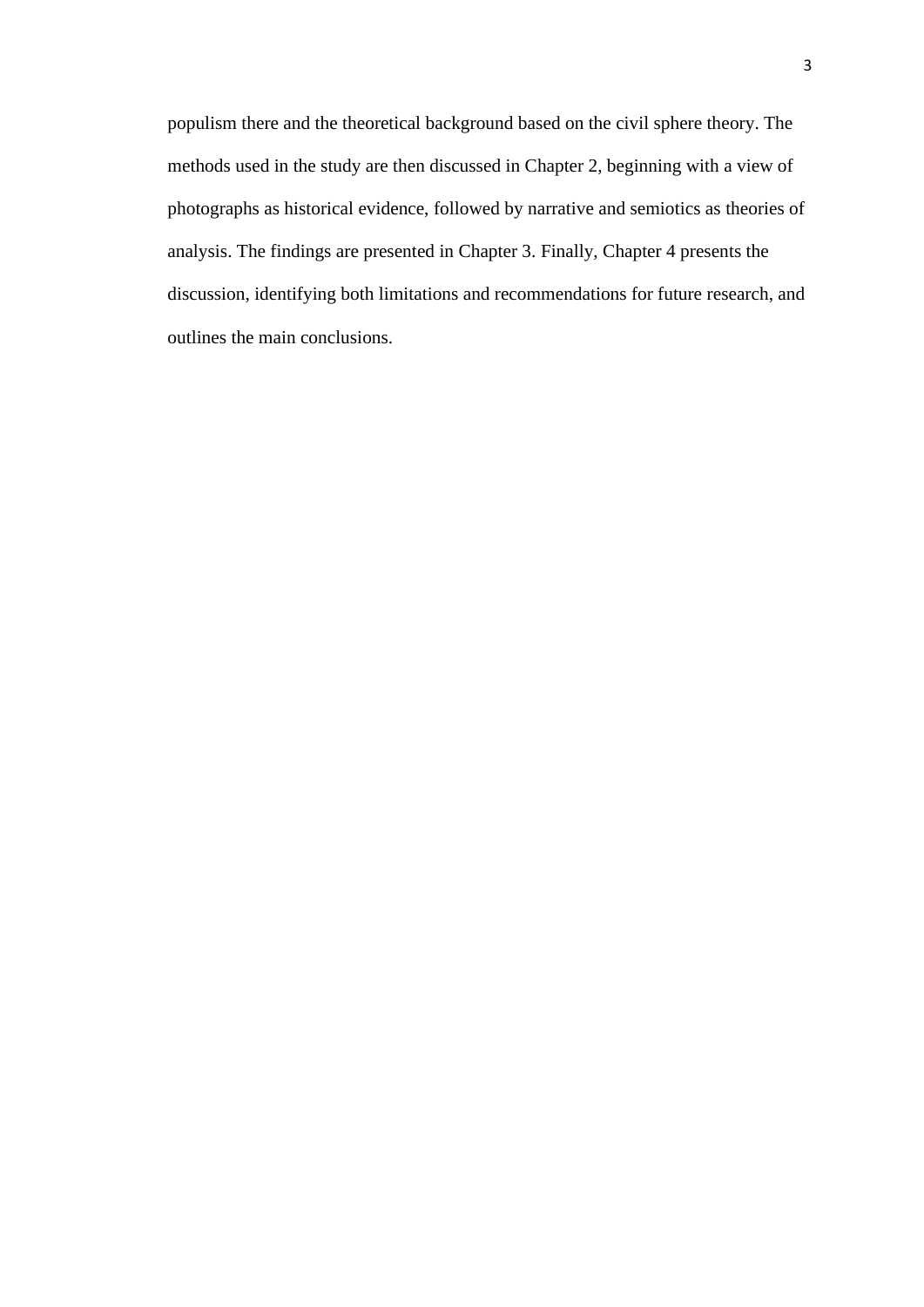#### **Chapter 2: Literature Review**

As evidenced from the discussion in this chapter, studying history, in general, has proved to be informative, formative, and transformative. A look at the sociopolitical culture of the Philippines, for example, reveals an environment that enabled the rise of Duterte. While failed "elite democracy" fueled his rise, populism played a crucial role in Duterte's election. This thesis views populism not as an ideology but as a spectacle, a means to gain power. An examination of Duterte's "war on drugs" through the lenses of both populism and civil sphere theory provides the possibility of viewing what has happened in the Philippines as a failed attempt at civil repair. This chapter consists of four parts: (1) the sociopolitical history of the Philippines; (2) President Duterte and his Rise to Power; (3) Populism and its Philippines Variety; and (4) The Civil Sphere Theory.

# **Sociopolitical History of the Philippines**

#### **Importance of History**

James W. Loewen (1995) asserted, "History is important. More than any other topic, it is about us. Whether one deems our present society wondrous or awful or both, history reveals how we got to this point." While playing a central role in human thought, the concept of history attracts the idea of "learning from history" with the "notions of human agency, change, the role of material circumstances in human affairs, and the putative meaning of historical events" (Little, 2020, n.p.). Though from a utilitarian perspective, the effects of studying history might be less tangible or less immediate, history is nonetheless useful and indispensable. The study of history helps us understand people and societies and helps us understand the change and formation of society. Thus, examining past historical phenomena that have shaped both the socio-cultural and political aspects of the Philippines, including the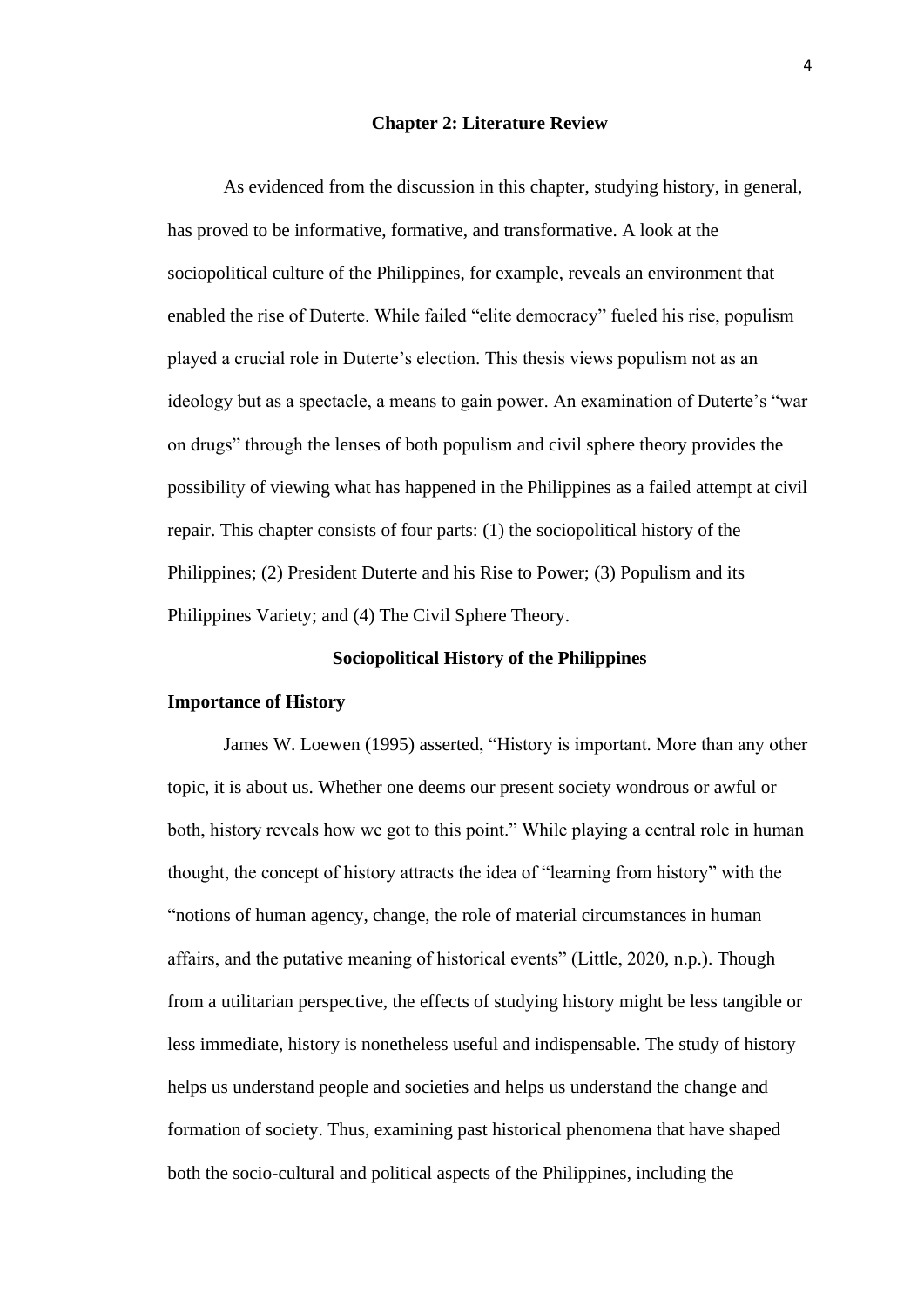intersection of its culture, colonial past, and religious background, will help us understand the sociopolitical phenomenon of the Philippines in 2021.

#### **Social and Political Culture of the Philippines**

The Philippines is a country with a long history of colonial occupation. Between 1565-1898 the country was under Spanish rule, which established a sociocultural environment that prized subjugation of the locals to work in agriculture, townscapes that replaced rainforests, a feudal system with powerful *datus* (rulers) as heads, and forced Roman Catholicism intended to replace animism (Woods, 2011; Library of Congress, 2006). The American occupation then followed between 1898- 1946, interrupting the short-lived Philippine independence from the Spanish when America annexed Spanish colonies, including the Philippines. This annexation provoked the Philippine-American War in 1899. The American occupation introduced American-style democracy with a shift from Spanish subjugation to political participation of the Filipinos in matters of economy and governance by establishing the Philippine Commonwealth with an elected president, self-governance, and with legislative power that needed the approval of the United States' president (Library of Congress, 2006). This American occupation also reinforced a mentality that foreign cultural values are superior, resulting in socioeconomic dependency (Woods, 2011; Hernandez, C. G., Borlaza, G. C., & Cullinane, M., 2021).

The American occupation was followed by a brief but brutal occupation of the Japanese during the Second World War between 1942-1945. The Japanese occupation did not bring about many cultural influences apart from the emergence of the Filipino Japanese population, which became a constant reminder of the great loss of life and significant destructions brought about by the liberation war between Americans, in collaboration with Filipinos, and the Japanese (Ara, 2011; Library of Congress, 2006).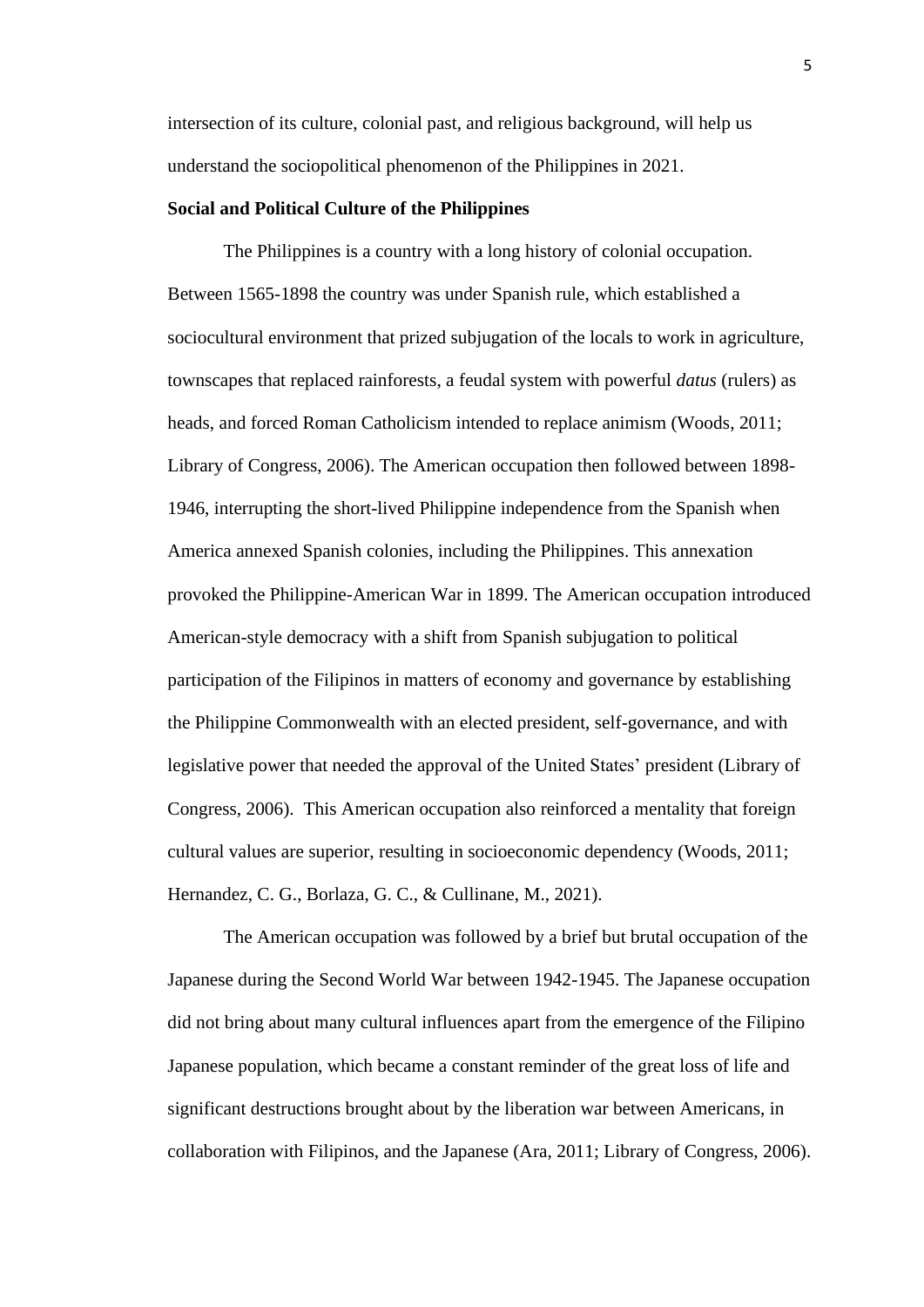The United States granted the Philippines its independence through President Truman's issuance of "Proclamation 2695 of July 4, 1964" (Library of Congress, 2006).

The Filipino culture is a melting pot of its colonial past intertwined with its long indigenous history. The colonial intrusion resulted in sociocultural changes, most of which were chosen and not imposed, resulting in modern hybridity (Woods, 2011). Bonn Juego (2017) argues that these local-colonial interactions resulted in four major social and cultural problems persistent to date. First is the culture of violence, where individuals employ aggression, physical harm, or death to solve conflicts or differences. Second is the culture of impunity in which the rich, influential, politically connected, and the powerful easily get away with crimes or are even exempt from punishment. Third is the culture of machismo and sexism through which men look down upon women subjecting them to inferiority and violence both in act and speech. Last is the disregard for human rights for which the principles exist, although they are ignored or suspended in practice (Juego, 2017).

In addition to these significant socio-cultural problems, it is essential to consider the subsequent political culture in the Philippines; prominent families dominate politics of patronage, elected lawmakers are driven by personal gains rather than service, and there is personality politics with celebrities-turned-politicians (Hays, 2008; Teehankee, 2012; David & Atun, 2015). With politicians behaving like gladiators, one can describe the general political atmosphere in the Philippines as rough-and-tumble where, to settle scores, politicians kill or get killed, coup attempts are common, political protests and impeachment efforts are the order of the day, and any development performances are curtailed or frustrated by the ruling elites (Conde, 2005; Hays 2008).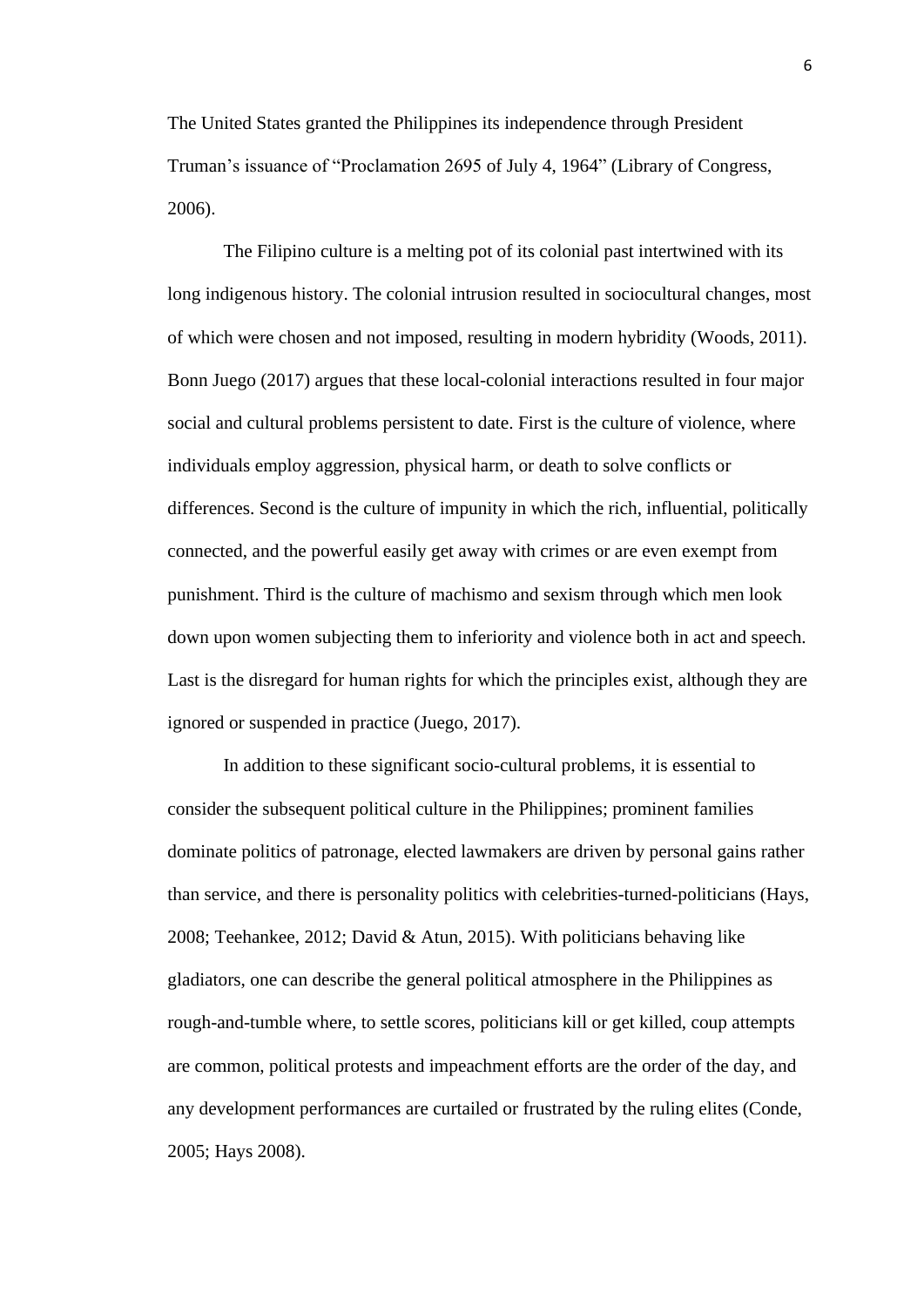One significant political phenomenon that defines the Philippines and its modern history is the February 1986 People's Power Revolution, also known as the 'EDSA Uprising' or EDSA Revolution. Years of repressive and autocratic rule of President Ferdinand Marcos under Martial Law, the disputed 1986 snap elections, and the assassination of the opposition figure Benigno Aquino, Sr. triggered the peaceful demonstrations. The major players included the Catholic Church and most Filipinos who supported the opposition Liberal Party (Library of Congress, 2006). EDSA Revolution saw the ouster of dictator Ferdinand Marcos and the installation of Corazon Aquino, the first woman and the  $11<sup>th</sup>$  president of the Philippines. The postmartial law era, beginning with Aquino, saw the rise of oligarchies with over 250 powerful political families dominating politics. For example, the Aquino family has produced three presidents, a mother, her son, and grandson; and the Arroyo family has had two presidents, a father, and his daughter. Similarly, the Marcos family, produced Marcos as president, his wife as a member to the Philippines House of Representatives, his son as a senator before his failed run to be vice president to Duterte, and Marcos' daughter as governor. The Marcos family still exerts political influence with patronage over the current president Duterte (Conde, 2005; Hranjski, 2013). Finally, another example is the well-known boxing legend and celebrity, Representative Manny Pacquiao. Although Pacquiao and his brother and his wife are not members of the traditional elites in politics, they are now working to establish a new political dynasty.

Even with the emergence of the examples above of political dynasties and their related corruption, the EDSA revolution restored liberal democracy with speech and press freedom, civil liberties, and elections, but only for a short period (Curato, 2017). Many political scientists and political history writers argue that though the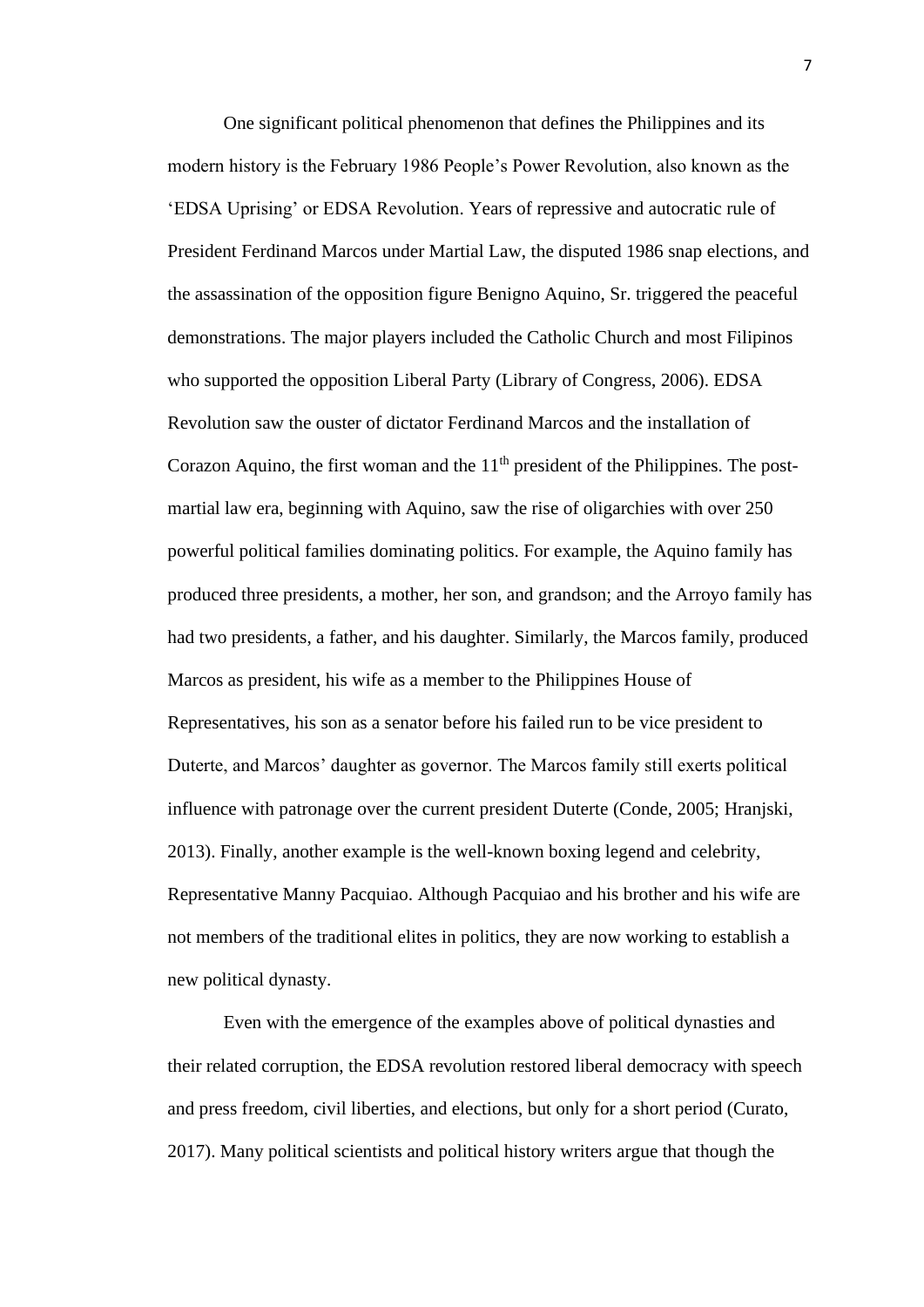ouster of dictator Marcos restored democracy, it failed to address the nation's severe social and economic problems (Hranjski, 2013; Heydarian, 2018). It is as if instead of a revolution, the country restored the pre-martial law era with the democratic political system disguising an oligarchic society.

While some scholars point to the Spanish influence as to why a powerful family and patronage system endures in the Philippines, others blame the damage done by dictator Marcos and his 20 years of martial law that effectively suppressed any emerging leaders (Juego, 2017). Still, others think that the United States is to blame since their Philippines' occupation and aftermath imposed a political structure that took advantage of the social patronage system and gave rise to the sociopolitical phenomenon that identifies the Philippines today (Conde, 2005). The United States, for example, supported regimes of powerful political families, like dictator Ferdinand Marcos, who furthered their anti-communist interests in the region. In addition to these foreign influences, Filipino politicians have included school dropout movie stars like Joseph Estrada, inexperienced comedians, former military figures, and even petty criminals, gambling lords, and former convicts like Edward Hagedorn (Conde, 2005).

#### **The Catholic Church and Politics in the Philippines**

It is nearly impossible to discuss any political topic concerning the Philippines and not talk about religious institutions, in this case, the Catholic Church. Before the United States occupation that led to the official church-state separation, the Spanish colonialists involved the Catholic Church in the administration of the Philippines (Library of Congress, 2006). With the country's population being mostly Catholic, it is essential to note that the Catholic Church was and continues to be a very significant player in the Philippines politics, exerting influence whenever it has wanted. For example, Jamie Cardinal Sin, Archbishop of Manila between 1976-2005, was a critic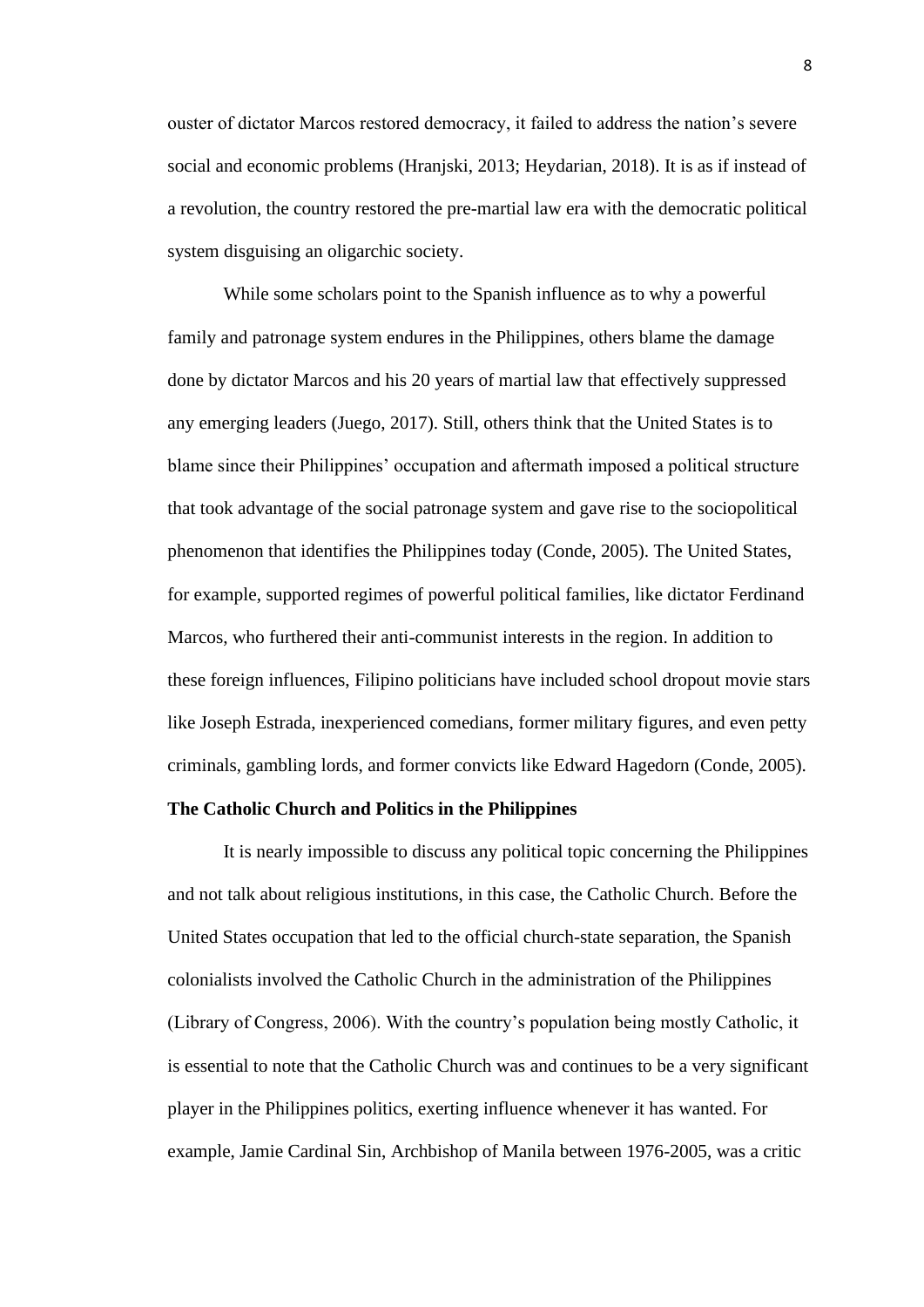of the Marcos administration and played a significant role in his ouster (Library of Congress, 2006). The Catholic Church was part of the "EDSA Uprising" and continued to exert its influence over future administrations and political outcomes in what the Church termed "critical solidarity." (Library of Congress, 2006; O'Donnell, 2005). This "critical solidarity" meant that although the Church did not categorically condemn administrations, they reserved the right to criticize them. The Catholic Church also directly influenced some constitutional matters like those barring abortions in the 1987 Constitution, and similarly, it called for the president to repeal or revise the government family-planning programs in 1988 (Library of Congress, 2006).

As a vital institution and a major player in politics, the Catholic Church in the Philippines did not avoid the political arena through its social advocacy work. Religious leaders reiterated and decried the deteriorating socio-economic situation in the post-Marcos Philippines. With a mounting tension between nonperforming governments and the Catholic Church, a need for revolutionary change was inevitable (Library of Congress, 2006). The Catholics in the Philippines, however, have never been homogenous in their political positions as they span the spectrum of either conservatives, moderates, or progressives. These groups contributed to mounting divisions in one of the strongest institutions in the country and are present even now. While suspicious of social action, the conservatives believe it is best to express Christian love within existing institutional structures. The moderates, a majority, support social action in collaboration with the government. A small group of progressives are skeptical of the government and push for drastic changes (Library of Congress, 2006). As later discussed, these aspects come out more clearly in the differing attitudes towards president Duterte and his "war on drugs."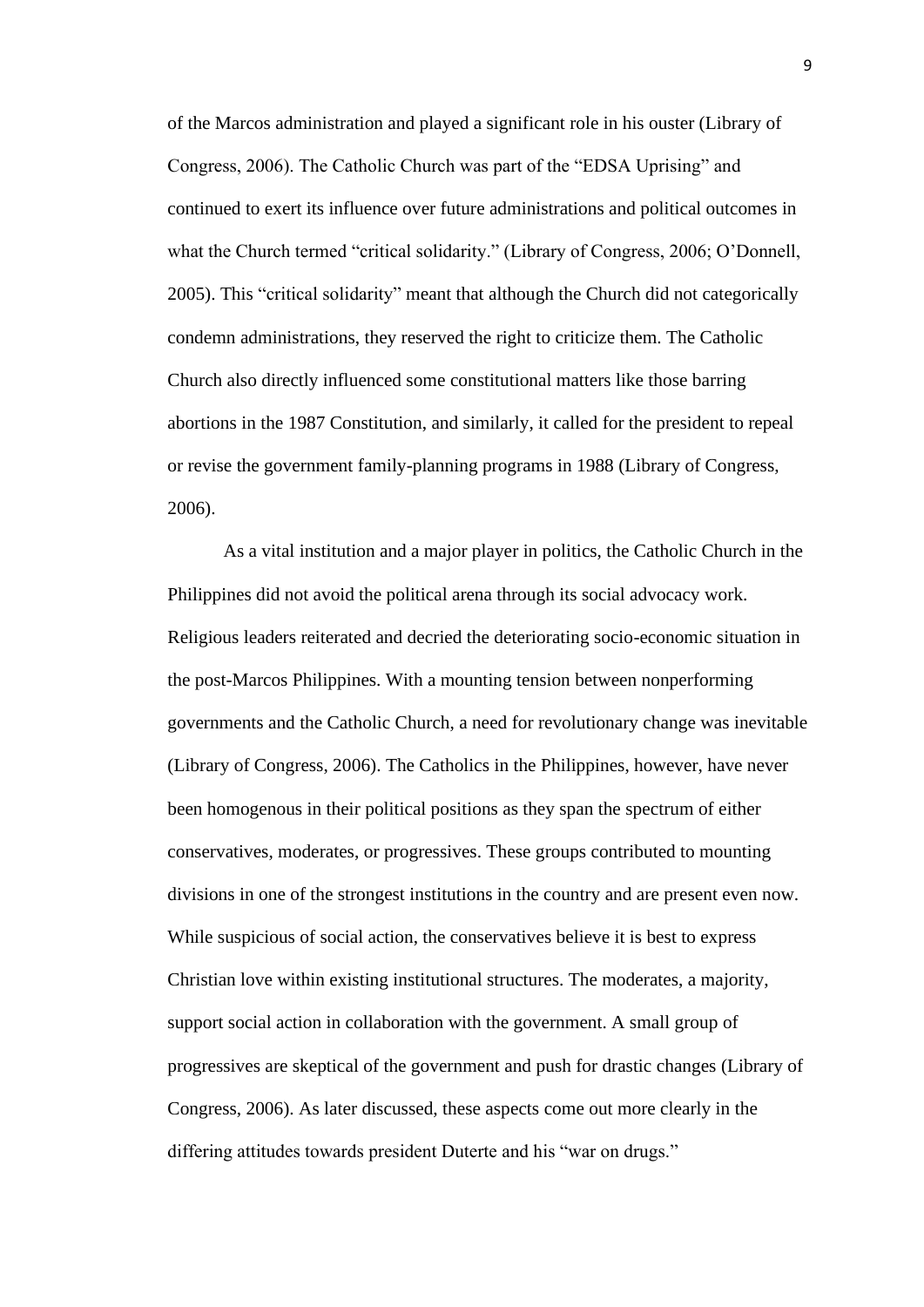As shown below, with not much progress in the country even after the 1986 Revolution, Filipinos quickly became disillusioned with Marcos' overthrow due to the instabilities and lack of progress by subsequent governments in tackling the sociocultural and economic problems of the country (Sipress, 2005). Paradoxically, even though many Filipinos were losing hope and trust in revolutions in the post-Marcos era, a series of political protests and impeachments laid the foundation for new revolutionary changes leading to the rise of Duterte.

#### **Duterte and his Rise to Power**

While many historical reasons enabled the need for revolutionary changes in the Philippines leading up to the 2016 general elections, what stands out is the failed "elite democracy." Heydarian (2018) defines "Elite democracy" as:

the oxymoronic label attached to the political system installed by the 1986 people power revolution which saw the removal of one-man dictator supplanted by the reign of a liberal oligarchy, which has hijacked democratic institutions and occupied almost all relevant elected offices. (p. 10)

Throughout the 30 years after EDSA Uprising, the Philippines failed to realize the promises of a just and humane society. It is the failure of successive administrations that saw the 2016 rise of populist Rodrigo Duterte to the presidency by promising "overnight national salvation for a broken society" (Heydarian, 2018, p. 10; Bello, 2019). In his book, *The Rise of Duterte* (2018), Richard Heydarian, a leading political science academic, posits that Duterte's rise was because the people had lost trust in "elite democracy" that failed to deliver the promises of the revolution, i.e., popular empowerment, social justice, wealth redistribution, and sustainable development. There have been other populist figures in the Philippines' political history, but as political analyst Walden Bello (2017) asserts, it is Duterte who campaigned using the anti-crime, anti-elite, and anti-liberal discourse. Bello (2019) points out that,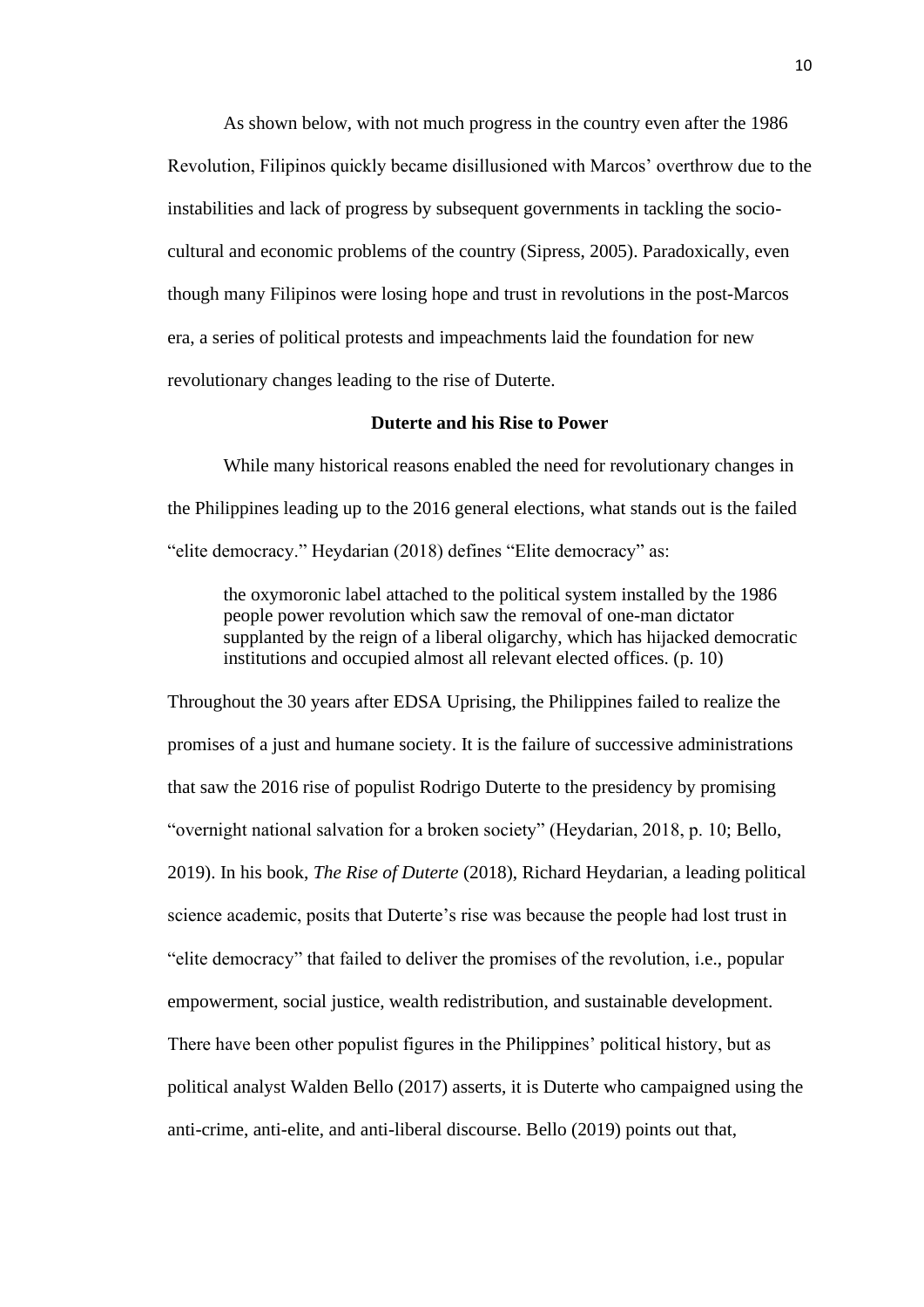Duterte's discourse—a mixture of outright death threats, coarse street corner language, misogynistic outbursts, and frenzied railing, coupled with disdainful humor directed at the elite, whom he calls "coños" or cunts—was a potent formula that proved exhilarating to his audience who felt themselves liberated from what they experienced as the stifling political correctness and hypocrisy of the EDSA discourse. (p. 259)

Rodrigo Duterte gained attention as the provincial mayor of Davao City in Mindanao, in the southern periphery of the Philippines. His father was a governor. It is not surprising then that he grew up in a privileged milieu and ended up in politics, typical of the Philippines' political situation with political families, patronage, and dynasties (Coronel, 2019). Ironically, though Duterte still presents himself as "antielites," his eldest son is a congressman, his daughter and younger son are currently both the mayor and deputy mayor respectively of Davao City. Serving as a mayor for two decades, Duterte became known as the vigilante mayor, who went out gunning down criminals and bullying the city into law and order (Cook, 2017). He thrust himself onto the national scene in 2013 with his comments criticizing President Benigno Aquino III's response to the city of Tacloban after hurricane Yolanda hit it. He took it upon himself to intervene in recovery efforts, a push that was an ambitious move since he had no authority to intervene directly (Lacorte, 2013; Theriault, 2020). He would later accuse the Aquino administration of a failed response and misuse of relief funds in his presidential campaign trail.

Duterte campaigned on the idea of bringing about country-wide sanity as he did to Davao city, which he termed as the 'cleanest and safest' city in the country. This campaign platform earned him admiration and popularity among the Filipinos, rising quickly as a preferred presidential candidate in the 2016 general elections. With his victory, winning with only 39% of the popular vote due to the electoral system where the candidate with a plurality of votes wins, Duterte's murderous "war on drugs" came to life (Chen, 2016; Pernia, 2019). This victory ushered in a new era,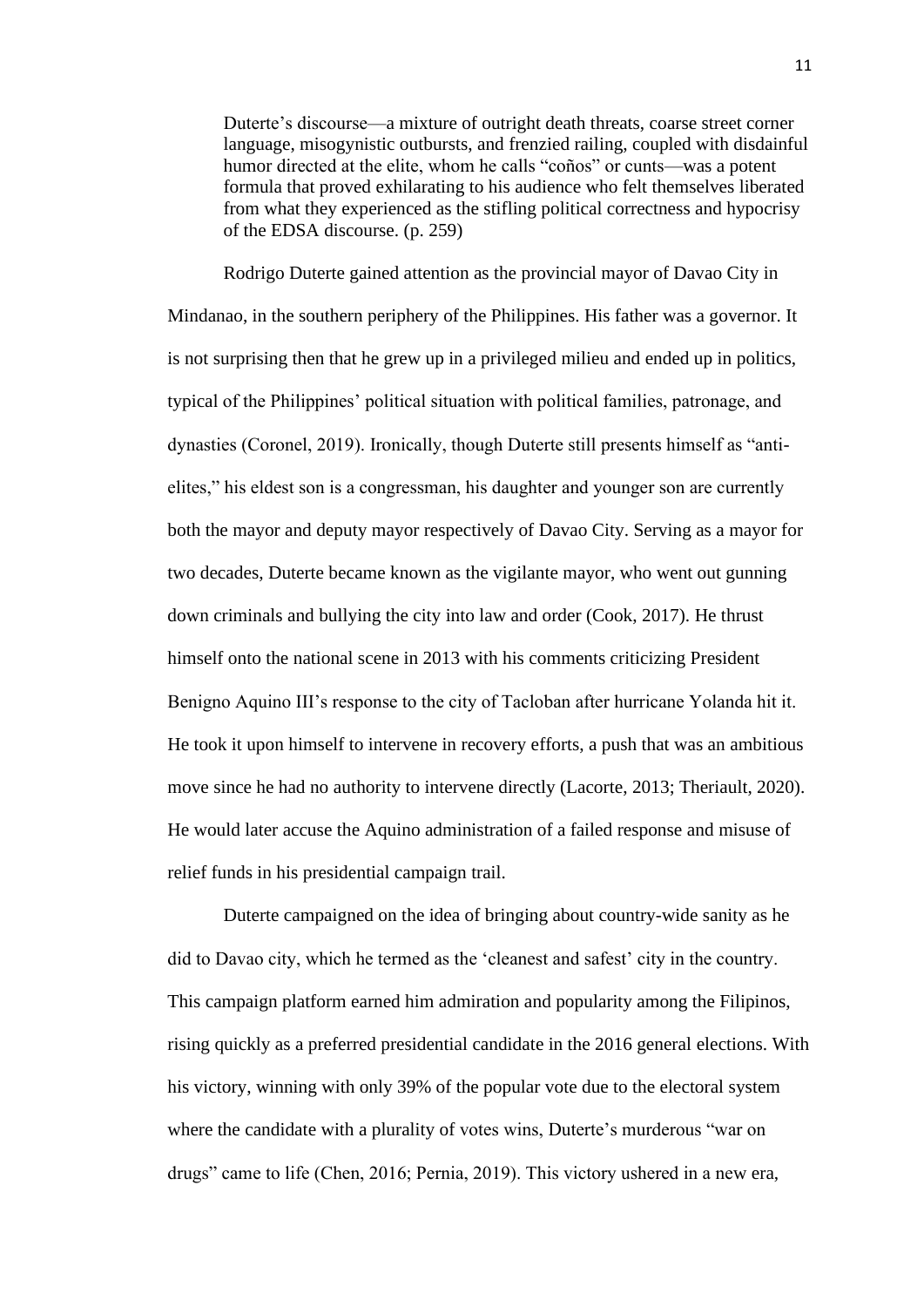which was nothing like the Philippines has ever seen before. Duterte's promise of change has manifested itself through new exclusions, including marginalization, imprisonment, and killing of drug users and pushers, as well as government critics like the clergy, journalists, and human rights activists.

It is important to note that the populist orientations expressed by Duterte were already taking shape in the years before Duterte's win, with each successive leader becoming more populist than their predecessor. In 1998, President Fidel Ramos branded himself as a 'military reformer' and brought economic success to the Philippines by using manipulative old-style patronage politics (Thomson, 2010). Ramos was then replaced by a 'populist aggrandizer,' the former movie star Joseph Estrada, who managed to forge a deep connection with the Filipino masses (Hutchcroft, 2008). After his short-lived presidency that saw him impeached due to corruption, Estrada was replaced by Gloria Macapagal-Arroyo, who was sworn in as president until the general elections were called. Gloria Arroyo was then narrowly elected to a full term in the controversial 2004 elections, bolstering a populist appeal among voters. Corruption, protests, and a failed coup attempt defined her administration that ended in 2010 (Curato, 2017). It is in this context that saw the rise of Benigno Aquino III in 2010, who promised a reformist agenda to end government corruption and end poverty (Curato, 2017). The presidency in the Philippines has a single six-years term limit. Thus, in 2016, there was another shift with all the top three presidential candidates Roxas, Poe, and Duterte, employing various populist tropes to gain voter support (Curato, 2017). It is Duterte's brand of populism that carried the day. To better understand why Duterte was so successful, the next section will explore the concept of populism and how it is made manifest in democratic countries such as the Philippines.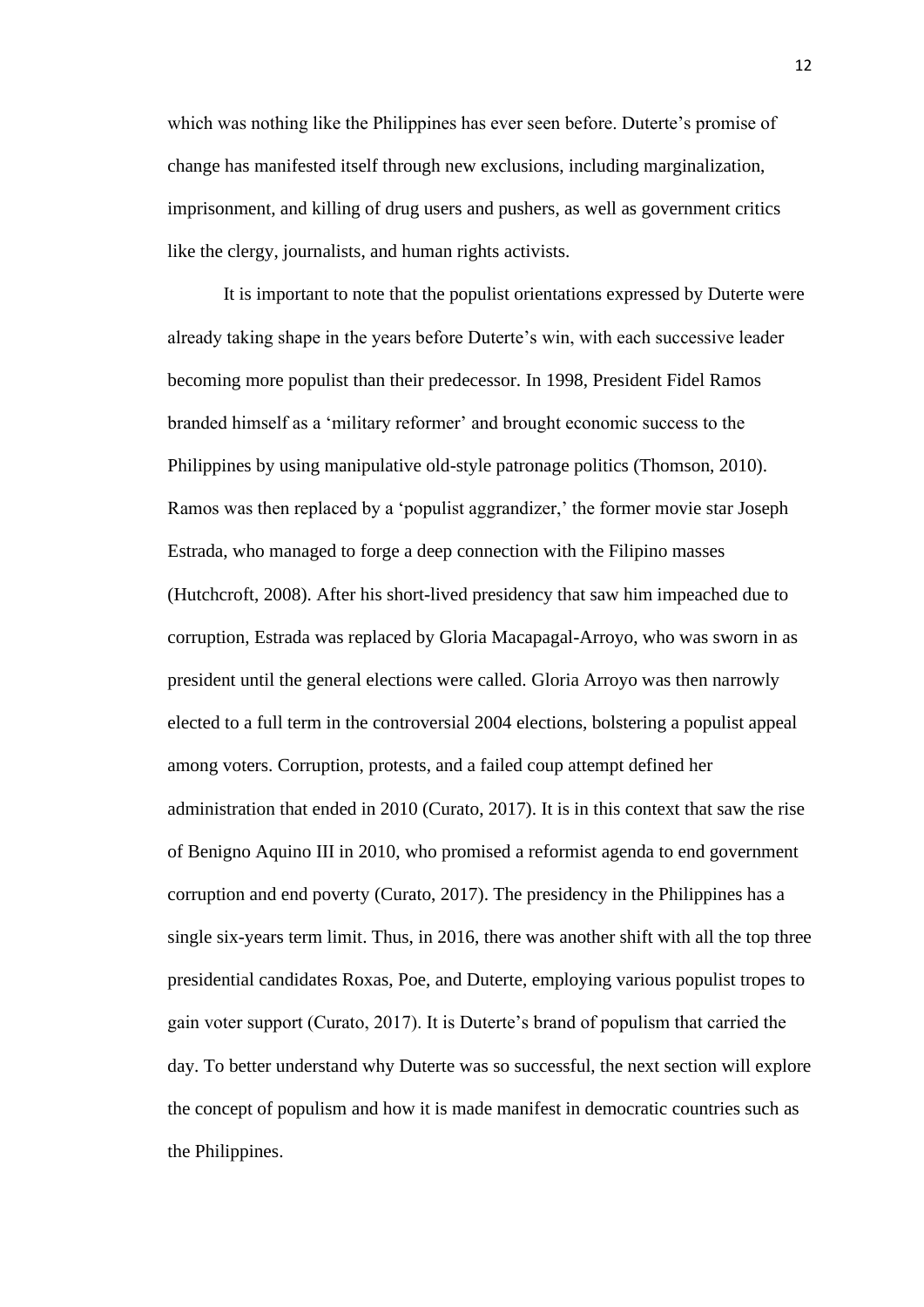#### **The Specter of Populism in the Philippines**

Although populism dates to the 19th century, the recent rise of populist figures and agendas worldwide makes it hard to ignore. From Hugo Chavez of Venezuela, Vladimir Putin in Russia, Xi Jinping in China, Recep Erdogan in Turkey, Rodrigo Duterte in the Philippines, and Donald Trump in the United States to the Brexit vote in the U.K., populism remains a critical phenomenon to attend to in contemporary politics. Devinney and Hartwell (2019) argue that populism takes advantage of various economic, social, and political contexts. As such, it is not far-fetched to claim that we live in ostensibly populist times; the only worry is if this will turn into a "populist age" (Moffit, 2016; Mounk, 2018). This section grapples with the definitions of populism to better understand its unique manifestation in the Philippines.

# **The Contestation of Definition[s]**

In the social sciences, populism is one of those terms that attract many definitions and is "marked by high degree of contestability" (Moffit & Tormey, 2014. p. 382). It remains not only ambiguous but can also be loosely employed, politicized, misunderstood, and thus contentious (Canovan, 2004; Comroff, 2011; Brubaker, 2017). The absence of a single, all-encompassing, and widely accepted definition of what entails populism across disciplines is a challenge that warrants better attempts at understanding the phenomenon. Before delving into the most common definitions of populism, it is worth mentioning the various depictions that scholars have given to populism, including: as a mirror (Panizza, 2005), a populist ideology of democracy (Canovan, 2002), the logic of the political (Laclau, 2005a, 2005b), specter and internal periphery (Arditi, 2007). These descriptions highlight the slippery morphological debate of the concept of populism among scholars. While there are few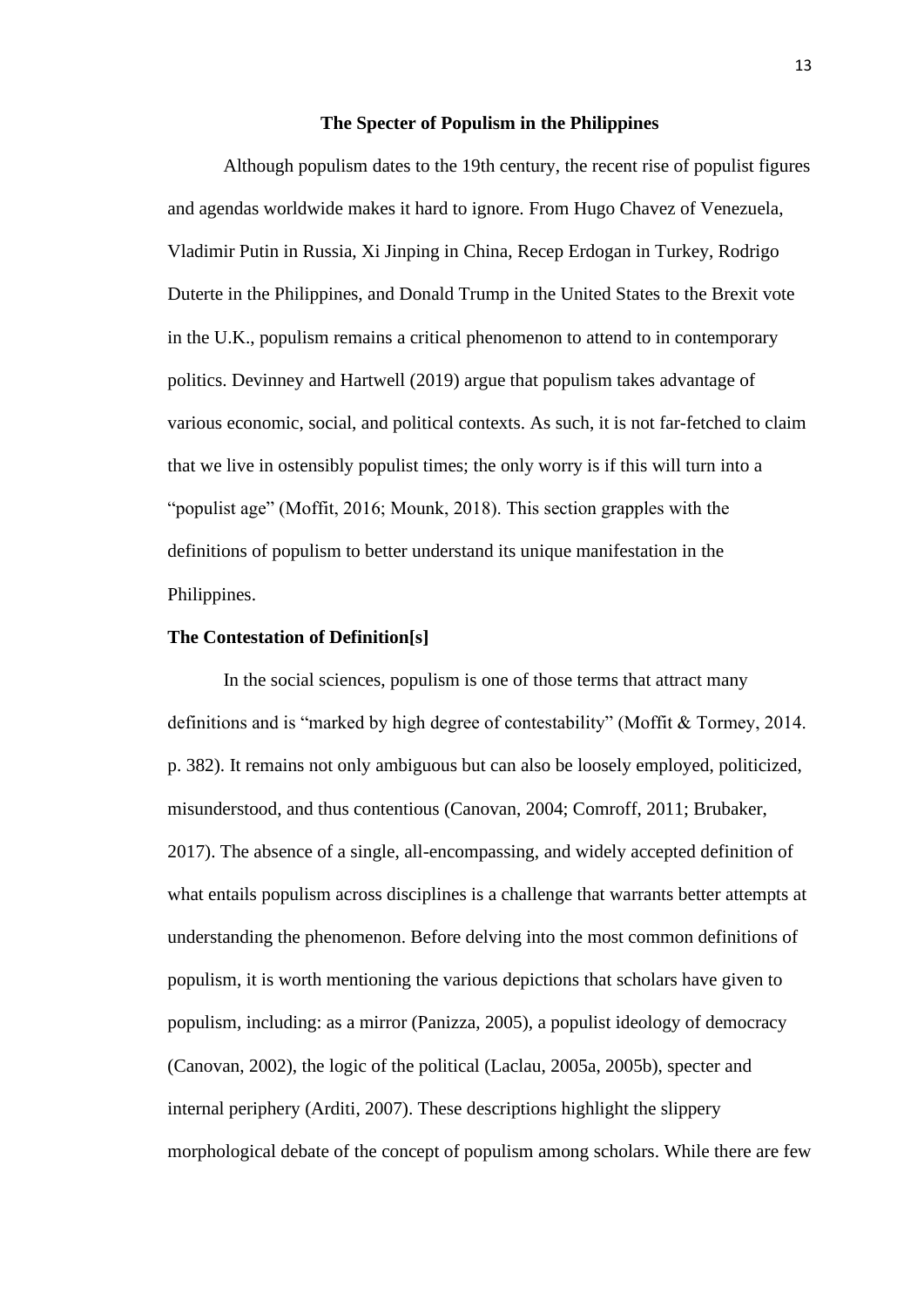commonly used definitions, this thesis will employ Rode and Revuelta's (2015) definitional structure that sees populism as a composite of ideology, tactics, and strategy, giving rise to four varieties of populism, i.e., structural, economic, ideological, and political-institutional.

In the *structural* variety, populism is a social call to arms using large-scale cross-class coalitions. Structural populism is used as a platform to implement reformist policies to drive economic developments while avoiding social conflicts (Rode and Revuelta, 2015). In the *economic* variety, which is the most common definition, populists exploit the fears of the least economically secure groups in society. Since they are vulnerable, it is easy for people to accept the rhetoric of scapegoating elites, immigrants, the rich, or any identified as "the other" (Madrid, 2008; Inglehart & Norris, 2016). Populism as an *ideology* divides society into two major groups, "us" and "them," and is based on conceiving society as a representation of good and evil integrated into the political process (Albertazzi & McDonnell, 2008; Stanley, 2008; Hawkins, 2009). These antagonistic groups are essentially identified as 'the pure people' versus 'the corrupt elite' (Mudde and Kaltwasser, 2017). Mudde (2004) posits that as an ideology, populism calls for politics as an expression of the general will of the people. Lastly, *the political-institutional* variety posits that populism is a sustained, large scale political project or strategy to mobilize marginalized groups into prejudiced political action that is mainly anti-elite (Weyland, 2001; Jansen, 2011; Levitsky and Roberts, 2011).

While these structural categories help define the varieties of populism, it is not clear precisely when one can label a leader as a populist (Devinney & Hartwell, 2020). In this way, it is imperative to note that populism is not only contextual to a particular time and space but is also a continuum in which individuals are compared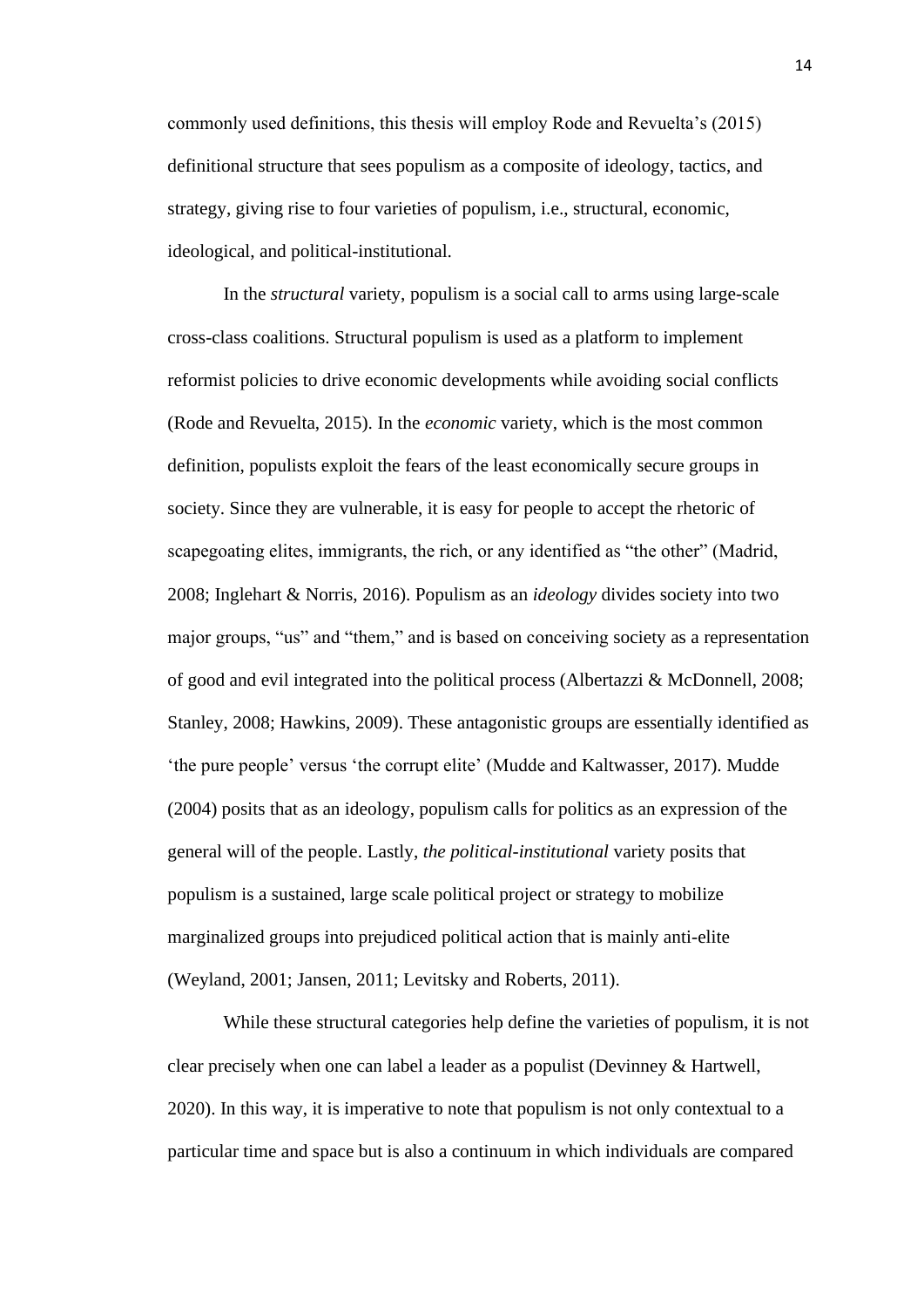as more or less populist or emphasizing one set of characteristics more than others. This complexity and plurality are not reasons to resign and deem populism as uselessly vague, a cliché, or a political epithet (Brubaker, 2017). There are many definitions, but this research adopts populism as a performance and a spectacle, as will be explained below.

While some scholars argue for populism is an ideology, others from the social scientific perspective propose it as a means to an end, a strategy (Debord, 1994; Laclau, 2005a; Sutherland, 2012; Moffitt, 2016; Brandt, 2020). The argument rests on the idea that populism is not an 'actor-level' but a 'speech-level' phenomenon since populism is the means through which a politician will gain and maintain power. Bonikowski (2016) argues that politicians contextually and selectively, depending on the audience, employ populist language. The same idea can be described either in populist or non-populist terms. In this sense, populism is a discourse, a rhetorical strategy, a style, a stylistic repertoire, or a frame (Aslanidis 2016; Bonikowski 2016; Brubaker 2017; Ekström et al. 2018; Aslanidis 2018). While it has no specific ideological content, populism is how politics is *done*; it is related to appearance, impression, aesthetics, and performance (Moffitt, 2016). This perspective helps this research not focus on the content of populism as such, but rather the context or environment in which it occurs, the civil sphere.

Understanding populism as a performance ties it to another significant term, *spectacle*. Laclau (2005a) defines *spectacle* as something that has an irresistible visual appeal to the viewer or spectator and is rendered as a generality, and in so doing draws attention, consciousness and as such a tool for 'unification.' As an eye-catching dramatic public display, populism as a spectacle emphasizes emotional engagement and relation. A spectacle must attract attention and spectators, and since it competes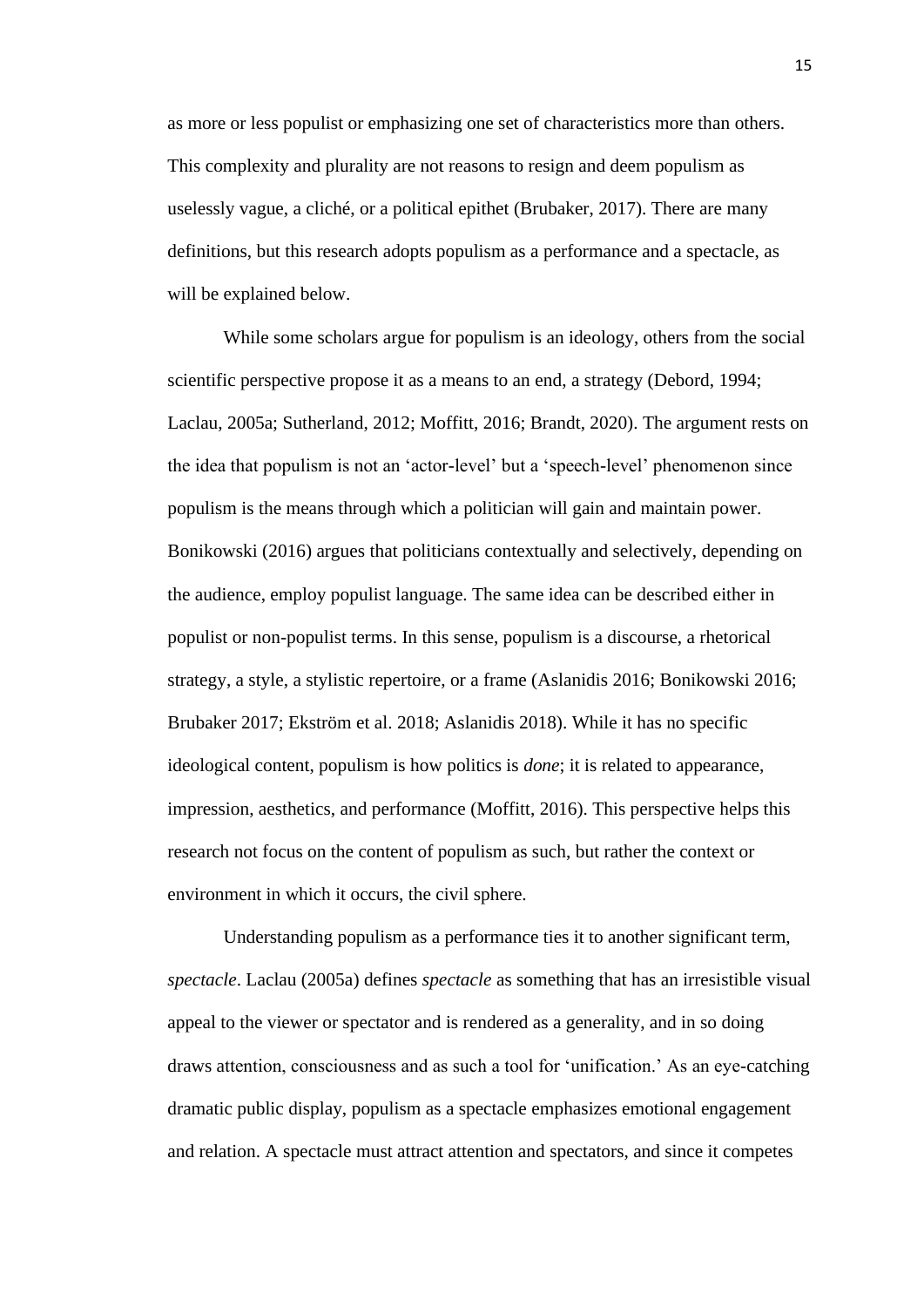with other phenomena and is generally replaceable, it has to visibly stand out and demand spectatorship (Sutherland, 2012). Despite the attention it accrues, Laclau (2005a) contests that a spectacle is an empty signifier like a circus performance, freak shows, or a reality TV show like *The Bachelor,* that rather than being inspirational, it only emphasizes personal conflicts, emotions, and drama. As a strategy or a frame – a way of conceptualizing and communicating politics for strategic purposes, populism is a communication phenomenon, a political communication style (Mazzoleni, Stewart, & Horsfield, 2003; Waisbord, 2019). In an age of sensational media or the spectacle, populism as a performance or spectacle finds a perfect environment.

Before discussing how Duterte's form of populism is both a performance and a spectacle, a brief history of populism will set an essential background on understanding its current manifestation in the Philippines.

# **A Brief History of Populism**

As noted earlier, populism is not a new occurrence, nor is its current manifestation more sophisticated than in its early emergence in the 19<sup>th</sup> century. Populism exists as an idea in individual voters, and it is also a political behavior with both positive and negative impacts on democracy. The earliest manifestation was in the United States and Russia in the second half of the 1800s, and both gave rise to revolutions (Moffitt, 2016). In Tsarist Russia, populism was used to describe the unsuccessful effort at mobilizing peasants against feudal exploitation. In the United States, farmworkers via the People's Party rose to challenge those they considered elites; bankers, railway owners, and the two-party system of government (Morgan, 2020). The  $20^{th}$  century saw a contextualization of the idea of populism (Moffit, 2016; Hawkins & Kaltwasser, 2017). For example, in Latin America, there emerged three forms: right-wing populism, neopopulism, and left-wing populism (Mounk, 2014;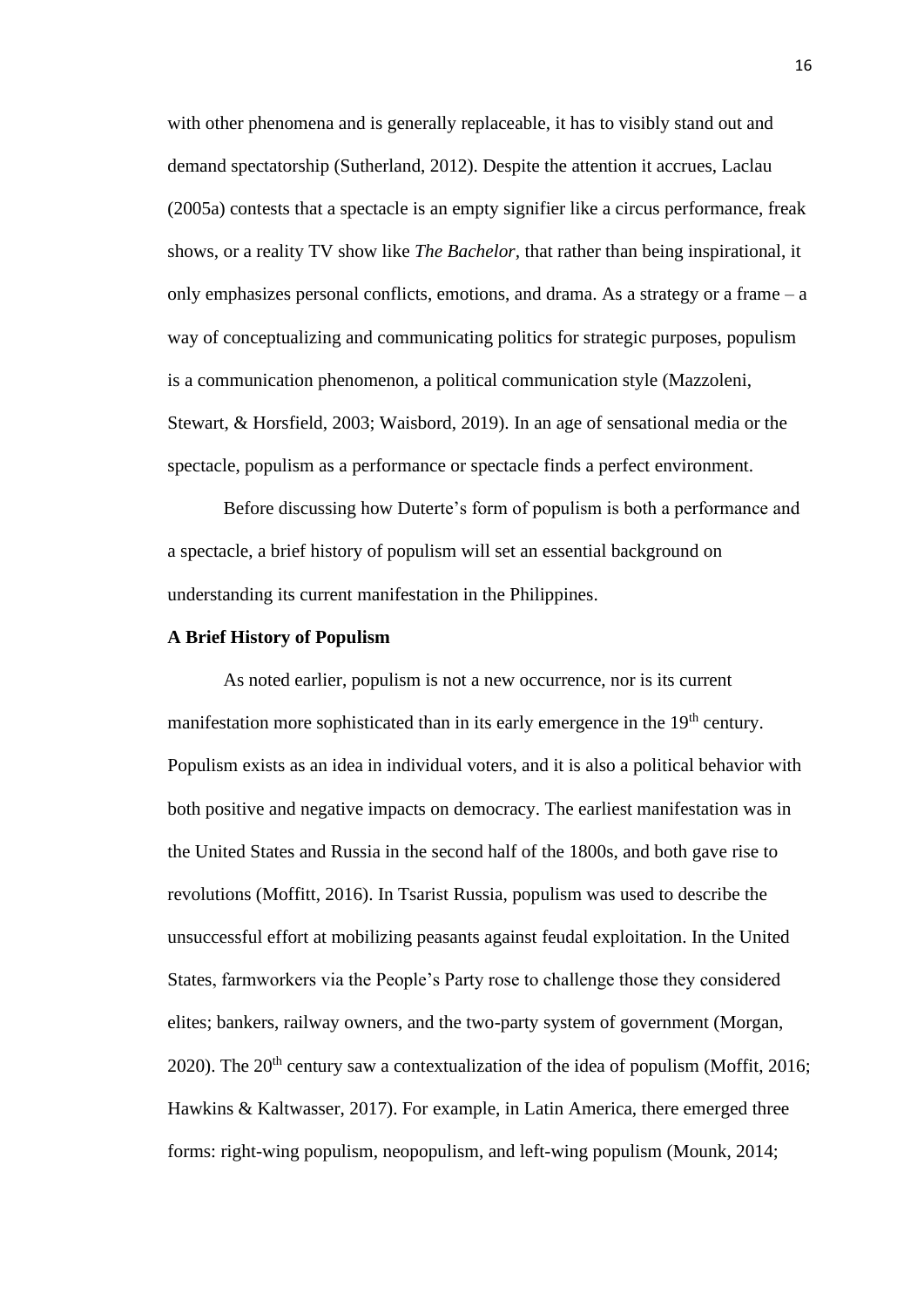Brubaker, 2017). Meanwhile, Europe saw the rise of radical right-wing populism with xenophobic and anti-establishment tendencies in Germany and Italy, for example (Caramani, 2017; Galston, 2018). Asia, on the other hand, has mainly seen a nonstructural use of populism, resulting in movie-hero populism in the Philippines, agrarian populism in Thailand, religious populism in India, and nationalist populism in Indonesia (Hellmann, 2017).

# **Populist Publics**

Populist leaders are not the only phenomenon in the global surge brought by populism. What we also witness is what Curato (2017) defines as 'populist publics.' In the countries mentioned with a populist leader as president, one can see a group of energetic, passionate, and agitated supporters rallying behind the said leaders. The same characteristics applied to populist leaders describe the supporters, i.e., populist publics. Trump, Duterte, and their supporters, for example, reflect each other's characteristics, from foul language to aggressive behaviors at rallies (Clement, 2016). These characteristics have earned the populist supporters the title of fanatics, with Duterte supporters called "Dutertards" a contraction of Duterte and retard or "Trumpists" and "deplorables." While some scholars associate populist attitudes with the inability to rationally engage, brought about by economic vulnerability or social status, some link it to personality traits or predispositions (Schönfelder, 2008; Bakker, Rooduijn, & Schumacher, 2016; Chattopadhyay, 2018).

Voting for a populist, however, is not just a plain pathologized populist support. Arguelles (2019) argues that populist publics have reasoned out their support whether they are different or misunderstood motivations from the other opposing voters. As such, populist publics are not just passive victims of populist demagoguery, but instead, these voters are active agents of their own reasoned choices (Arguelles,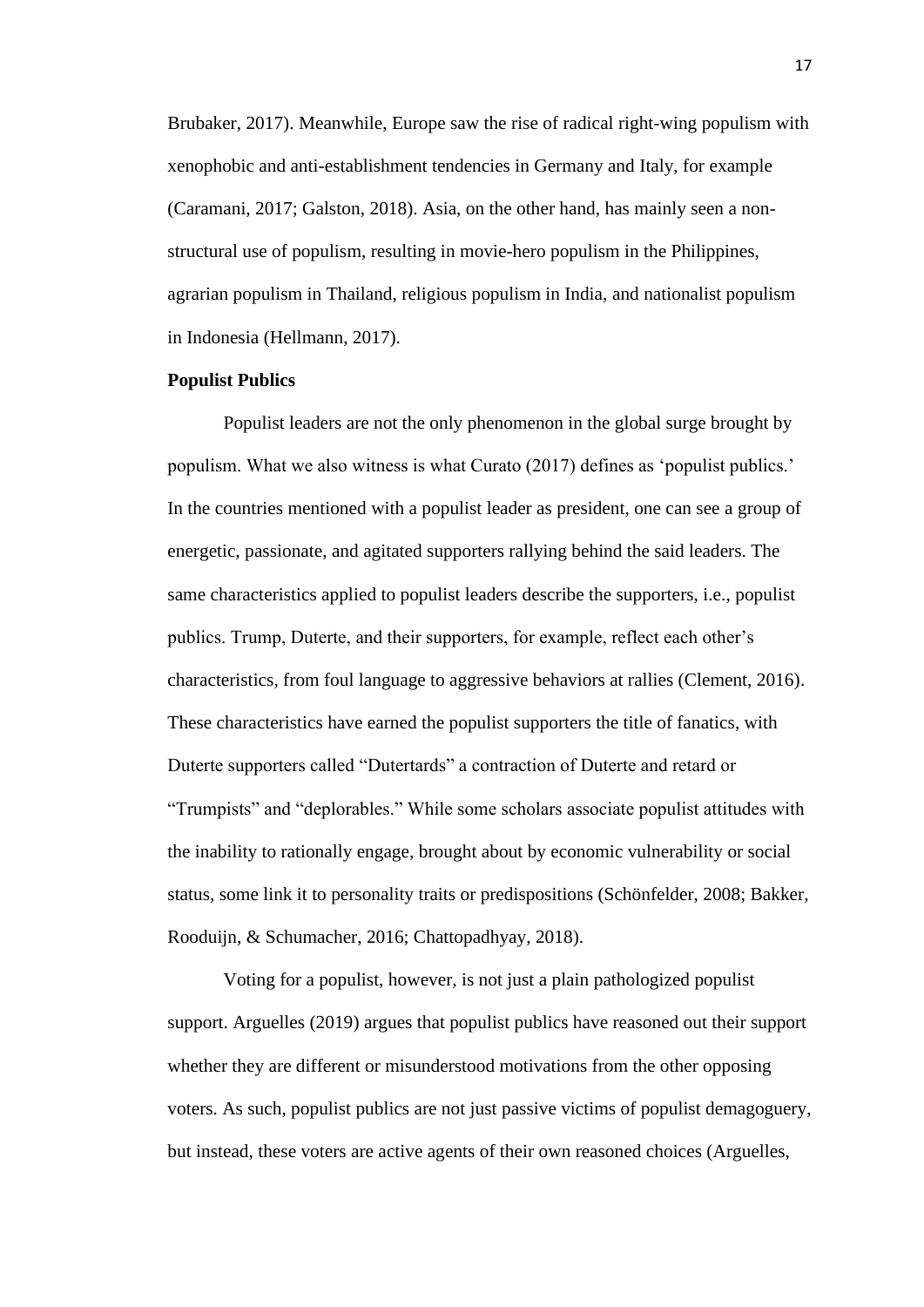2019). In the next section that explores Duterte as a populist, one realizes that populist publics desire changes in their representation in public, how politics are conducted, and how the government is managed (Arguelles, 2019). Populist publics offer their support to populists to gain these changes. It is in this line that this research argues that the populist publics in the Philippines voted for populist Duterte.

#### **Duterte as a Populist**

While the terms populism and populist are fluid, this research attempts to establish and characterize Duterte as a populist. For a hegemon and a tough-talking politician like Duterte to come into power and retain it, he has employed populist rhetoric. Duterte used both the economic and ideological varieties of populism, discussed earlier (Devinney & Hartwell, 2019). He exploited the fears of the economically insecure populace by scapegoating elites and the rich (Inglehart & Norris, 2016). Duterte tapped into the moral realm of the Filipinos and framed the perception of society as a representation of good and evil. He politicized this notion by scapegoating the drug abuse problems (Mudde & Kaltwasser, 2017). Duterte's campaign discourse weighed in on 'change,' a classic messianic approach that would stand against the elites, the corrupt, and societal disorders. Through a democratic process of election, Duterte acquired power on a populist philosophy of law and order and stability with a populist agenda of anti-state posturing and fighting drug abuse through a violent, bloody, and genocidal "war on drugs" (Curato, 2017; Heydarian, 2017; Bello, 2017; Devinney & Hartwell, 2019).

Duterte is also a populist, for he has fulfilled the main characteristics of a populist, supporting the notion of 'us' versus 'them' in his election campaign and through into his fifth year of presidency. First, he emphasized the sovereignty of the people. He presented himself and continues to present himself as a leader who would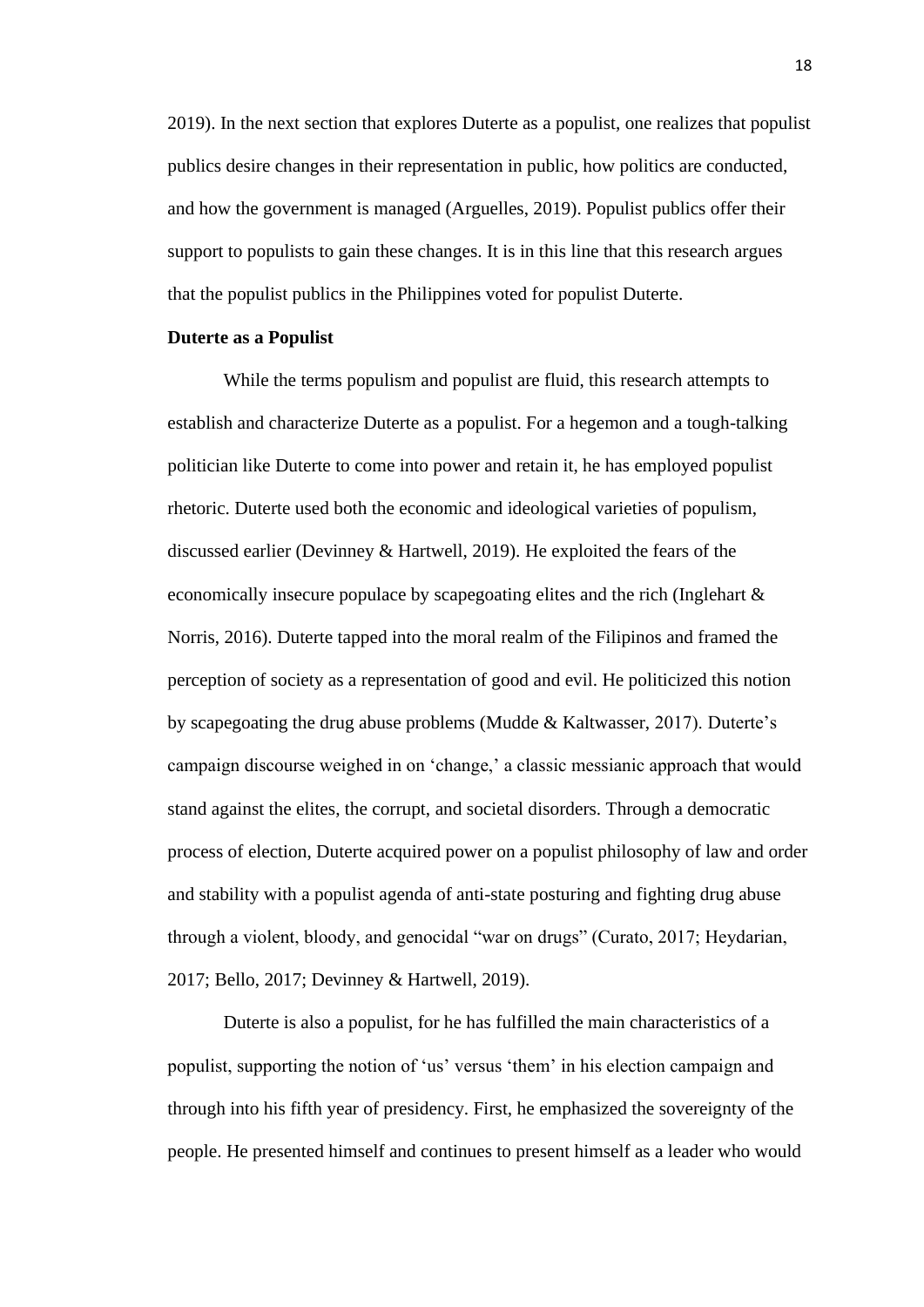restore Filipinos' sovereignty over the country's affairs while emphasizing that the Philippines is not a puppet of any foreign country anymore (Esguerra, 2019; McKenzie & Liptak, 2016). Second, he presents himself as being one with, and advocating for, the people, effectively utilizing the rhetoric of the poor versus the elites (Paris, 2019; Webb & Curato, 2019; Dollanganger, 2018). Third, as an 'antisystem man,' he has attacked and blamed the country's elites in economic, political, and social realms, thus fulfilling one of the fundamental traits of a populist (Punay, 2018; Holcombe, 2019). Fourth, Duterte ostracizes others, distinguishing the ones he calls 'dangerous' from the 'virtuous people.' This exclusion is evident in his controversial yet popular "war on drugs," which is discussed below. Lastly, Duterte invoked the heartland by proposing to bring an ideal societal change to a profoundly unequal and corrupt society, something that the middle-class and the poor can only dream about (Bowring, 2019).

In an article "12 Elements of a Rodrigo Duterte Campaign Speech" Pia Ranada (2016) lists 12 things that Duterte never fails to mention or insinuate in his speeches. These include elements of being a socialist, being angry at the government's oppression of the people, drugs' proliferation, suppressing crime corruption in six months, employing the police and military (doubling their salaries) to crack down on drugs lords, dismissing human rights violation allegations as unproven, having pro-poor programs, calls for equal treatment of all regions of the country, and making fun of other presidential candidates. In addition, no matter the audience, Duterte has always pointed out his fights against crime, drugs, and corruption. He also includes jokes, sarcasm, and uses props like the national flag or photographs (Ranada, 2016). Duterte's campaign trail characteristics are typical of populists who rely on endearing themselves to their audiences rather than on policy.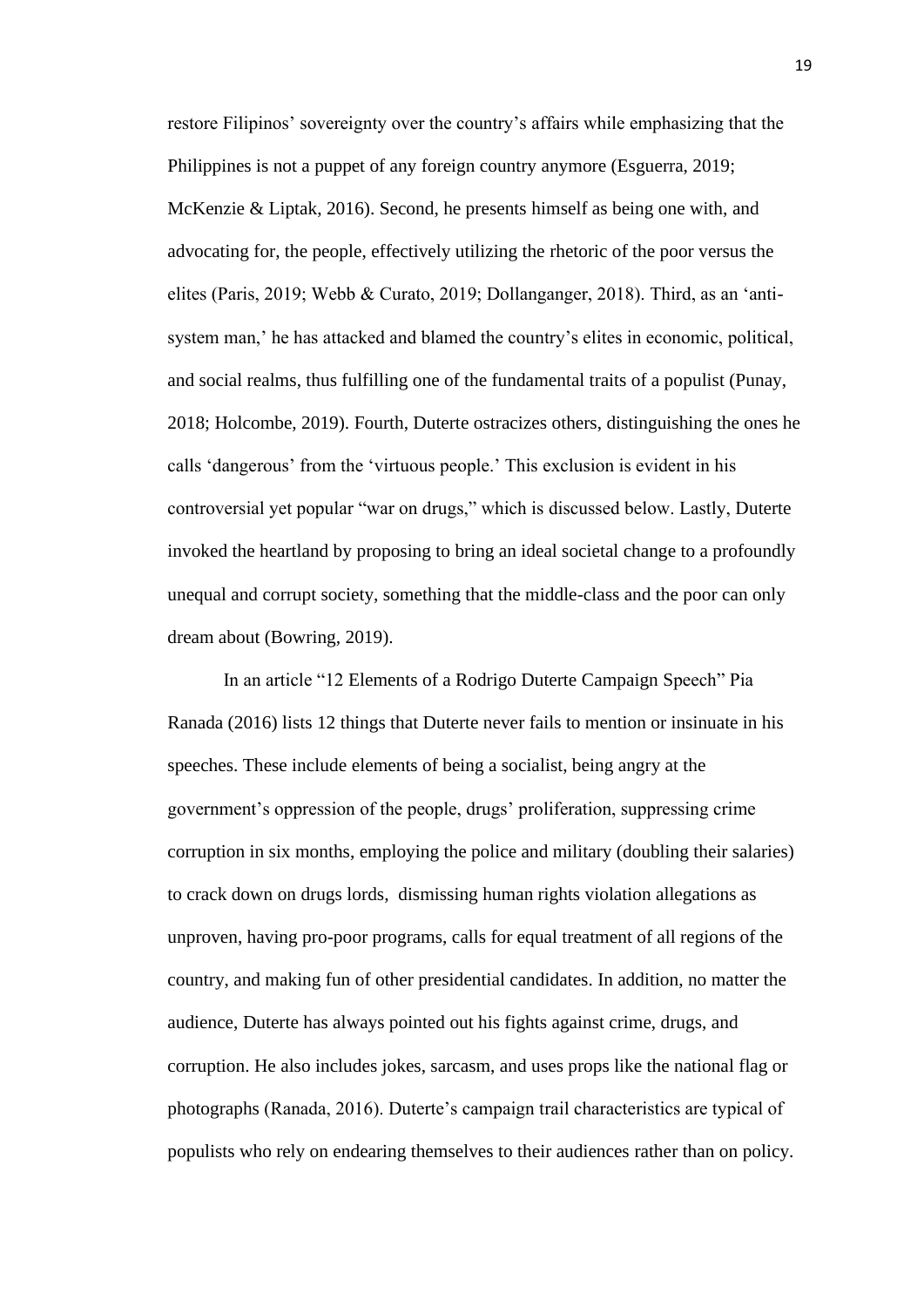In short, I argue that Duterte is a populist because his political style contains all the traits that make up a populist leader.

#### **Duterte's Populism as a Performance and Spectacle**

The presentation of Duterte's populism shows it as deeply entrenched into the world of media. From his campaign trail to his fifth year of presidency, Duterte's populism has heavily relied on the political style that Moffit (2016) calls the "repertoire of performance." As noted earlier, his language, devoid of political correctness, resonates with the dominant discourses among the Filipinos. His rhetoric includes notions of masculinity, chauvinism, violence, disregard of human rights, the desire for social order and discipline, which are common themes in both local television shows and social settings (De Chavez & Pacheco, 2020). As argued earlier, populism, as a performance, reveals a *performer*-*audience* relationship between the leader and the citizens. This relationship is made possible due to the mediatization of politics. To make a spectacle of himself, Duterte chose a campaign strategy of a populist nature embedded in a hypermasculine discourse punctuated with violence and vulgarity (De Chavez & Pacheco, 2020). This strategy won him attention, supporters, and, in the end the presidency.

To retain power, remain relevant, and maintain the show performance, Duterte must perpetuate a state of crisis, a vital characteristic of a populist regime. To this end, he has relied heavily on political theatrics and communicative efforts where media is the stage of performance (Curato, 2017; Molloy, 2018). Dubbed as 'The Punisher' on media, Duterte promised on the campaign trail to be tough, decisive, and swift in addressing the problems of crime and insecurity. The "war on drugs" was his chosen means to deliver his election campaign promise. Reyes (2016) argues that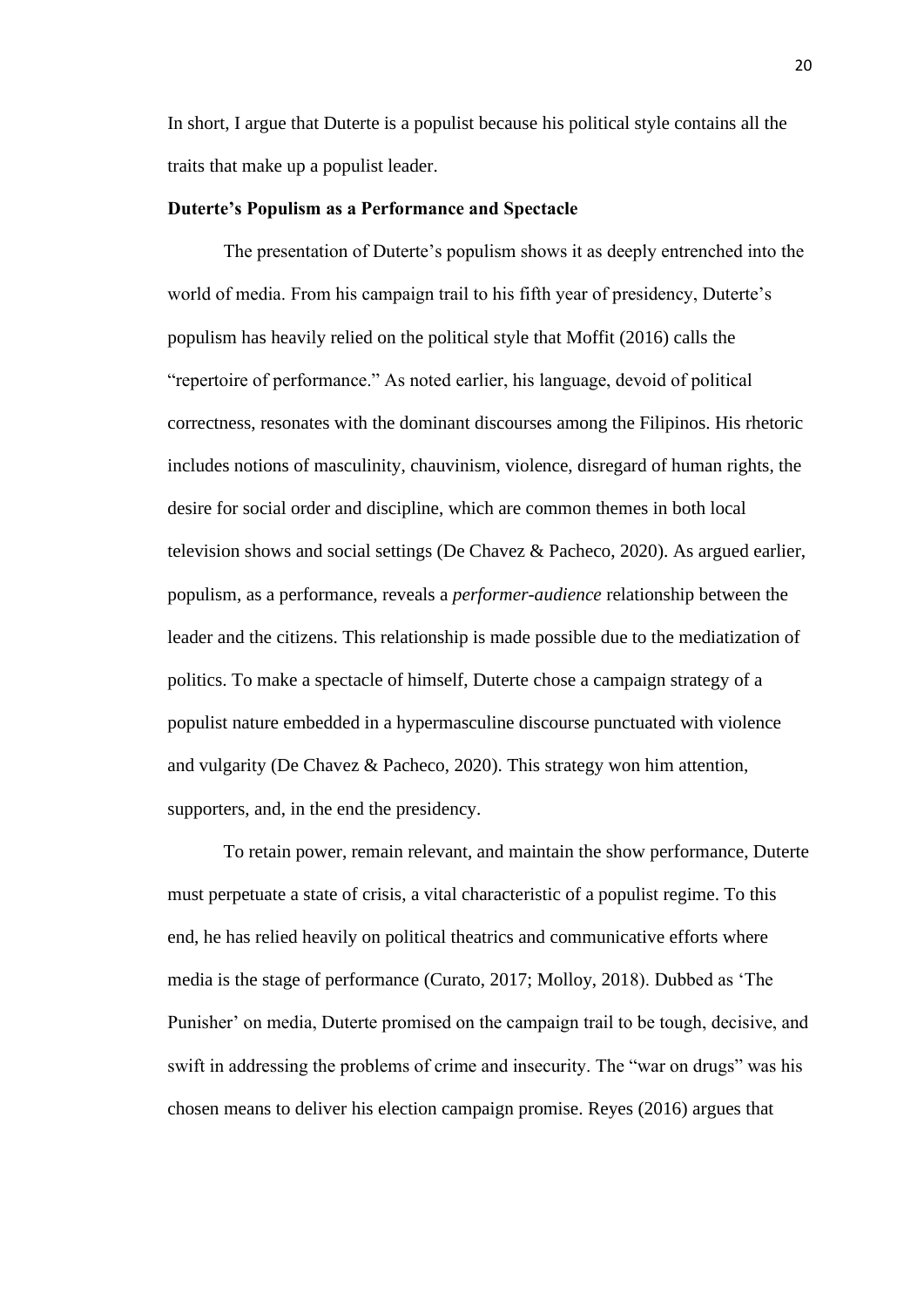tapping into the deep-seated culture of violence, Duterte's "war on drugs" is a spectacle of violence:

The spectacle is "performed" by reducing the body to an object that carries political messages, by politicising the body to boost popularity and as means to acquire votes, and placing the body at the centre by making political decisions on whose life has value and whose does not. (p. 128)

As a spectacle, Duterte's "war on drugs," its violence, and deaths have been visually compelling through the associated images and news stories. In this way, populist Duterte has proof that he kept his word and that the 'change' he promised is happening. This perspective describes what Debord (1997) calls the political appropriation of the spectacle; Duterte discourses endlessly upon himself in an uninterrupted monologue of self-praise. The "war on drugs" is at the heart of Duterte's presidency and his populism spectacle, and it is worthy of examination.

While the "war on drugs" defines Duterte's presidency, the rhetoric surrounding this phenomenon is what drives its essence. In the next section, we grapple with the description, operationality, and framing of the "war on drugs." This endeavor is essential for a better understanding of the spectacle of the "war on drugs," which has widespread support in a majority Christian country even though it is an ineffective punitive approach to solving social problems.

#### **War on Drugs**

The "war on drugs" phenomenon is a complex issue that has received much attention in academic, social, and political settings (Bertram, Blachman, Sharpe & Andreas, 1996; Tupper, 2012; Romero, Magaloni & Díaz-Cayeros, 2016). According to Bertram, Blachman, Sharpe, and Andreas (1996), in what can be called politics of denial, one of the most salient issues related to the "war on drugs" is why governments still wage it. Historically it has proven to be an unworkable policy with phenomenal failures across the globe. In competition are two politics: one of fear,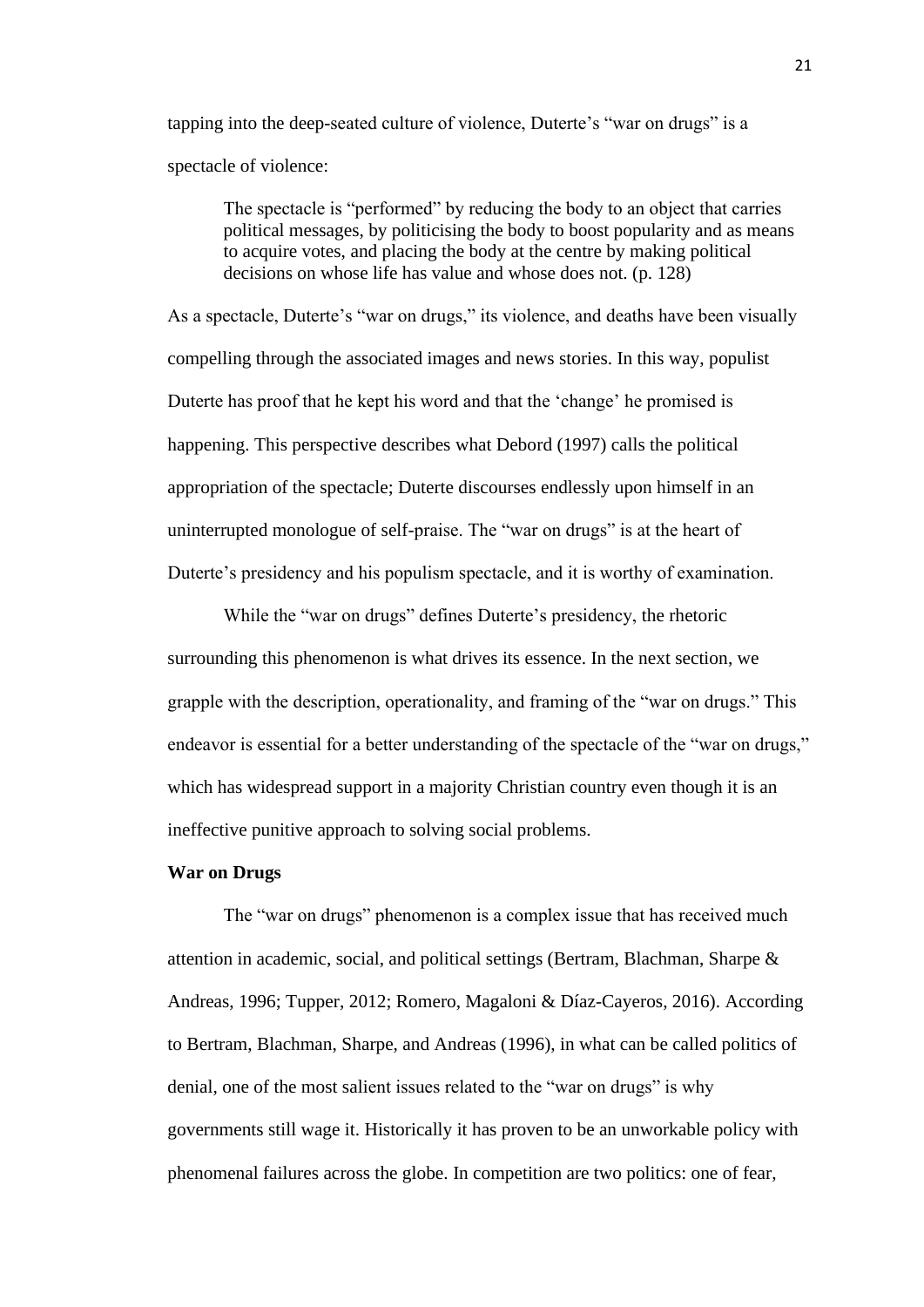insecurity, and intolerance versus one of reason, care, and collective responsibility. When a government seeks to address social problems through fear, coercion, and force, failure and further problems are bound to happen (Bertram, Blachman, Sharpe & Andreas, 1996). For example, for a policy like the "war on drugs" to work, the government needs citizen support (Romero, Magaloni & Díaz-Cayeros, 2016). Studies show support to be high among citizens with low media consumption and those who strongly identify with the leader. Romero, Magaloni, and Díaz-Cayeros (2016) argue that once citizens directly suffer the condition that the policy is claiming to fight against, for example, drug-related problems, they become desensitized to progovernment messages that claim success of the intervention. In the "war on drugs," when the citizens believe the government is failing, they lose trust and decrease support. To compensate, most governments seek to 'get tougher,' further escalating the problems of violence and crime related to the "war on drugs" other than seeking reevaluation (Bertram, Blachman, Sharpe & Andreas, 1996; Romero, Magaloni & Díaz-Cayeros, 2016).

While the "war on drugs" does not do much to curtail the supply of drugs, billions of dollars go to waste, and the war undermines democracy and human rights (Bertram, Blachman, Sharpe & Andreas, 1996). Rather than tackling problems of drug abuse or addiction, the "war on drugs" deepens health and crime problems related to drug use. The argument here, according to Bertram, Blachman, Sharpe, and Andreas (1996), is that "war on drugs" makes no distinction between the injuries caused by drug abuse and those of the war, and does not attend to the reasons of use and abuse, instead focusing only on suppression of drug use.

The definitions and framing of the drug narratives furthermore allow governments to resort to such strategies as the "war on drugs" and informs the 22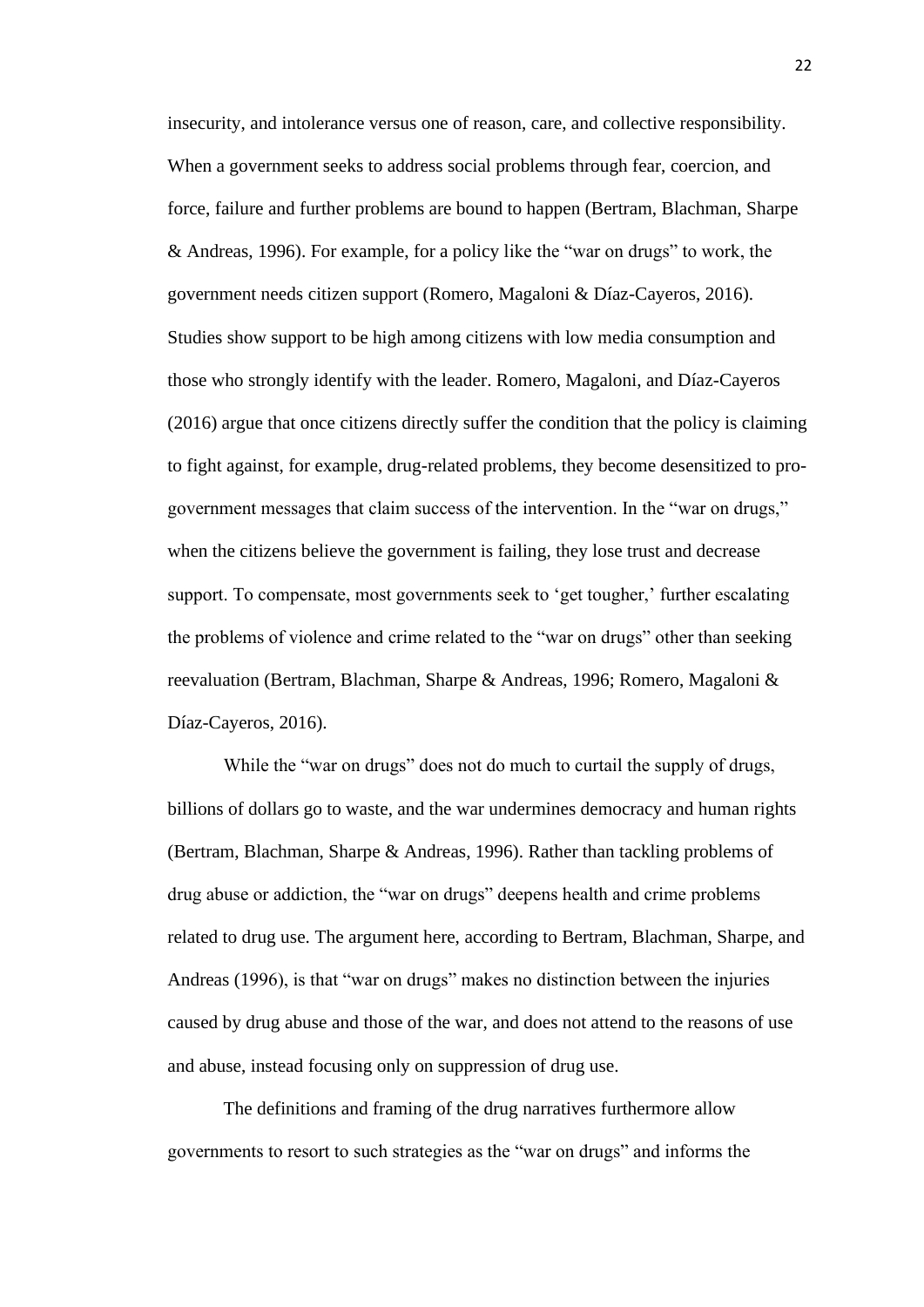citizens' support for these tactics (Tupper, 2012; Orsini, 2017). Tupper (2012) argues that language use concerning drugs is crucial. Of the three definitions of drugs, as medicine ( $Drug<sub>1</sub>$ ), as a substance that alters consciousness and might be legal or illegal (Drug<sub>2</sub>), or a substance that alters human consciousness and has been criminalized (Drug3), the latter is wrongly used by communicative institutions such as the media. Instead of using the second definition of drugs as psychoactive substances, the third definition is usually used in association with words like 'dealer,' 'trafficking' and 'war.' This is especially true in the news media, which informs public perceptions of social problems and public policy, and results in stigmatizing representations of drug use as a deviant behavior (Orsini, 2017). This framing of drug narratives also sees the use of phrases like 'ongoing fight,' 'dangerous use,' 'violent traffickers,' and 'fallen stars.'

The third definition of drugs and drug narratives gained traction in the  $19<sup>th</sup>$ century and into the 20<sup>th</sup> century, and have informed public discourses and sustained an ideological "war on drugs" in political discourses (Tupper, 2012). Consequently, the notion of drugs as malevolent agents and pathogens, which is a stereotypical portrayal of psychoactive substances, informs responses inconsistent with human rights. In the end, the language we use to address, talk, or think about drugs may not be ideal for crafting sound public policy (Tupper, 2012). More so, the populist use of the third definition of drug and drug narratives presents a "sick" society, dehumanizing and "othering" users and dealers.

There have been calls, however, for changing the perception or reframing the "war on drugs" as a humanitarian crisis (Carpenter, 2019; Sandvik & Hoelscher, 2017). Drawing from the "war on drugs" experience of Mexico, Carpenter (2019) argues that "war on drugs" frames have left little to no rhetorical and operational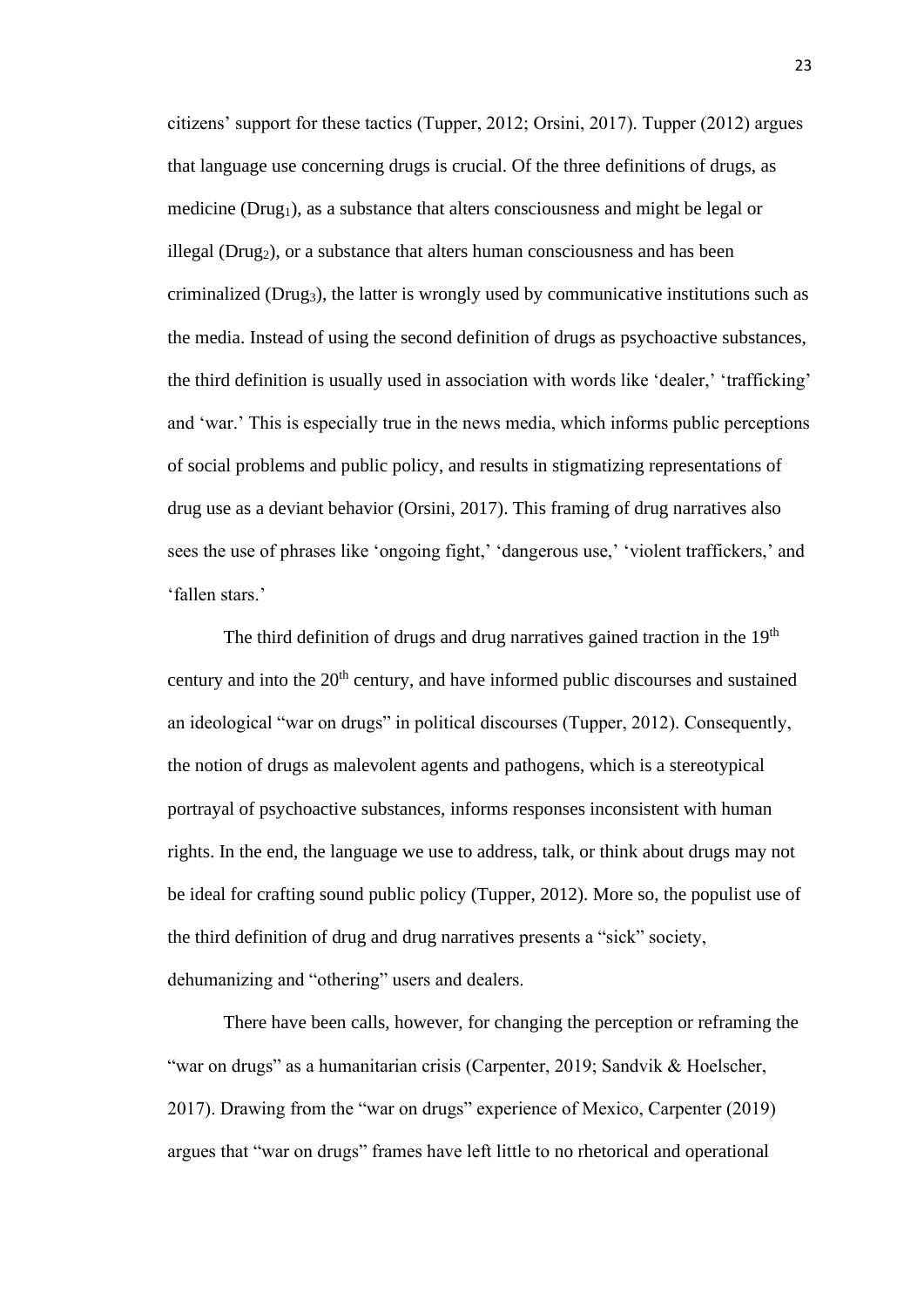room for creative multisectoral strategies to tackle the violence linked to the "war on drugs" and address the violence it causes. Proposing *Plan Mérida* as a model of a more holistic peace-building approach with social and economic development initiatives, Carpenter (2019) strongly argues that governments should stop framing policies of dealing with drug abuse as "war on drugs," which will, in turn, open up better ways to deal with the issue. This change would be welcomed by Sandvik and Hoelscher (2017), who view the "war on drugs" as having dire humanitarian consequences. They define the "war on drugs" as an overly militarized and unsuccessful approach to drug control that only leads to violence, displacement, and human suffering (Sandvik & Hoelscher 2017). It becomes a humanitarian crisis due to the human cost of the "war on drugs." Going on is a battle of two usages, all referring to the same drug abuse phenomenon: the rhetorical and normative use of *"war on drugs"* by media and society versus the strategic and moral use of *humanitarian crisis* by humanitarian actors. To reiterate Tupper (2012), the language we use determines which definition prevails along with its consequences.

It is to this end that one would wonder why a mostly Christian country, such as the Philippines, would support the "war on drugs." Cornelio and Medina (2019) argue that part of the answer lies in how the drug user is defined and understood. While a drug user can be seen as a victim of wider social injustices like poverty and thus would need help like rehabilitation or solving socioeconomic problems, a drug user can also be seen as a sinful human. Borrowing from and wrongly applying a Christian idea of sin, eradicating a sinful human being is deemed necessary to rid the society of the sinful human behavior. Duterte has explained this eradication using rhetoric and policies that legitimize violence, and the populist public believes he will deliver swift justice (Arguelles, 2019). Thus, Duterte's Christian framing of the "war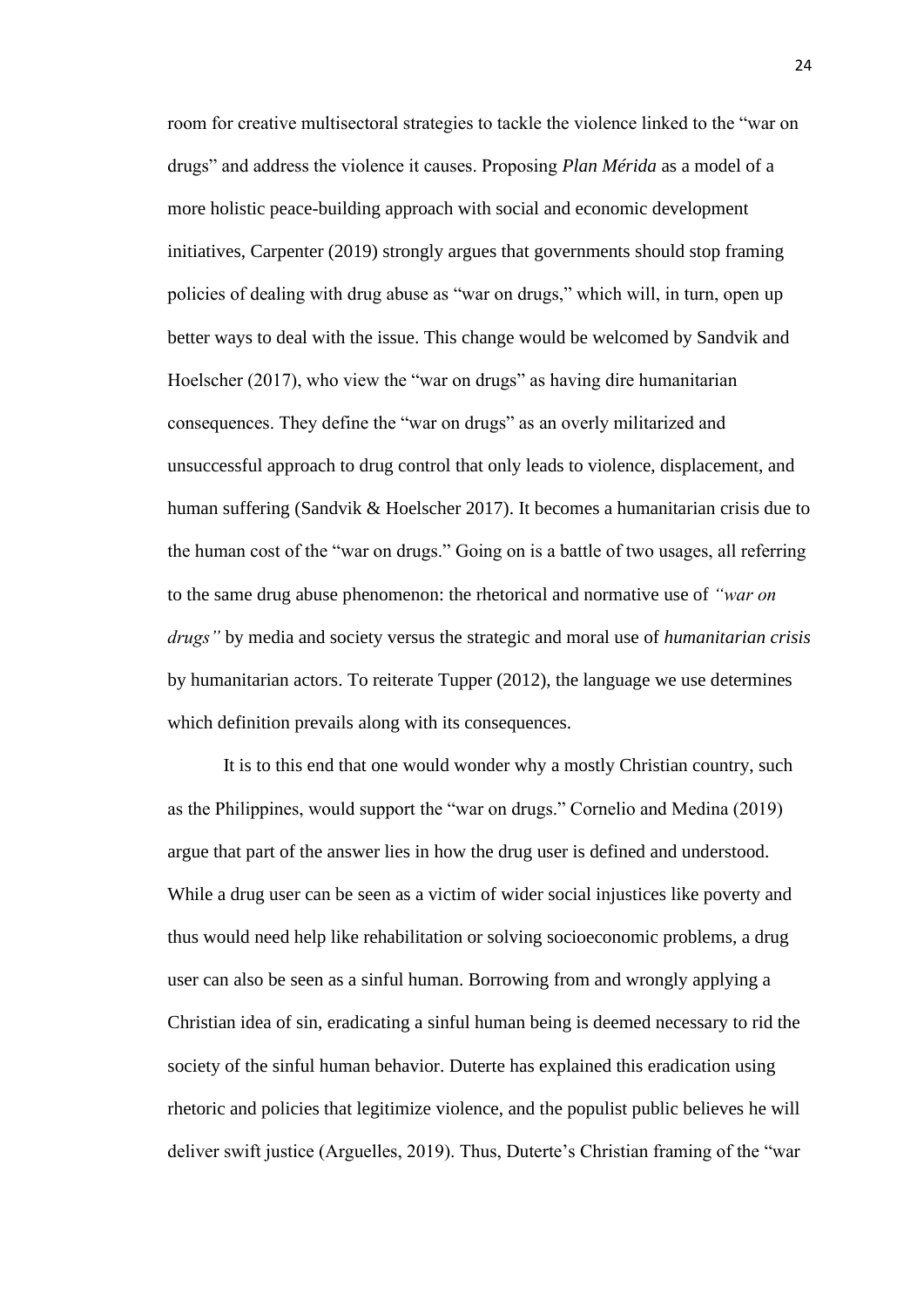on drugs" as a means to eradicate wickedness and criminal acts partly explains why the murderous "war on drugs" that has defined his presidency continues to gain the widespread support of many Filipinos. What sets Duterte apart among modern populists is his attack on human rights through the controversial, violent, and murderous "war on drugs" (Pernia, 2019).

There are many ways to explain or investigate the intersectionality of populism and the "war on drugs." However, a consideration of society as a civil sphere in which this intersectionality occurs is essential.

# **The Civil Sphere Theory**

This thesis draws on Alexander's (2006) theory of the civil sphere as a theoretical tool to study the role of communication in a democracy, and more specifically, Duterte's "war on drugs" as a performance and spectacle. By exploring the "boundary relations between the civil and noncivil spheres" (Alexander, 2006, p. 24), in this case, Duterte's populism and the Filipino society, the theory concerns itself with the possibility of justice and how democratic institutions and beliefs sustain justice in a world that is complex and stratified. The Philippines ought to tackle the drug abuse problem while maintaining justice and solidarity. Thus, it is contradictory for Duterte's policy to claim to champion justice or eradicate crime and drug abuse for the nation by marginalizing and killing some members of society, the drug users, and peddlers. According to Alexander (2006), justice depends on solidarity, a collective feeling of being part of a whole with obligations. In this endeavor, culture and communication play a central role in the struggles of justice in democratic life since solidarity is exhibited and sustained by communication and regulations.

The civil sphere theory considers the real vis-à-vis the ideal and is thus empirically grounded and offers a conceptual framework for studying the role of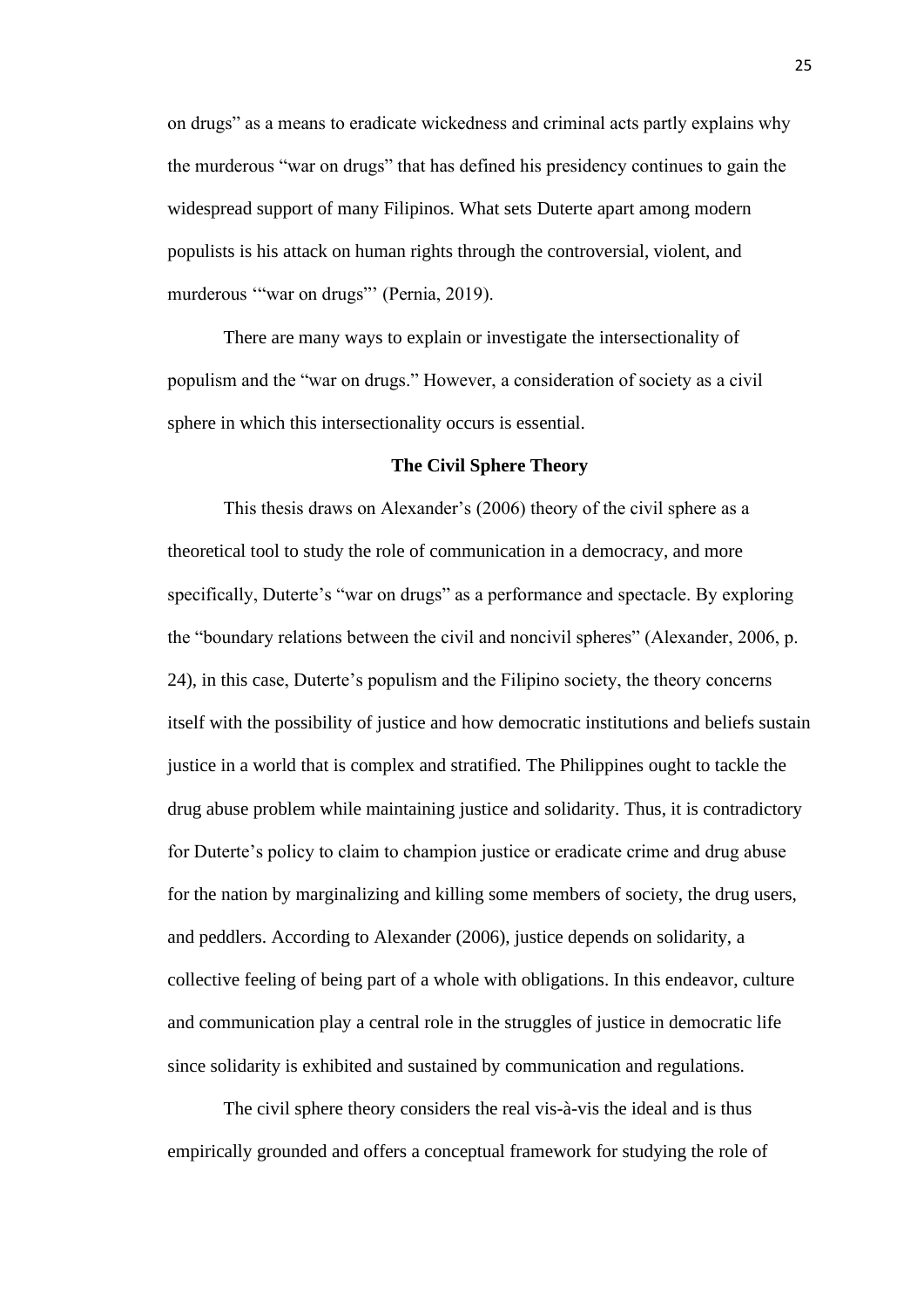communication in social struggles like the human rights abuses in the Philippines in connection with solving the drug abuse problem (Forde, 2015). The following section concretizes the context in which the spectacle of the "war on drugs" occurs, highlighting why it becomes problematic in solving a societal problem like crime and drug abuse in a democracy.

#### **Civil Sphere**

Understanding society is at the heart of understanding the civil sphere, the Civil Sphere Theory, and the research at hand. John Dewey (1916, p. 5) explains that "society exists not only by transmission, by communication, but it may fairly be said to exist in transmission, in communication." Thus, society is made possible through the distribution of information. From James Carey's (2009) perspective, communication is crucial to culture so much that one can say that culture is communication. As a way of definition, "communication is a symbolic process whereby reality is produced, maintained, repaired and transformed" (Carey, 2009, p. 19). The symbolic reality here means that the construction of the real is, through symbols and language, a constant meaning-making process. As creatures of their own making, human beings fabricate reality. For it to be real, it must be produced and communicated and, in turn, be comprehended or at least apprehended (Carey, 2009). As such, the reality produced and within which a society lives depend on language.

According to Alexander (2006), the essence of the language through which society constructs reality is binary codes. While the meaning is relational and relative, language is oppositional, i.e., us versus them. Intrinsic to the construction of reality are moral codes of good versus evil. We derive meaning through such binaries. The binary codes, pure and impure in civil discourse, are structured categories into which civil society members have to fit (Alexander, 2006). For example, in traditional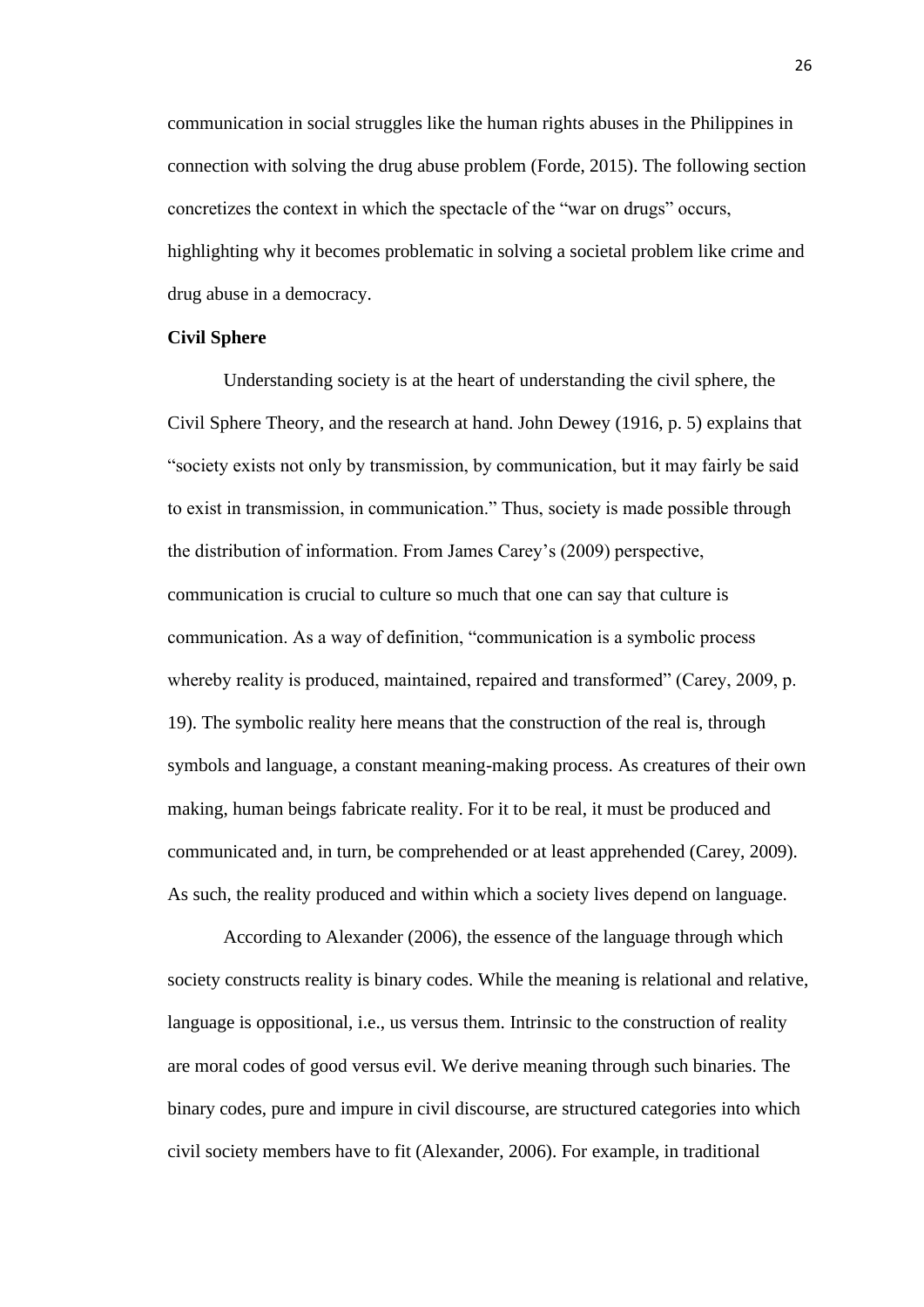communitarian societies, those considered misfits were exiled; today, society incarcerates lawbreakers. In Duterte's "war on drugs," for example, the misfits are the drug users, pushers, and anyone who dares to criticize his policies. The impure people, like drug users and pushers in the Philippines, are a threat to be kept at bay, for they do not deserve freedom or support. They are unworthy, amoral, and uncivilized (Alexander, 2006).

While the use of binary codes is inevitable, solidarity within a civil sphere depends on agreeing to binaries either consciously or unconsciously. This agreement to binaries depends on communicative institutions like public opinion, mass media, polls, and associations (Alexander, 2006). In the Philippines, Duterte used social media platforms like Facebook and pro-Duterte news channels to reinforce binaries favoring his spectacle of the "war on drugs," which was the perfect machinery of opinion formation. The communicative institutions articulate the inclusive or exclusive relationships established by any civil society (Alexander, 2006). Once in office, Duterte worked to silence any media sources that challenged his narratives. Consequently, people only gained access to news through pro-Duterte Facebook's algorithm-driven news feeds and pro-Duterte media. The public opinion supporting the "war on drugs" and determining whom to exclude is formed through exposure to fake news, propaganda, manipulation, and brainwashing (Alba, 2018).

The same binary language at the core of communication and perception within a society can also explain populism.

#### **Populism as a Binary**

As noted above, defining populism is seen as a knotty endeavor. However, scholars still agree that at a minimum, populism is a politics that concerns a dualism that is oppositional or antagonistic between "us" and "them," i.e., 'people' versus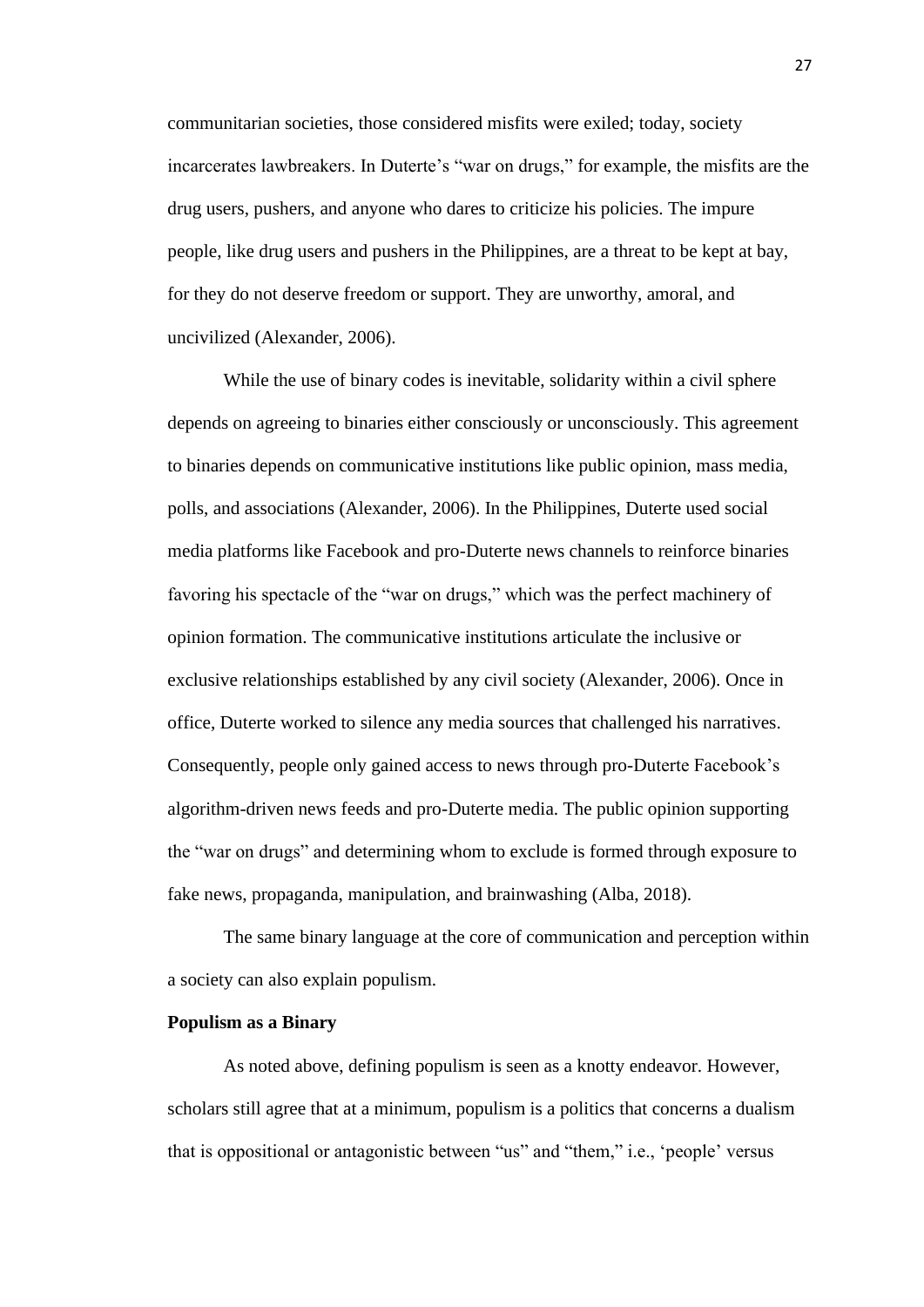'elites' where the people are or ought to be the rightful holders of democratic power (Bonikowski & Gidron, 2016; Mudde and Kaltwasser, 2017). In populist claims, one can see a binary structure in society with either poor and middle-class versus the upper-class, or populists versus elites and a minority group (Judis, 2016). For example, in the Philippines, one sees Duterte and his low and middle-class supporters as one group in opposition to the elites and drug users/peddlers. At the heart of this binary definition of populism is the construction of the "people." The "people" can be used to exclude a group of society as not part of the main group (Morgan, 2020). As highlighted before, however, societies rely on binary codes, and so does a democracy that translates into "us" and "them." This awareness is crucial; that our discourses of civil society construct realities of who or what "is" and who or what "is not" (Alexander, 2006; Morgan, 2020). These binaries are present and functional both in politics and everyday group identities and can be seen in Duterte's distinction of the "dangerous," the drug users and peddlers *who do not belong* to the "virtuous people," equated with him and all who support him and *worthy* of being the core group.

# **Civil Repair**

While binary codes open up universal possibilities like solidarity, they too provide exclusions and limits. Since civil societies are not perfect, there are contradictions in time and space (Alexander, 2006). For example, democratic societies are premised upon doing work for the ideal of equality, yet there are justified ideas that some people are 'less' equal than others. There is a tension between the core group who want to keep things for themselves and the marginalized fighting for the right to be in the core group. For example, the poor in the Philippines can be ignored by the rich and elites, and they ought to be included in the nation's benefits. It is to this tension that civil repair is needed and emerges as a response. Civil repair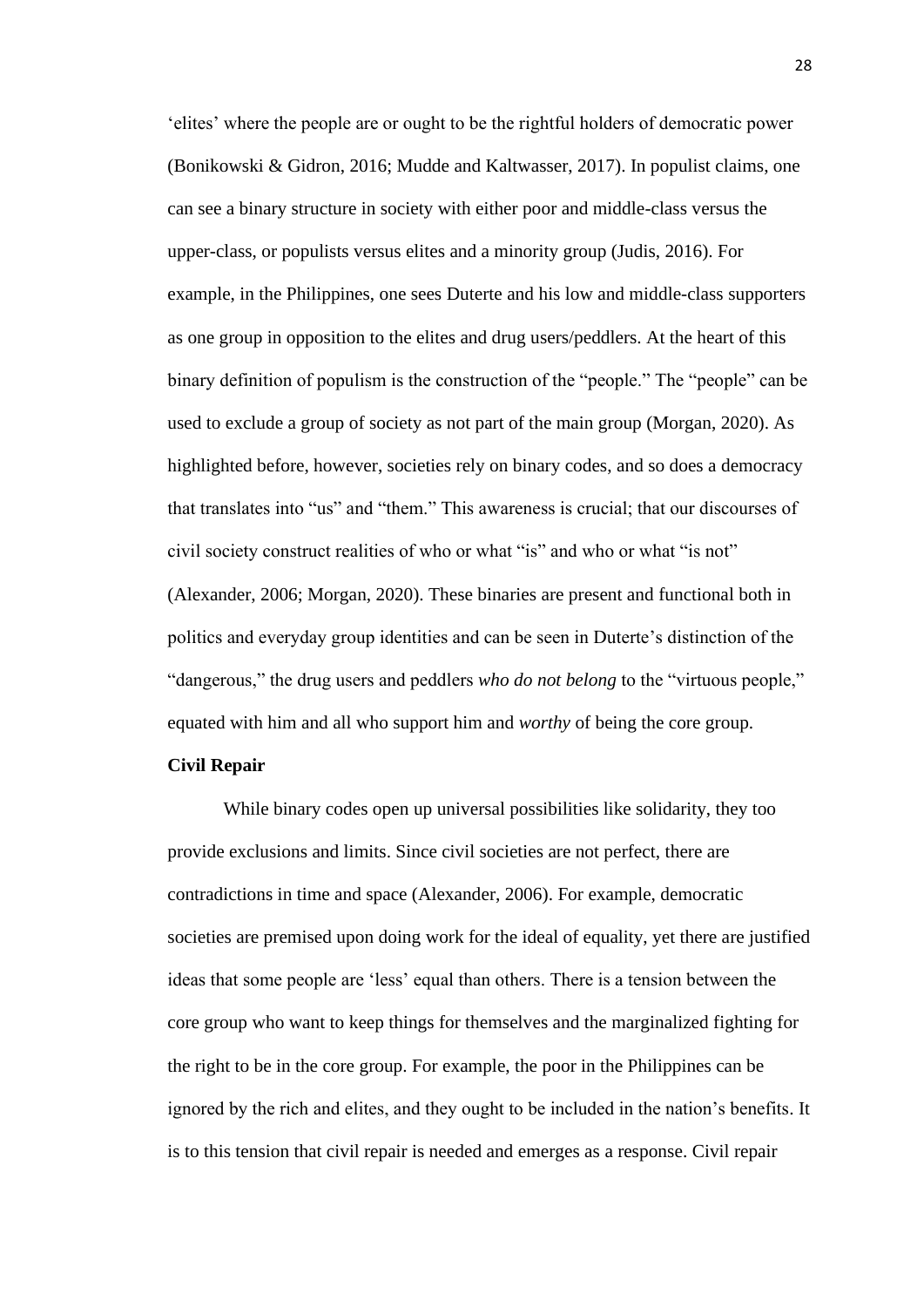entails integrative definitions via legitimate procedures, communication, and regulative institutions that can integrate the community in more expansive equitable ways (Alexander, 2006). Civil repair can be seen as attempts to rectify incurred injustices that have led to the marginalization of certain groups in society, such as calling for gender equality through women's rights activism or the Civil Rights Movements calling for the recognition of African Americans.

# **Populism as Civil Repair**

The Philippines' governments before Duterte needed to pay attention to the forgotten population that was getting poorer at the expense of the rich and the elites. The Philippines, in this sense, needed civil repair to rectify the unequal distribution of wealth that was pushing the poor into drug abuse as a place of solace or drug peddling to earning a living. Populism was a possible strategy to use despite its negative outlook. As noted above, populism has acquired negative connotations as dangerous, distorting, and reductionist. Explanations ignore its virtue as a means to working out social grievances (Bonikowski, 2016; Mudde and Kaltwasser, 2017). Morgan (2020) argues that while it can be a threat to civil solidarity, populism has the potential to be an agent of civil repair.

While not all populism guarantees civil repair, some populist movements can combine with substantive policy to address grievances in the following ways: first, the binary categorization of "us" versus "them" is not unique to populism but is part of the discourse of civil society (Morgan, 2020). For example, the Civil Rights Movement used such binaries portraying civil repair as good and those against the movement as polluted or evil. As such, populist politics can do a better job of highlighting inequalities. Civil repair, however, cannot rely on scapegoating social ills on communities that are neither responsible nor can defend themselves. Populism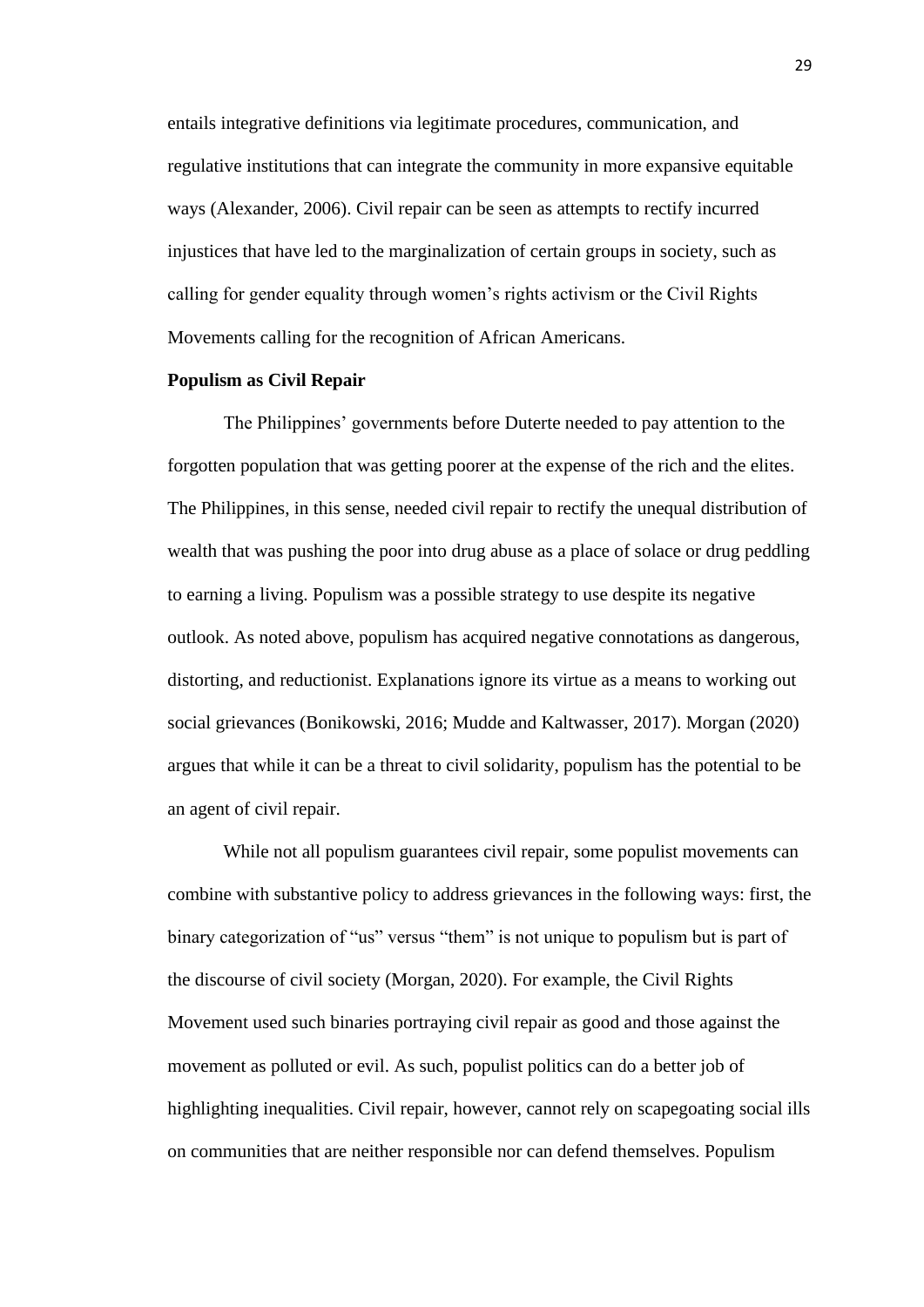must be open and inclusive and willing to listen to the other parties involved. "Any populism that defines the frontiers of political life in essentialized and closed, and primordial terms is, by its very nature, non-universalizing and anti-civil" (Morgan, 2020 p. 16). Second, populism capable of civil repair ought to be culturally creative with dynamic narratives capable of inspiring hearts and minds into expanding civil inclusions. Lastly, populism must be both agonistic and pluralistic to act as a force for civil repair. Morgan (2020) argues that populism must handle its opponents as adversaries to be struggled with and, in the end, persuaded, rather than enemies to be silenced and ultimately eradicated.

# **Duterte's "War on Drugs" as a Failed Civil Repair Attempt**

For this thesis, the civil sphere theory helps to understand that any democratic society such as the Philippines simultaneously struggles to realize social solidarity and struggles with oppression and exclusion (Forde, 2015). According to the civil sphere theory, Duterte holds an office as the president, a regulatory institution through which the civil society concretely exerts its influence. Furthermore, Duterte, as the president, uses the police, another regulatory institution through which societies sanction and enforce civil obligations, to advance a repressive agenda (Alexander, 2006). While the Philippines' populist publics offer their support to populist Duterte to gain changes like popular empowerment, social justice, wealth redistribution, and sustainable development, Duterte's resort to the "war on drugs" as a means of civil repair fails to realize these socioeconomic aspirations. This failure is because it is scapegoating social ills on drug users, a group of people in the society, because its language is excluding, and because it treats its opponents as enemies to be silenced and eradicated. Additionally, Alexander (2006) would view the protests against Duterte's murderous "war on drugs" and his efforts at repression as a social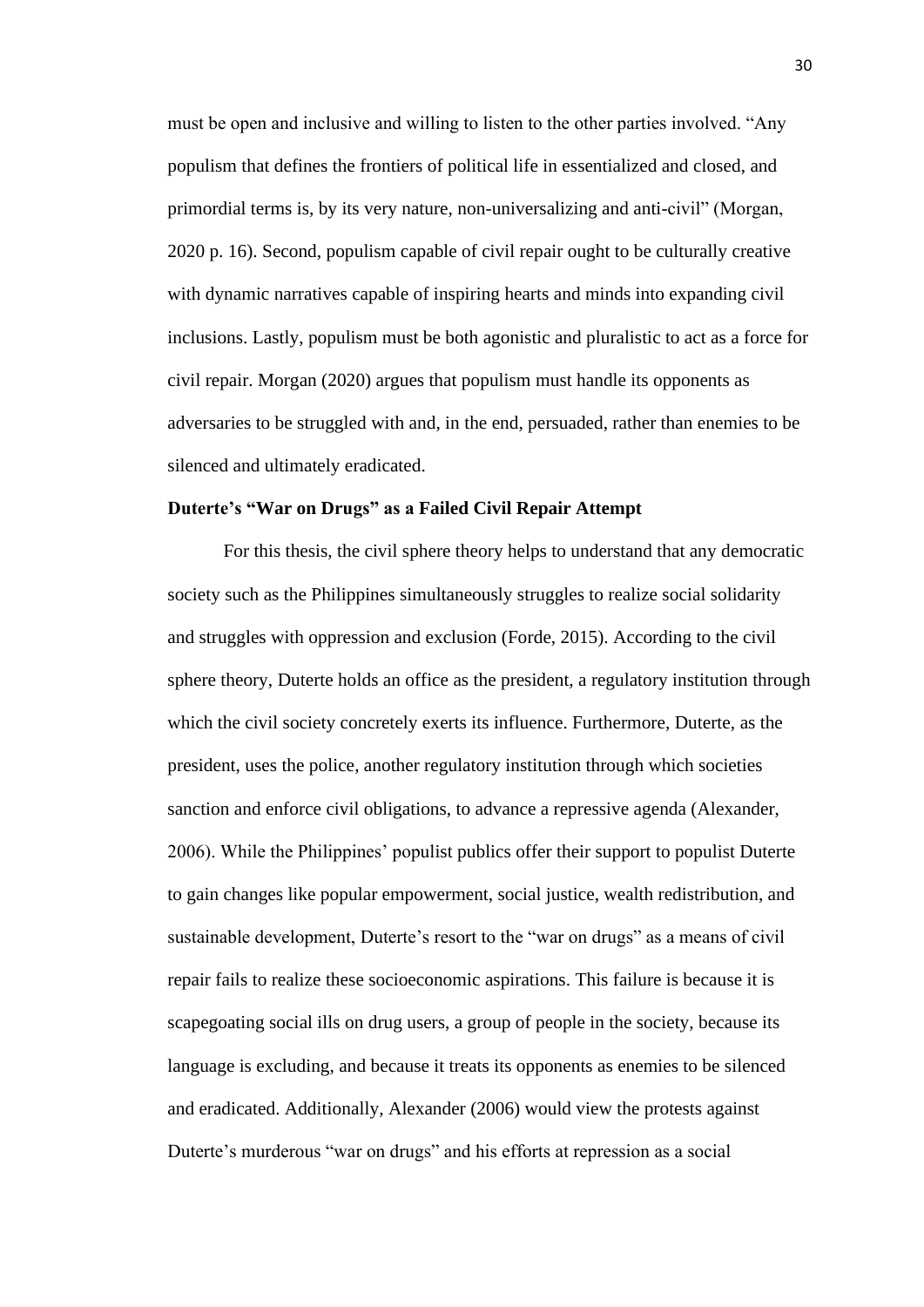movement, that is, as efforts by members of society to resist repression and engage in civil repair to put an end to the injustices of the "war on drugs."

This chapter considered the historical background of the Philippines that has proved informative, formative, and transformative in understanding the current state of the country. A look at the sociopolitical culture of the Philippines, for example, has revealed that the post-Marcos governments failed to solve pertinent problems of the country, prompting a need for change and the environment in which populism flourished, leading to the rise of President Duterte. Duterte's populism was that of a spectacle, a means to gain power. Through the lenses of both populism and the civil sphere theory, an examination of Duterte's "war on drugs" as a means to solve socioeconomic problems in the Philippines has indicated a failed attempt at civil repair. In view of this failure, this thesis consequently seeks to articulate a different story as told by the photographs of the Philippines "war on drugs" and to also make sense of Duterte's "war on drugs" within a society driven by populist publics.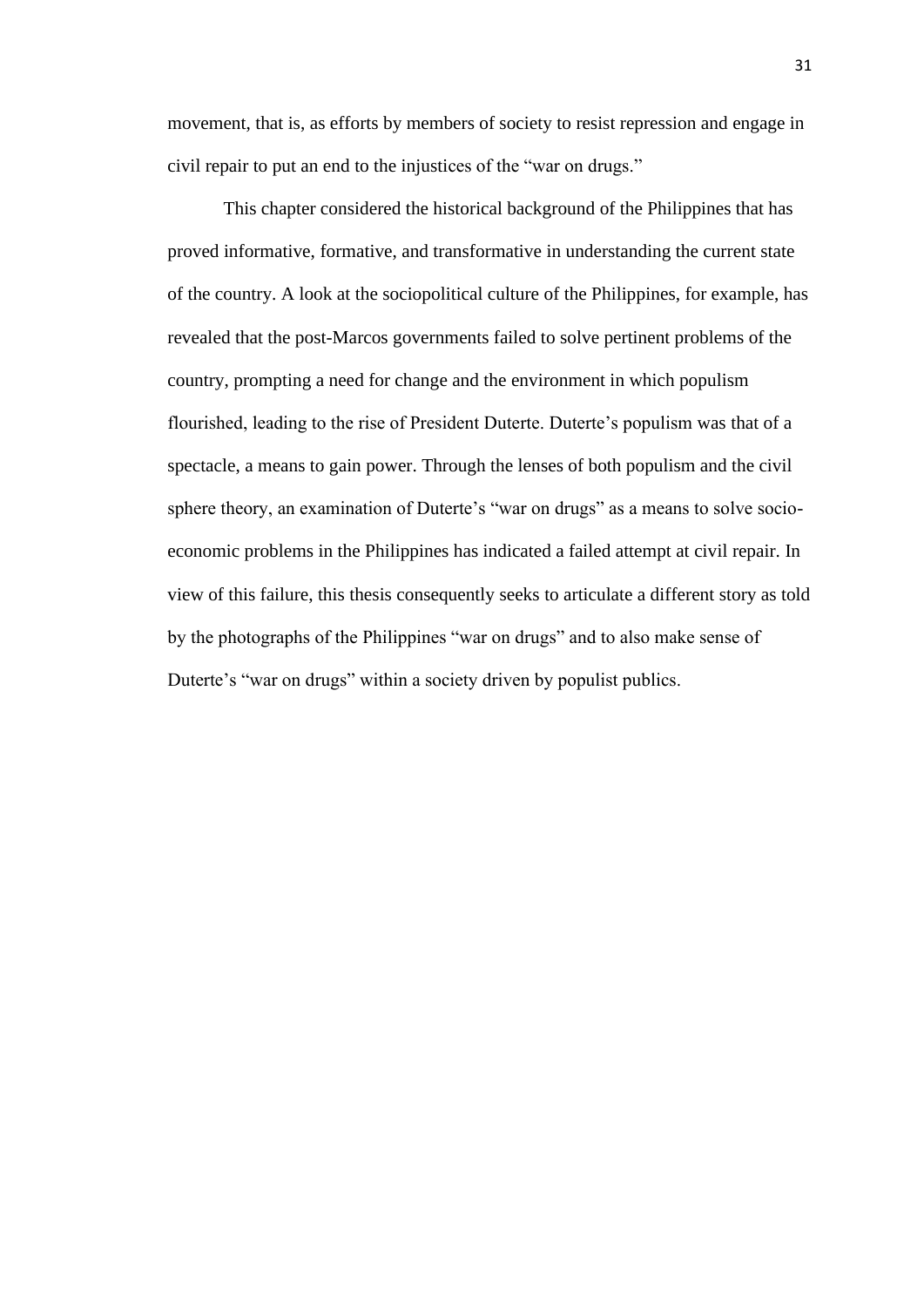#### **Chapter 3: Photographs, Theory, and Methodology**

In the previous chapter, a historical background study explains the rise of populist Duterte to the presidency and his failed attempt at civil repair through his "war on drugs." This chapter defines and analyses the key theories of analysis that inform the research methodology and explains the research steps. I begin by establishing photographs as a means of providing unique historical and social information into the "war on drugs" in the Philippines, followed by a look at how to interpret these photographs. As a qualitative research, this thesis seeks to describe, interpret, and understand the content of communication from a textual analysis perspective. As a research method commonly used in cultural and media studies, this thesis utilizes the narrative and semiotics approach as the best approaches to interpreting photographs as cultural artifacts. The narrative approach, considering the narrative elements of scene, character, and action, emphasizes that we always look for meaning in a photograph, that which the photographer intends. Semiotics then argues that it is within these elements that one finds signs and symbols which help shape the interpretation of these narratives. This chapter consists of five parts: (1) Photographs as Historical Evidence; (2) Textual analysis; (3) Narrative theory and analysis; (4) Visual semiotic theory and semiotic analysis; and (5) The Philippines "war on drugs" photographs: A textual approach.

## **Photographs as Historical Evidence**

With the invention of photography came the unique historical potential of providing information that one could not find elsewhere. Every moment around the globe, individuals, professional or amateur photographers capture thousands of photos, some of which end up uploaded on to the internet or displayed in newspapers. This phenomenon affords people from faraway places the opportunity to know what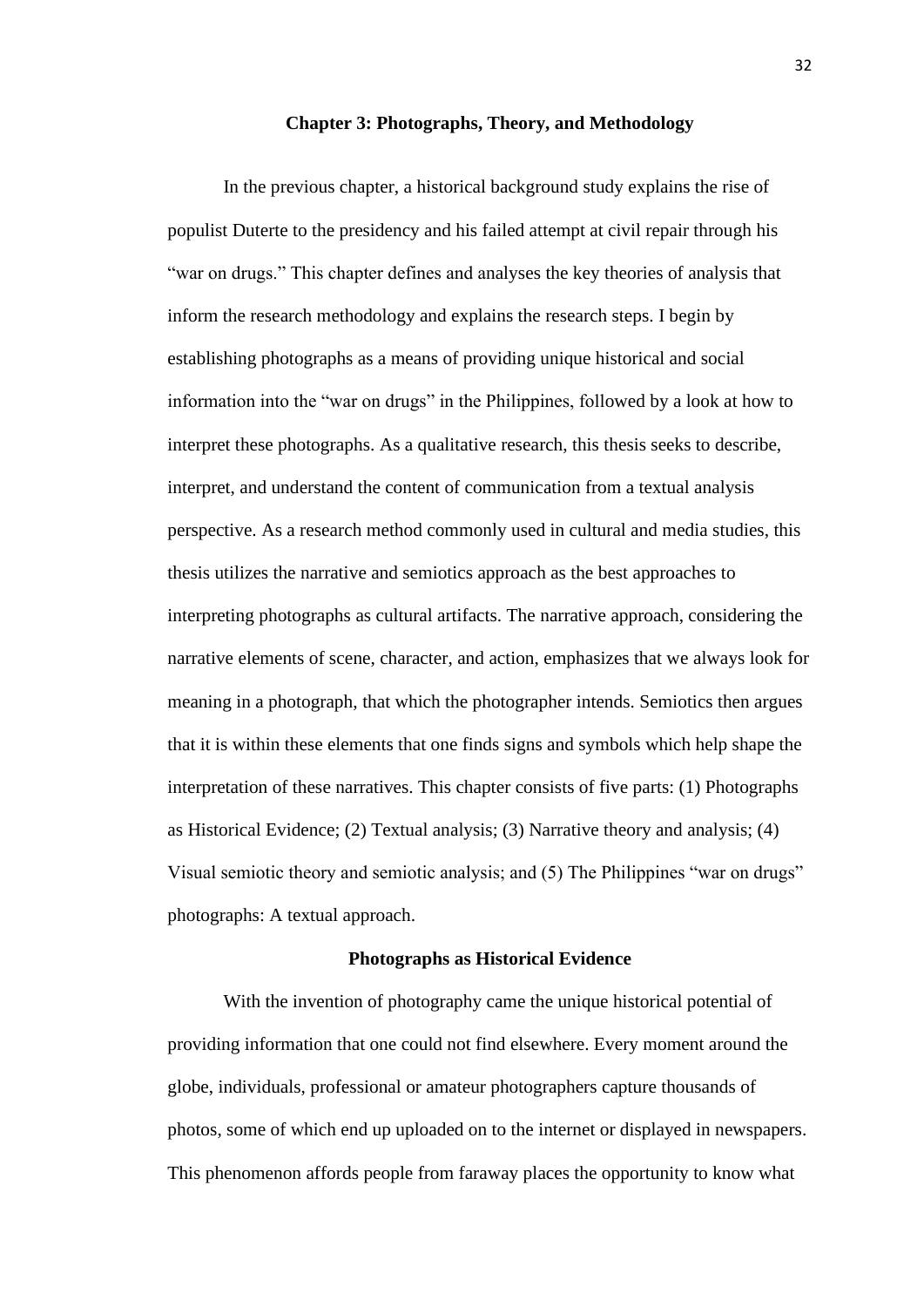events happen outside their areas and even countries (Greenwood & Smith, 2007). The U.S. Secretary of Defense, Donald Rumsfeld, once said "It is the photographs that gives one vivid realization of what actually took place. Words don't do it." This take on photographs echoes American author Oliver Wendell Holmes describing photographs as being more vivid than words could achieve and resonating with the common saying "a picture is worth a thousand words" (Schlereth, 1996). An image from Auschwitz, the 9/11 aftermath, or Hiroshima and Nagasaki bombing presents an idea so complex that it will require hundreds of words to attempt to do justice in describing the events and the different emotional impacts. Sheryl Silver Ochayon (2013) argues that since photographs are direct and pure expressions of reality as captured by the camera, they present an unparalleled and unique medium of expressing truth, including historical truths.

Walter Lippman, a two-time Pulitzer winning journalist, and writer is quoted

by Barbie Zelizer (1998) saying:

Photographs have the kind of authority over imagination today, which the printed word had yesterday, and the spoken word before that. They seem utterly real. They come, we imagine, directly to us, without human meddling, and they are the most effortless food for the mind conceivable…. The whole process of observing, describing, repeating, and then imagining has been accomplished. (p. 9)

Now, more than ever, photographs are memory aides, alternates for direct observation, and even reliable duplicates of essential documents. In this way, photographs express truth since they capture the scene and present a reality through which one can understand and believe that what is captured happened (Ochayon, 2013). For example, photographs from Auschwitz, of the 9/11 aftermath, or Hiroshima and Nagasaki bombing express truths of the Holocaust, Islamic extremism, and the destructive nature of nuclear weapons. If "seeing is believing," then photographs of events aid the viewers' interpretation and understanding of what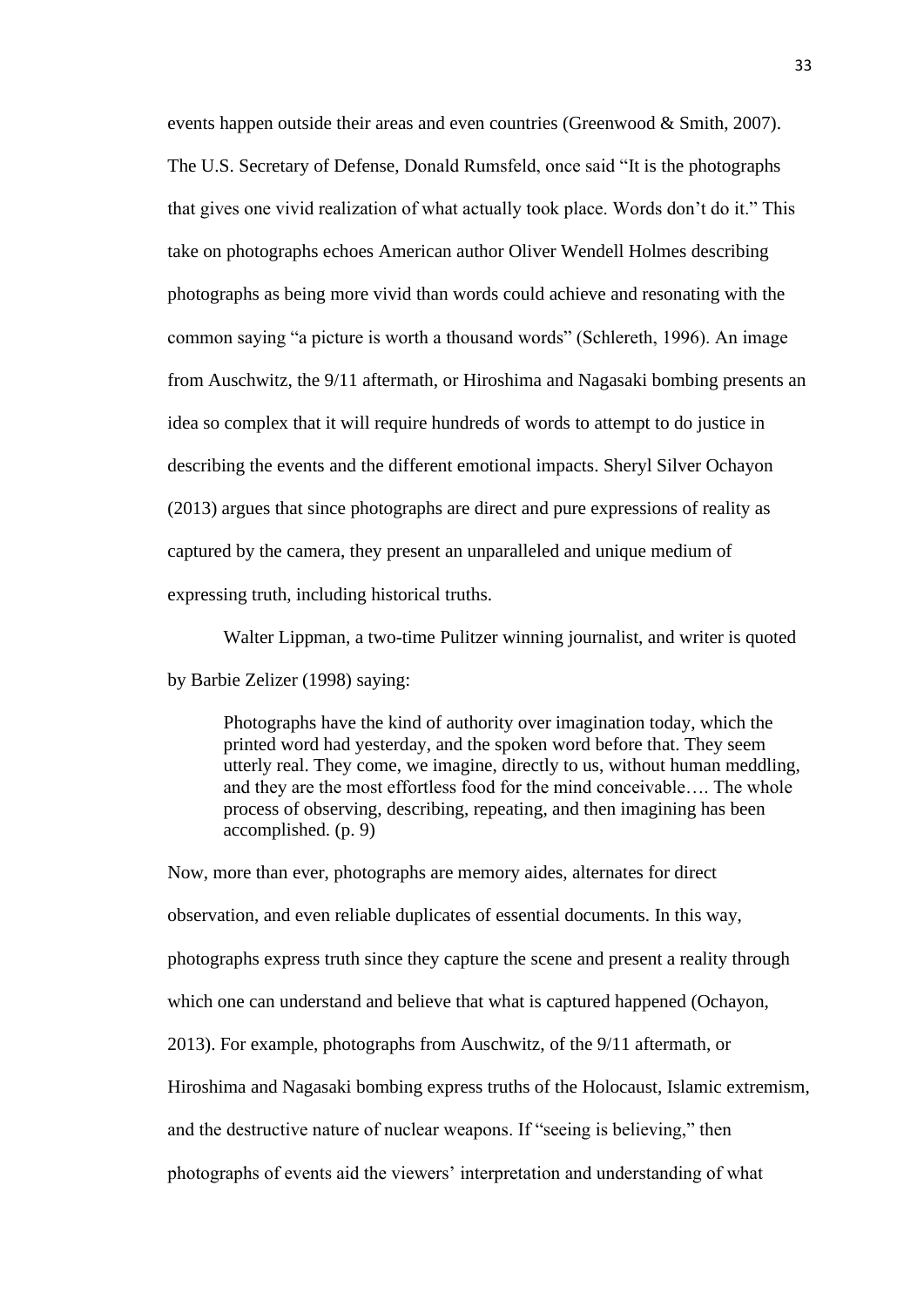happened, including historical events. The visual representations, therefore, help in shaping attitudes and opinions about the events and the people involved (Greenwood & Smith, 2007; Ochayon, 2013). It is the intention of this thesis to evaluate photographs of Duterte's "war on drugs," but it is important to consider the limitations of this choice of materials.

### **The Limitations of Photographs**

With digital media, we now grapple with living in a world saturated with images, which often meets criticism that images are deceptive and though they standin for reality, they are not real (Linfield, 2010; Hariman & Lucaites, 2016). The usual question is whether a given picture presents a fair representation on which one can draw a sufficient understanding of a people, culture, or events recorded by the camera (Greenwood & Smith, 2007). Accepting photographs as representing reality as recorded looks like an antithesis of understanding that requires scrutiny or critique. Taking examples from media framing, some aspects of perceived reality are more salient, which influences how writers present and readers understand and evaluate an issue (Entman, 1993). Western international newspapers tend to photographically present developing nations as countries in crisis and conflict, presenting doubts in believing episodic photographs, those with a pattern (Horvit, 2003; Langton, 1991). Furthermore, accepting photographs in media as reality could lead to a distorted awareness of events.

Hariman and Lucaites (2016) argue that "photographs are inchoate fragments of the events they purport to record, essentially meaningless without verbal contextualization. They depict only the surface features of the world, its sheer particularity, rather than structure, complexity, or depth." In this sense, photographs can quickly become political manipulation tools of converting citizens into spectators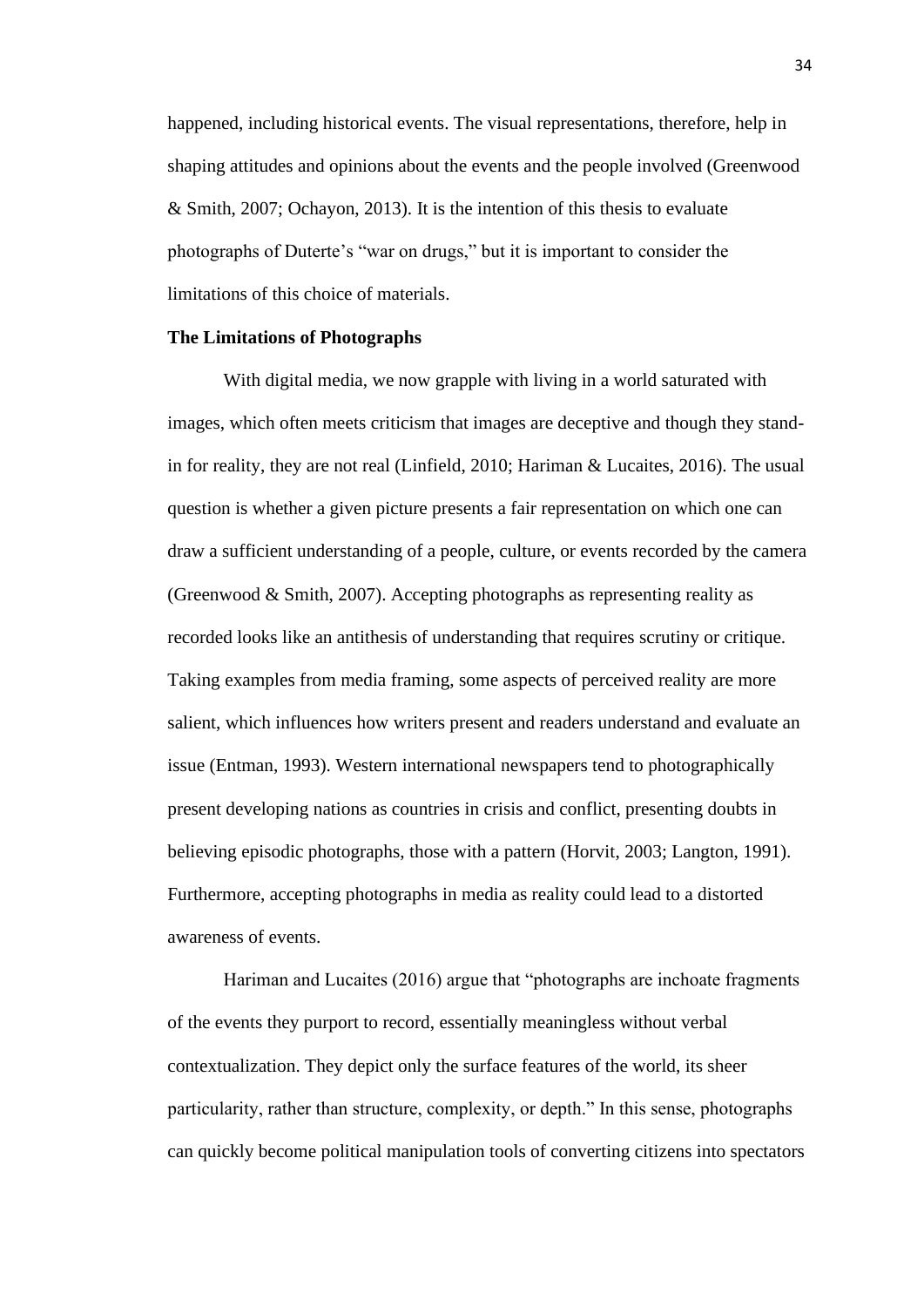overwhelmed by performance spectacles. As will be discussed about Duterte's "war on drugs," one aspect of photography is that visual media can easily become means of distraction, deception, and domination (Sontag, 1977; Hariman & Lucaites, 2016). Another aspect of photography is that photographs not only reflect reality, but they also interpret it (Levin & Uziel, 1998). Photographers may capture an event with authenticity. The same photographers, however, can also manipulate the scene they are capturing through what they emphasize or omit and consequently suggest a particular interpretation from an observer (Ochayon, 2013.; Levin & Uziel, 1998).

## **Usage and Importance of Photographs**

To use photographs as historical evidence, one needs to be always aware of aspects that influence how a photograph looks and what it is saying (Levin & Uziel, 1998; Ochayon, 2013). When using photographs as historical evidence, it is essential to engage the photographer, why the photograph was taken, where it first appeared, what is missing in the photograph, and whether the photograph was staged (Levin  $\&$ Uziel, 1998). As such, photographs are historical, but careful evaluation is necessary for knowing if they contain bias and what bias it is. This evaluation is vital for understanding the image as a historical source. Photography, especially photojournalism, presents a vital communication culture in modern liberal democracies. Despite their limitations, photographs are a means towards understanding how we interconnectedly live as a society of individuals (Hariman  $\&$ Lucaites, 2016).

Though photographs can easily mislead human beings, scholars Hariman and Lucaites (2016) argue that they can also enable a more profound human understanding and solidarity. Keen on evaluation and interpretation, in this thesis, we move beyond the binary tensions of image versus reality or documentary truth versus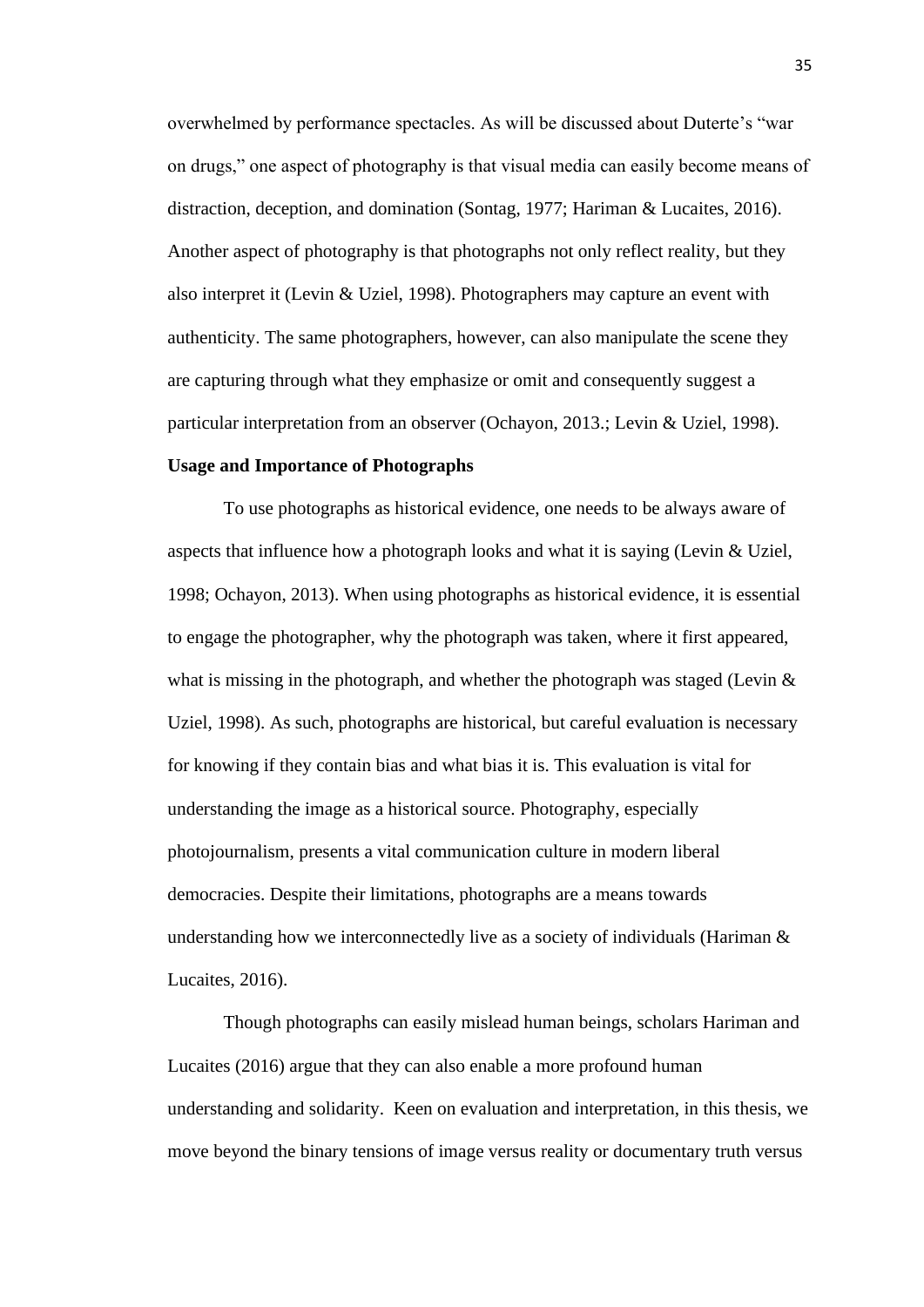visual artistry. This step moves us beyond mere spectatorship into a reflection of the objects of photography, how the viewer is actively participating in the captured image intending to bring about an active response. An endeavor this thesis will engage involves investigating the "war on drugs" in the Philippines. For this thesis, the evidence available for the Philippines' "war on drugs" is the photographs of the killings and related protests. As texts and narratives that can be used to make sense of our lives, these photographs provide unique historical and social information into Duterte's "war on drugs" (Hall, 1975). Thus, a textual analysis of the photographs drawing upon both semiotic and narrative analysis fits as a means of understanding the meaning of these photographs and making sense of Duterte's "war on drugs" within a society driven by populist publics.

### **Textual Analysis**

Textual analysis is a term used to describe a research method that seeks to describe, interpret, and understand the content of communication or texts. As a methodology, it analyses *language* in texts to reveal literal meaning, symbolism, assumptions, and communication values. According to Brennen (2017), human beings use *language* to make sense of their lives, and it is a general understanding in textual analysis that human beings create their social realities. Language is a primary component in not only describing lives or realities but also in creating realities. Raymond Williams (1977), a cultural theorist, argues that the dialectical process, social in nature, between life and the sense we make of it enables human beings to create and understand the world in which they live. While most people do not directly experience events but through abstractions, people in each society understand events through personal and shared experiences, including experiences with texts.

# **What is a text?**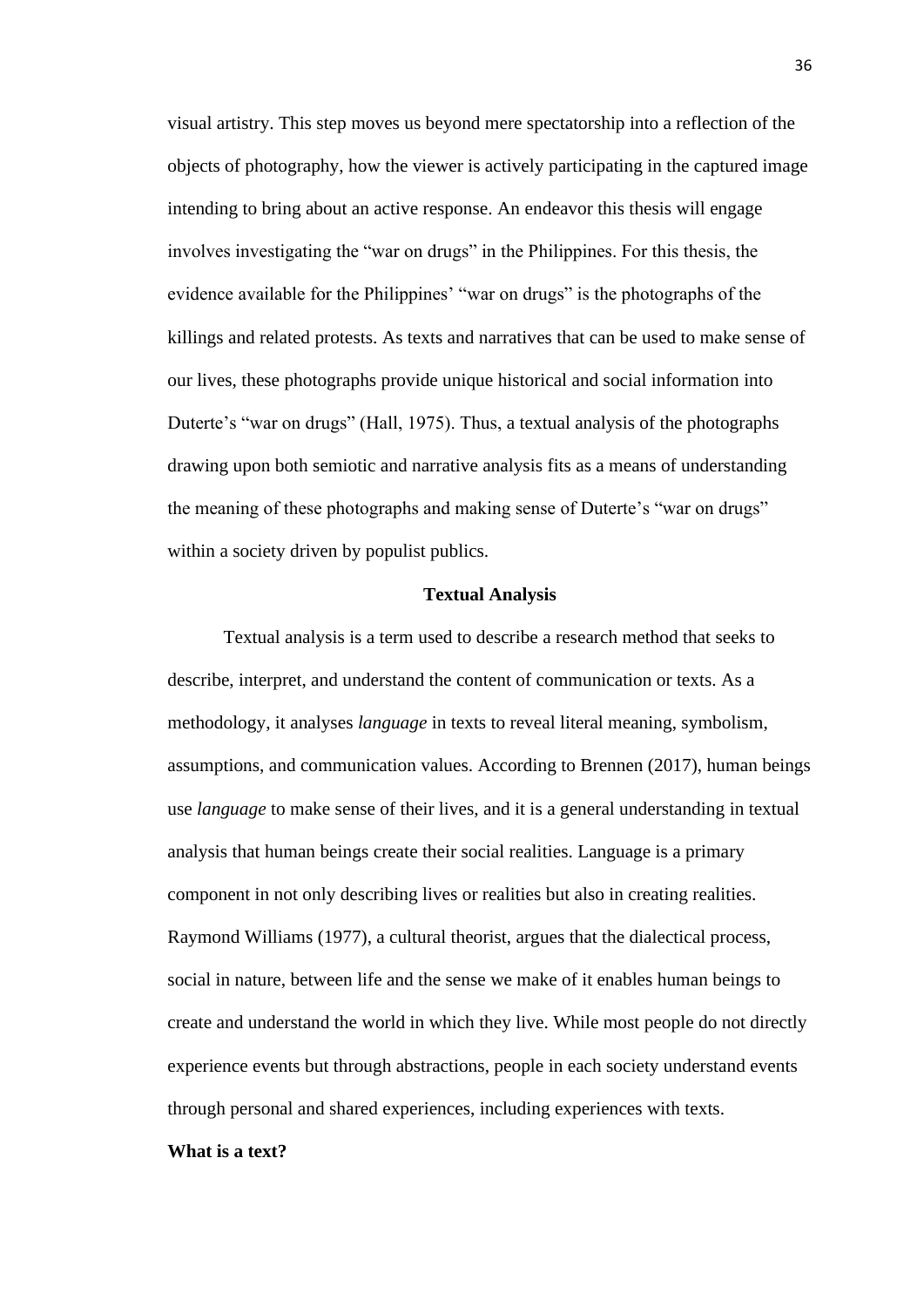Understanding the concept of "text" is essential for textual analysis. The term "text" is a word with broad meaning that captures more than just the printed documents, textbooks, or written messages (Brennen, 2017). The textual analysis considers texts as "cultural artifacts, material documentary evidence that is used to make sense out of our lives" (Brennen, 2017 p. 204). This definition will include any object whose meaning and significance a researcher seeks to interpret in depth. In this line, Stuart Hall (1975) defines text as "literary and visual constructs, employing symbolic means, shaped by rules, conventions, and traditions intrinsic to the use of language in its broadest sense (p. 17). As such, texts are things that we use to make meaning, not only books, newspapers, magazines, blogs but also films, artifacts, images, websites, commercials, TV programs, video games, and even pop music. In analyzing a text, the method used depends on the type of object and the purpose of the analysis. For example, to analyze a TV show like *The Queen's Gambit*, one can focus on the dialogues or cinematography, or to analyze a game like chess, one can analyze the rules of the game and the behavior they elicit from players.

#### **Textual analysis in cultural and media studies**

Textual analysis, as a key component of cultural and media-related research, is a method that can be applied to understand cultural and media objects like music, videos, social media content, commercials, and photographs as text. In this way, a researcher seeks to evaluate meanings found in texts and how they help create our social realities or how people use texts to make sense of their lives (Brennen, 2017). The researcher might look at word choice, target audience, location of image or photograph, and a text's relationship with other texts. According to Brennen (2017), this is a qualitative approach that examines social practices, representations, assumptions, and stories about our lives revealed in the texts.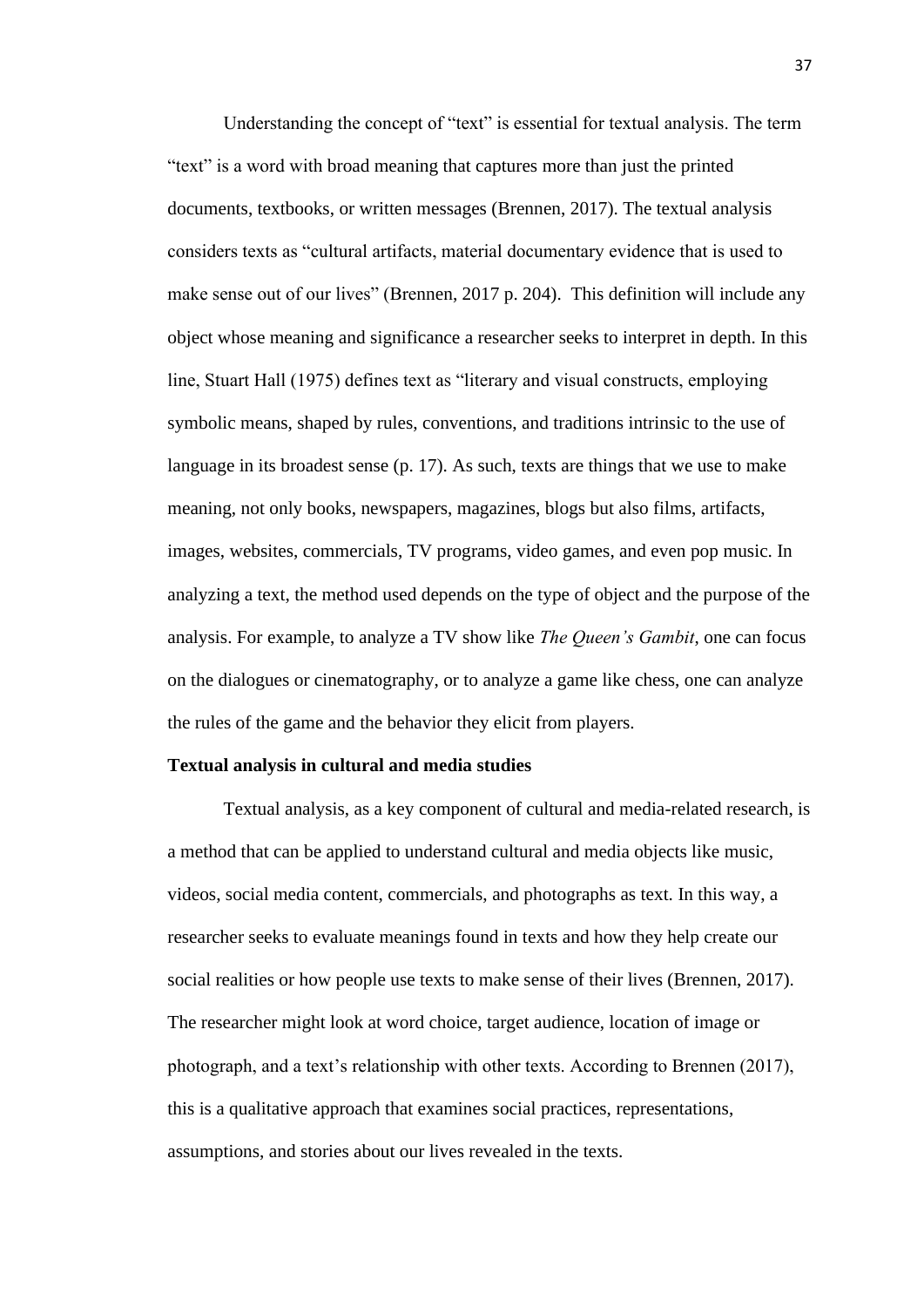This thesis treats photographs as texts to be analyzed and considers the photographs of the "war on drugs" in the Philippines as historical documents containing narratives. Thus, as pointed out above, a textual analysis drawing upon both semiotic and narrative analysis fits as a means of understanding the meaning of these photographs and making sense of Duterte's "war on drugs" and life in a society driven by populist publics. Researchers usually work within theoretical frameworks to connect their texts with contemporary societal issues (Brennen, 2017). This thesis will utilize the narrative theory and visual semiotics theory.

## **Narrative Theory and Analysis**

At the word *narrative,* what comes to mind are stories and storytelling. We encounter stories in songs or music, dance, TV shows, and in pictures. As Alasdair MacIntyre would say, all human beings are story-telling animals; it is a universal human behavior. More importantly, a good story makes good sense of the world, and storytelling affords us a means to the way things are or how they could be. This engagement is essentially a way of meaning-making and defining the world (MacIntyre, 1981; Barbatsis, 2017). As Walter Fisher (1987) suggests, if a story presents accurate assertions about social reality, it presents good reasons for belief or action. When we look at a photo or listen to a story, for example, we assess its truthfulness by referring to what we know in the real world, lived experience, or other stories that we have accepted as true (Fisher, 1984, 1987; Barbatsis, 2017). In other words, we can understand pictures in the same way we understand stories that are written and read.

Narrative analysis looks at the structure of stories, the organization of a story to create a particular experience "about" something (Fisher, 1984). Any narrative has a descriptive structure, *what* a story says, or its content, and literal structures, *how* it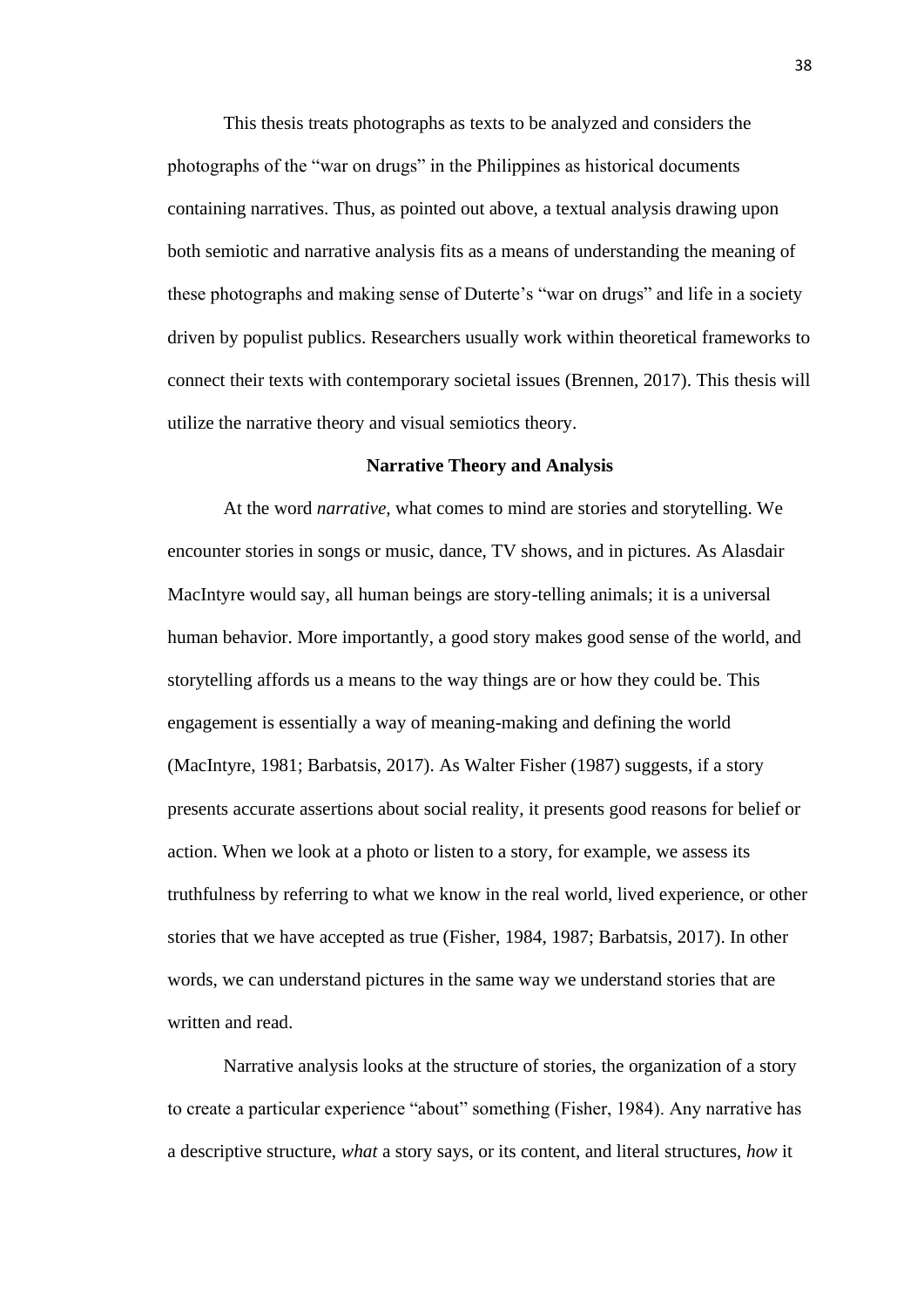says it, or its form (Fry, 1957; Barbatsis, 2017). This structure applies to how images make meaning. The descriptive aspect imitates the real-world events, while the literal aspect is syntax. It is important to note that the formation of the descriptive structure is key to that content's meaning.

All stories are characterized by elements in a causal sequence leading to a peak. It is this sequence that yields meaning. Through Bormann's approach to narrative analysis, one can analyze narratives using elements of the scene, character, and action (Foss, 2004). First, the setting themes are where the characters act out their roles or where the action takes place. The elements of the scene are closely interrelated with characters and action and are given presence through them. Second, the character themes describe the agents or actors in the drama, ascribe qualities to them, assign motives to them, and depict them as having specific characteristics. Third, the action themes or plotlines deal with characters' actions within the drama that create the central theme. Lastly, one can focus on causal relations, i.e., cause and effect relationships established. To get at the setting, character, or action themes: one looks at the words, phrases, statements, or images used to interpret or present the events (Foss, 2004). When studying related material, the researcher considers not just each story's unique content and structure but also recurring characters and subplots across all evidence.

We learn things through the stories that we tell. We also come to know things through observation, where we visually take in information and assess them through the lens that seeing is believing (Goodnow, 2017). Often, this is via photographs, and their accompanying captions always place the photographs into a larger context and make the photograph part of a narrative (Berger, 1992). Thus, news photographs and the accompanying captions provide evidence for our belief.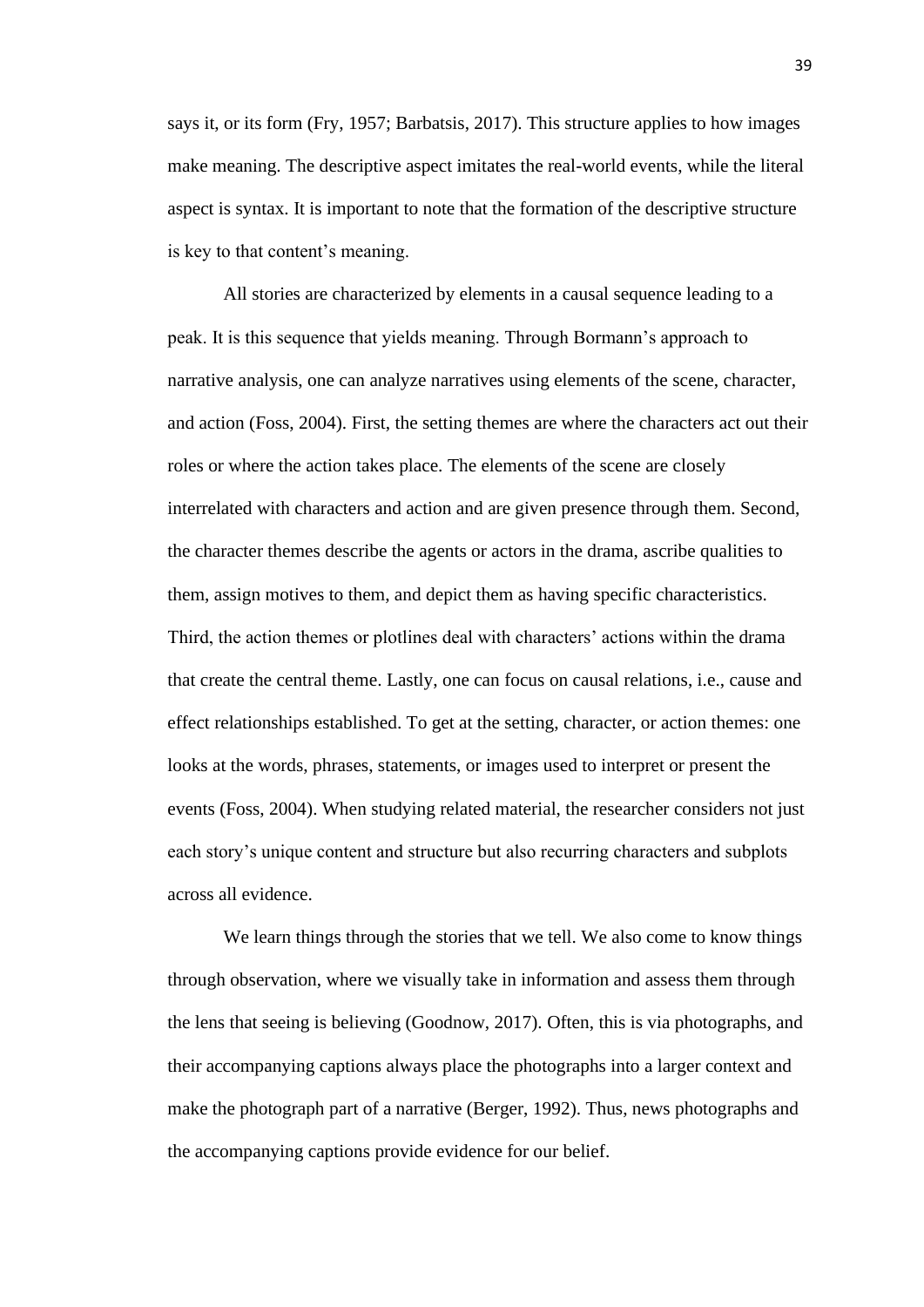Given what we know about narrative theory, this thesis will examine photographs of Duterte's "war on drugs" for their setting, character, and plot, taking into consideration provided captions. It is important to recognize that the narrative elements of scene, character, and action play a key role in interpretations. It is within these elements that one finds signs and symbols which help shape the interpretations of these narratives. Consequently, semiotic analysis becomes essential and can provide not only an accurate definition of meaning but also representative or connotational meanings (Brennen, 2017). This step leads to possible meaning-making and making sense of our lives.

#### **Visual Semiotic Theory and Analysis**

"Semiotics is the study of signs that exist in our social lives" (Brennen, 2017 p. 207). This thesis covers both signs used in producing, conveying, and interpreting messages and codes that govern the use of signs (Moriarty, 2017). While messages are made of signs and conveyed via codes, the meaning is derived only if the receiver understands the code. It is how visual communication functions. In visual communication, Arthur Asa Berger (2012) proposes three points to remember; first, we must recognize that we do not just *see* but have to learn *how* to see and *what* to see. Second, what we decide to see is determined by what we know, what we believe, and what we want. Last, the way we think is affected by what we know. However, we rarely think about how we know what we know. According to Hall (1999), there are three essential principles linked to semiotics, representation, and social construction of reality. First, for semioticians, all people see the world through signs. Second, people create the meaning of signs, which does not exist separate from them and the life of their sociocultural community. Third, semiotic systems provide people with a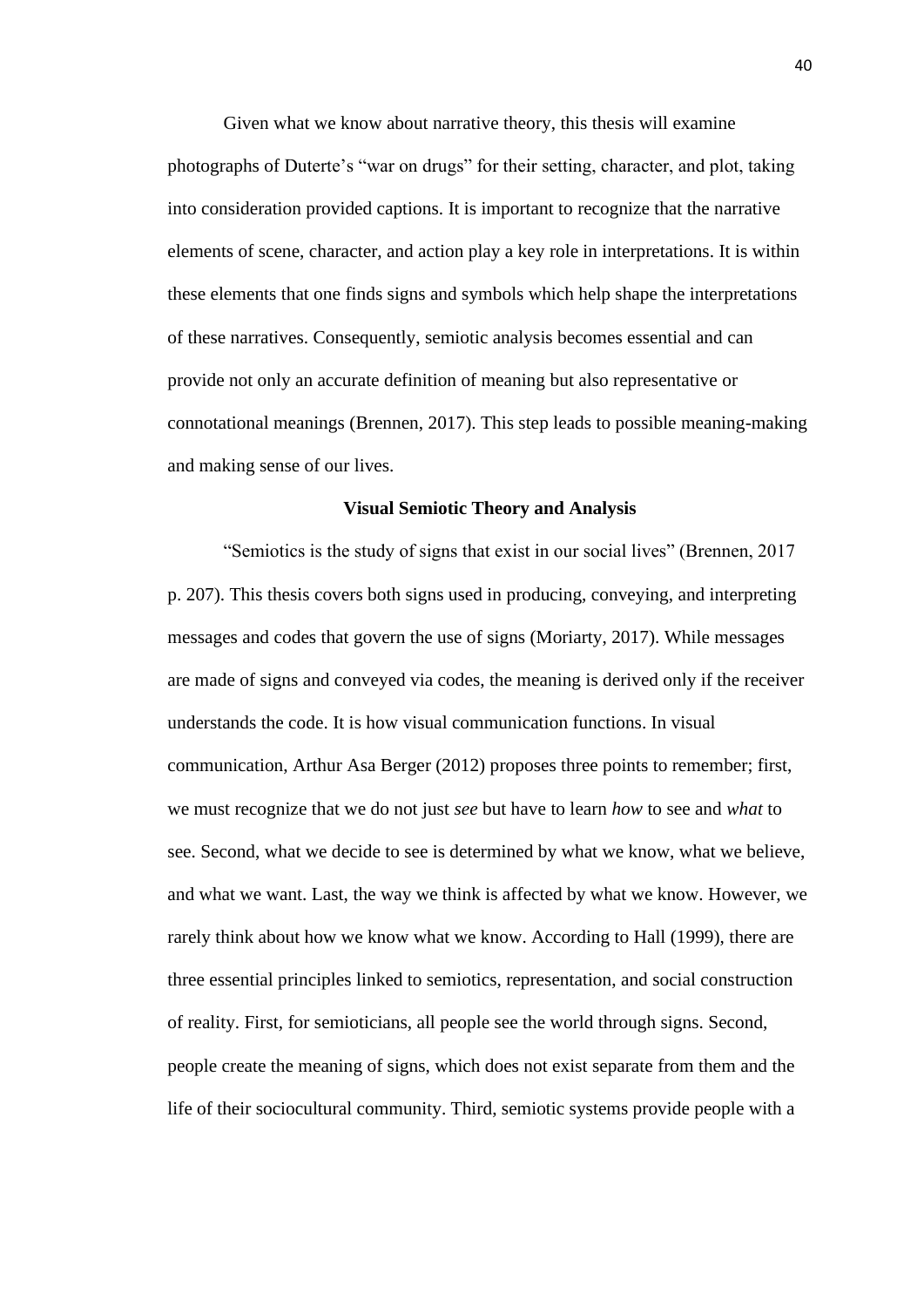variety of resources for making meaning. We will now delve into the communication aspects of a sign, especially nonverbal signs, and their role in communication.

### **What is a sign?**

A sign is anything that stands for something else, be it an object, action, or a concept (Hoopes, 1991; Brennen, 2017). In an explication of semiotics by Ferdinand de Saussure (1966), the European father of semiology presents semiotic theory or each sign as a system of two elements: a signifier and a signified. The signified refers to the concept behind the object within the image, while the signifier denotes the image attached to that signified. For example, a tree and a drawing of a tree both function as signifiers for the concept of "treeness." When a driver sees a stop sign and responds to it, they respond to the standard sign system that makes up their environment. It is important to note that, while these two elements, signifier and signified, cannot be separated from each other, Saussure (1966) notes that their relationship is conventional. This relationship means that the understanding of codes is based on factual information and is dependent on culturally specific knowledge (Strinati, 1995; Brennen, 2017). This relationship between signifier and signified also applies to other things we learn that signifies or stands for something else, e.g., a word, a facial expression, an object. It is noteworthy, however, that the examples previously used deal only with simple signs.

### **Peirce on Semiotics**

American Charles S. Peirce (1931, II) argued that the signifying activity could best be explained through a three-part model of sign, interpretant, and object. While the s*ign* and *object* are equivalent or similar to Saussure's signifier and concept, respectively, the *interpretant* is the idea aroused in a person's mind by the sign (Moriarty, 2017). For example, at the mention of the phrase "Christmas tree," an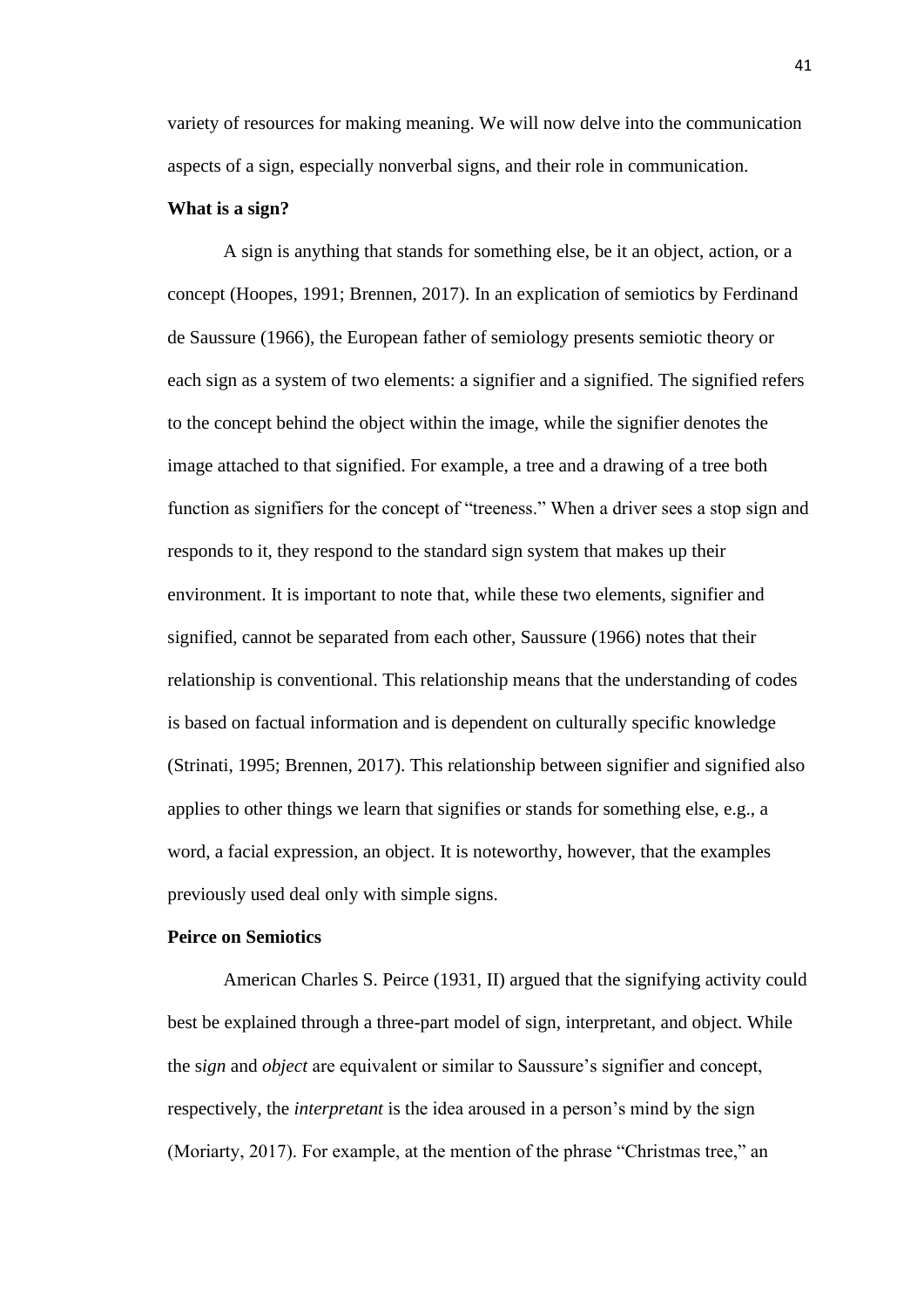American will interpret it as a pine tree, but a British will think of a cypress tree. The basis of difference in interpretation is the personalized or lived experience of the interpretant. These differences affect the interpretation of a sign and its objects and lead to individualized interpretations (Moriarty, 2017). It is this work of Peirce that later came to be known as *semiotics* with its emphasis on representation, particularly key in visual communication.

How does something come to stand for something else? To the question of how the signifier is connected to the signified, Peirce offers a perspective on the nature of the *sign relationship*. According to Peirce (1931), the relationship between the signified and the signifier can be iconic, indexical, and symbolic.

## *Icon*

According to Peirce (1931), the icon is the most basic type of a sign. An icon is a sign that looks like or resembles the thing it stands for, making icons easy to interpret like a photograph (Berger, 2012; Moriarty, 2017). Icons mimic or imitate the signified, i.e., recognizably looking, being similar in having some of its traits like a portrait or a cartoon. For example, most of the airport signs are often icons, images that most people, regardless of language or background, should understand. Other examples of meaningful icons include photographs of family members and landmarks, representational painting, and the depictions of gender in public restrooms. Every encounter with a sign, the viewer will recognize the object; a photograph of the Eiffel Tower represents Eiffel Tower and proof that the photographer was present at the monument. In culturally specific public restrooms, a subtle change of the icons is easily recognizable and accordingly responded to; male, female, or unisex.

# *Index*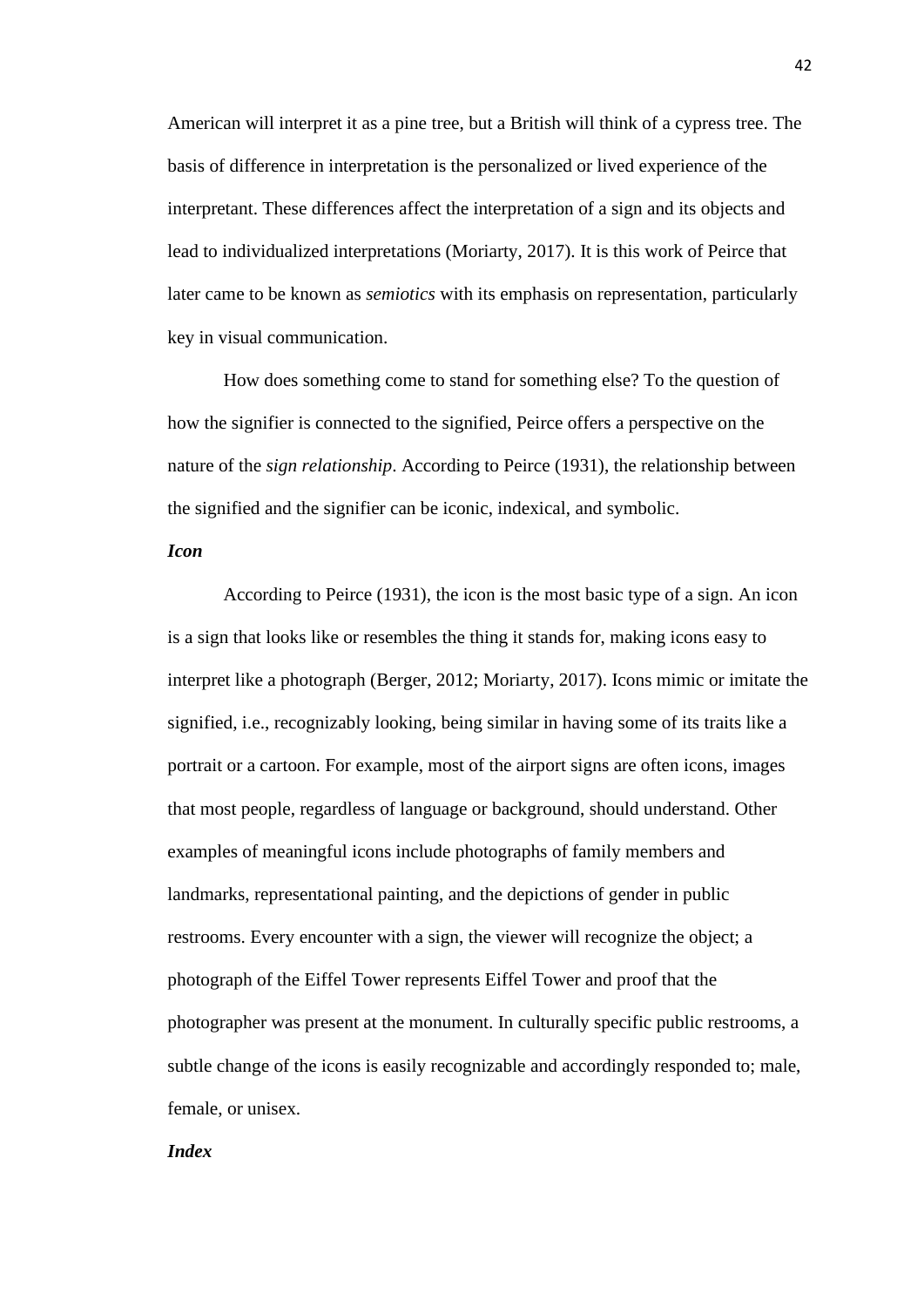An indexical sign is logically linked to what it represents; an indicator or material trace of its object such as smoke indicates fire (Berger, 2012; Moriarty, 2017). With indexical signs, there is a cause-and-effect link, a connection that is learned and is an everyday phenomenon. A sign is indexical if its elements provoke past experiences in association with an object or meaning that is not explicit (Hill & Helmers, 2004). Even though one does not see the actual element of fire that caused the smoke they see, for example, the viewer can still make the leap because there is a clear connection between what we see, the smoke, and what caused it, the fire. The depiction of a dead deer with a bullet hole suggests the presence of a bullet, a gun, and a hunter. The same applies to the relationship between a medical symptom and a disease. Peirce's idea of the index is that they point to but do not explicitly tell.

# *Symbol*

A symbolic sign has a conventional meaning, but there is no logical connection between the meaning and the symbol. The signifier does not resemble the signified but only "stands for" and is understood through convention (Berger, 2012; Moriarty, 2017). In this sense, the symbol is the most abstract of Peirce's sign, and its meaning is purely learned. For example, language, numbers, morse code, traffic lights, and national flags. The cross or crucifix is an object that we have learned, and there is no logical connection between the object and what it stands for in the same manner we think of smoke and fire. The cross or crucifix is associated with Christianity and symbolizes Christ's crucifixion or, even further, God's love for humanity. This connection is historical or theological but not logical.

Peirce's semiotic theory indicates the key role of interpretation and the conventional or social constructions in sign meaning. Peirce's ideas are also benefiting from Berger's (2012) further articulation that the meaning is determined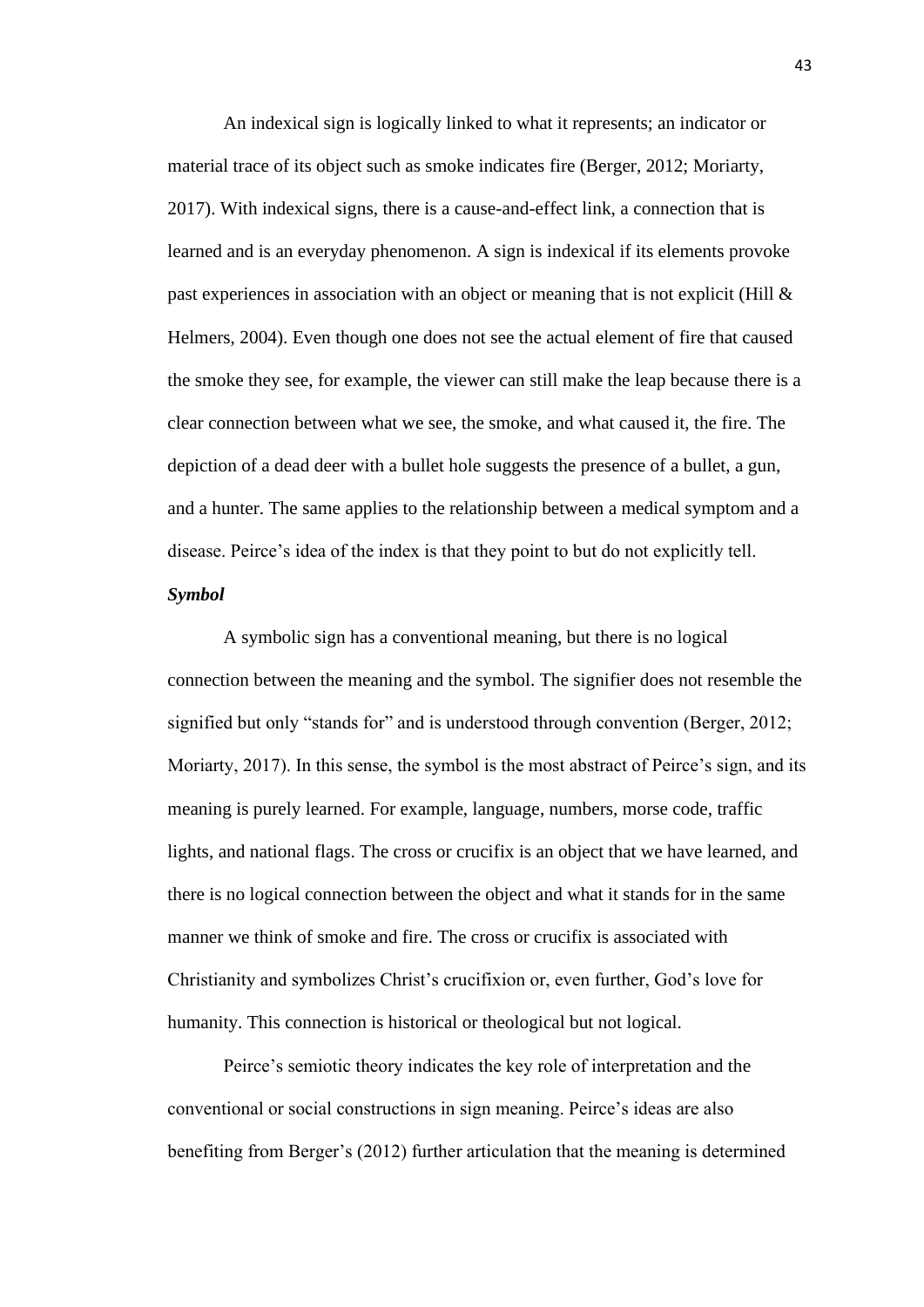not by content but by relationships. Meaning in a complex message arises by looking at the relationship of the signs to their signifieds and the relationship among the signs. This perspective yields the intended meaning (Berger, 2012). Peirce's semiotic theory is of great use in visual communication. We all recognize the power of symbols on people, for example, a flag or a crucifix, that often generate robust emotional responses in people. Berger (2012), quoting Peirce, says that there are signs everywhere, and human beings are sign-producing and sign-analyzing beings.

Through narrative and semiotic theory and analysis, we can decipher the relationship between the visual and its meaning. We can also get at the heart of the visuals of the Philippines "war on drugs" times. When one encounters an image or a photograph, it instantly speaks to them since it can tap into the viewer's system of signs and symbols. Consciously or not, we always look for meaning in a photograph, that which the photographer intends. Within a civil sphere, individuals and the community try to make sense of their everyday life towards social solidarity. One way to examine meaning-making is by looking at the narratives people tell through photographs and the signs and symbols they use. Narrative and semiotic theory, together with the civil sphere theory, are essential tools to not only understanding how real individuals live together in real societies with its conventions but also in thinking about the idea of social solidarity.

#### **The Philippines "War on Drugs" Photographs: A textual Approach**

For centuries now, one way people have made sense of history and human experience is through encountering captured and preserved images. Today, some of what we know about the past is stored as photographs. It is in this context of photographs as unique storytellers and avenues into historical and cultural issues that this thesis decided to interpret the photographs of the "war on drugs" in the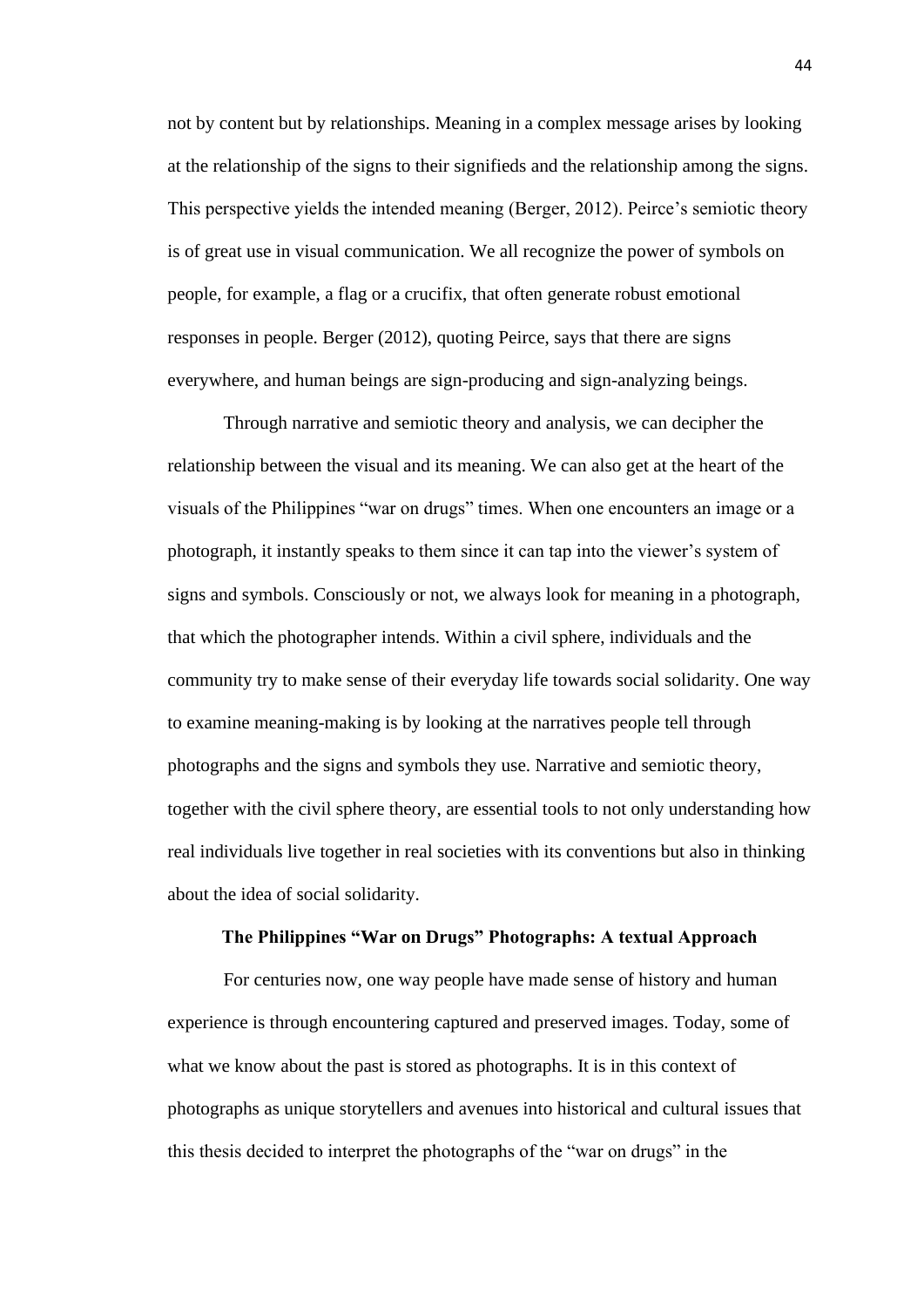Philippines. From a narrative and semiotic perspective, this thesis explores meaning in the photographs taken during a populist regime, supported by populist publics within an emerging democracy that aspires to realize social justice and solidarity. There have been news stories, investigations, research studies, and condemnations of the "war on drugs." Nonetheless, no research has explicitly focused on the news photographs of Duterte's "war on drugs" and the role the images of these killings and protests play in understanding Duterte, his populism, and life in the country during this "war on drugs." Linking this study of the news photographs of the "war on drugs" and the role the images could play in understanding the Philippines phenomenon, three research questions emerge:

- RQ1: What story do the photographs of the "war on drugs" in the Philippines tell?
- RQ2: What can we learn about what it means to live through a "war on drugs" under a populist regime?
- RO3: How are the viewers encouraged to think about this "war on drugs" and those who experience it?

### **The Sample**

The "war on drugs" phenomena in the Philippines, as portrayed in the photographs, mainly manifests in two categories of images I call : the "killings" and the "protests." While the killing of suspected drug offenders is the direct means of implementing the policy taken by the government, some demonstrators protest this approach to solving the drug problem in the country. It is because of the killings that there are protests. These two categories of photographs are mutually dependent, and one cannot explain one category exclusive of the other. Thus, I select these categories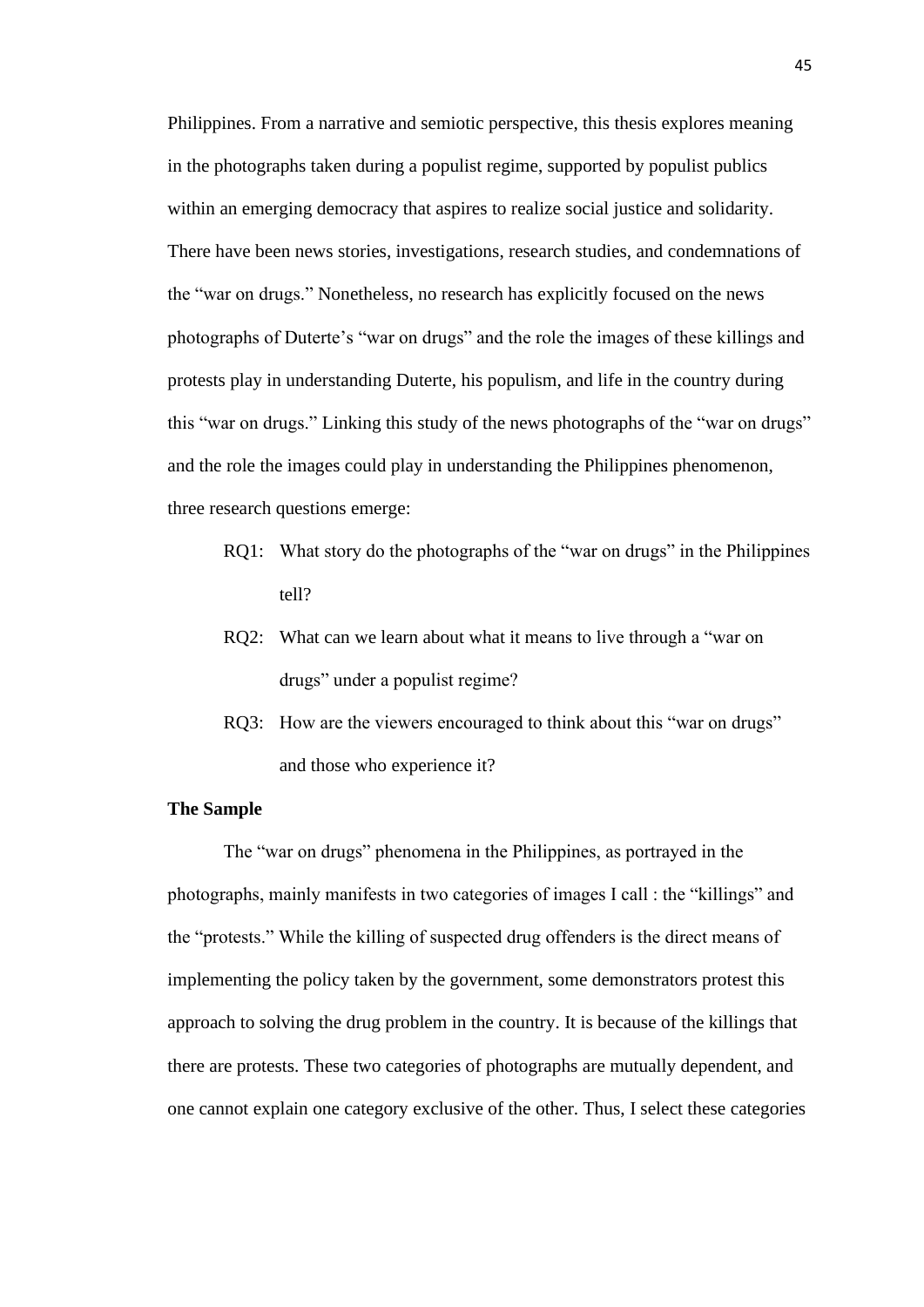of the phenomena as two clusters of photographs for analysis to understand the whole picture of the "war on drugs."

This thesis analyzed photographs of the Philippines "war on drugs" in the first year of President Duterte's "war on drugs" between July 2016 and June 2017. Additionally, this thesis analyzed the photographs of protests between July 2019 and June 2020." For the first group of photographs, I did a Google and Bing search with the keywords "Philippines "war on drugs" pictures" and selected the first five hits from each result, disregarding sites that required paid usage of their photographs. It is important to note that my search results were influenced by search algorithms based on my location among other things and thus could be biased. I then dropped four of the ten websites selected due to repetition, missing photographs, or broken links. I narrowed down the sample to photographs in special featured articles in newspapers and news magazines. I found 66 photographs: 27 from two issues of *Time* magazine, 19 from *The Guardian*, and 20 from *The New York Times*. While these are Western sources, the photographs, with the exception of those from *The New York Times* are by local Filipino photojournalists including Raffy Lerma, Dondi Tawatao, Noel Celis, Kimberly dela Cruz, Hannah Reyes Morales, among others. Some of the photographs in *The New York Times* by Australian Daniel Berehulak are comparably of the same scenes as some from the local photographers. The photographs included crime scenes with extrajudicial killing victims' bodies, police processing crime scenes, mourners, funerals and burials of victims, crime scene on-lookers, and drug offenders in jail. For the second group of photographs, I also did both Google and a Bing search with the keywords "Philippines war on drugs protests" and with the filter "past year." This search filter and sampling yielded in photographs between July 2019 and June 2020, which happens to be the fourth year of the "war on drugs" campaign. Of the first 100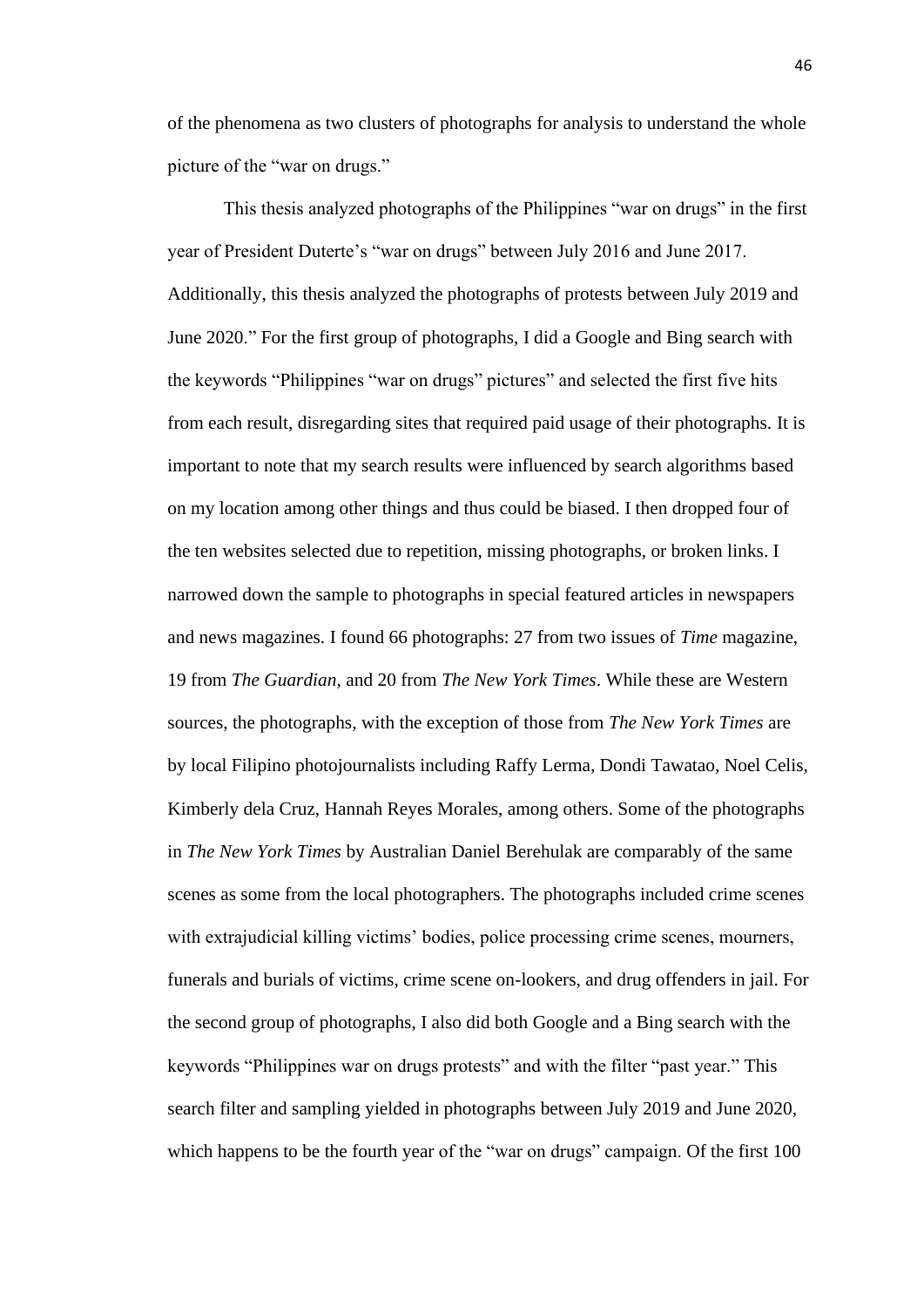photographs, I selected only those involving crowds of protesters of the "war on drugs" killings. I found 77 photographs from both local and international news agencies.

## **Method of Analysis**

This thesis sought to understand what story is being told through the 143 photographs of the Philippines "war on drugs." For this thesis, a textual analysis of the photographs was undertaken, drawing upon both semiotic and narrative analysis to understand the meanings of the images from the "war on drugs" in the Philippines that could provide insight into the relationship between Duterte, populism, the human condition, and the desire for relief or change. This qualitative examination of representational images focused on a careful narrative and semiotic reading of Duterte's "war on drugs" drawn from various photographs to give a notion of what constitutes life in the society under a populist agenda. The analysis emphasized what is being said and shown and what we can learn about what it means to live in a populist society with a waged "war on drugs."

In this thesis, the photographs are understood from the narrative perspective that in telling a story using an image, a particular point of view must be taken by the photographer, which in turn creates a particular position of viewing for the viewer. The analysis begins by focusing on what is shown within each image. By examining each photograph, I can explicitly outline the overall compositions of the photographs. This composition allows me to identify the signs and symbols used. After analyzing the images for their compositional elements, I will then link the symbols to the narrative elements of scene, character, and action.

The Photographs are also understood in a *Peircian* sense to resemble other objects (icon), be casually and logically connected to other objects (index), and be

47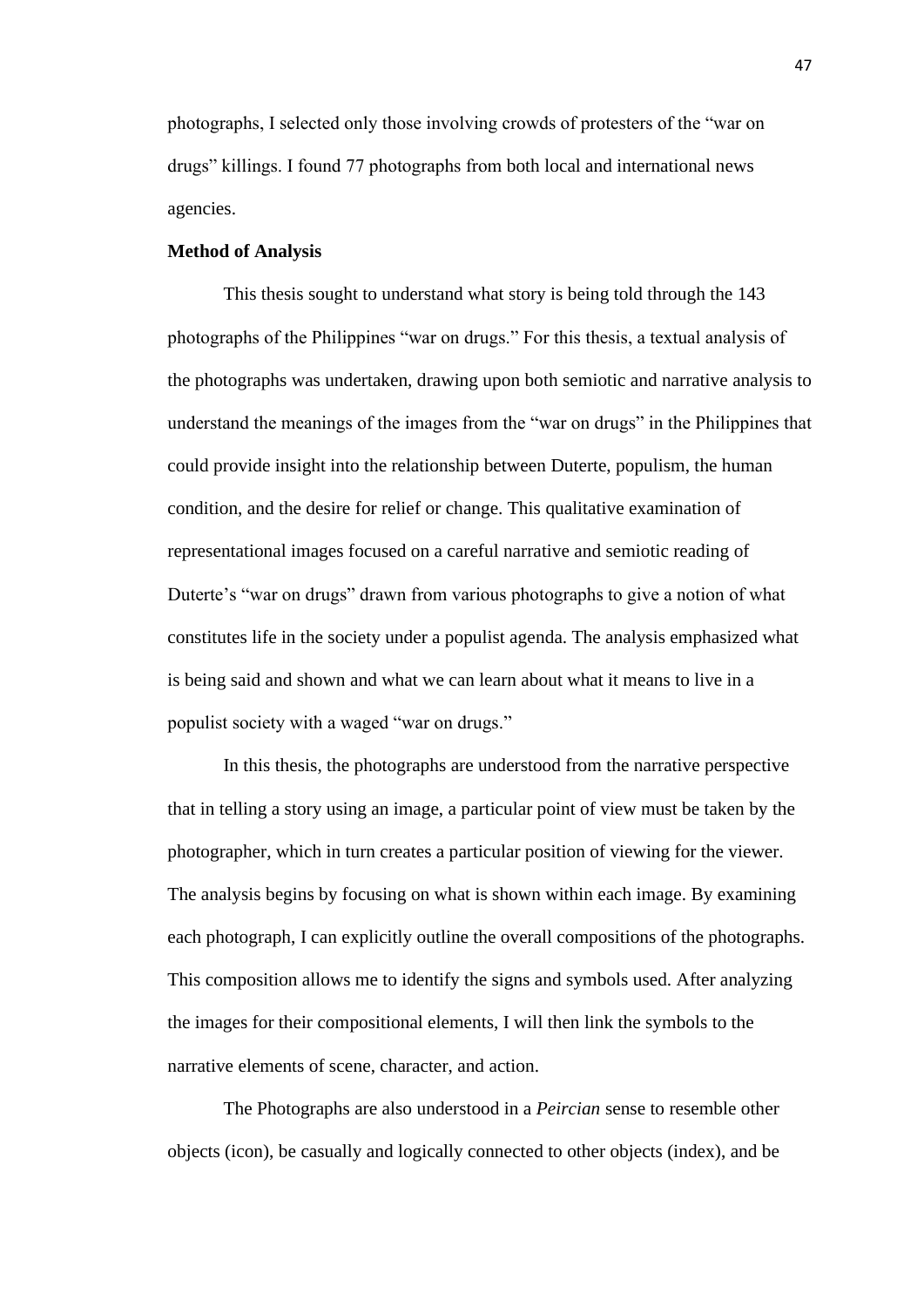conventionally associated with other objects (symbol) (Berger, 2012). Thus, the interrelatedness of these sign functions creates meanings. The analysis will not only examine images for signs (iconic, indexical, symbolic) but also the relationship of images within a photograph and across the set of photographs under study. Cultural and historical context, in this case the Philippines under a populist regime, will be necessary. Doing so allows assessing the meaning of these signs and symbols and how the representative communication reflects what is happening in the Philippines.

This chapter has defined and analyzed the key theories of analysis that inform the research methodology and explains the research steps. Establishing photographs as a means of providing unique historical and social information into the "war on drugs" in the Philippines was followed by a look at how to interpret these photographs. As a qualitative research, using the narrative and semiotics methods is the best approach to interpreting photographs. Within the narrative elements of scene, character, and action, one finds signs and symbols which help shape the interpretation of these narratives.

In the next chapter, we present the findings and interpretations of the photographs of Duterte's "war on drugs" based on the narrative and semiotic analysis. It will help us understand the overarching story, what we can learn about what it means to live through a "war on drugs" under a populist regime, and how the viewers are encouraged to think about this "war on drugs" and those who experience it.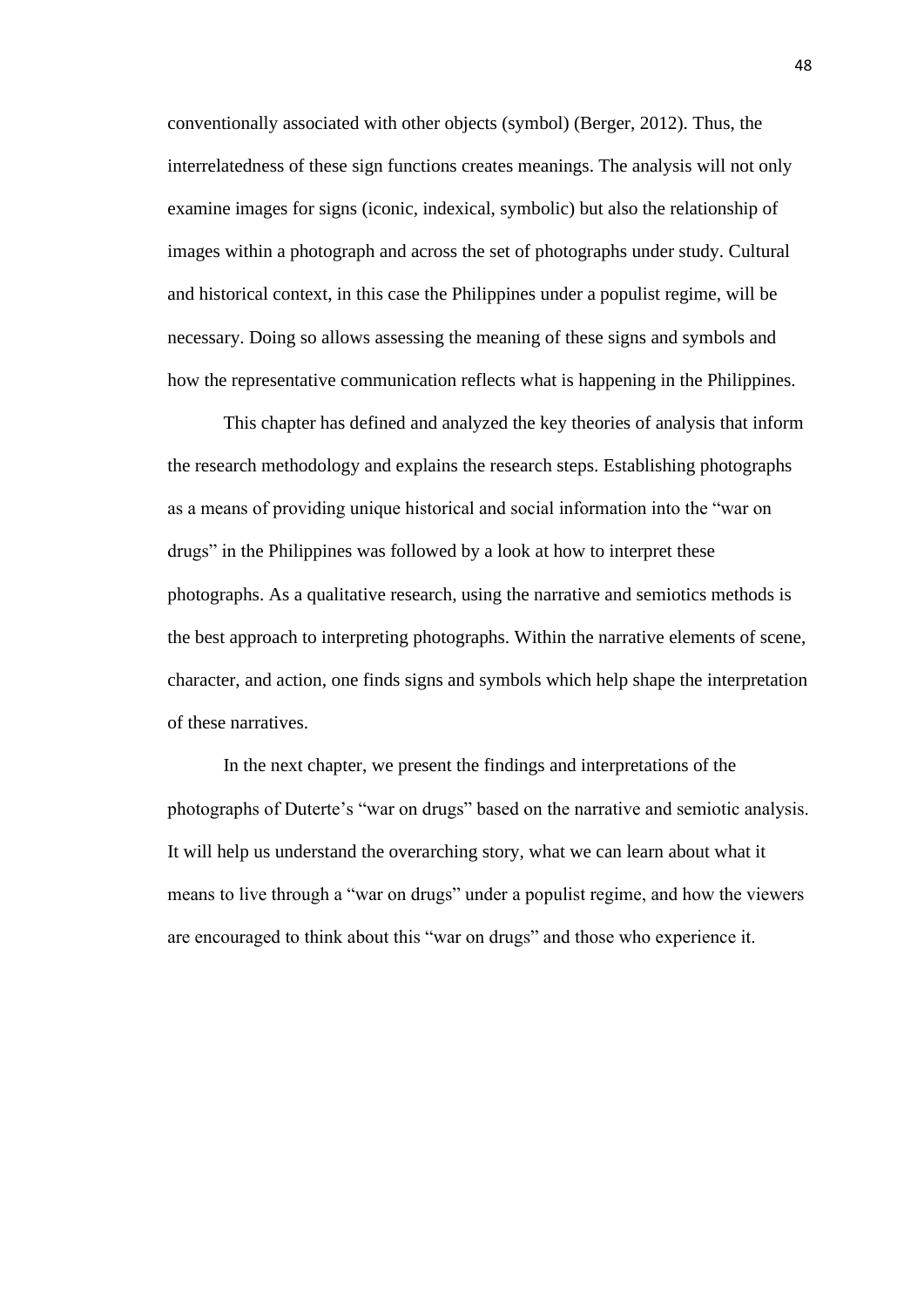## **Chapter 4: Findings**

This thesis set out to understand the overarching story being told by the photographs of the "war on drugs" in the Philippines. This meaning-making process includes what we can learn about what it means to live through a "war on drugs" and how viewers are encouraged to think about this phenomenon and those who experience it. The "war on drugs" phenomenon in the Philippines, as portrayed in the photographs, mainly manifests in two mutually dependent categories of images I call: the "Killings" and the "Protests." The two groups of photographs include those depicting the killings soon after their occurrence and those depicting their effects, such as funerals and related protests.

In employing narrative theory, interpretation focuses on the elements depicting where characters act or action takes place, describing the agents in the drama, and dealing with characters' actions. To analyze these narrative strategies of setting, character, and actions, I will examine the images looking for common patterns or themes across all evidence. I will also employ semiotic theory to analyze these photographs, considering the elements of settings, characters, and actions, examining them for signs and symbols. The question or task is to tell the over-arching story using both the images and the signs and symbols found within as evidence. I will separately present each group's elements, starting with the "Killings" photographs followed by the "Protests." After identifying the narrative structures and symbolic clues, I will outline a larger coherent vision of the shared reality of the Filipino people as a rhetorical vision. This vision pulls together the various elements (setting, characters, actions) from the narrative and semiotic analysis to tell an overarching narrative.

## **The "Killings"**

## *Setting Themes in the "Killings" Photographs*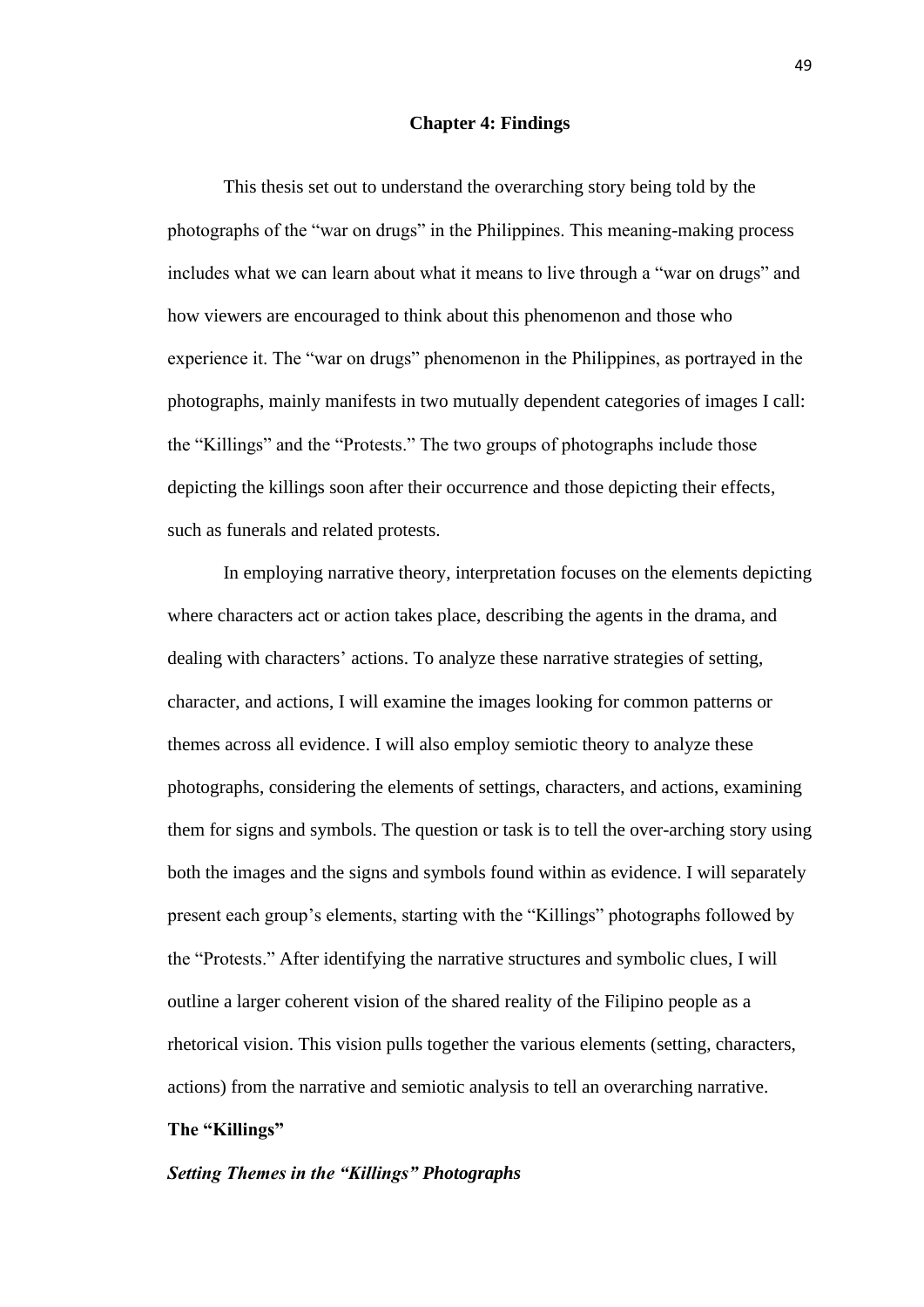There were three main scenes in the "Killings" photographs. These were "By the Roadside" scenes where the killings took place, scenes showing the "Aftermath" of the killings, or "Arrest & Jail" scenes showing what happens to suspected drug dealers who are not killed. As will be shown, the "Roadside" setting has three visual elements or subthemes describing where the killings took place: "at night," locations considered "crime scenes," and "in poor neighborhoods." The "Aftermath" setting included depictions of the funeral parlor, wakes and funerals, burials, and cemetery. Finally, the setting "Arrests & Jails" mainly depicts the rounding up of drug suspects and overcrowded jails.

**"By the Roadside."** The setting theme of the "Killings" photographs was mainly on the road or by the roadside. Photographs show that the bodies are dumped or left on the streets signifying that the killers want the public to know about these deaths. In one of the iconic photographs of the "war on drugs," a woman is shown sitting in the middle of the road cradling her dead partner's body (Lerma, 2017.). There is a warning sign behind her prohibiting dropping off and picking up passengers or pedestrian crossing. Other scenes similarly show crime scenes in narrow and dark alleyways. Dead bodies are also photographed on sidewalks or near the curb and under the bridge. The main issue emerging from these "roadside" settings concerning the "war on drugs" is that these "roadside" settings indicate public space. The bodies and crime scenes are in public spaces where anyone can see them. This openness signifies an effort to make people aware of death and associate death with being a drug pusher or offender, thereby sending a warning message.

Some of the bodies appear dumped by the roadside. In some "roadside" scenes, though the victims appear to have fatal gunshot wounds, there are no blood spatters or no pooling of the blood at the scene. This evidence suggests that the bodies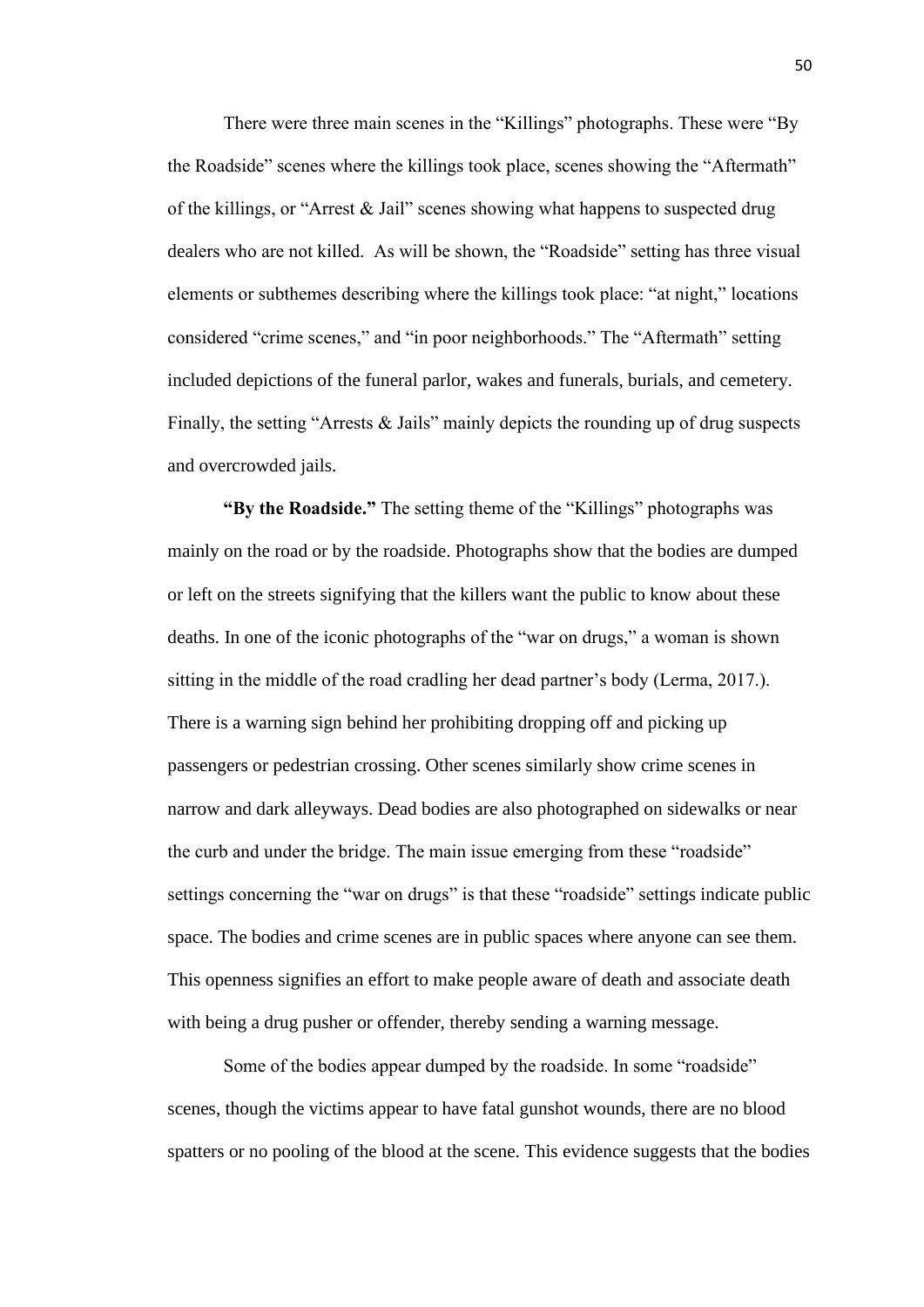had been moved to a new location after death. Some bodies appear near garbage sites, sidewalks, or curb in a "nonviolent" posture, like the body appearing lying "calmly," having hands placed by the side of the bodies. These appearances give the impression that the killings happened somewhere else and in private. The disposal of the bodies in public spaces, however, signifies that the perpetrators want the public to know these deaths occurred. Some scenes indicate that the shootings occurred at these very locations. Evidence for this can found within the photographs depicting bloodied spots or pools of blood and bodies next to a motorbike.

**"At Night."** The "Roadside" photographs indicate that "death" in the "war on drugs" mainly occurs at night since the photographs are predominantly taken at night. The scenes appear dark with illumination from artificial sources like streetlights, car or motorcycle headlights, and police flashlights. Some of the night scenes are under bridges and in narrow alleyways where it is either dark or dimly lit. In some photographs, the dim illumination is from yellow-orange lights. The night scenes and the associated darkness evoke hopelessness, uncertainties, fear, and loss of life. Here, darkness symbolizes pessimism. There is possibly nothing positive that can come out of these killings. This gloomy feeling is also portrayed in the empty streets devoid of living human beings. The yellow-orange attention-demanding illumination in one of the photographs gives the back-alley scene an ominous feeling, which sets the tone of the story told by the photographs (Berehulak, 2016a). Darkness is also symbolizing the evil and mystery surrounding these deaths and killings.

The narrow and dark alleyways also evoke resemblance with people's experiences with dark and small enclosures like claustrophobia. They signify restricted choices, difficult decisions to make or sort out, a forewarning of cautiousness and carefulness in what to do. Night scenes could symbolize a sort of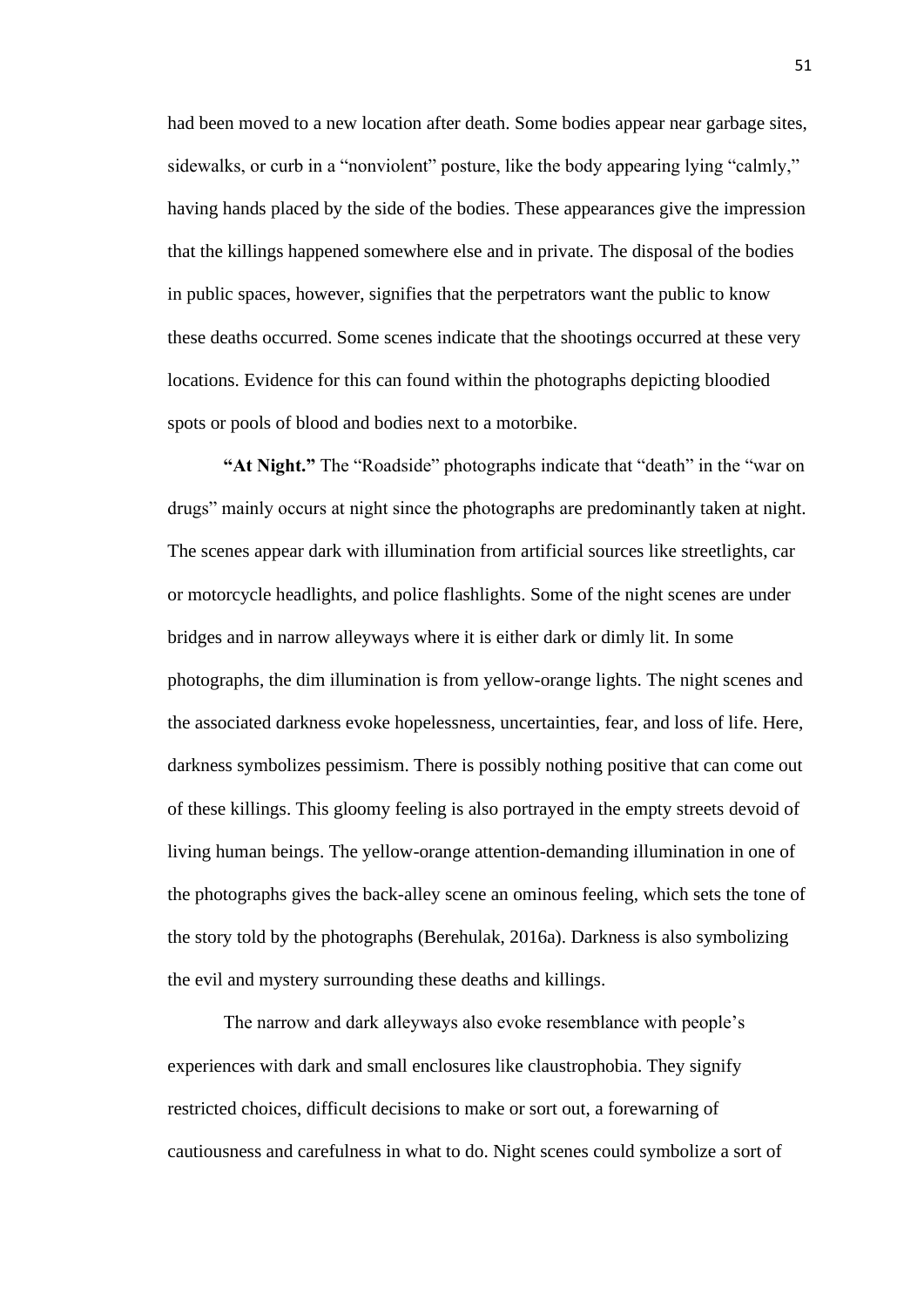detachment or anonymity that goes with darkness. The "war on drugs" is carried out in the guise of darkness when it is difficult to see who committed the killing. Coupled with the element of unknown killers and the signs they leave behind, night and darkness signal fear and a forewarning of what could happen anytime, anywhere, and possibly indiscriminately to anyone. Death is also associated with darkness and lights going out. In most cultures, black or dark reflects the dimming of life, usually associated with the luminous soul fading into the afterlife. This meaning will also be reflected in the black clothes of mourners to reflect inner feelings of turmoil.

**"Crime Scenes."** While the violence and brutality of the killings that happened at night attract the viewer's attention, the main symbolic clues signify that they are crime scenes, as evidenced by the presence of law enforcement and yellow crime scene tape. It is conventional that police regard scenes where dead bodies are found as crime scenes since they might contain evidence that could assist with the investigation into the cause of death. The uniforms signify the officials as crime scene investigators, for they contain the acronym "SOCO." SOCO stands for "Scenes of Crime Officer," an official in charge of gathering forensic evidence. The SOCO officials also have gadgets like cameras, gloves, clipboards typically associated with evidence collection. In one of the photographs, the police are gesturing to on-lookers directing them away from the yellow-taped crime scene. The police at the scenes appear to be engaged in an investigation, as evidenced by a chalk body outline commonly used to indicate the place the body once rested, serving simultaneously as evidence found at crime scenes.

Another visual indicator that this is a "crime scene" setting are the dead bodies that appear to have either gunshot wounds or some signs of torture or death-causing trauma. It is noteworthy that nearly identical scenes play out in most of the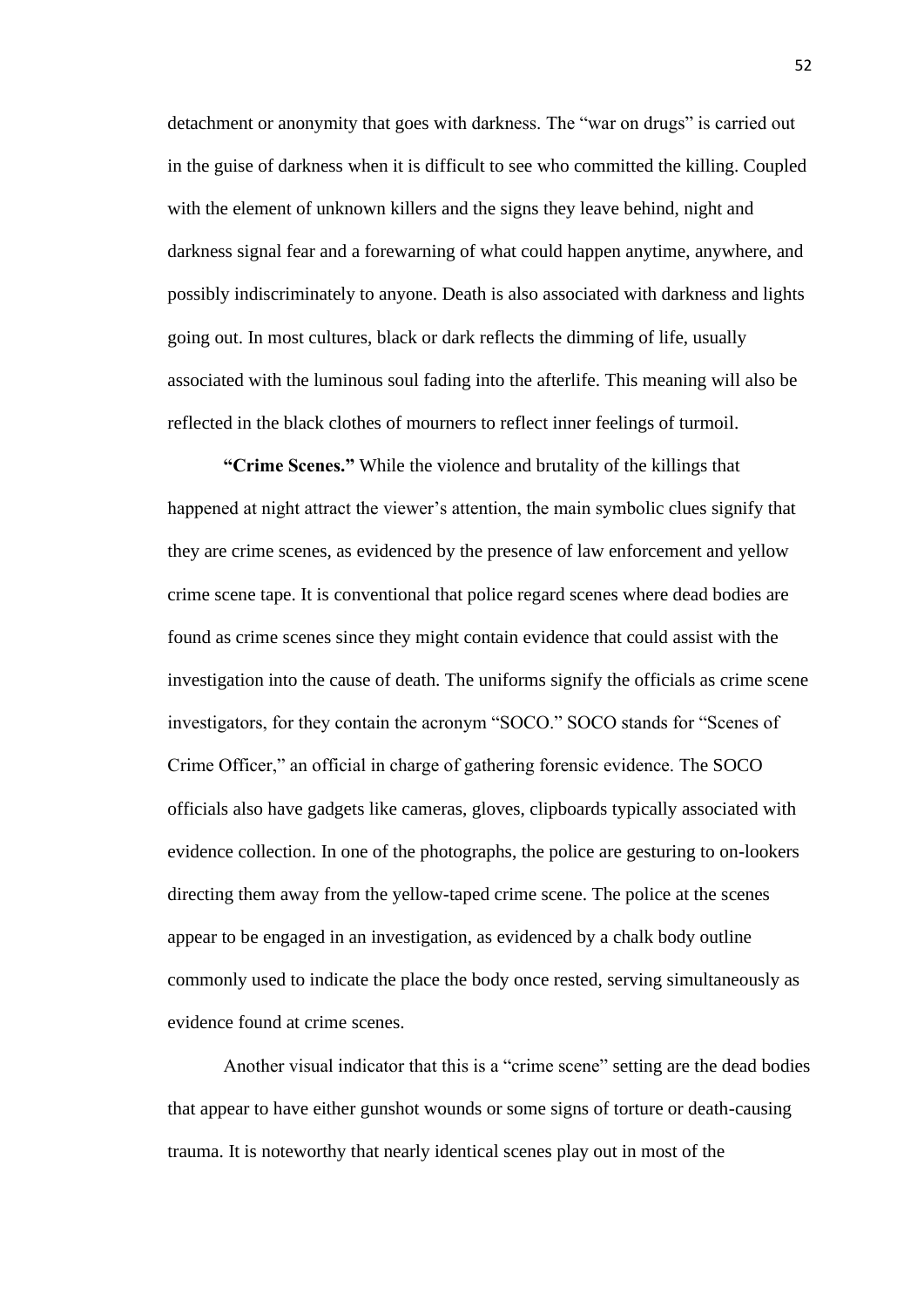photographs, and they reveal a pattern of similar locations of dark and desolate alleys, with dead bodies by the roadside with gunshot wounds and the clues left behind like cardboard signs. From most of the captions, we learn that these murders are carried out by unknown masked men, giving the scenes an aura of vigilantism. Cardboard signs left at some of these crime scenes label the victims as drug offenders and criminals as a way to justify their violent deaths.

**"Poor Neighborhood."** The photographs also indicate that the settings for these deaths are mainly poor neighborhoods, as signified by shots of shabby houses, shanties, or slum dwellings with dilapidated buildings in dimly lit surroundings. Typically, one does not find such structures in upscale or affluent neighborhoods. The photographs further illustrate this scene by shots of disorganized electricity and telephone lines over the dark alleyways. This unaesthetic feature is commonplace in the slums. Other photographs that picture *sari-sari* stores, kiosks that sell essential items in the slums, also reaffirm this setting. These stores occupy the sidewalks for commercial activities and are common in poor areas. Another typical poor neighborhood indicator is the cheap wire mesh that acts as makeshift demarcation and verandas barriers in some photographs. In other photographs, houses have election campaign posters on the walls of the houses, another common feature in the slum areas.

Another signifier of a poor neighborhood is trash littering the streets. One "Killings" photograph shows a body dumped next to a garbage heap in a residential area, metaphorically signifying that the viewer should equate the body with trash (Berehulak, 2016b). Other indications of poor neighborhoods include photographs of dirty roads, disrepair or poorly done roads, exposed water pipes, and poor drainage systems. These photographs also indicate the common association of poor areas with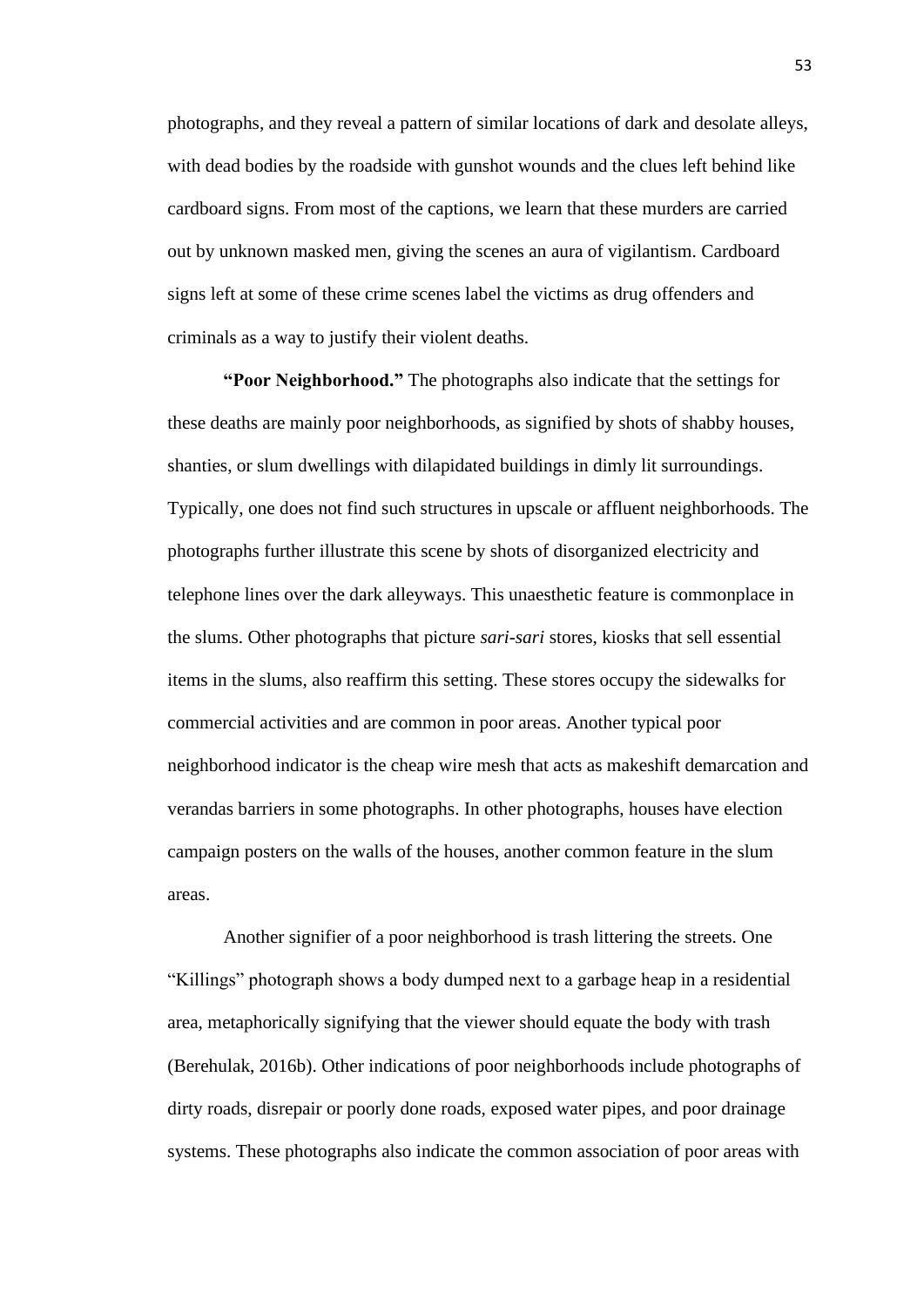social decay. Slums are commonly seen as "breeding grounds" for social problems like crime and drug addiction. Photographs of crime scenes and the victims labeled as drug suspects fit this common stereotype associated with poor neighborhoods.

**The "Aftermath."** The "Aftermath" photographs also provide other settings linked to the "Killings" setting. The "Aftermath" settings are mainly scenes depicting a consequence of the killings or deaths. They depict funeral parlors, wakes and funerals, burials, and cemeteries. These photographs signify the new realities associated with the deaths brought about by the "war on drugs." A photograph inside a van shows a black body bag and a grieving woman (Berehulak, 2016c). The body is being transported to a funeral home. In another "Aftermath" photograph, relatives of the victims are hysterical and emotional with hands over their mouths and eyes as they look inside a van containing the bodies of five people killed on the eve of Halloween, according to the caption (Gabuco, 2017). In other photographs, we see scenes of mourning as indicated by the people wearing both black and white clothes. Black and white are colors associated with death and mourning. There are also coffins bearing the remains of the victims. The mourners stand around the coffins, some touching the corpses or the coffins. Another "Aftermath" setting is the funeral parlor. One funeral parlor photograph shows bodies stacked up like firewood with nothing separating them, an indication that the funeral parlor is in a low-income area (Berehulak, 2016d). This unusual scene signifies a lack of space due to many bodies from the killings. These filled-up morgues also signify the financial struggles that the low-income families find themselves in due to the "war on drugs." To obtain the bodies, the families have to pay to cater for wakes, morgue, and burial fees. Without donations, families have to rely on loans.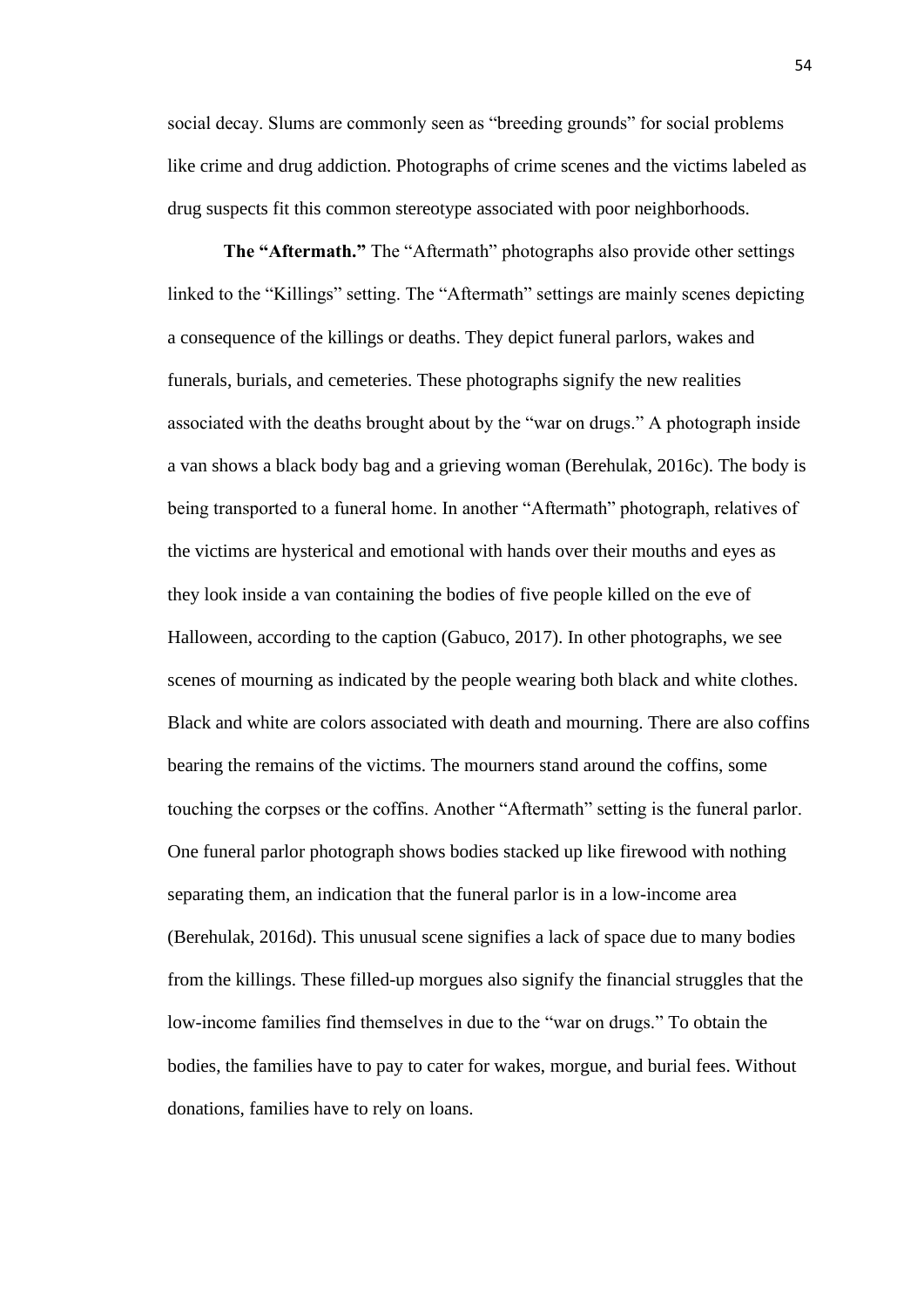To further illustrate the "Aftermath" of the killings, there are photographs of wakes and funerals. Photographs show sidewalks turned into makeshift funeral homes to hold wakes and funeral gatherings. The makeshift funeral homes have white coffins, garlands, streamers, funeral lights and candles, and a funeral book by the roadside of the narrow slum roads (Nachtwey, 2017). These scenes signify sorrow or sadness as reflected in the dejected faces and clothing of the mourners wearing black. Other "Aftermath" photographs show cemeteries with vertical graves common for the poor. At the cemeteries, there are burials taking place. In one photograph, the coffin of a suspected drug pusher and a victim of the killings is placed in a tomb as grieving relatives participate in the burial ceremony (NurPhoto, 2017). According to captions connected to other cemetery photographs relatives were also shown visiting the graves of their dead on November 1, All Saints' Day (Berehulak, 2016e).

**"Arrests and Jails."** Another common scene related to the "Killings" includes photographs of arrests and inside overcrowded jails with iron bars at the police headquarters. These photographs are grouped here since they are scenes showing what happens to suspected drug dealers who are not killed. According to the captions, those arrested are suspected drug pushers or users, but some do not know why they are in jail. The arrest scenes show suspects in handcuffs and squatting or the police holding their hands (Tawatao, 2017a). In the jails, there are crowds of men behind bars (Nachtwey, 2017). Some are sleeping, packed close to each other, and half-naked (Berehulak, 2016f). Basketball courts are turned into sleeping areas. These overcrowded jails signify mass arrests linked to the anti-drug operations by the government.

The "roadside," "aftermath," and "arrests and jails" are settings in the "Killings" photographs. The "roadside" setting has elements that depict the killings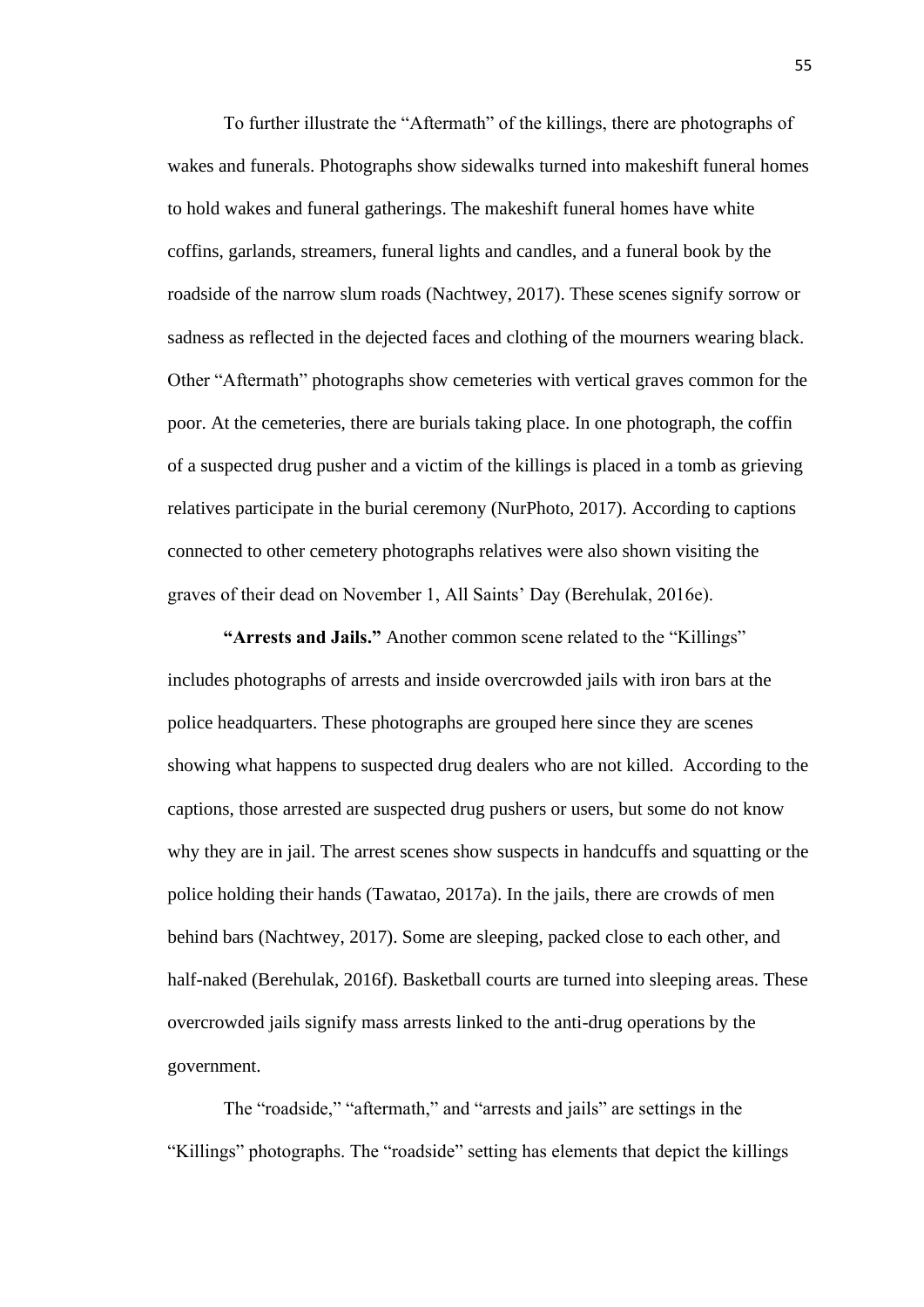took place at night, at locations depicted as crime sense and in poor neighborhoods. The "aftermath" includes settings associated with the consequences of the killings including funeral parlors, wakes and funerals, burials, and cemeteries. Lastly, the "arrests and jails" setting depicts the rounding up or arrests of drug suspects and the overcrowded jails. These setting themes of the "roadside," "aftermath," and "arrests and jails" depict where the characters act out their roles, or where action takes place. The next section contains the description of the agents or actors in the drama of the "Killings" ascribing qualities to them, and their characteristics. The section also contains the action themes dealing with the characters' action within the drama of the "Killings."

## *Character and Action Themes in the "Killings" Photographs*

The narrative of all the "killings" photographs involves a link between the main characters who are the victims, their mourners, the spectators, and supporting characters who are either invisible (i.e., unknown killers and their signs) or are the police. The narrative draws its weight from these intertwined relationships. The primary victims symbolized by the dead bodies are either mourned by relatives and friends or turned into spectacles for the on-lookers. As will be explained below, these character themes are further made complex by the roles played by cardboard signs, police officers, and the unknown perpetrators of the vigilante-style crimes. The main and the supporting characters of the "war on drugs" engaged in five main action themes that correspond to character groups and are presented here alongside the character themes. While there is victimization, those left behind engage with death as mourners or engage the spectacle as on-lookers. Furthermore, while the media and police engage in the documentation, the cardboard signs send out chilling messages.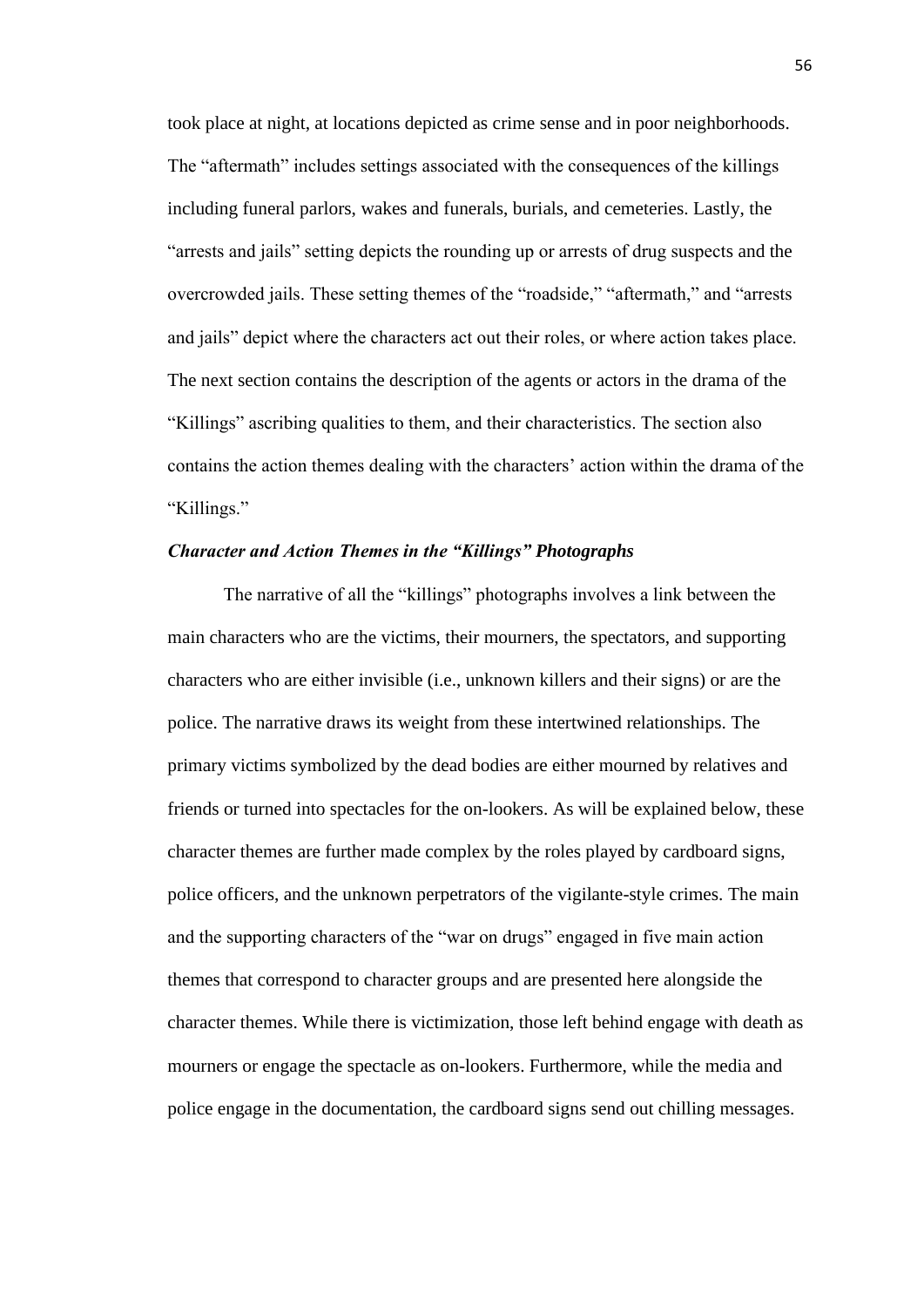**Victims and Being Victimized.** The "war on drugs" narrative, as depicted in the "Killings" photographs, is anchored on the main characters who are the victims, the dead bodies, many of whom included suspected drug offenders singled out for cruel and unjust treatment, including death. The victims' bodies are lying dead on the streets, on stretchers wrapped in white cloths or black body bags, piled up in funeral parlors, or in coffins, and at burial sites. The brutality and pain come out significantly through the photographs. The photographs depict gunshots as the leading cause of death. The bodies have gunshot wounds either in the head or the chest, making it an effective way to kill. Some bodies, however, have evidence of torture, like the wrists and legs restrained and bound by tape. Others have marks around their necks indicating strangulation or blunt force trauma to the face. Other victims have their heads wrapped with packaging tape, which might have caused their deaths due to suffocation. These torture marks purport that the perpetrators took their time and later hastily dropped the bodies in public.

Apart from being shot or suffocated to death, the victims' bodies are left in the rain, dumped next to garbage heaps, on the roadsides, and under dark bridges. In one photograph, for example, two bodies lie next to each other on the roadside, one facing up and the other facing down (Ongcal, 2017). Their legs are tangled, making for unusual postures for someone who was shot and indicating someone placed the bodies in a posed position. One photograph depicts a staged body of a teenage girl by the garbage (Berehulak, 2016b). The body "calmly" lies on its back and her hands on the sides. Her head is resting on a garbage sack as if on a pillow. In her hand, there is a barbie doll. The photographs, however, do not point to any gender disparity in how the victims were disposed of or displayed in public. In other roadside scenes shown in the "Killings" photographs, though the victims appear to have fatal gunshot wounds,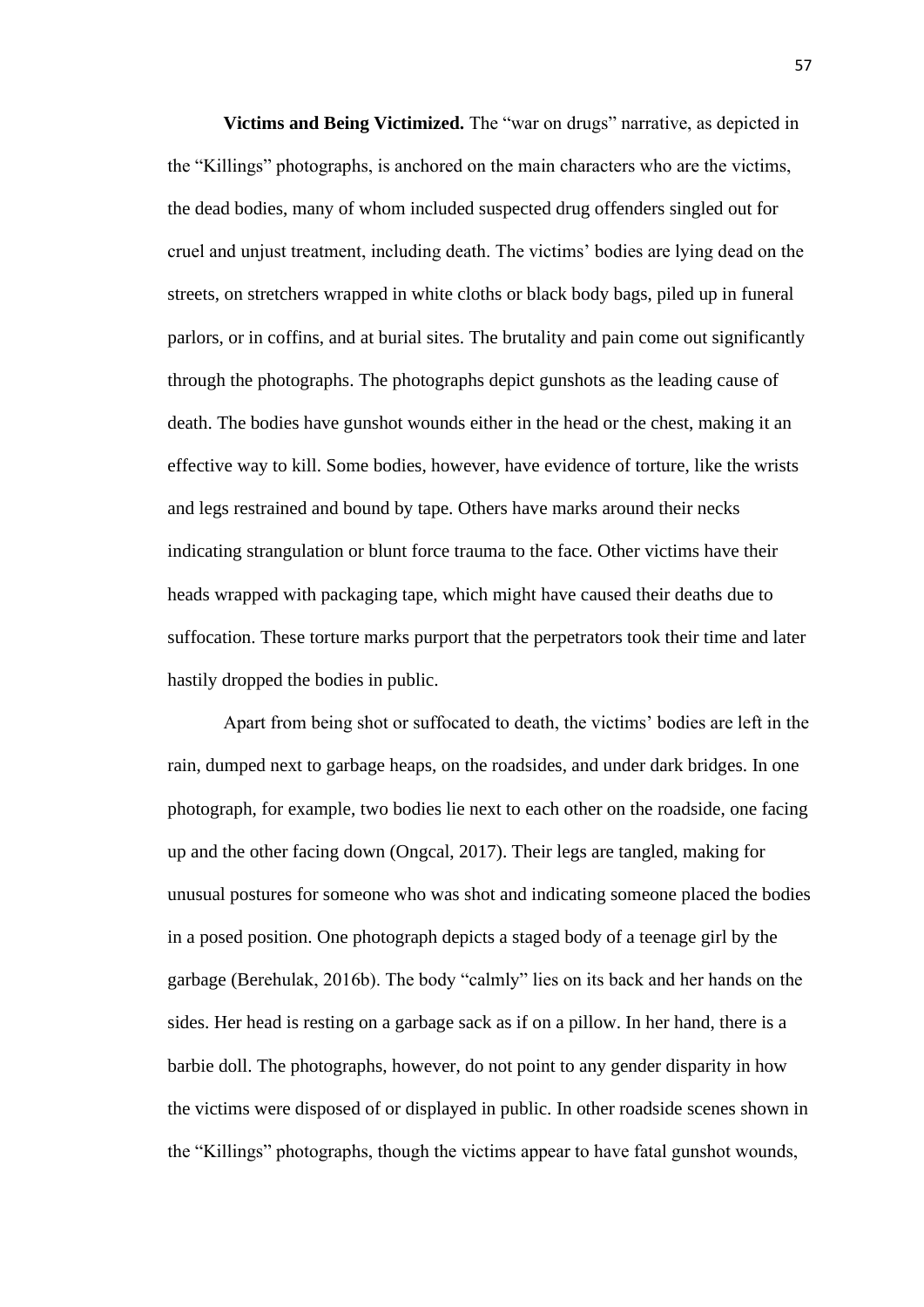there are no blood spatters or no pooling of the blood at the scene. This lack of blood gives the impression that the bodies had been moved after death, and the killings happened somewhere else and in private.

Some crime scenes indicate that the shootings occurred at the very locations where the photographs were taken. Evidence for this can found within the photographs depicting bloodied spots or pools of blood and bodies next to a motorbike. Photographs show streets and floors stained by the blood of victims signifying horrific deaths, the violence, and suffering at the hands of their killers. Some bodies are tied up and faces taped using packaging tape. This treatment of the victims embodies a disregard of human life, and it is disrespectful to the human body. These disturbing images stand in stark contrast to the victims' bodies shown in the coffins, which are seen as calm, disguising the probable violent deaths they encountered. These photographs represent how horrible the "war on drugs" is and foreshadow how many scars are left behind.

Most, but not all, of the photographs are of dead bodies of middle-aged men. From the captions, we learn that these middle-aged men were husbands and fathers to wives and children that are now left, widows and orphans. In a few other photographs, the victims are women, mostly killed alongside their husbands or partners, as seen in one photograph of a couple shot dead while riding a motorbike together (Berehulak, 2016g). The captions indicate the partners were killed together. From other captions, we learn that the body of a woman dumped by a garbage heap is a 17-year-old girl. She was killed alongside her boyfriend and dumped, or that the partners were killed together. In other incidences, we encounter bodies of victims who are teenagers. One of the photographs shows a torso of a victim with a label on it indicating he died while undergoing surgery due to multiple gunshot wounds. The label on the body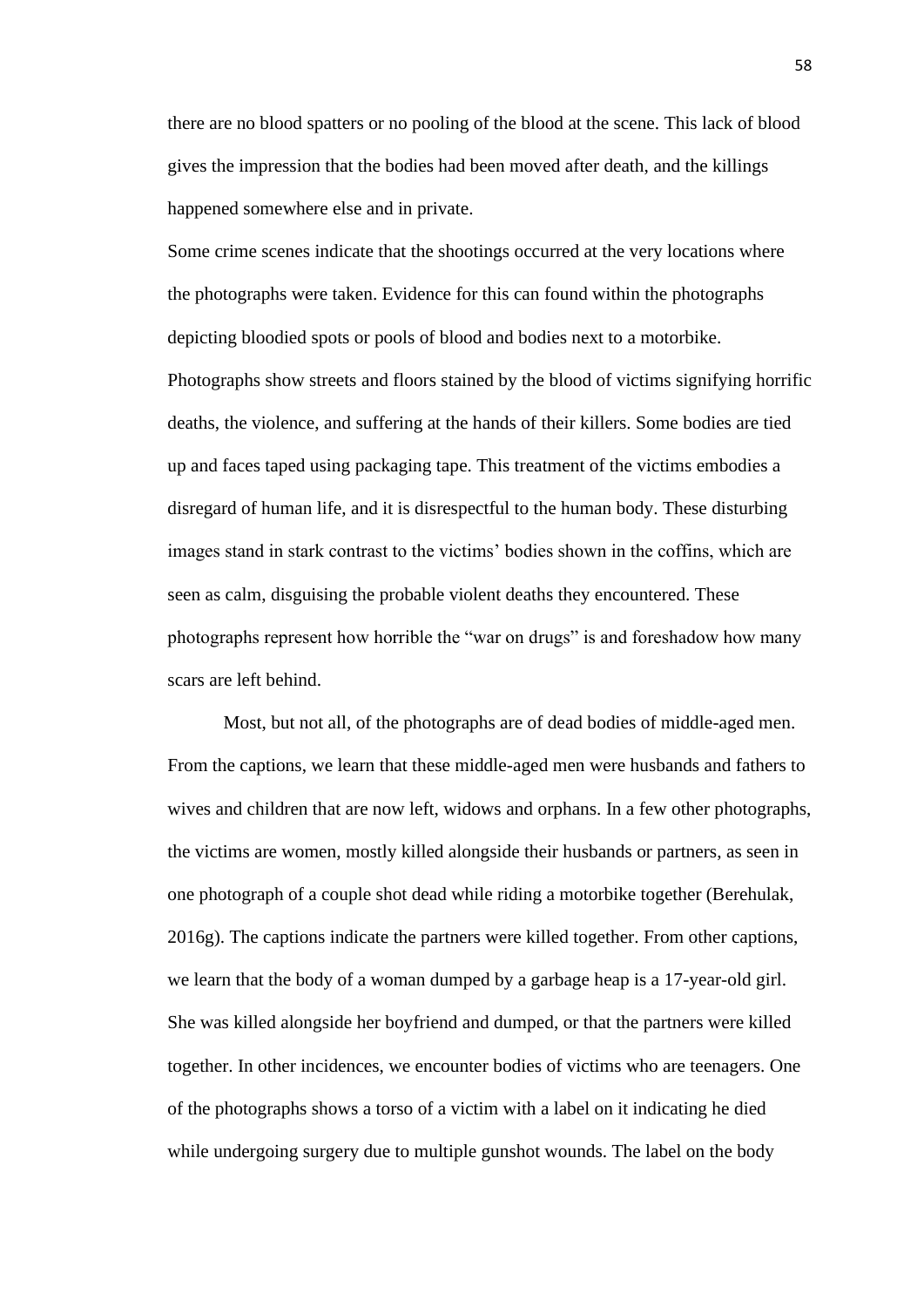reads 15-year-old male. Victims also include children. In a photo that shows a wake scene, one of the coffins is small-sized to indicate a child's body. The caption identifies that shots fired at their home killed a 5-year-old alongside his dad.

It is also important to note that the photographs suggest that the victims are poor. The victims are barefoot, shabby, with ragged and dirty clothes signify their status as poor. As noted above, the victim's bodies are found in poor neighborhoods suggesting they are residents. Linked to their status as poor is the idea of the victims being dispensable. Their bodies discovered at night, in the dark, bound, and faces taped symbolize victimhood and vulnerability, robbing them of identity and thus humanity. In the case of the 15-year-old who died undergoing surgery, he is labeled as a "John Doe," indicating that he is unidentified, or no one came out to claim him (Go, 2017). The photograph not only points to poverty but also to the fear of being associated with the victims, and especially the burial expenses. Critically, the cardboard signs left at some scenes label the victims as drug offenders signifying that they deserve their deaths.

**Mourners and Dealing with Death.** The killings and the victims are directly linked with the mourners. The mourners are portrayed mainly as relatives and friends of the victims. The photographs generally depict mourners as in grief, dejected, pensive, sad, and in tears. Photographs showing mourners proximity to the victims, being at the crime scenes, close to the coffins, or touching the bodies, indicates close relations. The mourners are either at the scene of the crime where the bodies were discovered, at social gatherings associated with death or wakes, or at cemeteries where burials take place. As noted above, in one photograph, a woman is cradling a dead body (Lerma, 2017). The photograph is iconic since it conjures other images of mothers holding their dead children, like the pietà sculpture by Michelangelo of Mary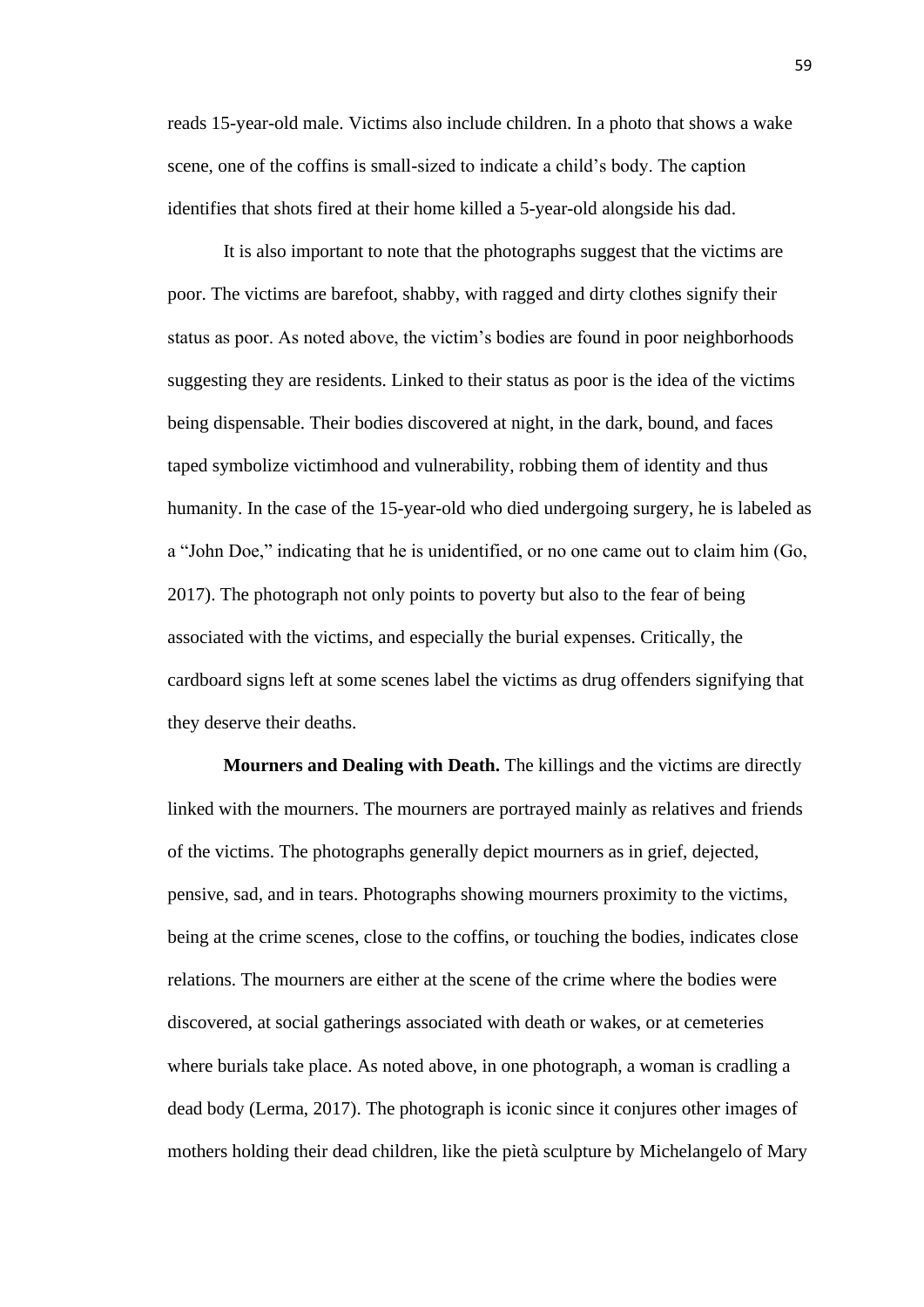holding Christ's dead body after the crucifixion. A mother cradling her baby creates a sense of security; it is calming and relaxing. However, it can also signify loss and grief.

Cradling a dead body in the dark on the street evokes hopelessness, uncertainties, fear, and loss of life; it symbolizes grief and sorrowfulness. With her eyes closed and facing the dead partner that she is cradling, a sorrowful, distressed, and grief-stricken look appears on the woman's face. Her demeanor signifies resignation to the many tears of the "war on drugs." With her eyes closed, the face also signifies anonymity, which means any Filipino woman can take up her place. In another photograph, a 6-year-old child cries in anguish, symbolized by the wide-open mouth and teary eyes on the little girl's face (Berehulak, 2016h). The girl is looking up to the other grown-up lady, seemingly seeking attention and an explanation of what is happening. Additionally, the children in the photographs are shown engulfed in tears and confusion, representing the many children left behind with bleak futures of uncertainties.

The mourners are identified in the photographs through their black and white clothing; in the Eastern world, both black and white are colors associated with funeral dress. The photographs show the general simplicity of the clothing of the mourners with some in shabby and dirty clothes, shirtless and even barefoot, another indication of poverty. Most of the mourners are women and children, which suggests either widows or orphans left behind. In one photograph, a visibly pregnant woman is sitting on cardboard on the floor (Nachtwey, 2017). She sits next to the coffins of her husband and child. At the cemeteries, the photographs show, yet again, that the mourners are mainly women and children. Women are shown either mourning the death of their husbands, children, or grandchildren. While the photographs show most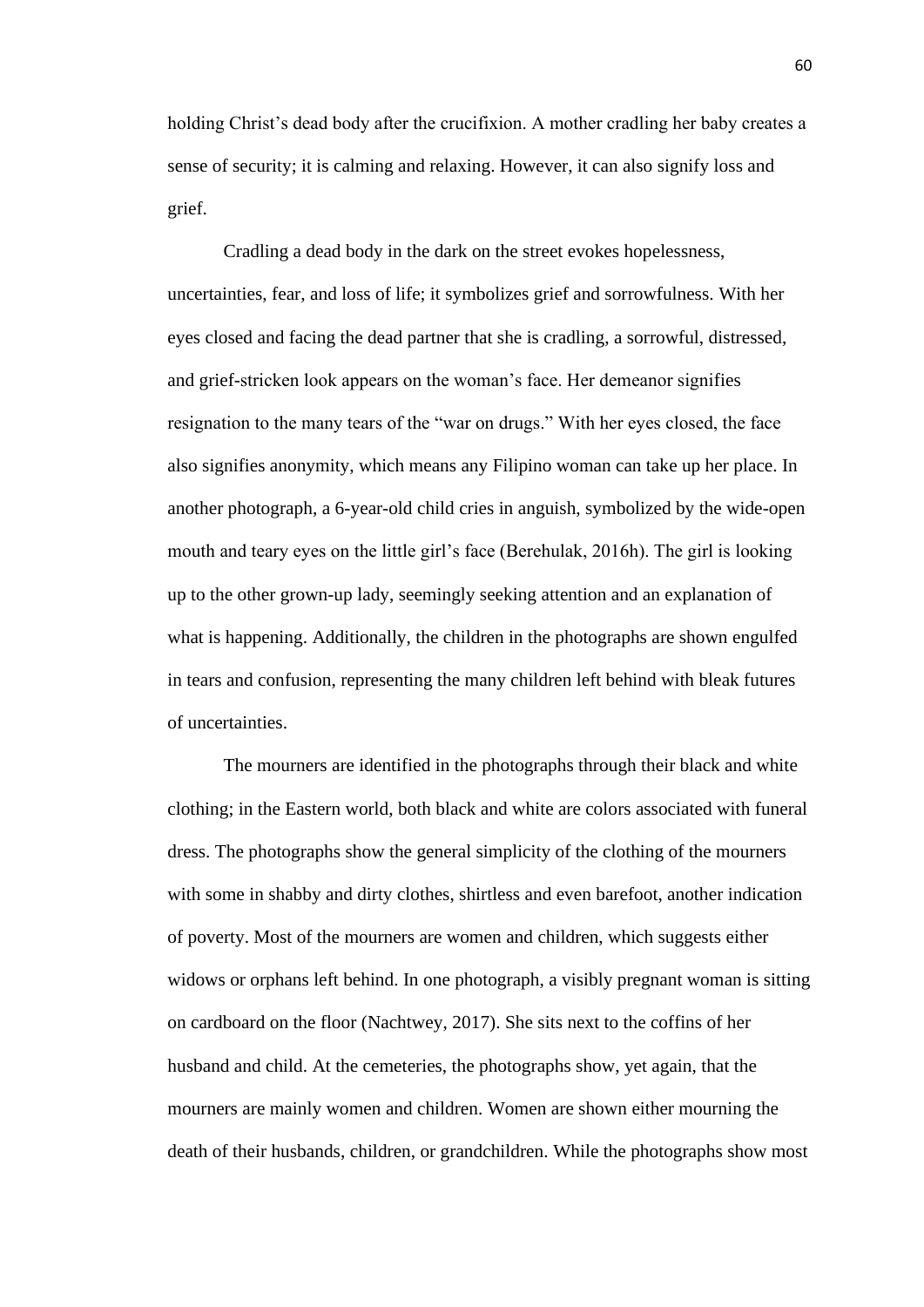of the victims being middle-aged men, it is not surprising to observe more women mourners. There are, however, occasional men shown as mourners. One photograph, for example, shows a man crying, the caption telling us he is mourning a dead girl who was raped and killed by a friend of her father who was drunk and an alleged drug addict (Lopez, 2017). Another man, a father to a victim, is also seen crying and being comforted at a burial scene (Sepe, 2017). The caption indicates that he was shouting, "It can't be my child. It can't' be!" In another photograph, a man appears to be in tears as he holds a video call with another mourner who, according to the caption, could not be there in-person since she works abroad (Morales, 2017).

**Spectators and Engaging the Spectacle.** In the "Killings" photographs, we also encounter individuals or groups of on-lookers, especially at the crime scenes and funerals which are treated as spectacles. The spectators are a diverse group of both men and women, old and young, and even children. These spectators include family members and strangers who witness the killings or are drawn to the scenes where dead bodies are left or dumped. Most of the spectators in the "Killings" photographs look on in emotional shock, fear, or cluelessness. They stand in groups with hands over their mouths or over their faces as a sign of processing difficult experiences like witnessing a murder. Some are visibly dejected, sad, and in tears. While some appear keen and look inquisitive, other on-lookers exhibit signs that things seem pointless as they are either laughing, smiling, or continuing with their business as if nothing is happening. In one photograph, a group of mostly young people stands with hands over their mouths; some are laughing and smiling (Celis, 2017a). They are all facing one direction where, according to the caption, lie three bodies of alleged drug dealers killed in a police raid. Like the victims and mourners, their clothing reveals that they are from poor areas.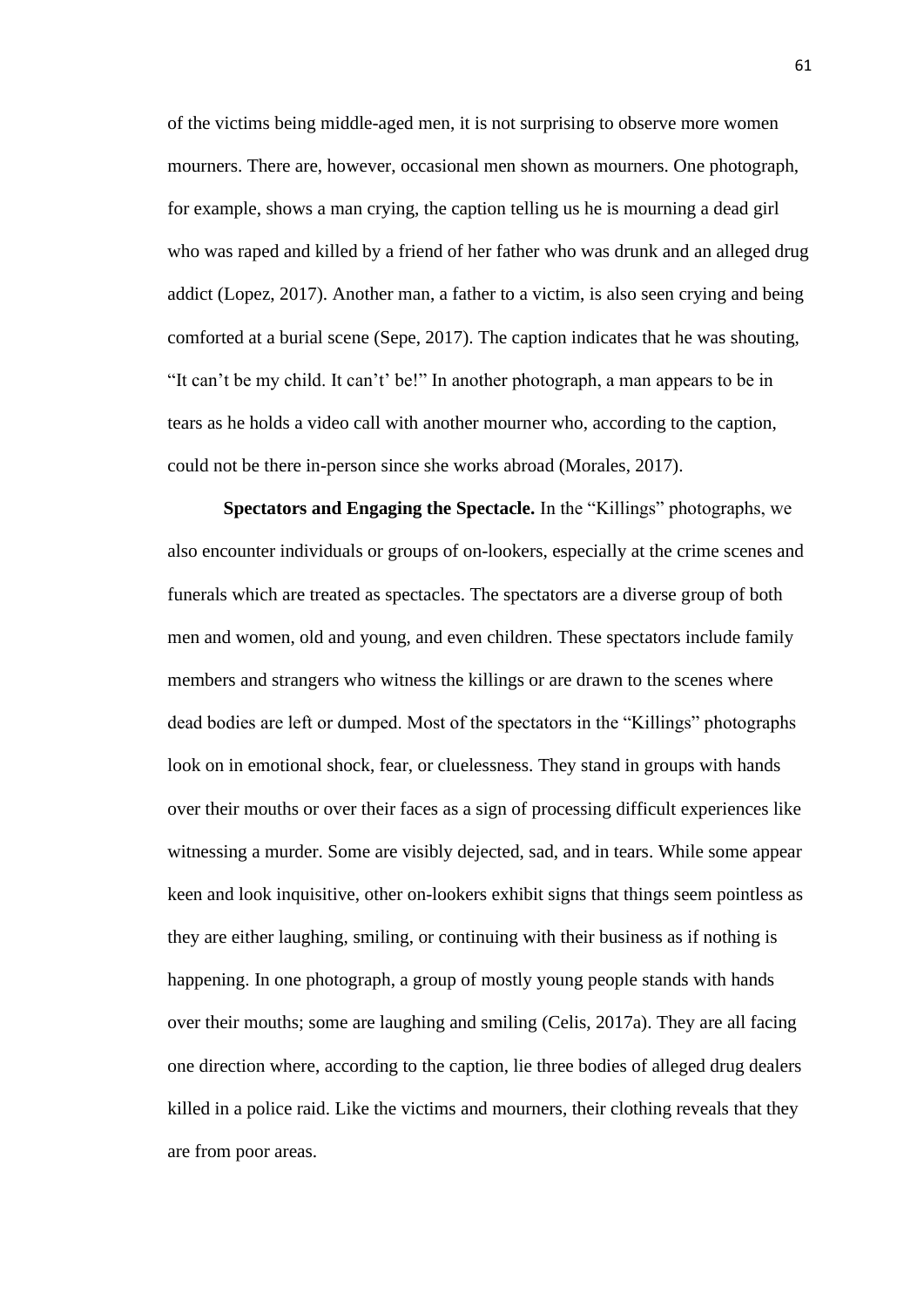Generally, smiling and laughing signifies happiness and that a person is comfortable with a given situation. From my experience of four years living among the Filipinos, my observation is that they tend to put on a happy face even in difficult times. Filipinos have also described themselves as both happy and sad at funerals. As shown in some of the photographs, smiling faces and laughter at horrific scenes of murder are conspicuous. These smiles and laughter could signify a way to cope with the deaths or signify detachment from the reality of the deaths, lack of empathy, or a normalization of the murders.

This engagement with the spectacle of the crime scenes is further evidenced by spectators shown staring at dead bodies and talking to the police. In one photograph, people standing behind a yellow crime scene "do not cross" tape, appear to be watching the woman at the center of the frame cradling her dead partner (Lerma, 2017). Some are talking to each other. One has his hand over his mouth, and another is shown taking a photo from his cell phone. In another photograph of a "Killings" crime scene in front of a 7-Eleven convenience store, the store workers, identified through their uniforms, appear to have suspended their work, as they are staring at the body being taken away by funeral parlor workers (Berehulak, 2016i). Others at the scene look along with pensive faces, while others appear to busy themselves with taking photographs of the scene in order to codify the spectacle.

Finally, a particular scene in one photograph shows three children, two squatting and one sitting on the doorstep, staring at a bloodied spot with candles lit on the ground (Berehulak, 2016j). From the caption, we learn that the three kids, one boy, and two girls, are inspecting a spot where their uncle was shot and killed. The photograph shows the children scared and apparently lost in their thoughts while staring at a bloodstained murder spot. As spectators, these children also signify the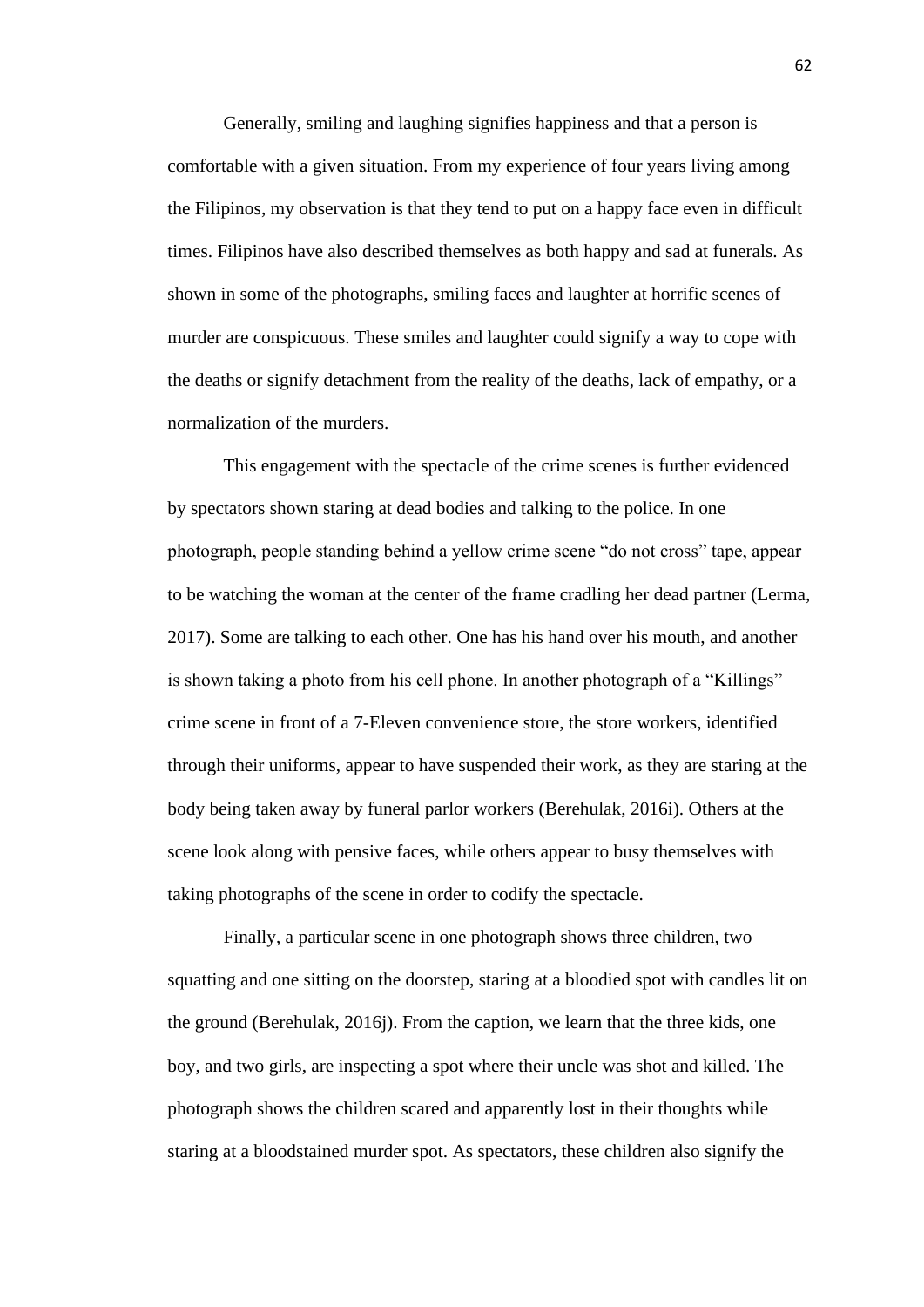many other children whose families and relatives are victims, whose blood is on the streets of the neighborhood, and who have to endure painful farewells. This idea is reinforced through other pictures, showing children staring at mourners who are in tears or hysterical. The seeming unawareness signified through the puzzled faces of the children represents their innocence in the face of misery. The lack of joy on their puzzled faces is an outward manifestation of the grief and pain deep inside them. In this sense, they are also victims.

**Invisible Characters: Unknown Killers, Cardboards, and Sending a Message***.* Another major group in the narrative is the invisible characters. They are the unknown killers; whose sole identifications are the dead bodies on the streets and the signs they leave behind. The captions indicate that many witnesses claim the killers are masked men who are challenging or impossible to identify in the darkness of the night where they operate as vigilantes. The standard descriptions are "unknown motorcycle-riding men" or "unknown men riding in tandem." The killers leave behind cardboard signs which are considered as non-human characters. The cardboard signs at the crime scenes contain messages suggesting the victims are drug offenders. These cardboard signs are a common feature at the crime scenes, and they reinforce the victimization theme. The messages, for example, translate as "I am a drug pusher, do not imitate," "Don't be a pusher and an addict like him," "A pusher who won't stop will have his life ended," and "I am a drug pusher, drug addict and thief. Imitate me, and you will die." The messages are clear; the victims are dead because of their association with drugs as addicts or pushers. Those who continue with such behavior will also end up dead. Therefore, the message left is clear: the drug suspects should stop their business, or the unknown killers will stop them.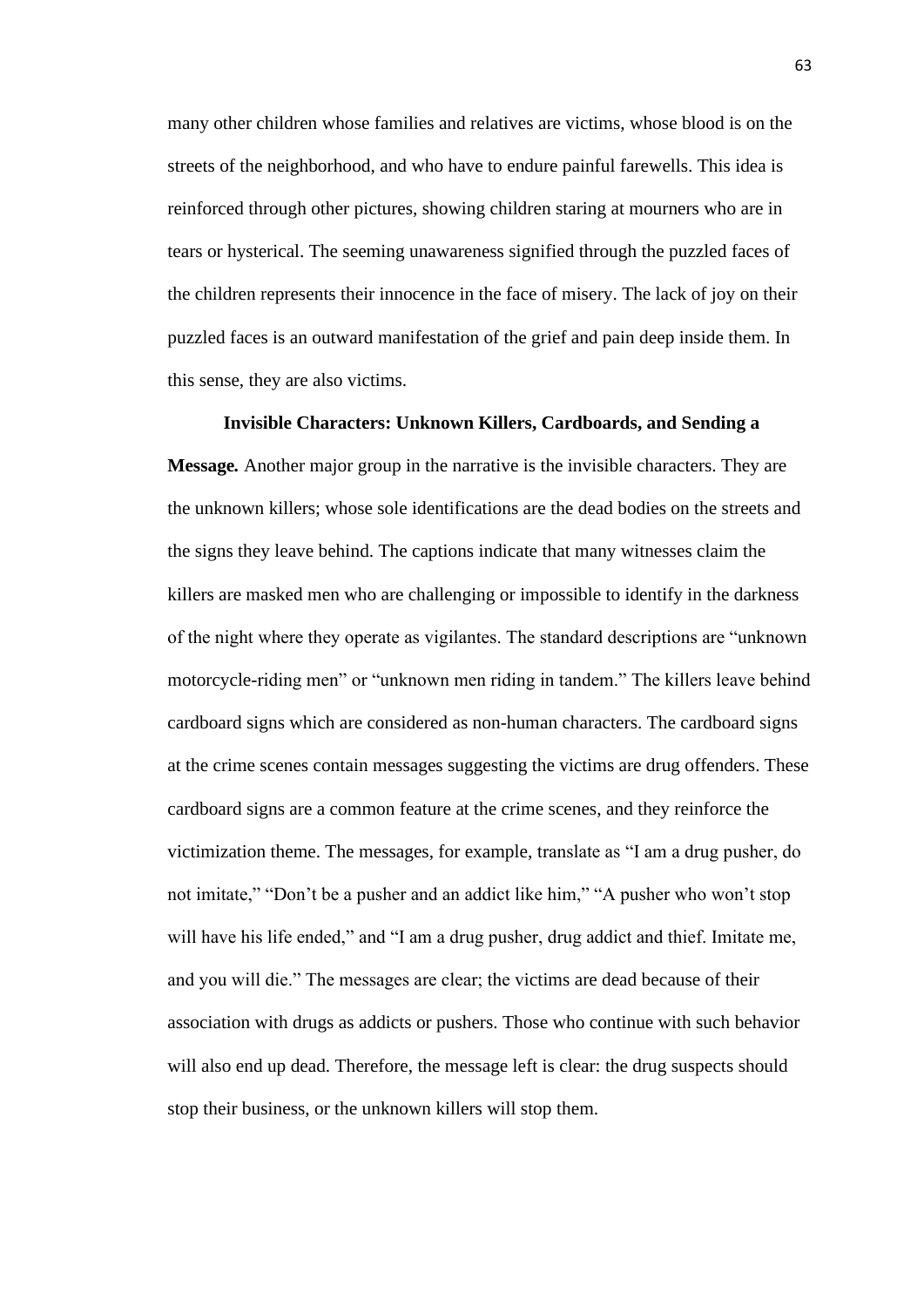**The Police and their "Call to Duty."** The character and actions of the police in these photographs present a notable theme. Official decrees from President Duterte signal that the police are the primary personnel tasked with enforcing the "war on drug" policy. Police are featured in most of the "Killings" photographs either as crime scene investigators, or as controlling crowds of spectators, or effecting the anti-drug operations with raids, or finally, as making a "buy-bust operation" arrest. According to captions, the police also shoot those whom they claim resisted arrest. In one photograph, the police are shown at a checkpoint checking identifications during a night-time raid on a suspected drug den in Manila (Tawatao, 2017b). In another photograph, a big-bodied police officer is shown holding the hand of a shirtless man, who, according to the caption, is a drug suspect (Tawatao, 2017a). A police officer is also shown in another photograph removing a bag of marijuana from the pocket of one of two unidentified drug suspects after they were reportedly shot dead by police as they tried to evade a checkpoint in Quezon city (Favila, 2017). Taken together, these photographs signify that the police are executing Duterte's call to duty and are the face of the "war on drugs."

In another photograph, there are four law enforcement officers portrayed, one of which is shown holding a high-powered gun (Acayan, 2017). Two of the officers in the photograph are shown checking their phones while the other two appear to be looking at something. From the caption, we learn that the police officers stand guard near a crime scene where a suspected drug pusher was shot dead in Manila. According to the captions in these photographs, there have been witness accounts that blame police officers for extra-judicial killings of drug suspects. As such, the photographs convey the idea that police do not hide their involvement, that they too send the same message as the unknown killer; namely, drug suspects should cease to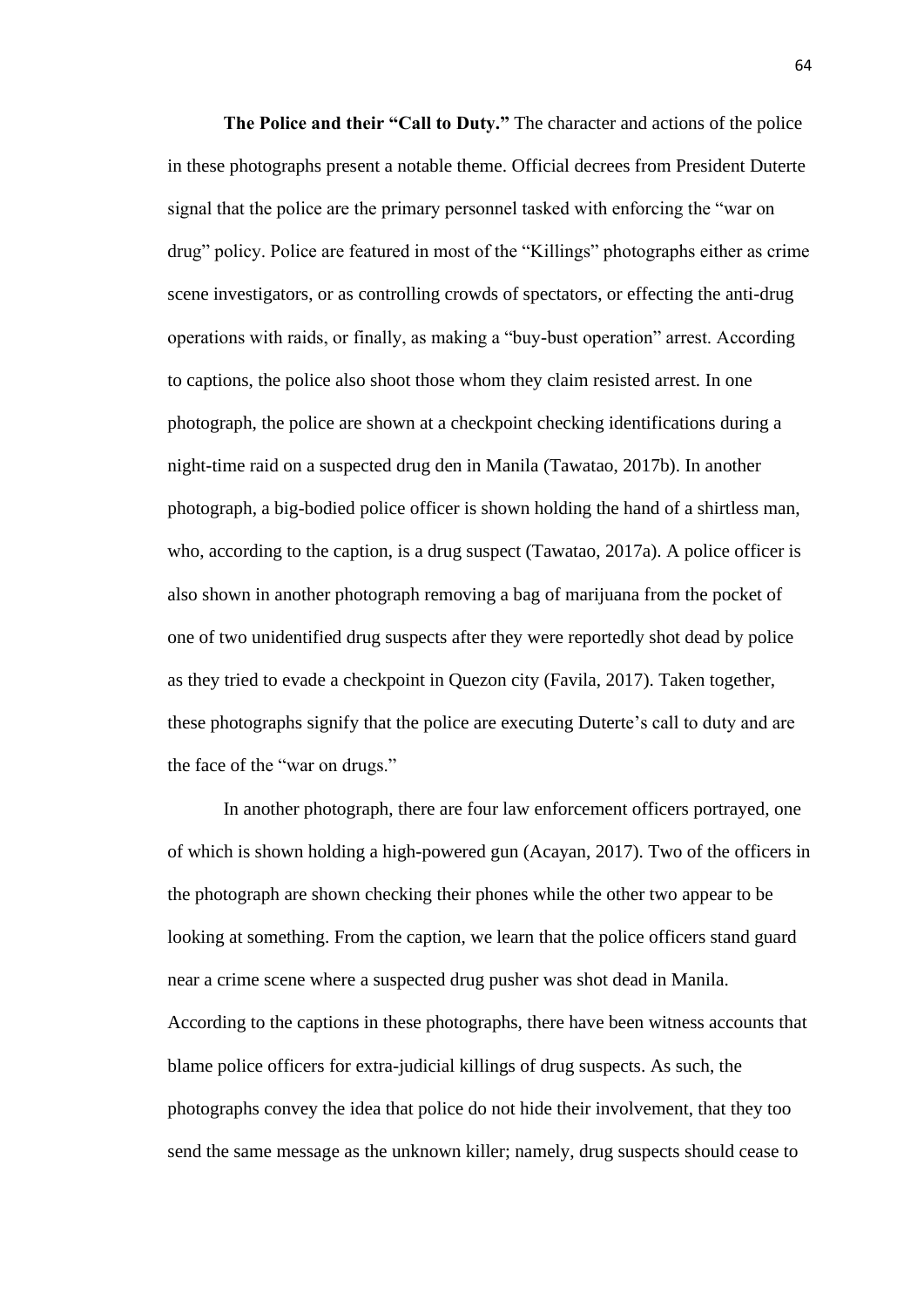operate, or they will be killed, even by law enforcers. As depicted in these photographs, the police signify impunity and human rights violations perpetrated by those meant to protect the people.

In essence, the character and action themes are descriptions of the agents and their actions in the drama of the "Killings." The photographs of the "Killings" depict dead bodies of suspected drug offenders, mourners including relatives and friends, spectators who are community members, invisible actors like the unknown killers and their signs, and the police. While the dead victims met cruel deaths, mourners are left behind dealing with deaths. Others in the community are reduced to engaging the spectacle of the scenes with dead bodies and the memorials. The invisible actors are engaged in the killings as seen in the dead bodies and the cardboard signs they leave behind bearing warning messages to drug offenders that they should stop, or they will also be killed. The police in these "Killings" photographs are mainly depicted as processing the crime scenes and carrying out their duties as law enforcement. The next section deals with the "Protest" photographs. According to this study, the protests are mutually dependent on the killings; the people are protesting the killings.

## **The "Protests"**

## *Setting Themes of the "Protest" Photographs*

The setting for the "war on drugs" protests are the places where the community responds to the overall deaths and killings. "Protest" photographs show the protests mainly took place on the roads and parks locally in the Philippines and foreign countries like in the U.S. and Hong Kong. These protests were organized rally events taking place alongside other events or on important commemorative dates. Protests were also pictured as occurring in poor neighborhoods.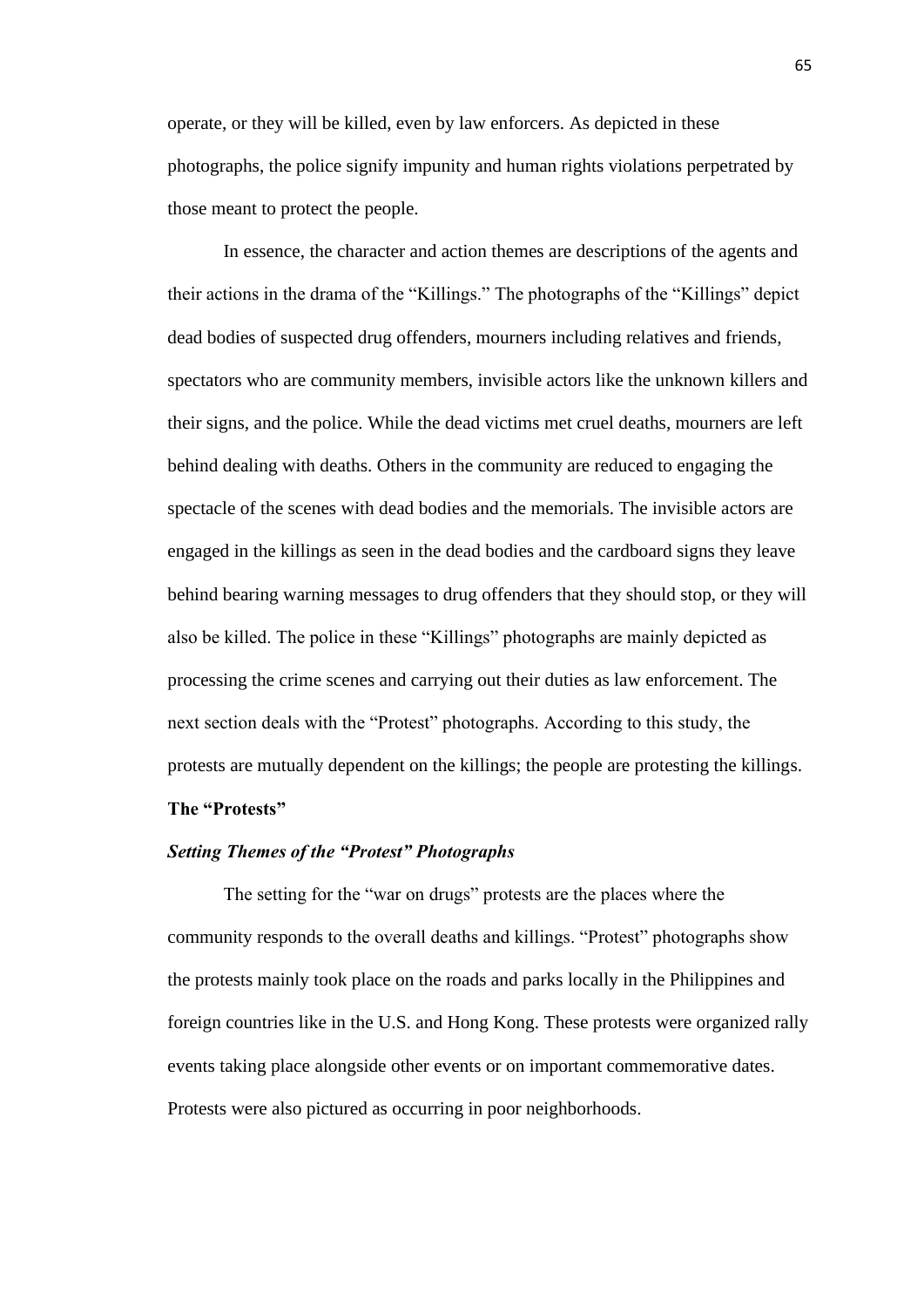**"On the roads."** The "Protest" photographs show public disapproval of the "war on drugs" occurring on the streets. These settings include roads leading to or near government or cultural institutions as identified in the photographs or the captions. One of the main settings in the "Killings" photographs was public streets and alleys where bodies of victims were left or dumped. In contrast, "Protest" photographs show demonstrators protesting the "war on drugs" killings in key locations where previous protests had taken place. For example, in several photographs, demonstrators are shown on the road named EDSA. The EDSA road is legendary because of the protests 35 years ago, leading to Ferdinand Marcos' fall. Other photographs show protests next to the People Power Monument, a sculpture by Ed Castrillo in 1993, which commemorates the EDSA revolution. The sculpture, a three-layered pyramid formed by different kinds of people, signifies the involvement of people from all walks of life in the protests then and now.

Another group of "Protest" photographs shows demonstrators marching on the roads leading to a gate named "National Headquarters; Philippine National Police" or gathering in front of "Caloocan City Police Station: Police Community Precinct 7." From the caption, we learn that the Caloocan City police station is where police officers allegedly shot dead a teenage boy named Kian (De Castro, 2017). According to the captions in other "Protest" photographs, protests took place on other roads, including those leading to or in front of the Department of Justice and Camp Crame Police Headquarters; the latter place known for holding high-profile critics of the government's "war on drugs." The roads next to or leading to the Presidential Palace are also not spared from the actions of the protesters.

Protesters are also depicted as gathering and marching in school compounds such as St. Paul's University, a leading Catholic school in Malate district of Metro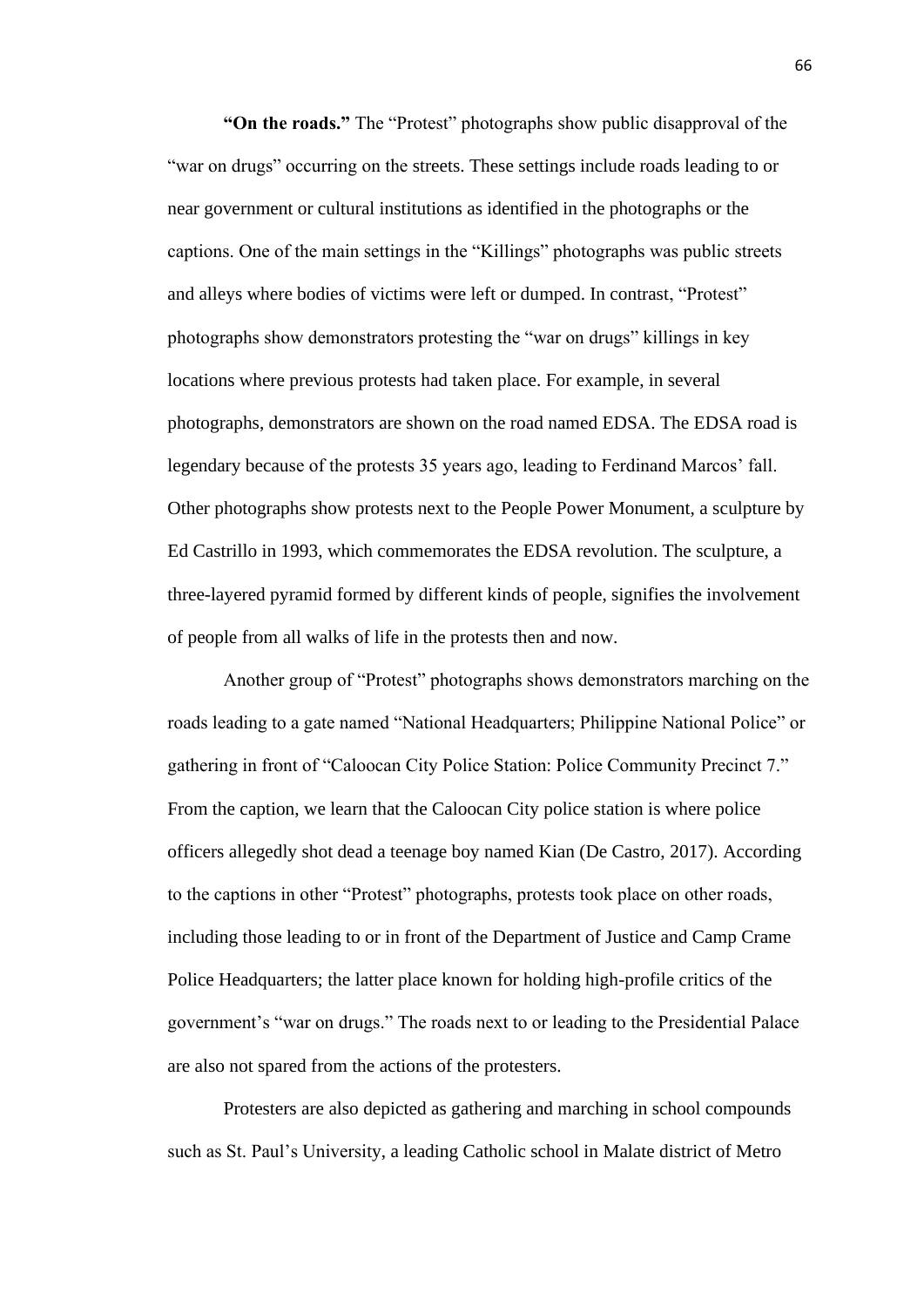Manila according to the captions, and the University of the Philippines, Diliman campus located in the suburbs of Quezon City, Metro Manila. Protesters carry placards with the letters "UPD," which, according to the caption, stands for the University of the Philippines-Diliman ("Student protest," 2018). In other photographs, according to the captions, the Church organized protesters to march through the roads of Rizal and Luneta parks, which are major recreational parks in Manila. The photographs show terraces for sitting along the main road that cuts through the parks, a landmark feature of the parks. Protester banners and placards are signed with names like "Nativity of the Lord Parish," "The Lord's Flock Catholic Charismatic Community," and "Diocese of Cubao," which, as per the captions, are associated with the Catholic Church.

"Protest" photographs also show protesters' actions at rallies that did not occur on roads. The protesters are shown at funerals or burial events that are also turned into a platform to voice dissent. In one "Protest" photograph, relatives, and friends at a burial of a drug-related killing victim are shown marching at a cemetery. Other "Protest" photographs show similar protests occurring at a funeral of Kateleen, who, according to the caption, was a 3-year-old victim (Lopez, 2019). Protests also are depicted at the wake of the aforementioned 17-year-old student named Kian, who, according to the captions, was shot by the police in an anti-drug operation. Protesters are also shown at candlelight vigils of other victims with placards bearing their names and photographs. The Church also organized other rallies at parish grounds. For example, from the caption of one photograph of five women holding portraits of victims, we learn that it was a rally after the "Lord, Heal Our Land" Mass at a local parish (Tawatao, 2017c).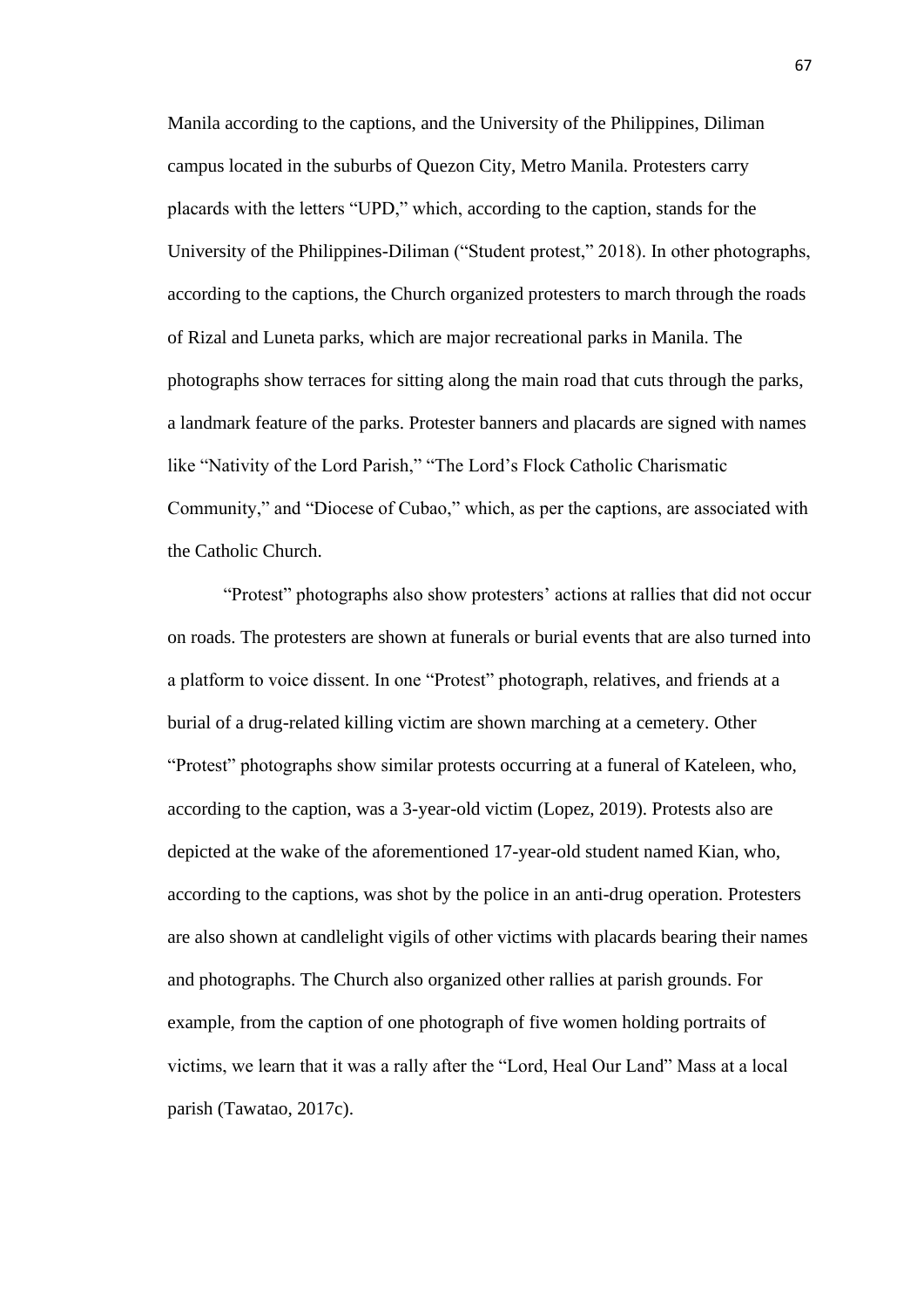**Alongside Other Events**. The "Protest" photographs also indicate that the "war on drug" protests also took place alongside other events. Evidence for this was found in the placards, banners, and captions shown in the photographs. In one photograph, the banners and placards say, "Yes to Life, No to Culture of Death." According to the caption, this was a church event organized to denounce the government's decision to reinstate the death penalty for criminals (Celis, 2017b). This prayer rally called "Walk for Life" also disapproves Duterte's bloody "war on drugs" with placards that read "stop the drug-related killings." At another event, Protesters were shown alongside relatives hunching over tombstones during the annual All Saint's Day tradition in Manila that falls on November 1. The "war on drugs" protesters were also depicted, according to the captions, at the commemoration of the anniversary of the EDSA Uprising on February 25; at student gatherings on a school day; and near the Presidential Palace when the U.N. Human Rights Council Universal Periodic Review that was taking place in Switzerland. Other "protest" photographs show the "war on drugs" protest coinciding with an AIDS conference in Amsterdam; with International Human Rights Day; with Global Day of Action to Free All Political Prisoners in the Philippines; and the day after the arrest of the highest-profile critic of Duterte's drug war, Senator Leila de Lima.

**In Foreign Lands.** While protests mainly took place in Manila, the Philippines' Capital, photographs also indicate protests in other cities in the Philippines and foreign countries. In one scene of protesters marching and holding placards, the caption indicates the location as Baguio, which is a city north of the Philippines. In another photograph, demonstrations are in Hong Kong (Yu, 2018). The placards are signed HKCAHRPP, which stands for Hong Kong Campaign for Human rights and Peace in the Philippines. From captions, we learn other protests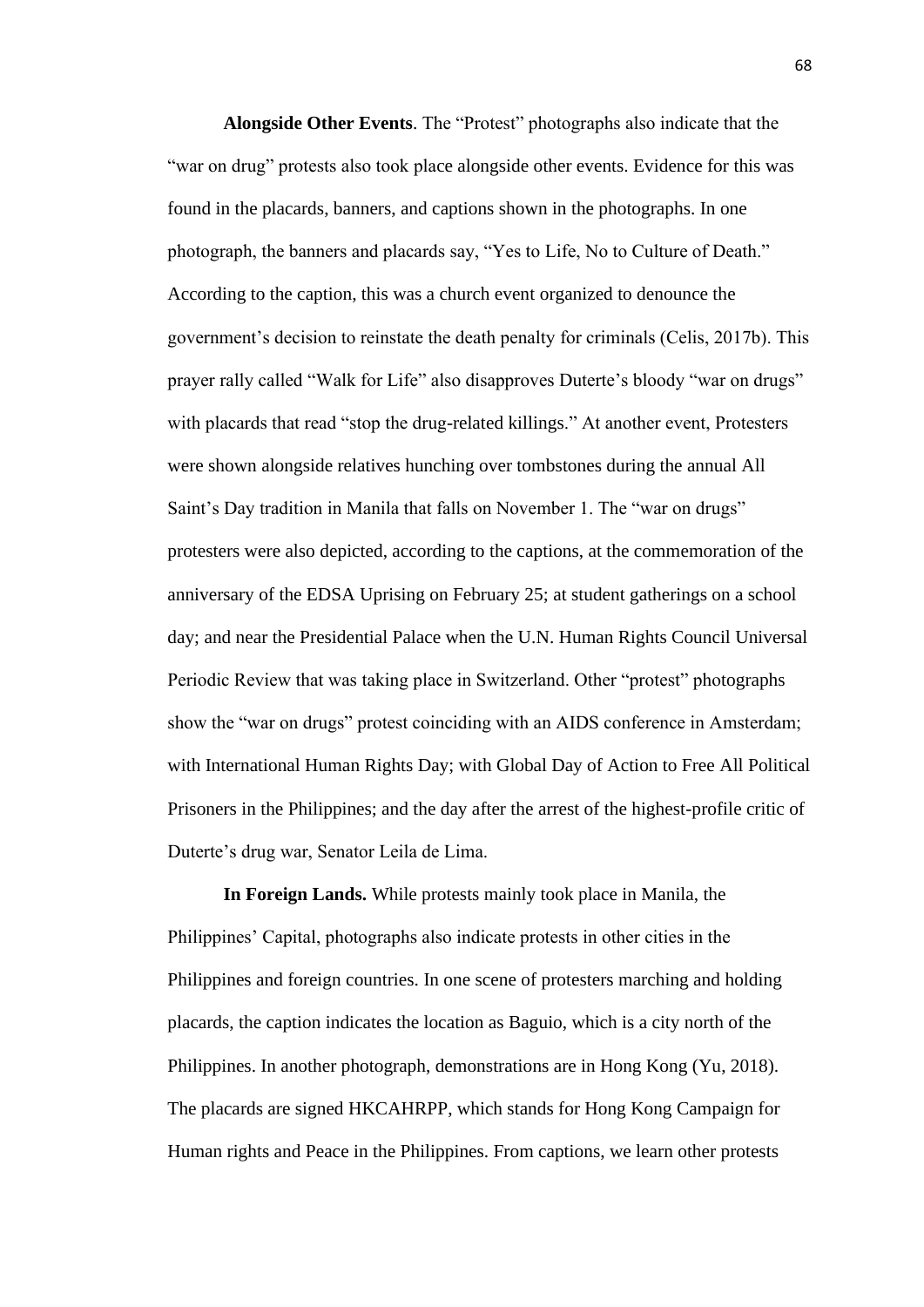took place in Amsterdam at an AIDS conference and also in front of the Philippines Consulate General in New York City.

**Poor Neighborhoods.** It is worth noting that several of these protest rallies involving funerals and wakes are in poor neighborhoods. One of the featured neighborhoods is the Caloocan City, which according to the caption, is a poor slum area in Metro Manila where the police murdered the 17-year-old student named Kian. Several dilapidated buildings are shown in the photographs, including the police stations and the shabby residentials, and a sari-sari store. Most of the protesters in these photographs hold placards with the phrase "justice for Kian," a name associated with a poor slum area. In another "protest" photograph, mourners march at a cemetery with derelict buildings and vertical graves, a scene typical of the poor urban areas (Ranoco, 2017a).

In brief, the "Protest" photographs depict the demonstrations took place mainly on the roads in the Philippines and also abroad. These protests occurred alongside other events like the Human Rights Day. Some events also took place in the poor neighborhood where many of the victims live. The next section describes the main agents of the "protest" drama as human activists with a goal, while the nonhuman characters are in a supporting role.

# *Character Themes of the "Protest" Photographs*

The characters in this group of "Protest" photographs fall into two main groups, human and non-human characters. Human characters, the activists, or protesters with an agenda, are supported by non-human characters like hashtags and placards. The placards are characters because, though inanimate, they engage in human-like actions like "saying," "speaking," or disseminating information, and animating or inspiring crowds. The activists or protesters include people from all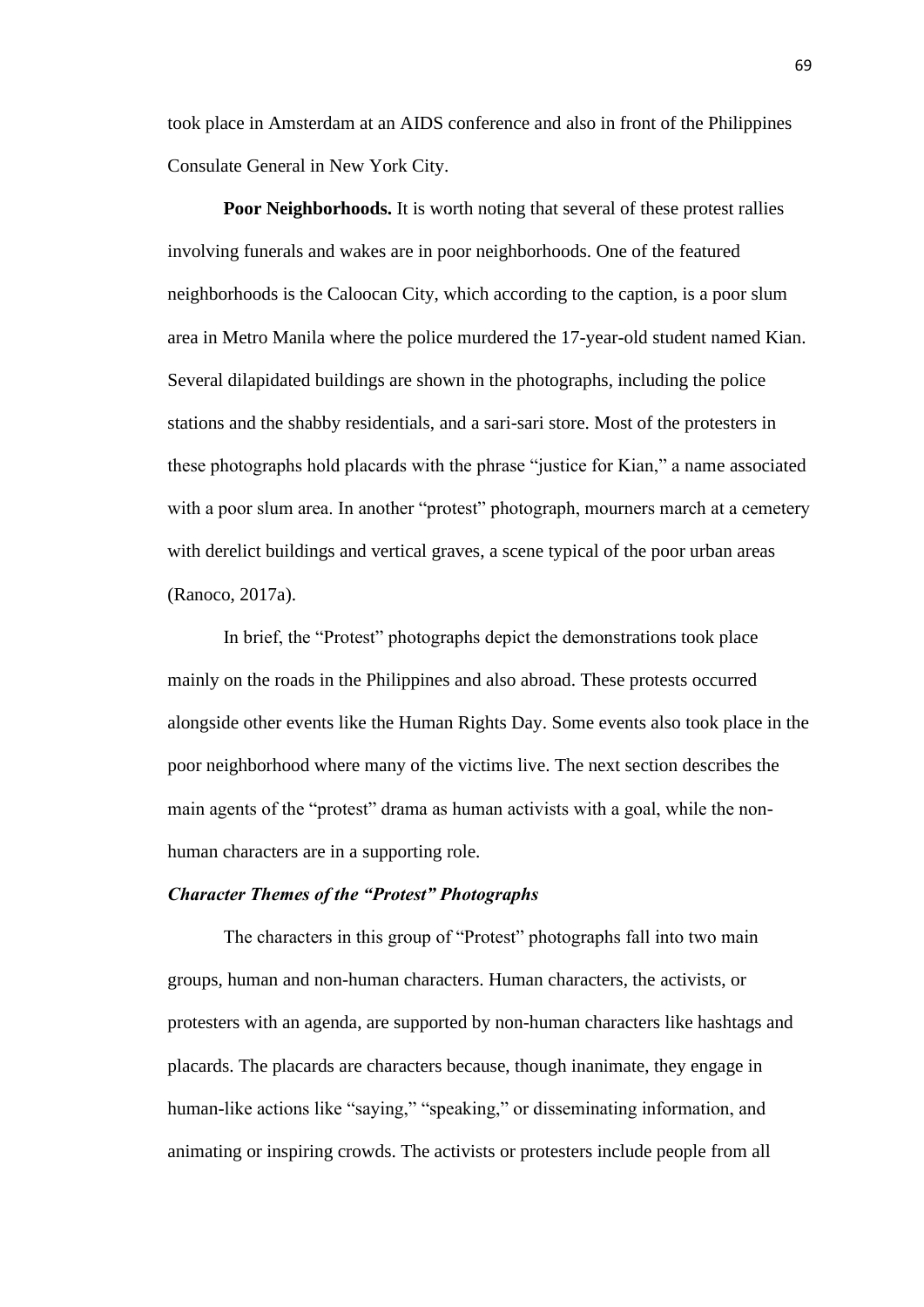walks of life and of various ages. The non-human characters play a central role in conjunction with the human actors, like echoing the message of the protesters.

**Purpose-filled Activists or Protesters.** The photographs show a diverse group of people publicly standing or marching, shouting, and carrying signs. In the photographs, we see men and women, old, young, and even children. The EDSA monument, near which some of the demonstrations take place, reflects the age and gender diversity of the Filipinos demonstrating in the Philippines. The photographs with settings in foreign countries like those at the AIDS conference in Amsterdam or the Philippine consulate in New York City show ethnic or racial diversity among the demonstrators. From the various placards and captions, we learn that the protesters consider themselves human rights activists who promote or protect human rights.

In the "Protest" photographs, the demonstrators are women with either white or black mourning veils. No veils of other colors were notable beyond these two. Wearing veils at protests invokes a familiar sight of women wearing dark lacy veils as a sign of mourning at funerals or out of respect for the dead. In the "protest" photographs, the veils are a sign of mourning the victims of the "war on drugs." In Eastern Asia, white mourning clothes are a symbol of rebirth, purity, and a sign of respect for the life lost. White is also associated with bereavement. At a protest, white clothing not only signifies respect for the lost lives but also signifies the desire for a better and fresh start that dispels the evil of darkness. The demonstrators, especially those identified by the captions as relatives and friends, mourners, those at funerals marches, wakes, and burials, are visibly sad, with dejection on their faces and in grief and tears. Some protesters are wearing yellow in a photograph of a protest rally that coincided with the EDSA uprising commemoration (Bernal, 2017). Yellow is the party color of the Liberal Party, the opposition movement that led to dictator Marcos'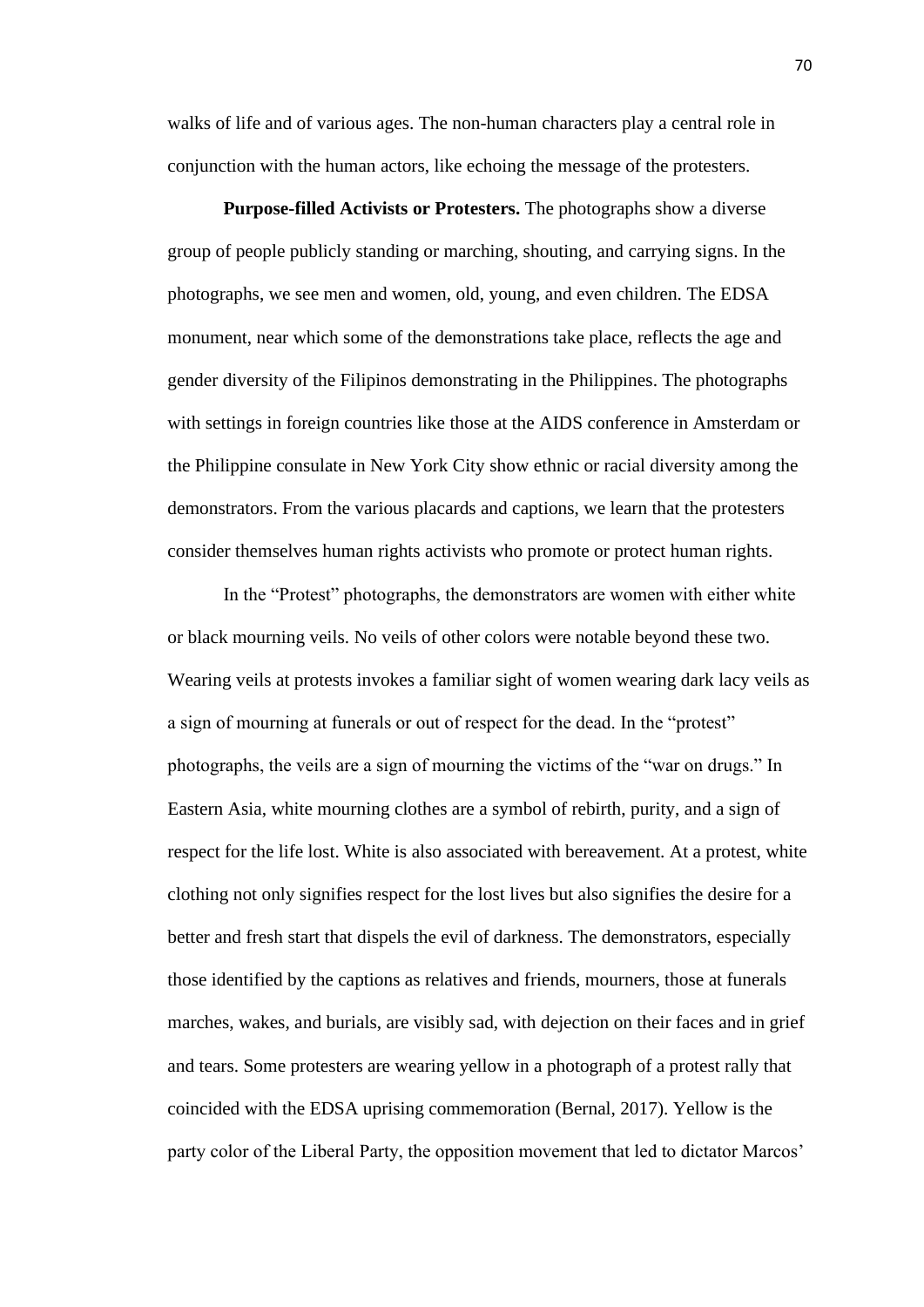ousting. Their presence at this rally is a clear political message to the Duterte administration that repression has no place in the post-Marcos Philippines. Some protesters in the poor neighborhoods are shabbily dressed, some bare chests and in sandals.

From the banners, we learn that many of the protesters are Filipino Catholics. Photographs show protesters observing All-Saint's Day and participating in the "Walk for Life" protest organized by the Catholic Church. "Protest" photographs also depict relatives of victims carrying portraits of their loved ones at a "Lord, Heal Our Land" Mass at a Shrine in Manila. The continued assertion of Catholic Christian involvement in Filipino politics is also seen in pictures of activists inside Churches. Captions indicate protesters include Catholic students from Catholic schools and universities like St. Paul. In other "Protest" photographs and captions, we learn that other demonstrators are students from the University of the Philippines protesting at the gates of the Department of Justice; student activists of the university student council protesting at the school grounds, and students from the Ateneo de Manila University protesting at a college basketball halftime show.

The "Protest" photographs also show that there are more notable demonstrators, including indigenous people, church workers, religious nuns and sisters, priests, and a catholic cardinal. Others include delegates at a conference, police officers, and riot police. Some protesters are shown seemingly cheerful with smiles, while some are wearing flat, expressionless faces or appear to be indignant.

**Non-human Characters.** This character theme comprises various props, tags, or group names used by the protesters that contribute to the protests by supporting or echoing the protesters' messages and giving groups an identity or cause. "Protest" photographs, for example, show a pile of effigies with bloodied clothes made to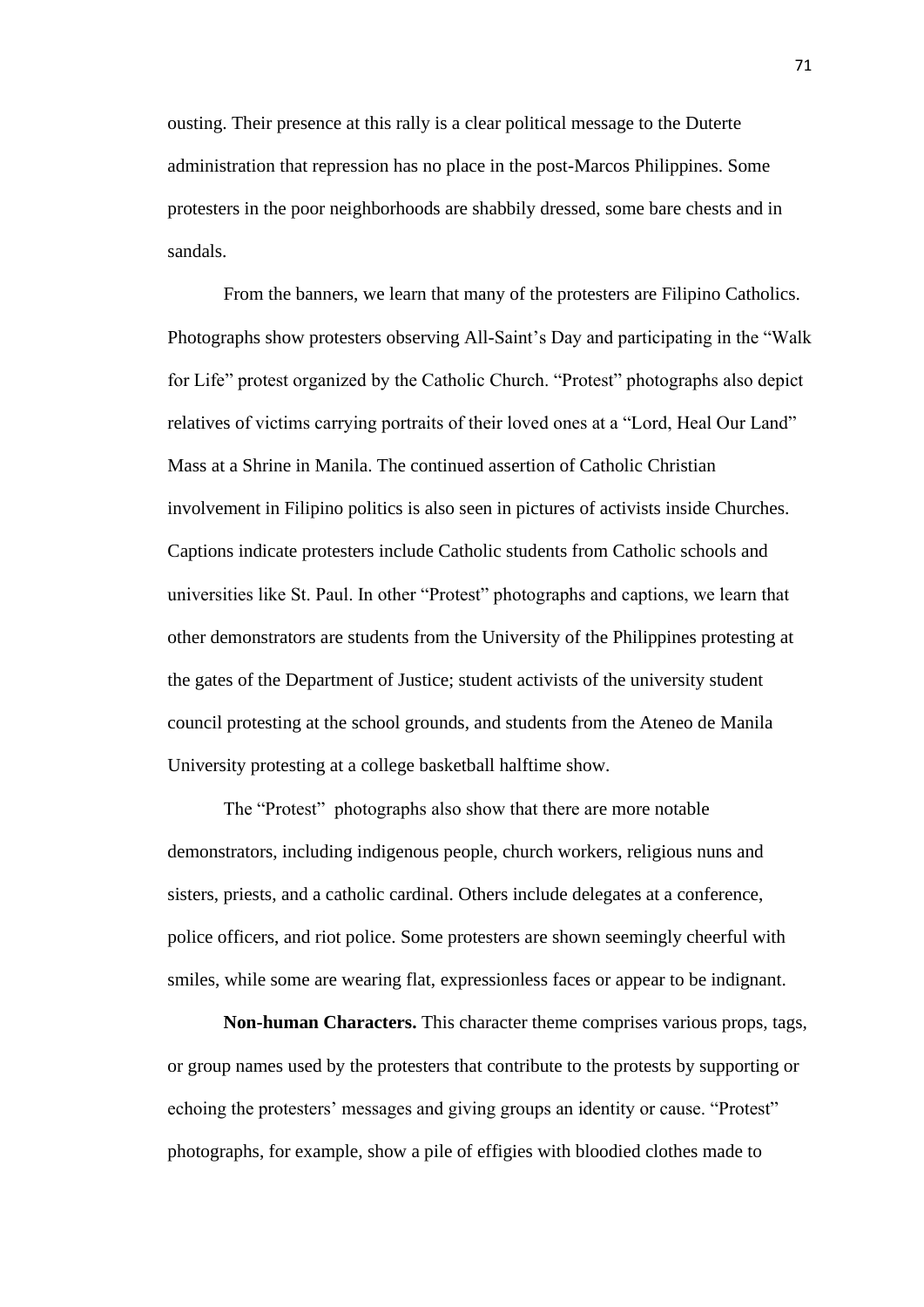resemble the bodies of the victims found along the streets ("Philippine activists," 2017). In all the photographs, there are demonstrators holding placards and banners which carry various messages such as "Stop the Killings," "Oust Duterte," "End Impunity!" and "Human Rights for all." Some placards are made of cardboard to resemble those found at crime scenes that labeled the victims as drug suspects but now carrying opposite messages like "thou shall not kill" and "justice for all victims." In a photograph at a healing Mass, the caption indicates the people are holding photos of the victims of the "war on drugs" (Tawatao, 2017c). At other protest vigils, photographs show the activists also displaying the names of the victims. The black ribbons on clothing and placards of some demonstrators shown in the photographs are a sign of remembrance or mourning.

Among the characters in these photographs are various hashtags, acronyms, initials, and group names signifying participants in the demonstrations. These are not to be confused with the physical groups of people protesting but rather seen as the driving force that gives the people a purpose. At the top of this list is the hashtags. While hashtags are typically found and used on social media, they have found their way into everyday lives, and they are a source of purpose or unity for a particular cause. In this context of the "war on drugs" protests, the placards contain hashtags like "#StopTheKillings," "#ShoutForLife," "#youthresist," and "#RememberKIAN." There also other well-organized and recognized groupings like the PHIL-UPR watch, which is the Philippines branch of the Universal Periodic Review of the Human Rights Council, and "Rise Up for Life and for Rights," which is an alliance against the drug-related killings due to the "war on drugs" policy, as well as the Diocese of Cubao, and Voices of Community Activists & Leaders. Other groups include "Stop the Killings Network," "Sentro," "Kabataan PL -NCR," "Kadamay," "PCPR,"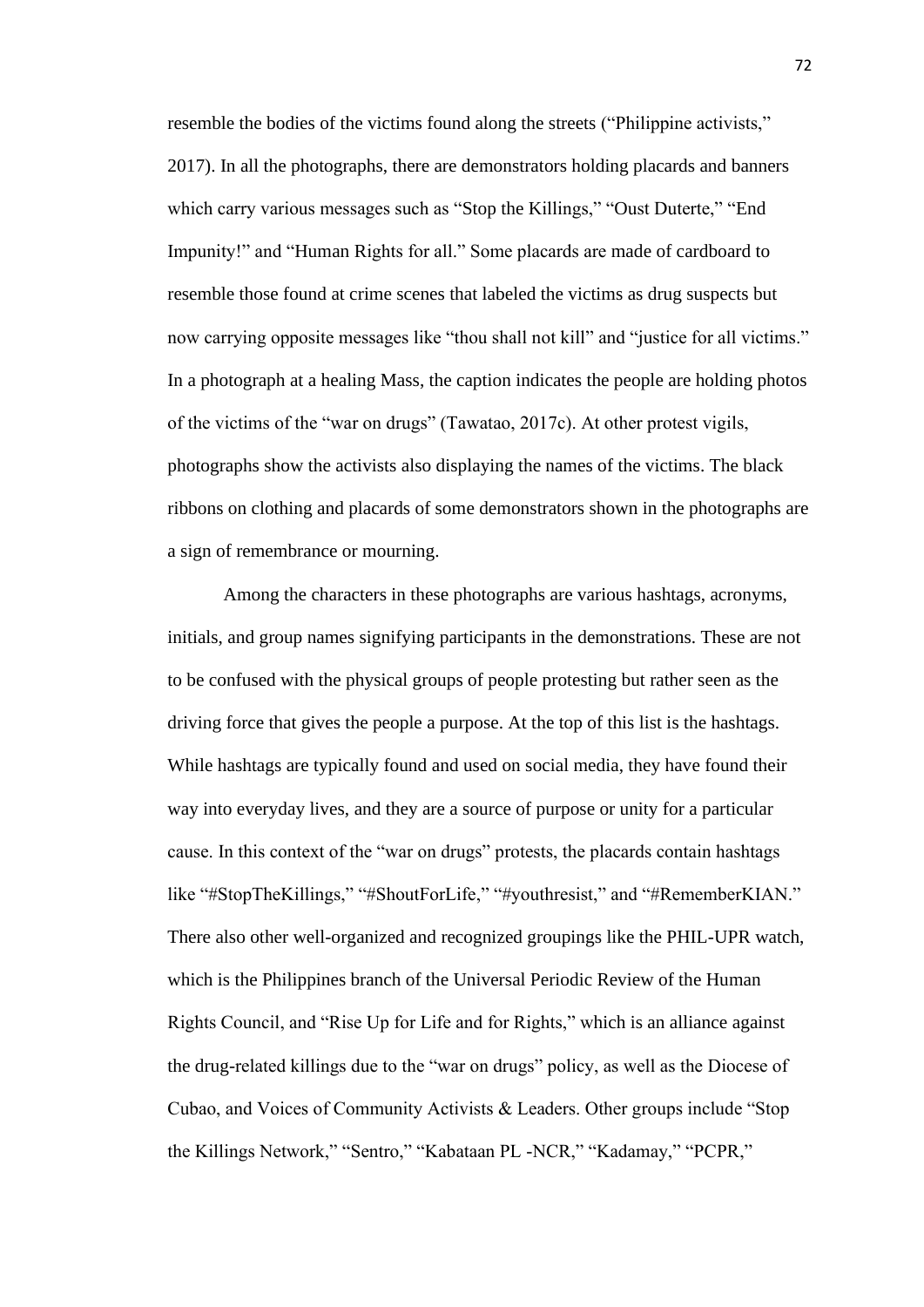"iDefend," "Bayan Metro Manila," "Karapatan (rights)," "Akbayan Youth," "APL Youth Sentro," "Bayan-ST," "anakbayanKalookan," and "women wmm-Pilipinas."

In short, the character themes depict the qualities of the human agents as purpose-filled activists and protesters, from a diverse group of all ages, gender, and race both locally and abroad. These human agents are either organized by Churches or civil groups. The non-human characters play a supporting role to the human agents echoing their message. They include props, hashtags, group names, and placards. The next section delves into the actions of these characters that brings about the drama of the "Protests:" protesting a culture of death and impunity enabling the killings and calling out for justice.

# *Action Themes of the "Protest" Photographs*

With the narrative pointing out the actors as purposeful, what emerges as the actions of the main characters is a two-fold idea of protesting an emerging culture of death and impunity and sending out a strong message against the injustices of the "war on drugs." These are accomplished by demonstrations on the streets and using dramatization and props to deliver a message to whom it may concern.

**Protesting a Culture of Death and Impunity***.* Various activists and demonstrators participated in publicly organized rallies to express their strong objection to the "war on drugs" policy by the Duterte Administration. The "Protest" photographs indicate that the remonstrance is against the vigilante-style killings and the support thereof of the state-sanctioned policy. Some photographs show people demonstrating and marching on the streets, holding rallies at recreational parks, occupying roundabouts, the Philippines Consulate General in New York City, the gates of the Police Headquarters, and the Department of Justice in Manila. Other photographs show the demonstrators forming human chains in confrontation with the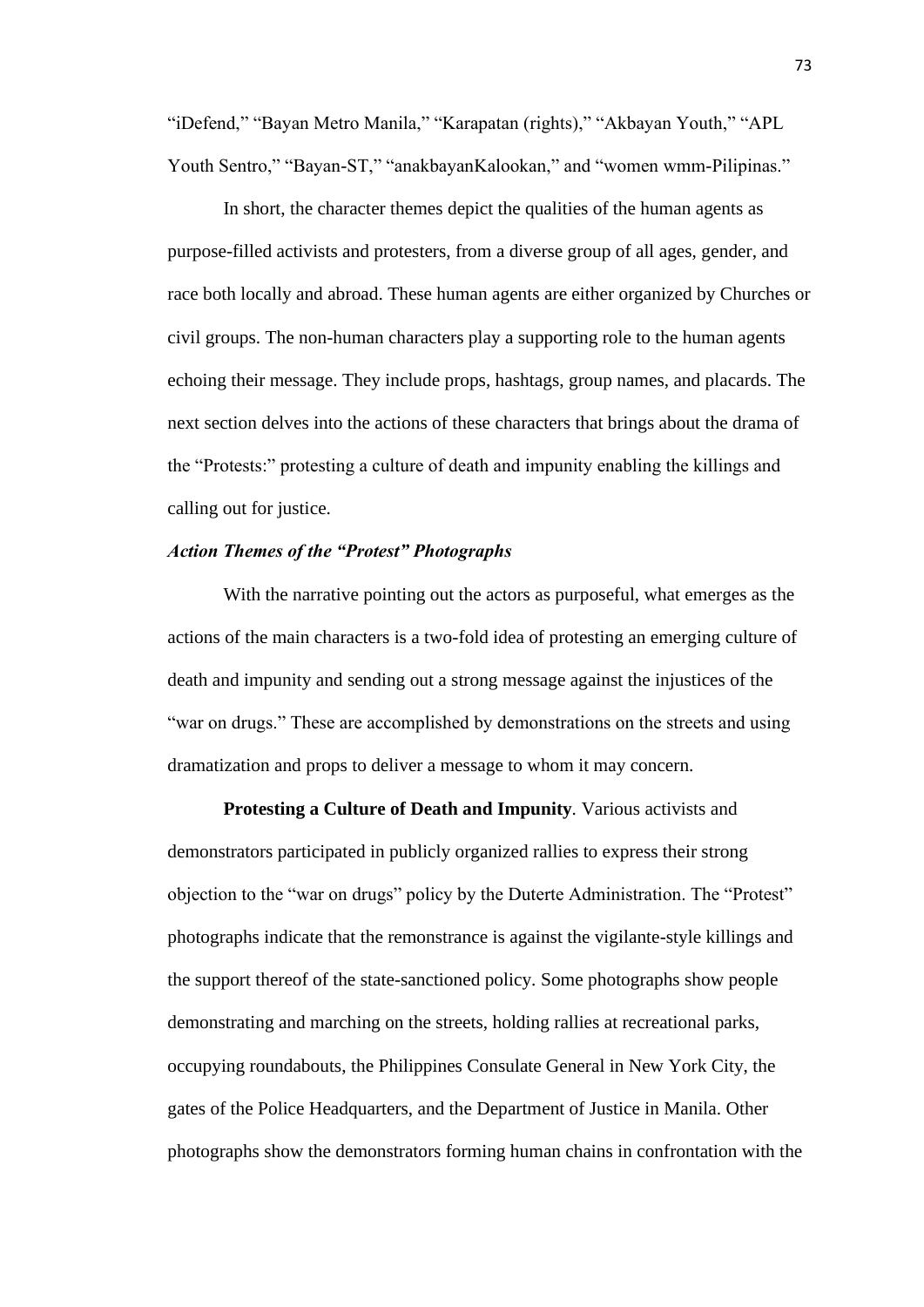riot police. At these demonstrations, there are dramatizations and props such as the aforementioned placards, banners, and effigies. In one photograph, for example, we see activists protesting with effigies piled up on the street, signifying the anger and indignation regarding what the "war on drugs" has turned the streets into, namely a dumping site for bodies of victims ("Philippine activists," 2017). Other actors are mimicking victims by lying on the streets in the manner of the crime scenes. In another photograph, protesters march on the streets, carrying a mock coffin to protest the continuing killings (Marquez, 2017).

The photographs also show that the protesters took other means to stand up to the atrocities. In one of the photographs, a young man is shown using a megaphone to amplify his voice ("Teen Killings," 2017). This use of a megaphone not only symbolizes amplification of the message against the "war on drugs," but it also evokes a sense of activism, demonstration, human rights, and freedom of speech. Raised fists are another special gesture in the photographs. The raised fist is used as a symbol of the struggle of the people, *for* the people. According to Heraldo Filipino (2020), in the political history of the Philippines, the fist symbol was used by the Katipuneros in the 1892 anti-Spanish defiance. In the 1986 EDSA People Power Revolution, the fist symbol stood for the power of the people and thus a symbol of movement and solidarity for a cause. In the context of protesting the brutality of the "war on drugs," the clenched fist is a symbol used by human rights activists fighting the oppressive and weaponization of the "war on drugs" and a symbol of resisting a growing culture of death and impunity. In another "Protest," photograph students protesting the "war on drugs" are shown making a Hawaiian shaka hand sign which is a symbol of friendship, understanding, or compassion (Ranoco, 2017b ). The message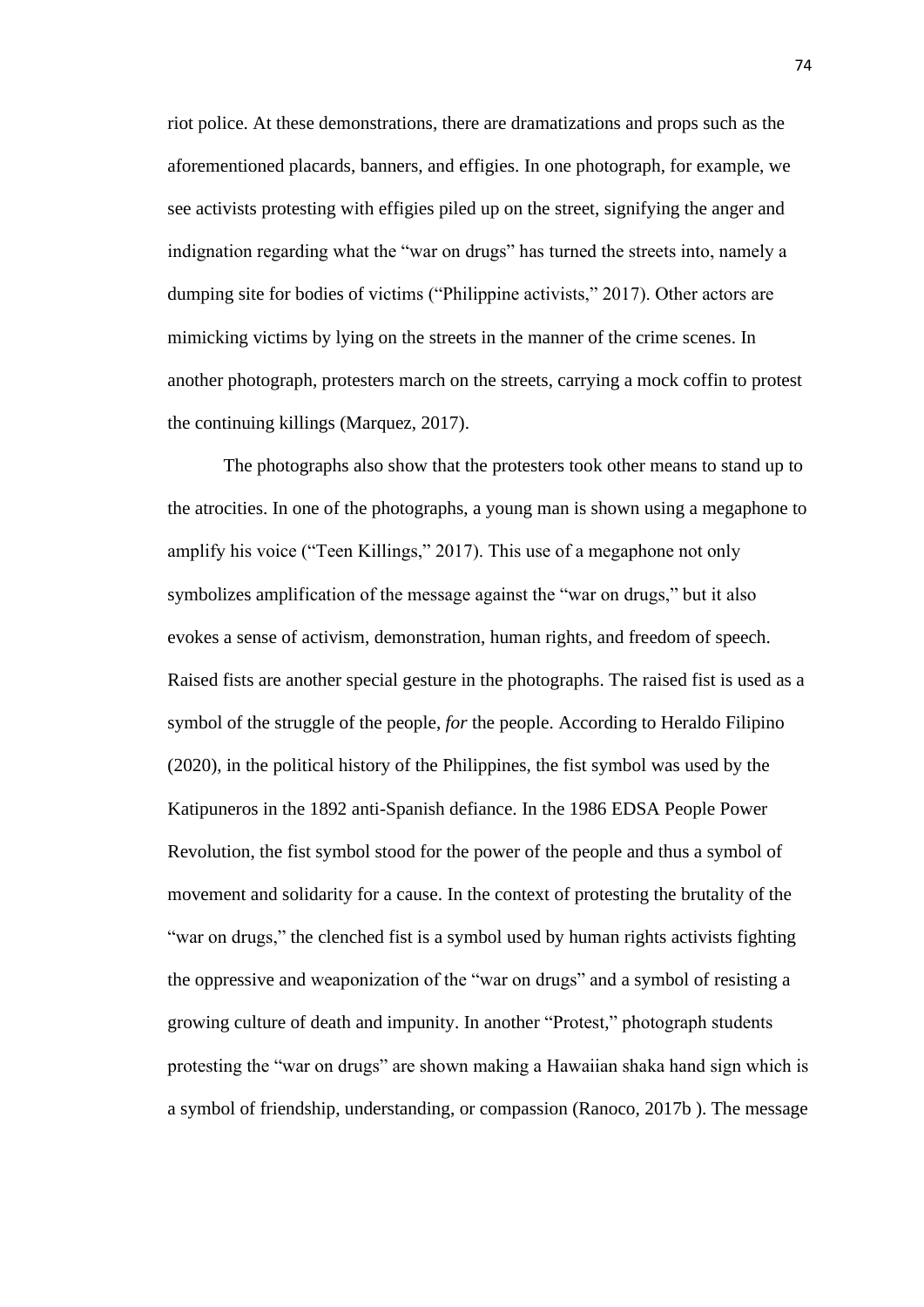the students appear to be trying to convey is a more compassionate dealing with those affected by drug abuse problems.

**Sending Out a Strong Message of Justice.** Apart from other protest-related actions like visibly crying at funeral marches, chanting, holding candle-lit vigils, showing portraits, tying red ribbons on the fence, visiting the dead, holding banners and placards, another prominent feature found in the "Protest" photographs is the overall need for justice. While some placards bear messages that translate as "justice!" or "Fight for justice," some are more specific to individuals or a group of victims. For example, "justice for all the victims of extra-judicial killings," "Justice for Kian, justice for all victims of Duterte's drug war!" "Justice for Jee ICK Joo and other victims" and "Justice for Kateleen Myca Ulpina!" specifically refer to the individual victims Kian, Jee, and Kateleen, who in turn are representative of all those unjustly killed by Duterte's "war on drugs."

Calling for justice, in this case, calls out those responsible, like Duterte being the perpetrator, for sanctioning the killings through his policy. "AFP-PNP murderer" in one "Protest" photograph ("Philippines Church," 2017) points to the Army and Police as guilty for following through with the President's command. Understandably, the photographs show that the protesters see the killings as a "Massacre!" and that they want to "Hold the culprits responsible" and to "End impunity" for "we want justice, stop the killings." Photographs show others seek international help saying, "ICC prosecute Duterte," and "UNHRC pursue investigation of human rights violations in the Philippines! You are welcome. You are needed." Still, other "Protest" photographs show that the protestors want to "oust Duterte" to "end state fascism," an assessment that appears to be based on their view that "Duterte is a dictator" who is suppressing "press freedom." Photographs also show that protesters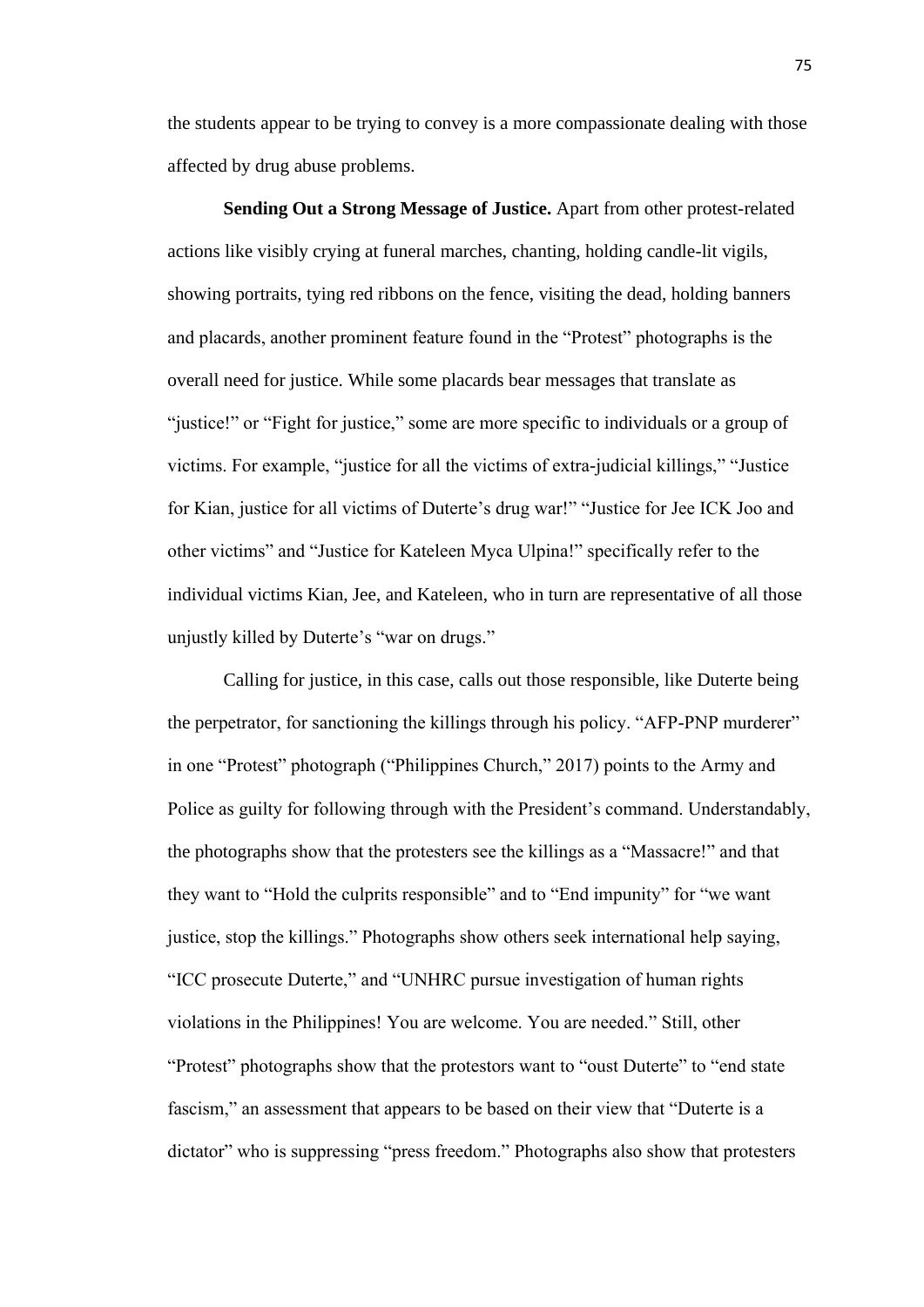are issuing a call for "Duterte resign now," and picturing Duterte with Hitlermustache inside a mock dartboard that reads "dictator," "lapdog," and "fascist." In sum, the actions of the protesters calling to "stop Duterte tyranny" identify Duterte as a symbol of fascism that has to be stopped.

The action themes as identified in the "protest" photographs also strongly call to end the killings and the violence the "war on drugs" promotes. As evidenced by the banners and placards shown in the photographs, there are direct calls to "stop the violence!" The urgency is stressed, "If not now, when?" As per the placards shown in the "Protest" photographs, there are already "12000+ related cases" and "war on drugs, born: 2016, dead: 13,000," effectively conveying the idea that the numbers keep growing. Other placards indicate that protesters see this policy as a "deadly operation" that is violating fundamental human rights. The protesters, as signified through their banners and placards, are demanding "human rights for all," "uphold human rights," "stop the killings and other HRVs," "stop drug-related extra-judicial killings," "stop drug-related killings," and "stop drug-related human rights violations." In one photograph of the protesters in Amsterdam, a placard points out the violations in the words, "In the 5 days of this conference 150 people have been killed in Duterte's drug war" (Jeffrey, 2018). This placard, along with others, issue calls "injustices must end now," for "Duterte [to] stop killing people who use drugs," for "…the killing has got to stop," and "Yes to life, no to a culture of death," which when taken together send a clear message against Duterte's "war on drugs."

Through the writings on the placards, the protesters also call for better tackling of the social problem of drug abuse. They are asking for "jobs not caskets," "Mass housing, not caskets," for "Justice and livelihood, not massacre," and for efforts to "address the roots of drug addiction," and to "suppress illegal drugs, save the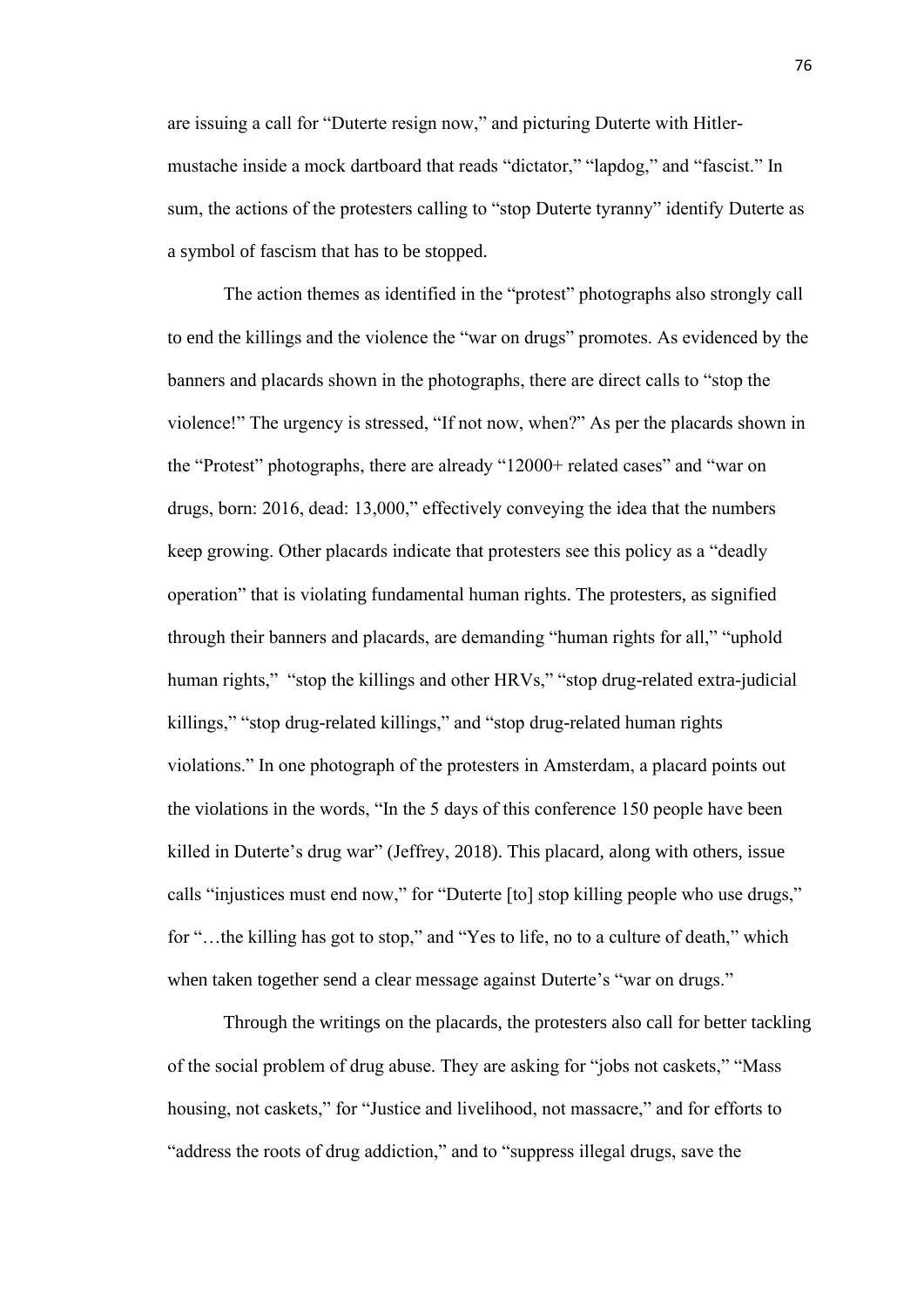victims." While the "Protest" photographs setting themes revealed that the "war on drugs" disproportionately affected the poor, the demonstrators warn, "Stop killing the poor! Rehabilitation, not persecution." They also call to "end poverty, don't end lives," "Duterte's war on drugs is anti-poor," and "Fight anti-poor policy of Duterte." The protests are a "struggle for just and lasting peace in the Philippines," which can only be achieved by calls to "punish the big drug lords and protectors." For example, according to the captions, "#jailforPaolo," refers to Paolo, Duterte's son, who was linked to an impounded drug shipment but went unpunished; he is the President's son. Protestors in the "Protest" photographs signaled a better way could be to "#ProcessNotAbuse" alleged drug offenders.

Another action conveyed in the "Protest" photographs is a show of solidarity with the victims. Students' placards read, "We were triggered. If not us, then who?" in response to the deaths. They came out "From social media to the streets of Manila," with a message that "I hate drugs" and "All of us can possibly be drug pushers" in an attempt to delegitimize the killing of drug offenders without due process. Students also called upon others to join them through "the youth resist" and "Who will fight?" placards. "Protest" photographs showed that other students had a similar message "thou shall not kill" and "Paulinians stand against the culture of death." In a show of solidarity, the Church organized rally had placards with the following message, "the life of every person comes from God," "we in the church will continue to speak against evil even as we acknowledge and repent of our own shortcomings," and "every person has a right to be presumed innocent until proven guilty." "Protest" photographs show more messages of solidarity that included "truth will set you free," "protect life, life is sacred, yes to life, no to euthanasia," "we lose a lot of young people on the street," and "respect the life and dignity of the poor."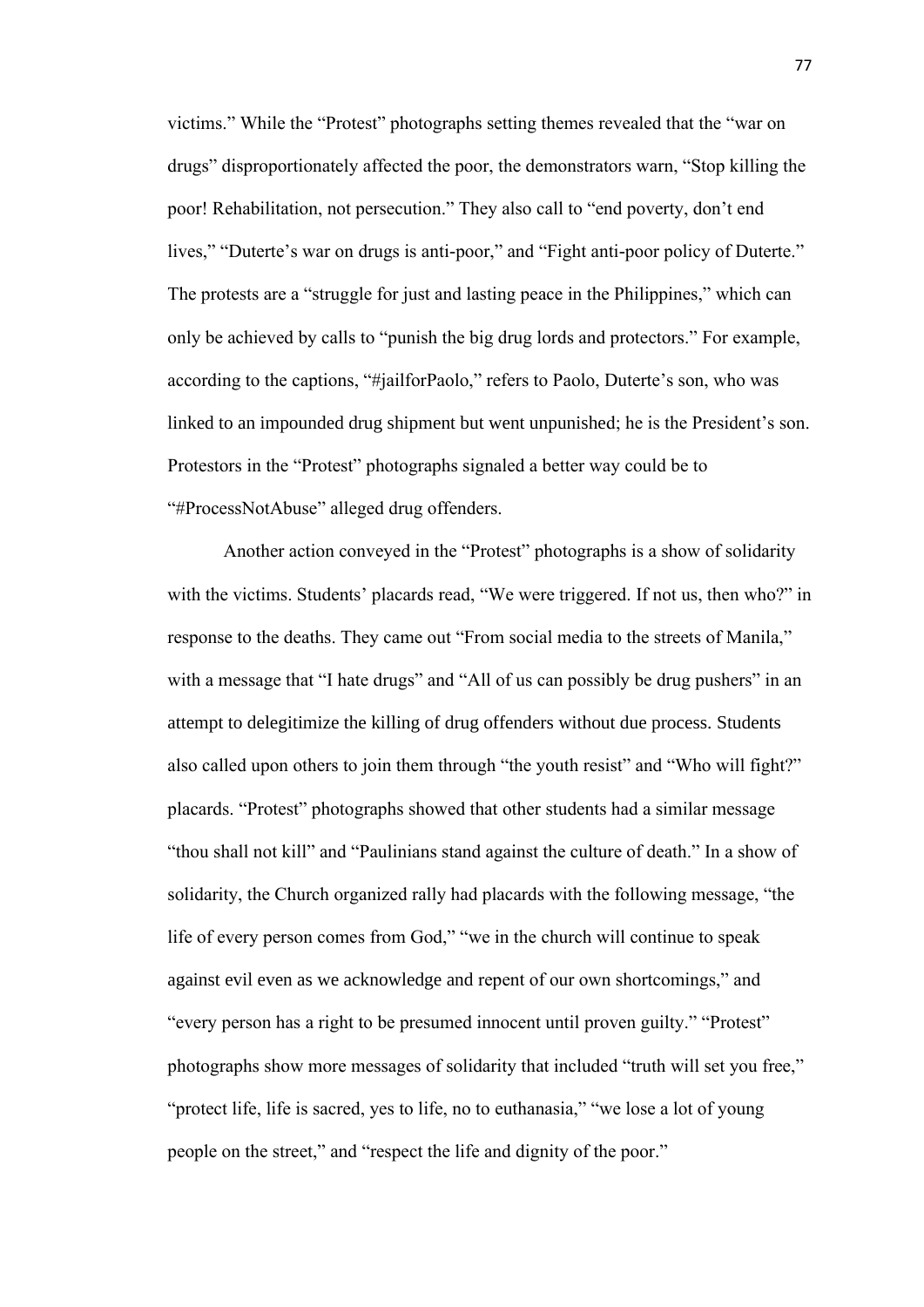The actions of the characters in the drama of the "Protests" include protesting a culture of death and immunity which has enabled the killings and messaging the need for justice to apply in the society. The "Protest" photographs show that demonstrations are against the approach taken to implement the policy. The protesters in these photographs denounce the perpetration of the vigilante-style killings and the state-sanctioned policy. They are calling for a more humane means of tackling the drug problems. From the banners and placards, a message is sent out that echoes the call for justice for the victims and the address of the real problems of the nation. In the next section, the patterns that emerge from these two groups of photographs are put together to tell an overarching narrative in the form of a rhetorical vision. This is done by linking the major setting theme identified as the "public" where both the "Killings" and "Protests" take place to the characters, the community, who are shown depicted in these "public" settings and the actions the characters are shown to carry out.

## **A Rhetorical Vision of Awakening**

After identifying the common patterns and themes from the images and symbols, narrative theory requires forming a larger coherent vision of the shared reality of the community in the form of a rhetorical vision. This vision pulls together the various stories from the narrative and semiotic analysis to tell an overarching narrative, thereby giving the characters in the drama a broader viewpoint of things in their social reality.

The photographs of the "war on drugs" in the Philippines comprised two types of photographs – the "Killings" and the "Protests." While there are more possible interpretations, in this thesis, I argue that to those who reside outside the Philippines, they present the following rhetorical vision: the brutal "war on drugs" is devastating the Filipino nation, and there are calls for change. In this "war on drugs" drama, the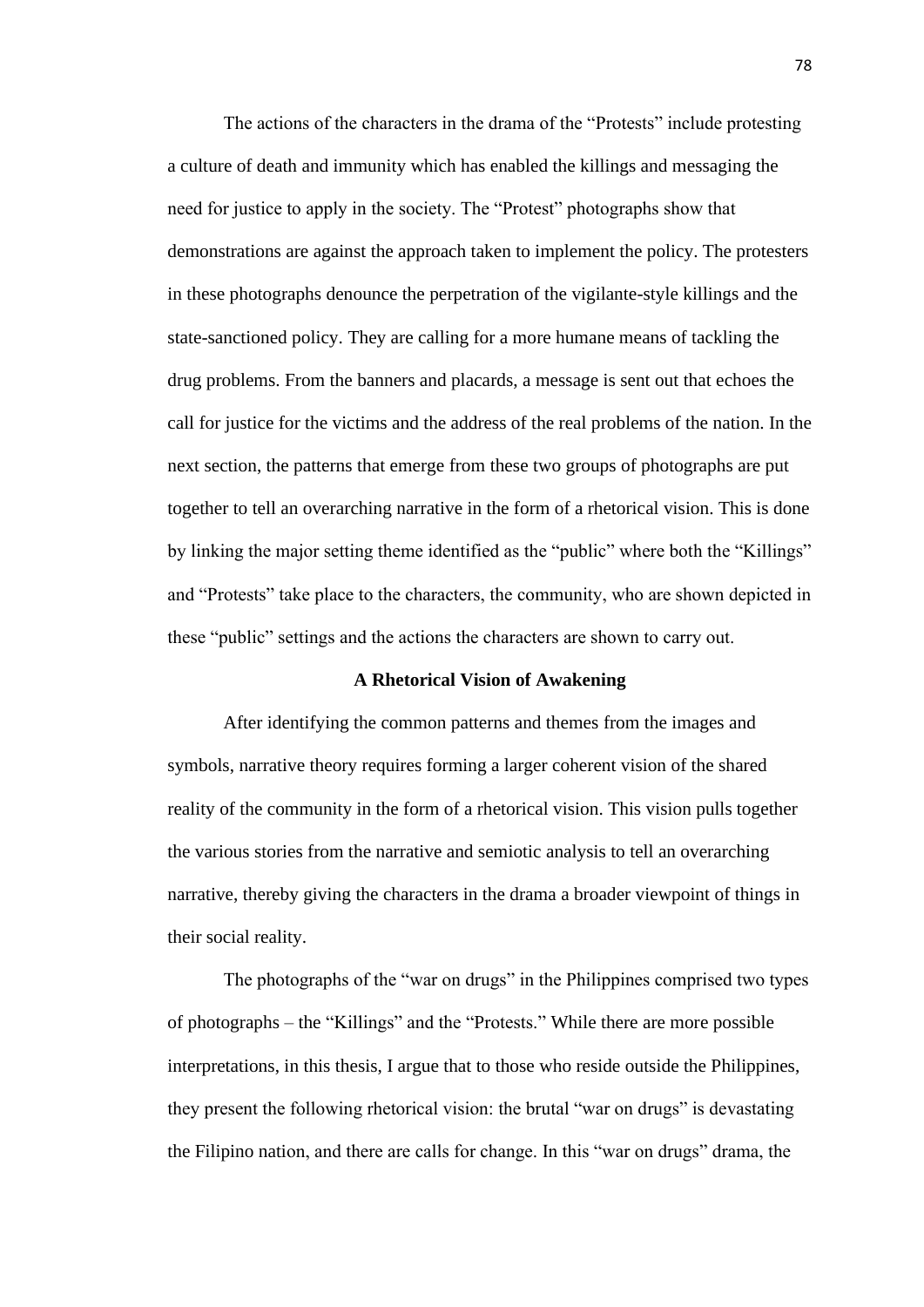setting is ultimately public. The photographs indicate it is on the streets that some killings occurred. It is, however, mainly on the streets that bodies of victims of the killings were found dumped at night and in poor neighborhoods. In protest, the community and activists took it to the streets to demonstrate against the "war on drugs" killings. The public setting is also depicted in photographs showing memorials, burials at cemeteries, and other protest rallies at various places both locally and abroad.

The characters are the victims, unknown killers, and the community of mourners and spectators. The victims are men, women, and children who are brutally murdered and left or dumped on the streets. They are mostly labeled drug suspects deserving the deaths by cardboard signs left at the crime scenes. While there are mostly unknown killers acting in vigilante-style in response to the President's call to "kill them all," some photographs and captions point at the police as perpetuating the extra-judicial killings. The rest of the community members are either mourners or spectators. Relatives and friends are now mourners dealing with death, and the spectators are engaging in the spectacle of death and mourning. The community is witnessing these killings and having to deal with the deaths. In the photographs, the action for the community is more than just spectating and mourning the deaths. The community seeks an end to the killings, and they desire change. The action theme is coming out in protest at the brutal killings in direct conflict with human dignity. Purpose-filled activists and protesters from all walks of life are protesting a culture of death and impunity and sending out a strong message of justice.

The rhetorical community emerging through this vision is awakened. The killers and their victims are part of the community. The larger community, however, is a group who commonly experience grief and are living through the brutal and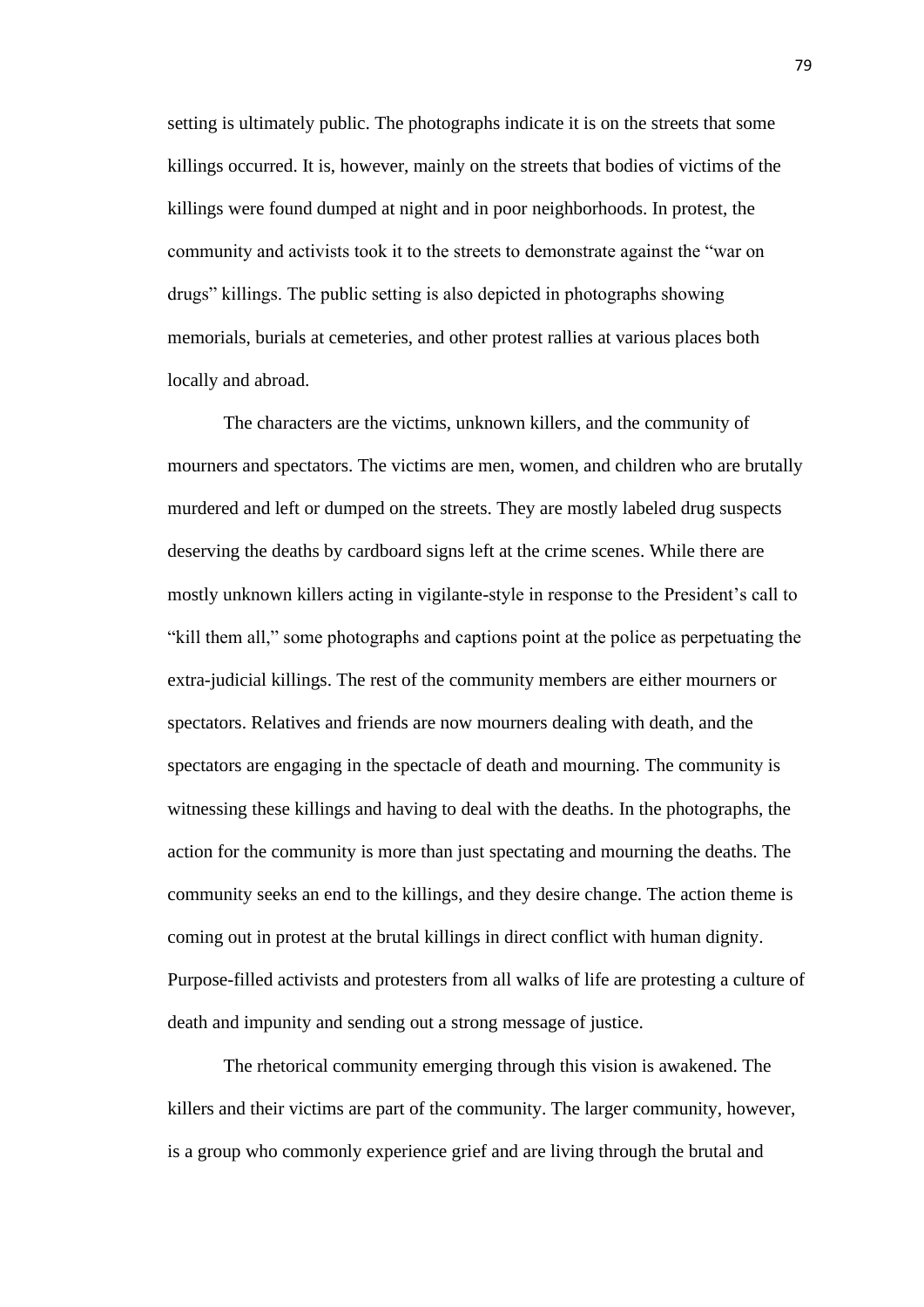murderous "war on drugs," yet they emerge with the common purpose of fighting for justice in the country. These mutually dependent features are the two most interesting and significant of the narrative. In this narrative of a suffering nation, the photographs present an inhumane treatment of fellow citizens by unknown killers or police officers responding to the President's "war on drugs." This aspect is at the center of the narrative playing both a determining and controlling role. In the narrative of resistance, the photographs present a determined nation seeking to end the inhumane "war on drugs" policy.

The photographs of the "Killings" and "Protests" present a picture where the killings and human dignity are incompatible so that one cannot justify the killings, not even for the sake of combating crime and drug problems in the community. There emerges a shared vision of putting to an end and departing from the state-sanctioned culture of death perpetrated by the killings of drug offenders in the "war on drugs." It is not just individuals or the relatives and friends of the victims that come out in protest. The whole community develops a collective interest against the atrocities of the "war on drugs," not just of individual victims but of all those affected, the victims and the community. The "protest" photographs emphasize shared consciousness of "silent no more" and "no to the culture of death." The photographs of the "Killings" and "Protests" are both a manifestation of collective consciousness and an act central to consciousness-raising. Therefore, the growth in disapproval of the killings and the planned protests inspire dedication to the cause, the new meaning of the life of the community, and further raising and sustaining this awareness.

The killings and the signs left behind are done at night but left in public, intending to silence the community through threats and fear. The response, however, is the opposite. It occurs in the open and in broad daylight. Duterte's "war on drugs"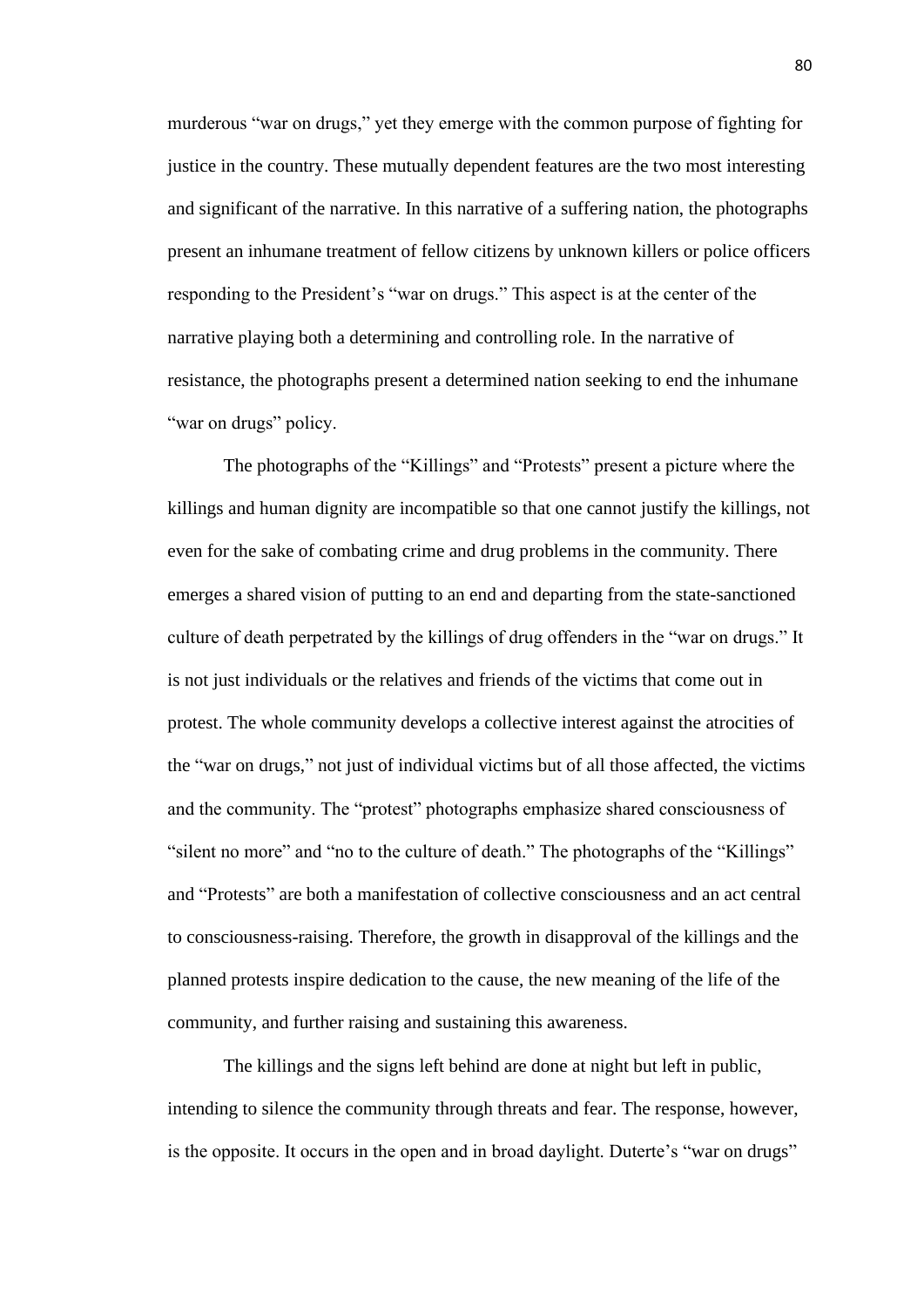is a brutal policy with atrocious human rights violations. It is met with resistance and indignation of the masses protesting the killings for all the world to see. It is a realistic depiction of the actions and the community. They have awakened to protest and try to end the killings. The drug offenders are no longer just the dehumanized objects. They are community members, human beings who deserve respect and due process and not brutally killed. According to the vision, killings are not the way to combat crime and drug abuse. Ultimately, the rhetorical vision presented in these photographs is one of awakening: the overarching story being that of the brutal "war on drugs" that has met the disapproval of the community.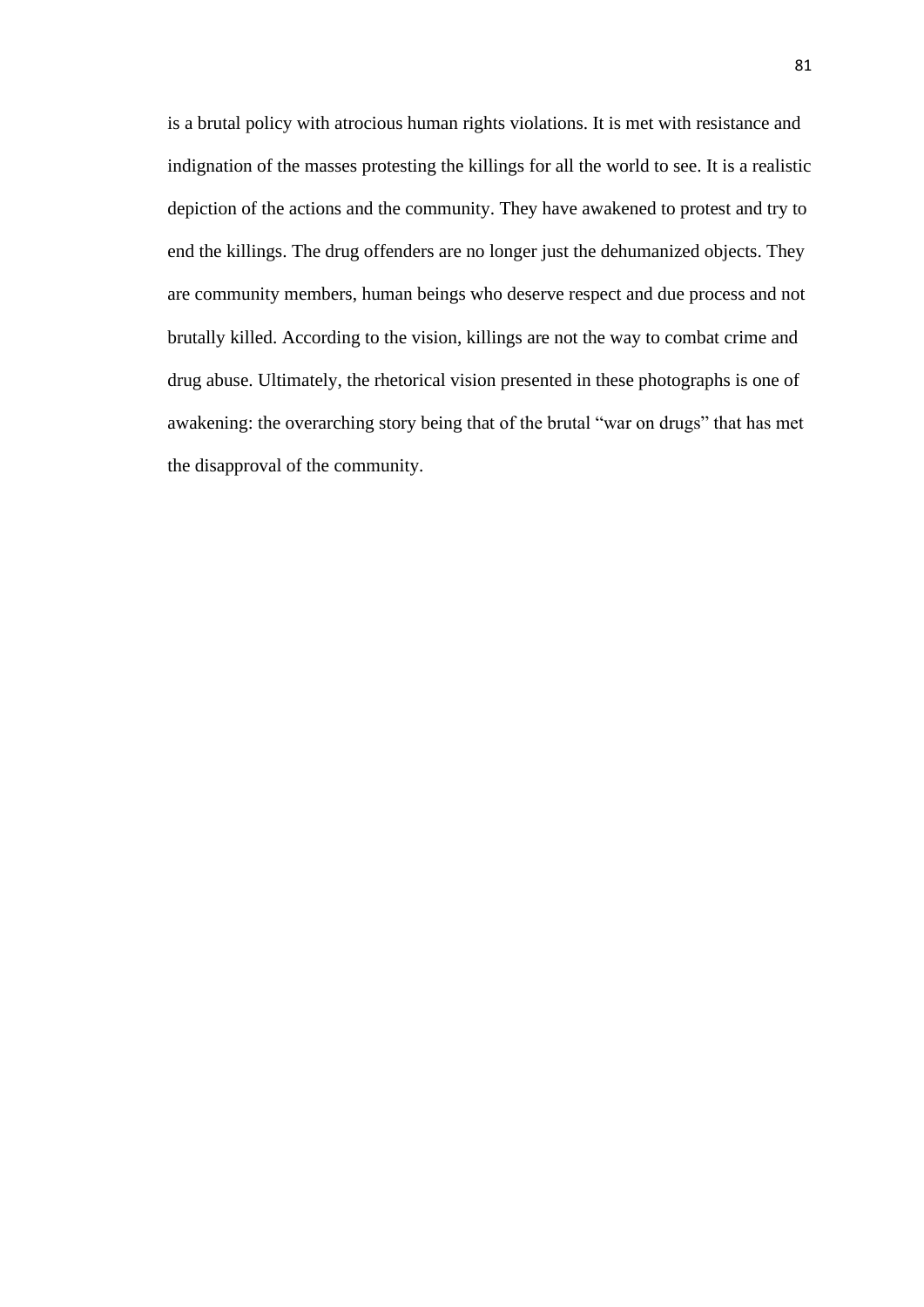### **Chapter 5: Discussion and Conclusion**

This study intended to understand the overarching story being told through the news photographs of the "war on drugs" in the Philippines. In the process of making sense of the photographs, the study grappled with two issues. 1) what we can learn about what it means to live through a "war on drugs" under a populist regime. 2) how viewers are encouraged to think about both the "war on drugs" and those who experience it. The photographs were in two categories: the killings of suspected drug offenders soon after they occurred and other aftermaths like funerals and the protests of these killings. Analysis shows that the "Killings" photographs indicate locations deemed crimes scenes with bodies of victims left mostly by the roadside, at night, and in poor neighborhoods. They also include photographs indicating mourners at funerals and on-lookers at the scenes dealing with deaths and overcrowded jails full of drug offenders and surrenderees. The "Protests" photographs show places where the community responded locally and abroad to the overall deaths and killings. The demonstrations took place as organized rallies on the streets, in poor neighborhoods, and alongside other events.

The rhetorical vision presented in the photographs of the "Killings" and "Protests" is one of awakening in which the brutal "war on drugs" is devastating the Filipino people, and there are calls for change. In this drama, the setting is public: on the streets where bodies are found, funeral parlors and cemeteries where memorials take place, and where demonstrations take place. The characters are victims labeled drug offenders whom unknown people kill. While family and friends mourn the victims, these deaths and aftermaths are a spectacle for others. The community not only bears witness to the killings, but they also have to deal with the deaths. The community also seeks to end the brutal murders through protests that aim at speaking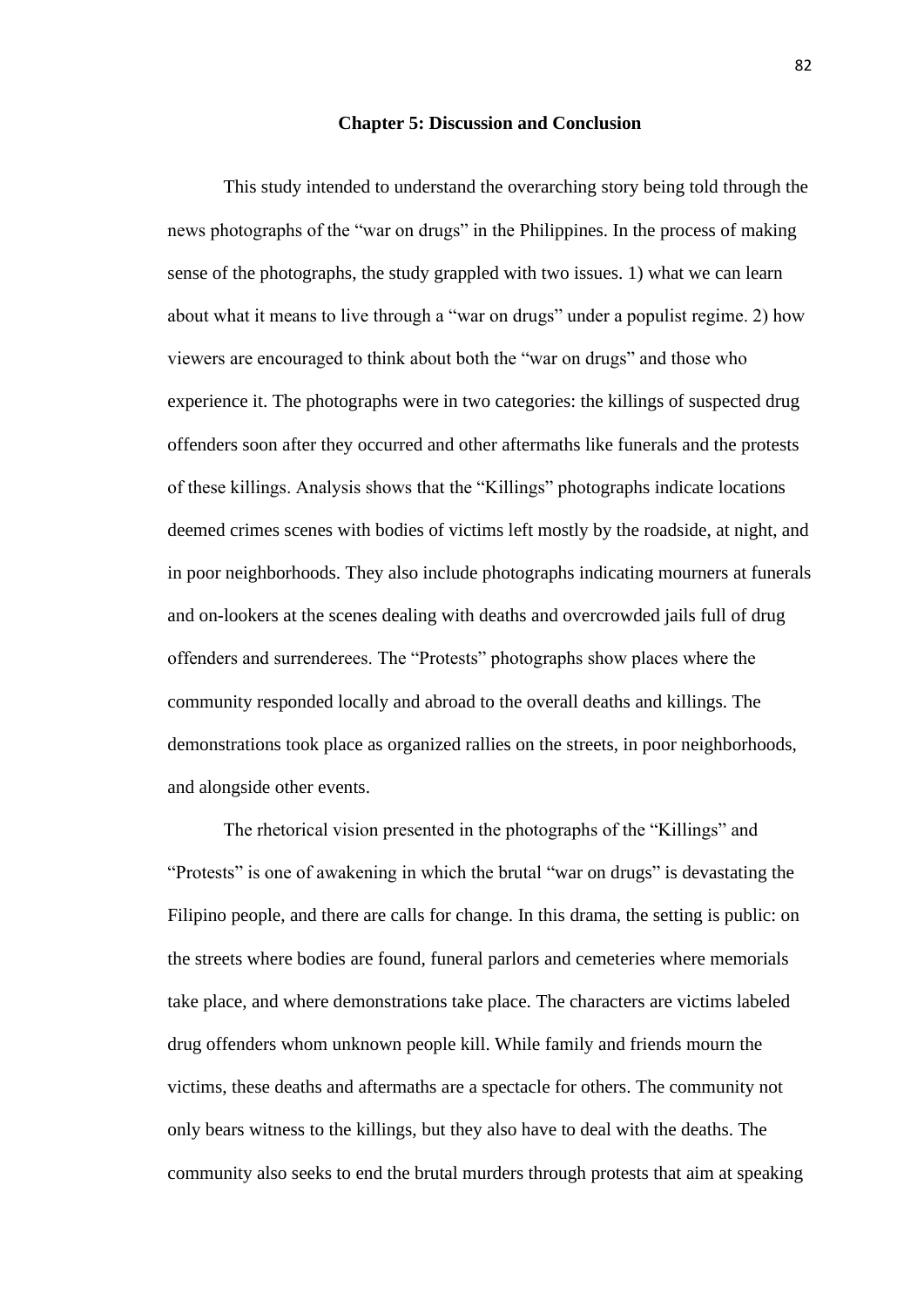against the killings and seeking change. As such, the rhetorical community is awakened, and with a shared vision, they are determined to end the inhumane policy of the "war on drugs." According to this vision, killing is not the way to combat crime and drug abuse. The overarching story is that the brutal "war on drugs" has met the community's disapproval.

Before delving into a discussion on civil repair, it is important to note one issue that the "killing" photographs do not explicitly show but the "protest" photographs hint. The issue is the involvement of the police in the killings related to the "war on drugs." A "protest" photograph with a placard bearing the phrase "AFP-PNP murderer" points to the Army and Police as guilty for following through with the President's command ("Philippines Church," 2017). The police carry out the "war on drugs" campaign as a mandate from the Commander-in-Chief, who is reported promising pardon and cash rewards to police officers who get more kills. Some reports claim that the unknown killers carrying out the vigilante-style killings are the police. While the government denies the involvement in the vigilante killings, it does not condemn them. Against reports of civilian witnesses, the police reports include a standard line of "nanlaban," which purports that the suspects resisted police arrest and engaged in gunfire exchange, and that is why they were killed. Human rights watch places most of the killings on the police, calling them extrajudicial killings even though the government denies the killings by the police are illegal. In this "war on drugs," the focus on law and order outweighs calls for human rights, due process, the rule of law, and accountability. This issue becomes more problematic when viewed from a civil sphere perspective of the "war on drugs" as an attempt at civil repair. **The "War on Drugs" Photographs and Civil Repair**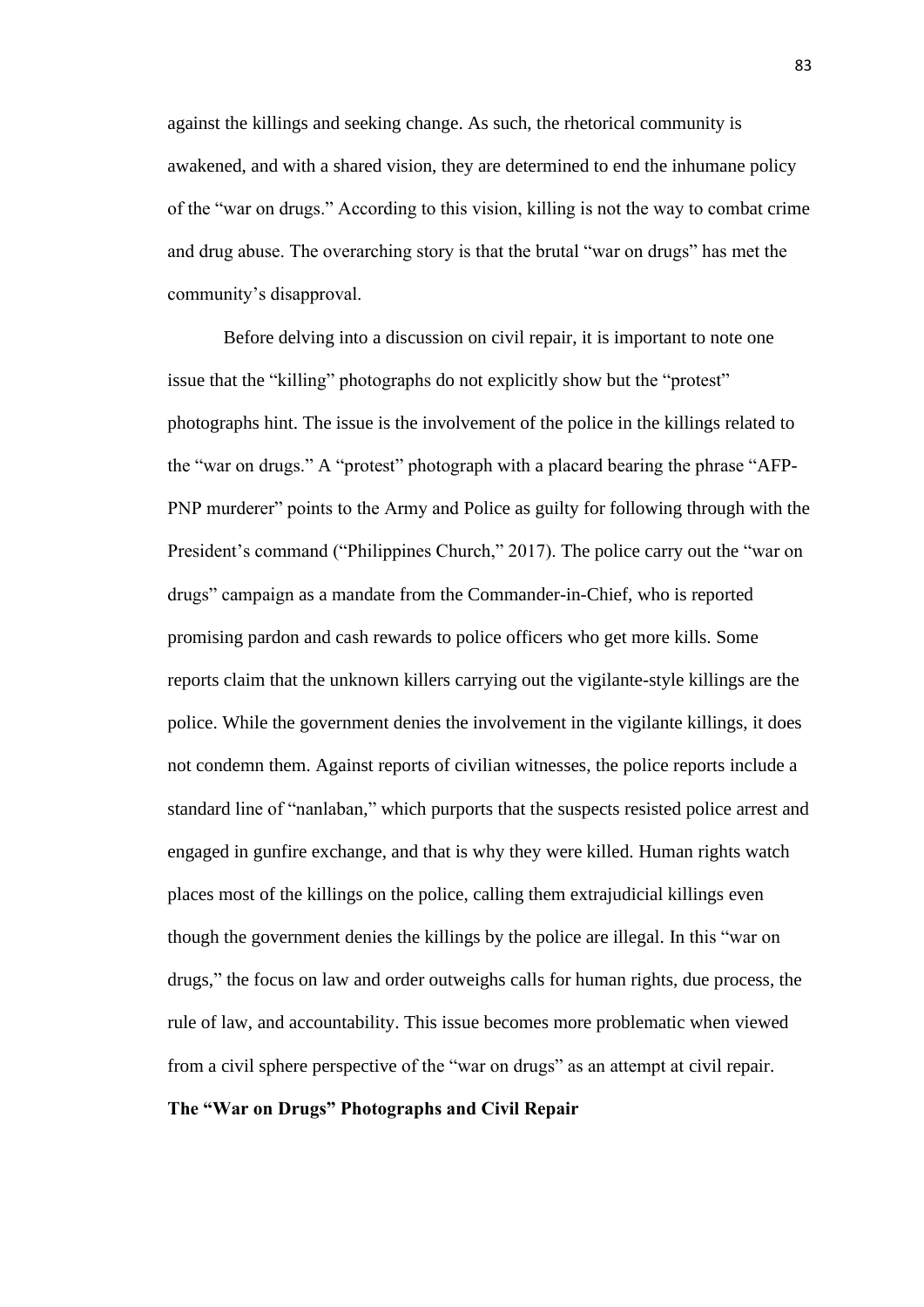In his book, The Civil Sphere (2006), Alexander argues that gross exclusions and inequalities plague civil spheres or society. Based on binary codes that are oppositional, these exclusions are considered destructive intrusions that eventually become part of the construction of civil spheres. In the end, we have distorted discourses, institutions, and interactions. In this study concerning the Philippines, the photographs point to Duterte's populism and his "war on drugs" policy that destructively intruded the Filipino society. The "war on drugs" is based on and thrives on marginalizing and killing drug suspects, whom the president has defined as misfits and the "them" who are to be eradicated. While all the top three presidential candidates deployed various populist rhetoric, Duterte's rhetoric on the "war on drugs" carried the day with 39% of the total votes and winning the presidency. As argued earlier, this society can be seen as populist publics voting for, supporting, and enabling the enactment of Duterte's "war on drugs." However, this same society is seen coming out to protest the manner of enactment of Duterte's "war on drugs" and therefore also protest his populist rhetoric of the "war on drugs." As such, there is still a possibility of civil repair. Even so, this raises the following questions: Is it not Duterte's claim that he is acting in the interest of the people neglected by the elites and thus driven into poverty? That his "war on drugs" will bring about an end to drug problems and crime, leading to a prosperous nation?

The findings support the idea that while these photographs provide unique historical information, they also show a struggle over the nature of civil repair that is envisioned: Duterte's vision vis-à-vis the protesters. As such, the Philippines, as a democracy, simultaneously struggles to realize social solidarity and struggles with oppression and exclusion. Civil repair is an attempt at rectifying incurred injustices that have led to the marginalization of certain groups in society (Alexander, 2006).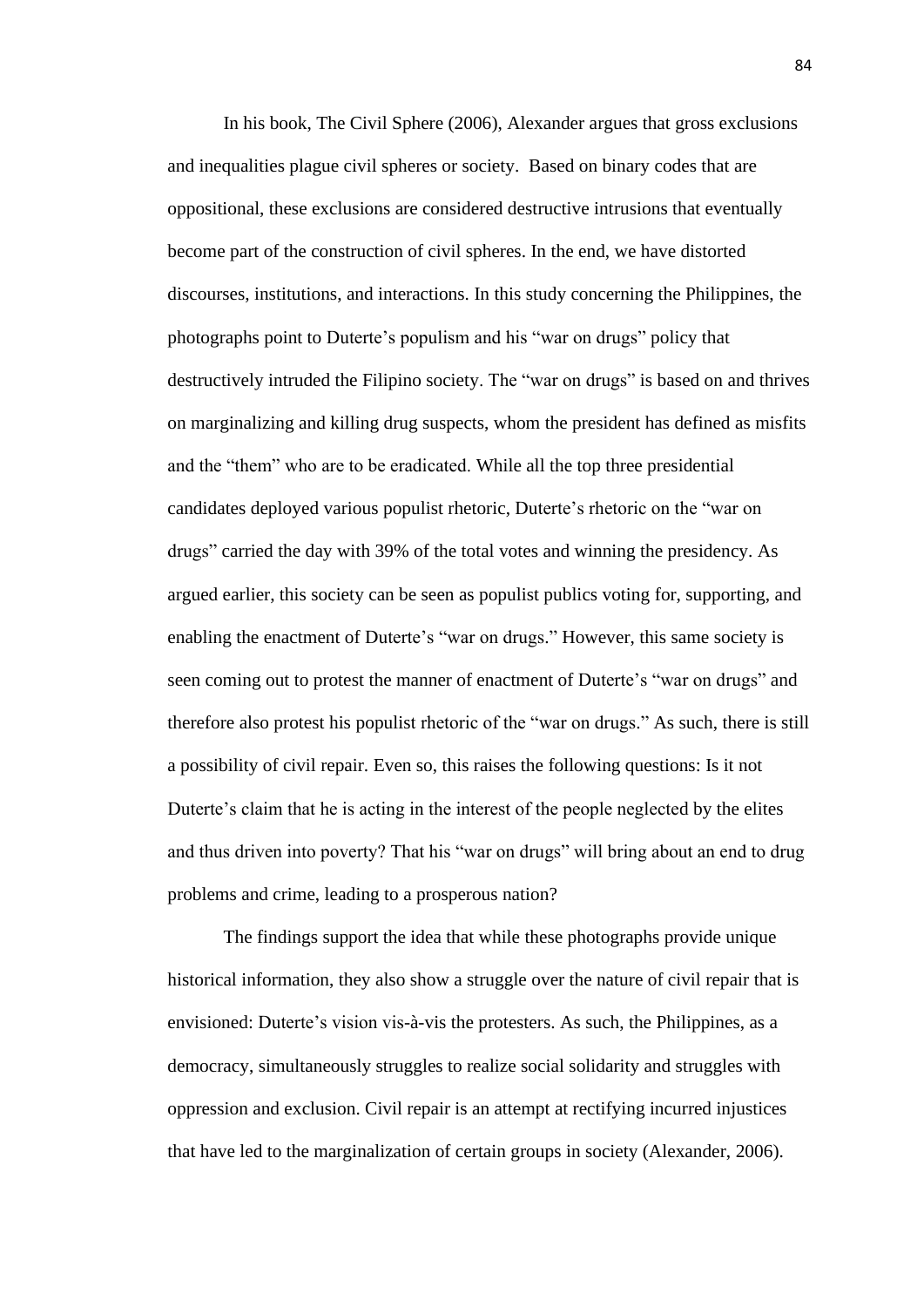Historically, the Philippine civil sphere has grappled with populist rhetoric with the removal of populist President Joseph Estrada in 2001. It is not clear if they rejected populism; however, it appears they thought they were fixing the nation's socioeconomic problems by electing another populist in President Duterte.

President Duterte campaigned on a populist platform, promising that he would realize popular empowerment, social justice, wealth redistribution, and sustainable development. This plan was Duterte's attempt at civil repair, to bringing about inclusions and solidarity among the Filipino people who had been excluded and marginalized into poverty and social problems by the elites. Given that the "war on drugs" disproportionately targets the poor people, it is impossible to reconcile Duterte's rhetoric and promise of emancipation with the material consequences of the policy. While the poor voted for improved socioeconomic status, the change brought about by the realization of the "war on drugs" is furthering the very socioeconomic problems they had hoped to escape. Therefore, I argue that the protests of the "war on drugs" are another attempt at civil repair to rectify the incurred injustices of the "war on drugs."

From a social scientific point of view, this is a classic populist position brought about by a genuine concern of the failure of elite democracy at realizing justice for the Philippine civil sphere. How President Duterte chooses to address this social concern, however, is problematic. The photographs of the "Killings" and "Protests" indicate that Duterte's resort to the "war on drugs" as a means of civil repair is highly unpopular and could even be viewed as a failure. These photographs also indicate a resistance or counter narrative to any attempts to success narratives that the government might advance. As far as the people affected are concerned, as shown in the photographs, there cannot be any claims of success by Duterte or the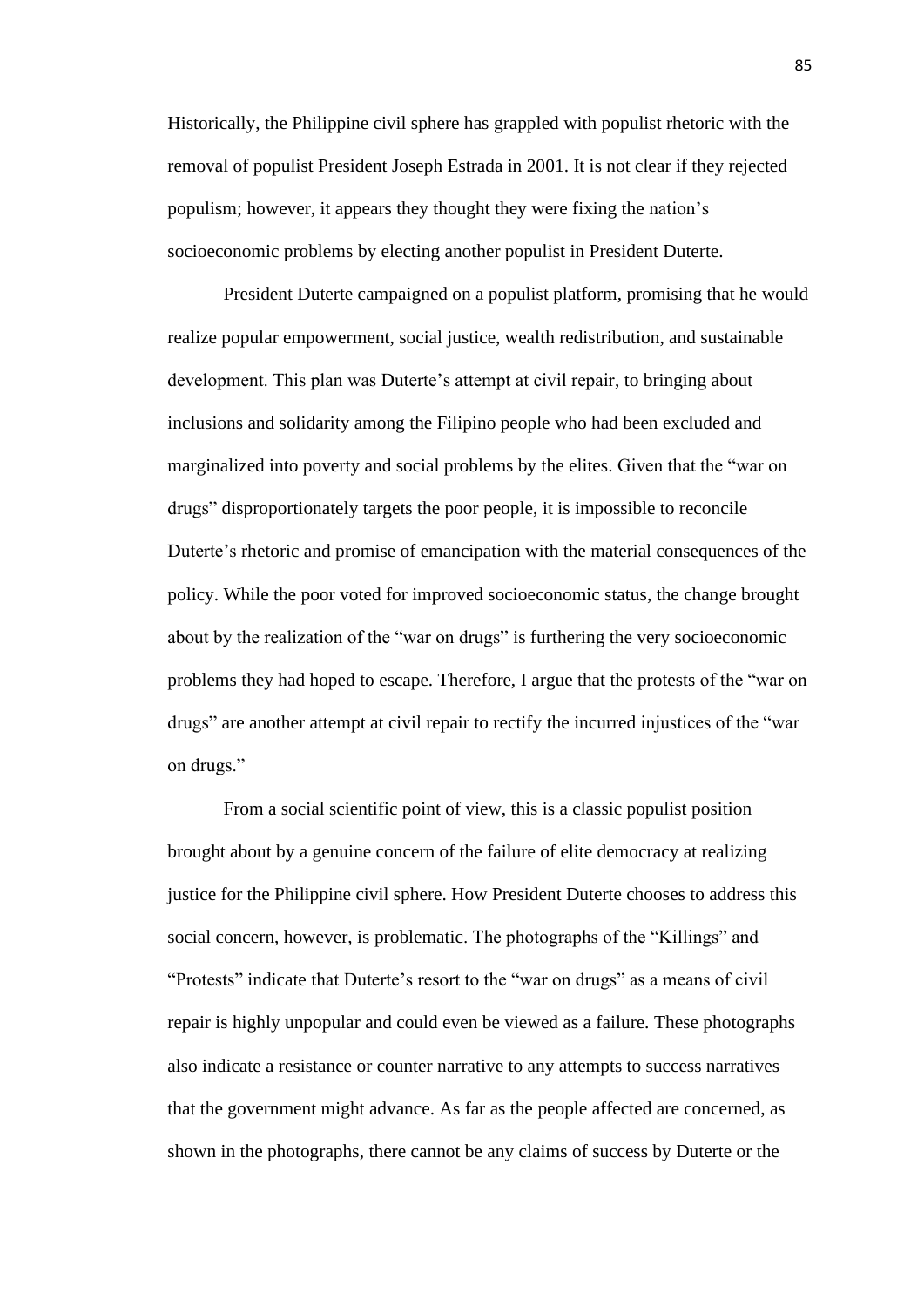state. Civil repair was meant to expand inclusions, lifting Filipinos out of poverty and its social effects, including drug abuse and crime. While the elites continued enriching themselves at the expense of the Filipinos, Duterte had promised change. This change, civil repair, was meant to bring about change in helping more Filipinos into the circle or state that they can identify themselves as decent participants in the Philippines civil sphere and not as the marginalized or excluded poor.

However, the photographs of the "war on drugs" show a dispute to the nature of Duterte's civil repair claim. The photographs have allowed us to understand that the Filipino people are devastated by the part of the leadership of Duterte, characterized by the "war on drugs." The photographs show violence, killings, disregard of human life, effects of the killings on children and women, disrupted life and spectatorship, and poverty. In other words, Duterte's vision of civil repair via "war on drugs" leads to further exclusions and inequalities. Not only are the drug suspects defined and labeled as the "other." Consequently, all those related to them, including the society at large, are also affected by the newly reinforced exclusion of a part of the community made up of drug suspects.

These new exclusions and inequalities are shown in the photographs as brutality and pain, murdered bodies dumped along the dark streets, their personhood and bodies are like trash and not human beings. To further these exclusions, the photographs show overcrowded jails. The "war on drugs" not only reinforces past exclusions affecting women and children into poverty, but it also brings about new exclusions by turning women and children into widows and children with killed fathers. New exclusions are the cause of children permanently robbed of their childhood. These children will only know of grief and pain as exhibited in the crying child, and this will dwell deep inside of them, as shown in the puzzled faces. Further,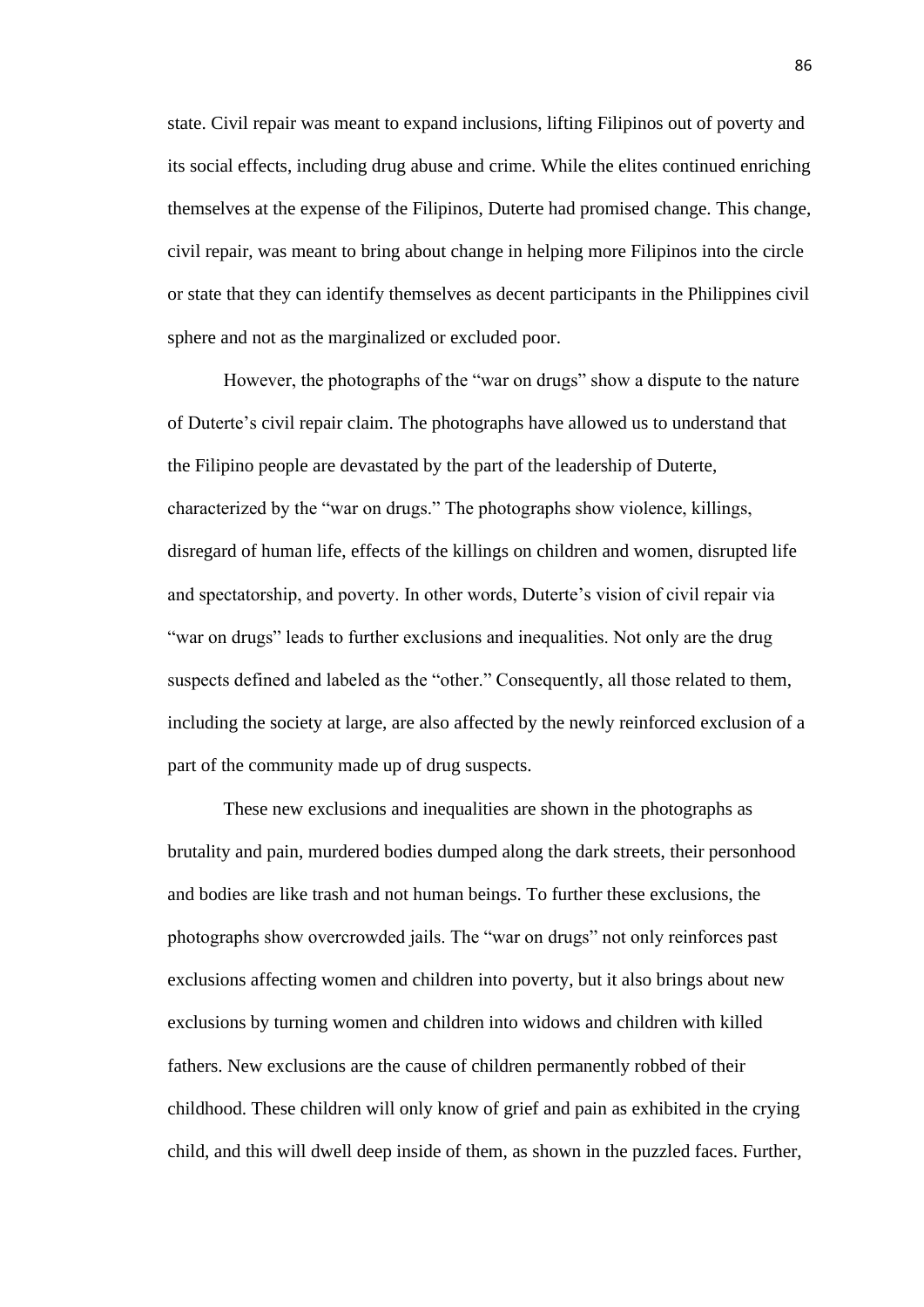the dead teenage girl signifies the denial of adulthood for many young girls. Since adulthood signifies wisdom and femininity as a source of love and tolerance, the lifeless body of a young woman next to the garbage suggests that there is no chance or place for wisdom or love in such a community.

While civil repair is meant to uplift the Philippines civil sphere out of poverty, the "war on drugs" counters these attempts by disruption of life. Filipino society is preoccupied with the spectacle of murder scenes. Wakes, funerals, and burials are now an everyday activity at a rate that disrupts lives. The photographs show that those most affected by the "war on drugs" are the poor Filipinos. How will the low-income families fund burials of their loved ones without forcing them into debt and perpetuating the cycle of poverty? In the "Killing" photographs, the community members are turned into mourners who sit, crouch and stand by dirty roads. However, the "Protest" photographs show that grassroots solidarities and organizing are also happening in the Philippines, even against incredible odds.

The photographs also show the struggle over the nature of civil repair through the "Protest" photographs that aid in understanding that the Filipino people are standing up to Duterte's populism and his repressive policy. According to Alexander (2006), these protests must be seen as movements of civil repair. The civil repair here entails redefining those labeled misfits to be eliminated as part of the Philippines civil sphere worthy of human dignity and rights. This redefinition is shown in the protesters' placards calling for justice for all the victims of the extrajudicial killings. In other words, the current need for civil repair entails expanding inclusion, all people as human beings with rights and dignity, even to the drug suspects.

The struggle over the nature of civil repair reiterates the notion that civil repair is a complicated affair. Based on binary codes, different groups in society arrive at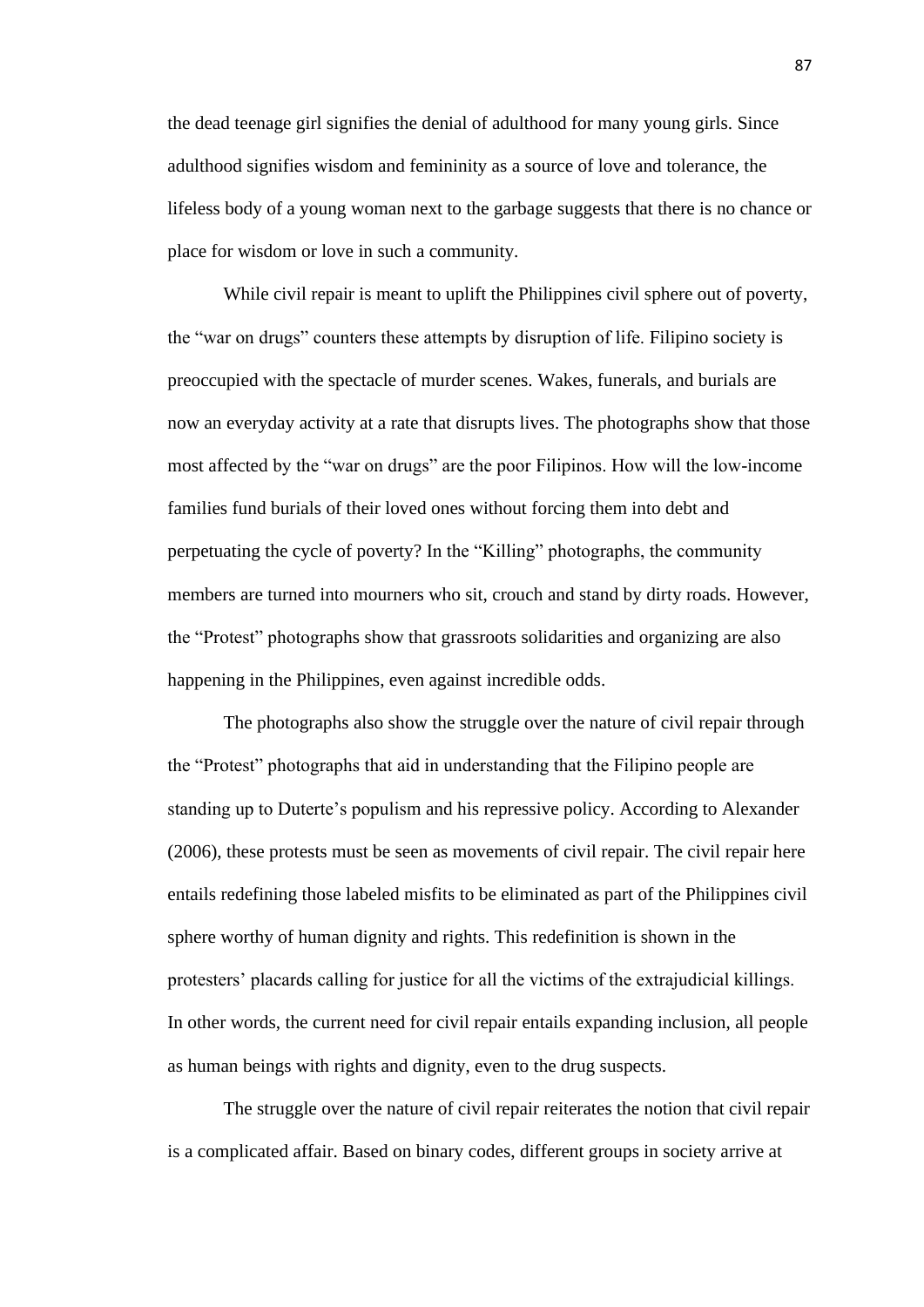meaning differently, even contradictory in some instances, as shown in the "war on drugs." In this meaning-making process, the "Killing" photographs show how Duterte's violence and policy invade the civil sphere, resulting in new exclusions. The "Protest" photographs show a social movement, efforts of the members of society engaging civil repair by resisting Duterte's repression. Even with these protests, these killings in the Philippines have continued. Despite this tension in the Philippine civil sphere, civil repair is not entirely impossible. On the contrary, the tension presents the idea of the possibility of justice.

Civil repair aims towards civil society, which Alexander (2006) defines as solidarity, a feeling of being connected to others despite fragmentations and tensions due to our binaries and modern dualities. For any democracy, civil society ought to be a restless aspiration. Since ideal inclusions can get polluted by destructive intrusions like populism, we can only achieve civil repair and civil society to a certain degree. Civil repair is nonetheless an essential aspect of democracy. The "Protest" photographs have opened up this possibility, and they reflect the desire for and possibility of solidarity or justice. Human society may not be able to overcome binarism, but we can fundamentally change its referents (Alexander, 2006). The tenets of resolving the tension between the vision of Duterte and that of the protesters are embedded in the protesters' message. The message is that Duterte and society should not refer to drug suspects as the enemies of the nation and indeed, treat them as such.

This context is where populism can act as an agent of change. Populism should not be a means to power or a means through which to maintain power. This kind of populism is a spectacle that contradicts its very claims of being the voice of the people. Populism arises in democracies and can be seen as an effect of politics and a way of doing politics. Applied in the Philippines case, Alexander (2006) and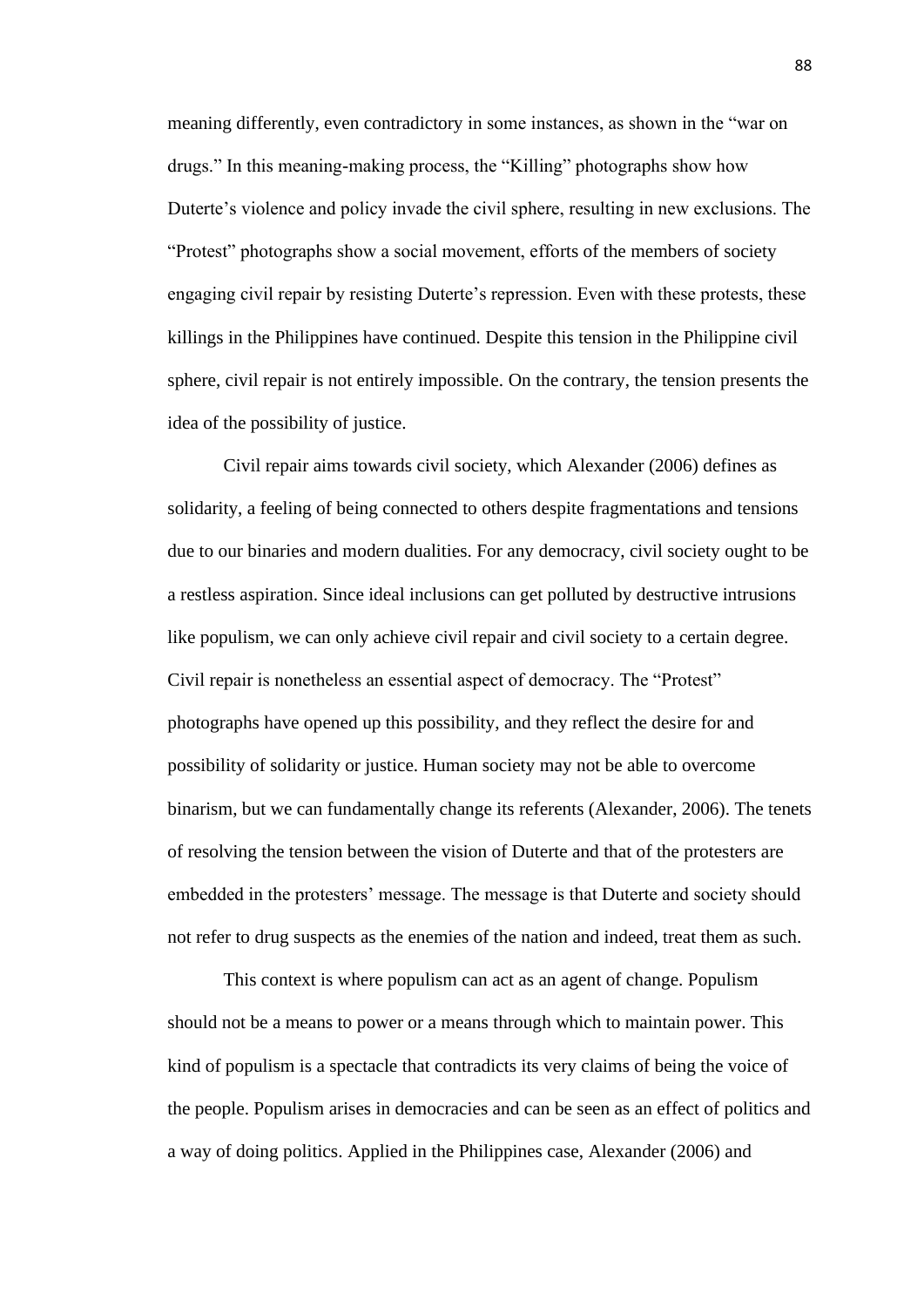Morgan (2021) would argue that better populism should combine substantive policy to address grievances.

First, binaries of "them" and "us" are not unique to populism; they are used in cultural discourses, politics, and democracies. Populists use these binaries to highlight inequalities but ought to avoid relying on scapegoating social ills on a particular group. The drug suspects are not the cause of poverty or crime; drug problems are byproducts of poverty. Duterte and populism must be open and inclusive, willing to listen to other parties involved including government critics and those suffering. Second, Duterte and populism can only be capable of civil repair if they are culturally creative and present narratives that will inspire hearts and minds into expanding civil inclusions. We cannot rely on rhetoric that demonizes drug addicts and rallying society to "kill them all." Finally, Duterte and populism ought to handle opponents as adversaries to be struggled with, and in the end, persuaded, rather than enemies to be silenced and ultimately eradicated.

The photographs of the "war on drugs" in the Philippines present an avenue through which we understand the interaction between populism and the civil sphere. That on one level, populism used to gain and maintain power leads to further exclusions and oppression through the destructive intrusion into the civil sphere by suggesting excluding binaries. On another level, the desired level, populism can be a means or an agent of civil repair. Not only by raising social grievances that need to be addressed but by also combining with substantive policies that work to integrate the community in a more expansive equitable way (Alexander, 2006). In the end, hopes for civil repair will remain just as civil society is a project that inspires hope for democratic life. Thus, better populism is possible, and populism as civil repair is a possibility.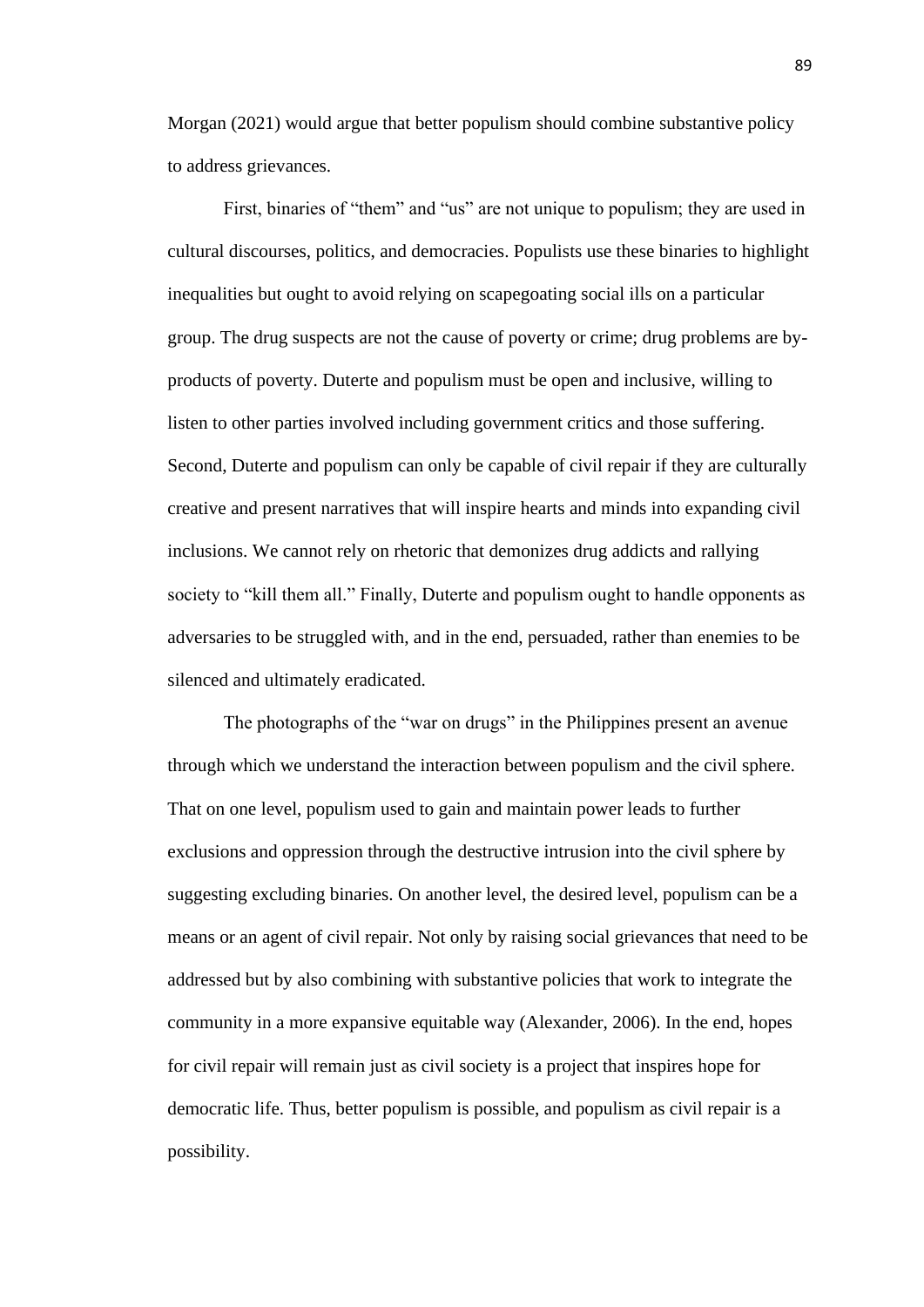### **Limitations**

It is essential to note some limitations to the study. First, it is beyond the scope of this study to fact-check the photographs with respect to whether they were staged and investigate the bias the photographs may contain thereof. Though generally checked, there might have been subtle or underlying biases in the photographs that the study did not detect, affecting the general interpretation of the findings. Search algorithms, biased based on my location, among other things, influenced the internet results. The photographs in the internet search results are targeted at a particular audience and can point the viewer toward a particular interpretation. That said, there is no known reason not to accept their veracity as multiple photographers at different moments encountered and photographed very similar "Killing" and "Protest" scenes. Secondly, this study considered only photographs from mediated sources like the news media outlets. Consequently, the generalizability of the results is also limited. To answer the research question, however, the findings nonetheless provided data upon which one could infer what life is like living in the Philippines at a time when a populist regime has waged a brutal "war on drugs" campaign. The findings are also consistent with past research that shows human rights abuses linked to the Duterte's administration efforts to combat drug problems and the community's efforts to protest the associated killings.

### **Recommendations for Future Research**

It would be noteworthy to analyze photographs by other photographers and even state agencies in order to have multiple perspectives on the issue at hand. Further research is needed to determine the stories of the various players in the community, from the administration, government-friendly newspapers, the police, religious leaders, friends and relatives of the victims, and foreigners living in the country. This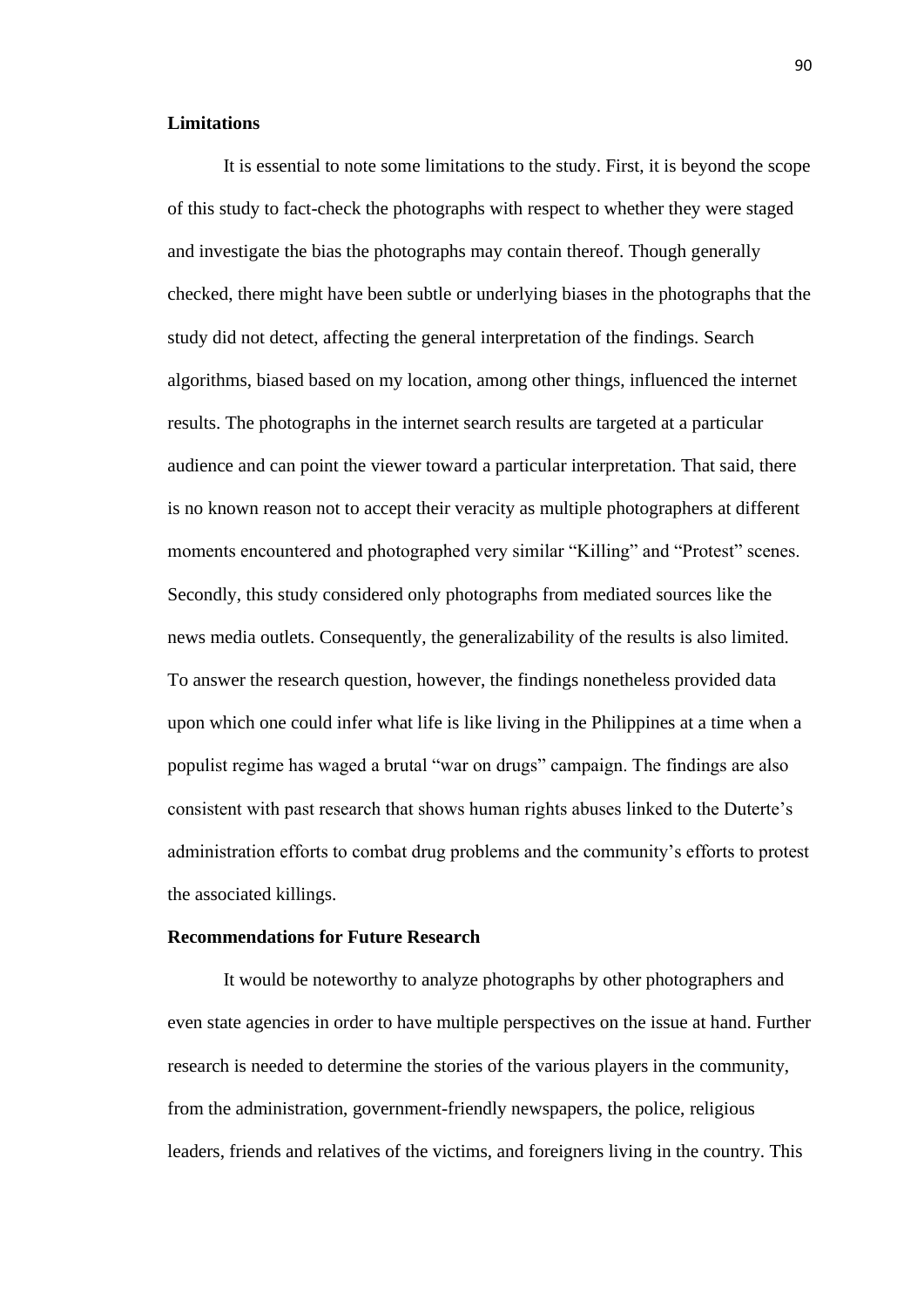take would enrich this research by giving other multiple perspectives to the story told by the photographs of the "war on drugs" in the Philippines. Moreover, the analysis could go beyond photographs and utilize in-depth interviews to establish whether Filipinos agree with the anti-drug campaign's general description as brutal and murderous. Besides, further research can seek to examine whether this critical view of the "war on drugs" impacts the president's approval and calls for a rethinking of how to tackle the drug problems in the country.

#### **Conclusions**

This research set out to add to the news stories, various investigations, research studies, and condemnation of the "war on drugs" in the Philippines by focusing on the news photographs of President Duterte's "war on drugs." The idea was to grapple with the role the images could play in understanding the "war on drugs" phenomenon in the Philippines. Through this exploration, the research aimed to highlight the story the photographs tell, what can be learned about what it means to live through a "war on drugs" under a populist regime, and how viewers are encouraged to think about this "war on drugs" and those who experience it. Keeping in mind that the "war on drugs" was a popular idea that fueled President Duterte into power, the photographs were taken within a context of a populist regime in the Philippines. Based on a textual analysis of the "Killings" and "Protest" photographs, it can be concluded that the Filipinos are living through a brutal "war on drugs" that has met the resistance of the community through protests calling to an end to the killings. This thesis has shown how we learn of the interaction between populism and the civil sphere in the Philippines through photographs.

It is essential to note the contributions of this study in highlighting and reinforcing communication studies' contributions to theory and practice. Photography

91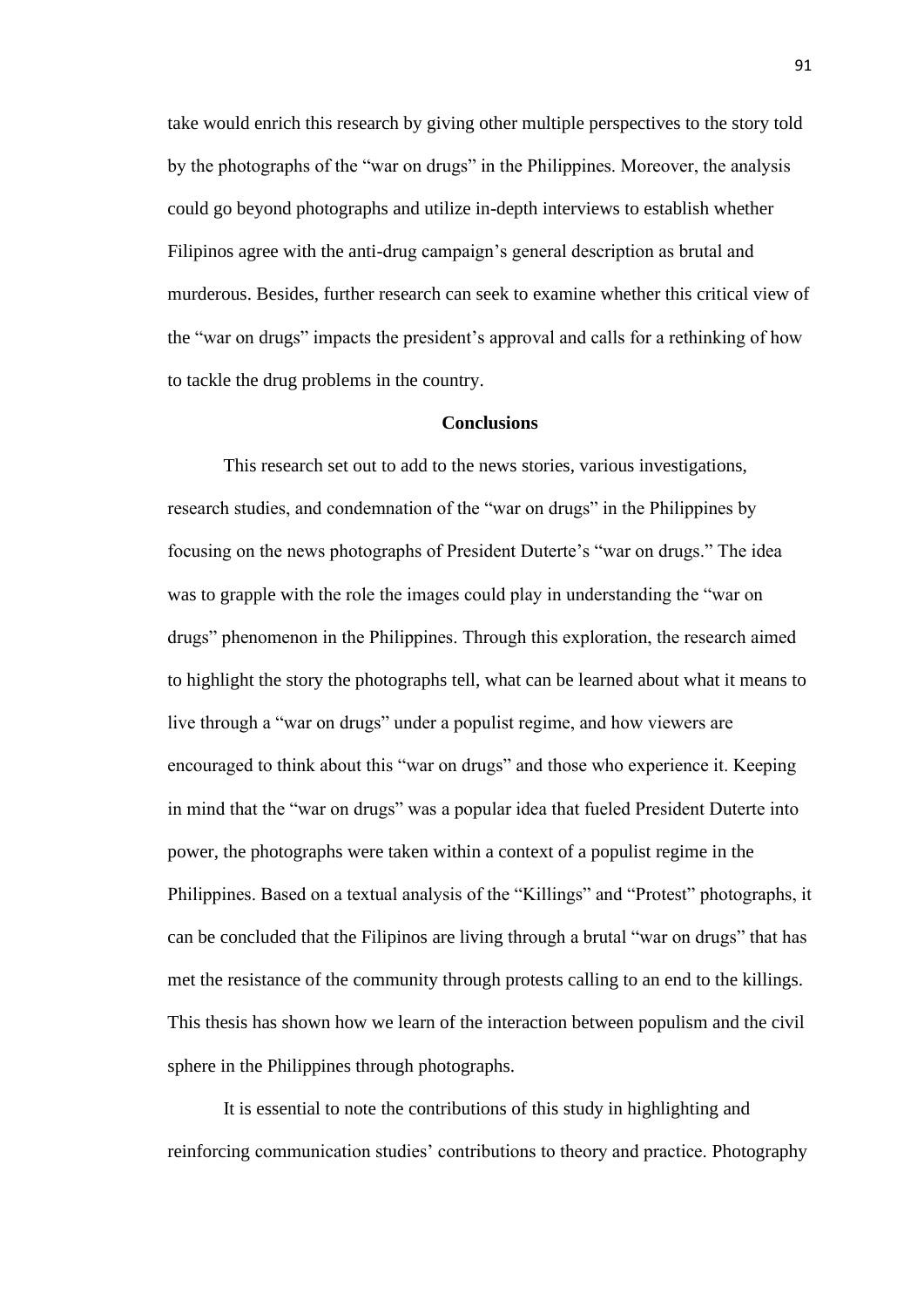or photographs remain uniquely positioned to provide historical information.

Photographs present an opportunity for those far away to experience what is going on in a different time and space. In this study, we understand the devastating effect of the "war on drugs" in the Philippines through photographs. The photographs can transport the viewer into the Philippine civil sphere and aid the meaning-making process of the Philippine phenomenon. The findings of this study further a larger narrative and understanding of the construction of the civil sphere. We can suggest that the photographs tell a story of the injustices and the resistance because the photographs aid in understanding what happens when leaders use particular rhetoric. We not only know about leaders or what happens when they use particular rhetoric. Through photographs and this study, a different layer is added about those living the "war on drugs" experience. This research shows how photographs, in the context of the "war on drugs" in the Philippines, highlight the role of communication in democratic struggle. We get an insight into the civil sphere: who and how they engage in civil repair and struggles of the marginalized groups. Through this study, communication and civil sphere theory combine to highlight how the photographs suggest an awareness of the devastation of policies like the "war on drugs" framed through populist rhetoric.

The "war on drugs" photographs were analyzed as two mutually dependent categories of the "Killings" and "Protests." The "Killings" photographs depicted the killings soon after they occurred and the related aftermaths like memorials and burials. In these photographs, we learn that some of the killings took place at night, corpses were *presented* at night, and the bodies dumped by the roadsides and in poor neighborhoods. By unknown killers, the gunned down victims were labeled drug offenders who deserved their fate leaving behind a trail of mourners dealing with the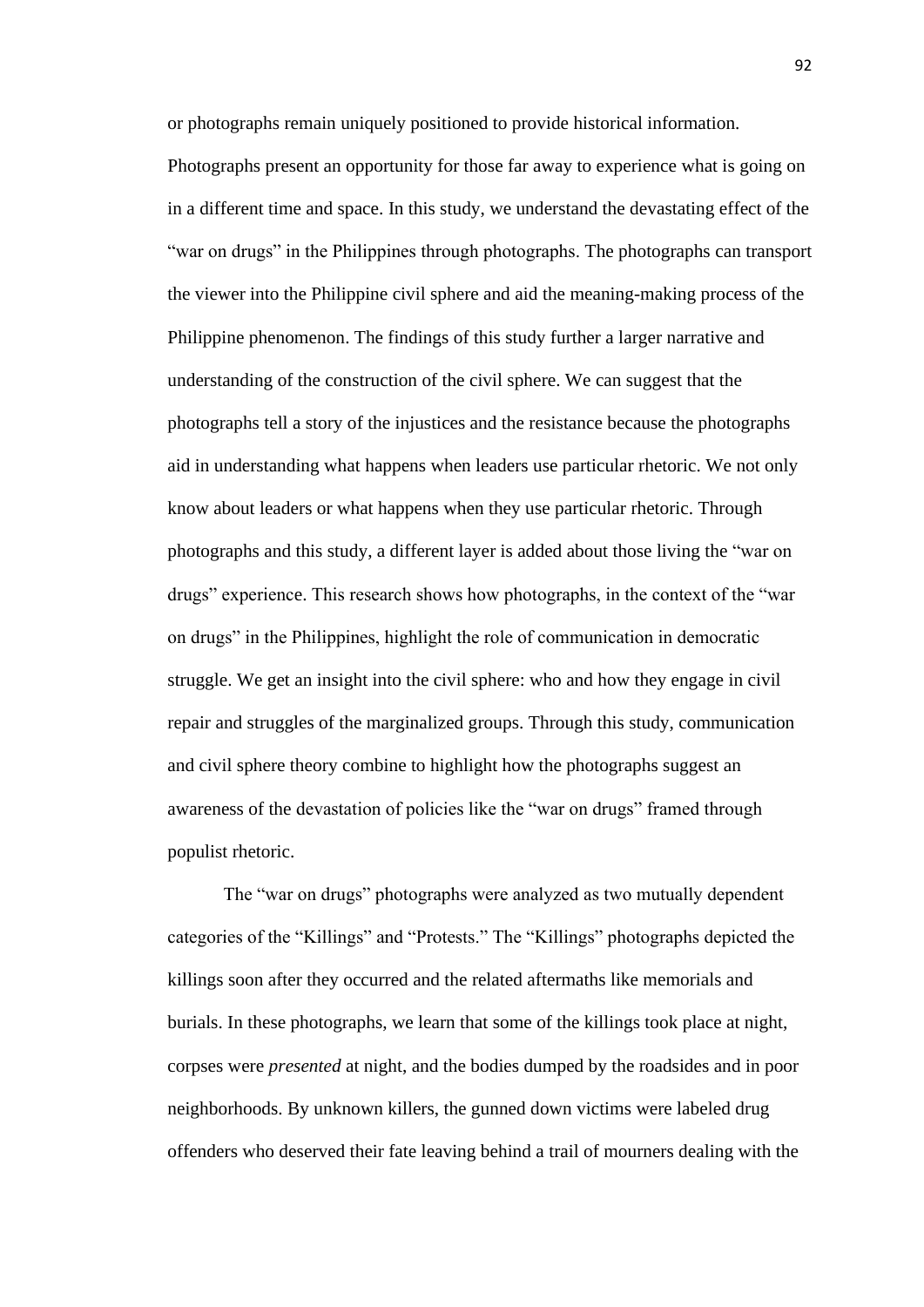deaths and on-lookers engaging the spectacle of deaths and burials. The "Protests" photographs depicted the community's response to the atrocities of these killings. Demonstrators, mainly in the Philippines, took to the streets, protesting a culture of death and impunity. They also called for justice in the face of extrajudicial killings in a bid to put to an end the killings associated with President Duterte's "war on drugs." Overall, these photographs present an image of an awakened community with an overarching story of the brutal "war on drugs" being resisted by the disapproval of the community.

The research raises several issues drawn from the photographs. First, there is the disregard of human life and dignity linked to the brutal killings and violence targeting mainly the poor. Not only are the killings dehumanizing but also the manner of killing. The bodies are then dumped, like garbage, in public as a warning and silencing. Second, those mainly affected are the children and women whose childhood joys are shattered with grief and pain and left behind to mourn and fend for their fatherless kids, respectively. Young girls being killed is adulthood denied with no place for wisdom and their contribution to the larger society. Third, in such times, lives are disrupted through untimely deaths and the fixation of the community on the spectacle of dead bodies, deaths, memorials, and burials. Last, the victims are mainly the poor or in poor neighborhoods giving the impression that they are an easy target and expendable. Despite this gloomy picture, there is a glimpse of hope that the community desires change and an end to the killings through the protests.

As pointed earlier, populism as a spectacle played a crucial role in Duterte's election. Once in power, as indicated by the photographs, the spectacle of the "war on drug" was employed to maintain power by giving the illusion of performance. By this, I mean the suggestion of a successful "war on drugs" campaign, whereas it has not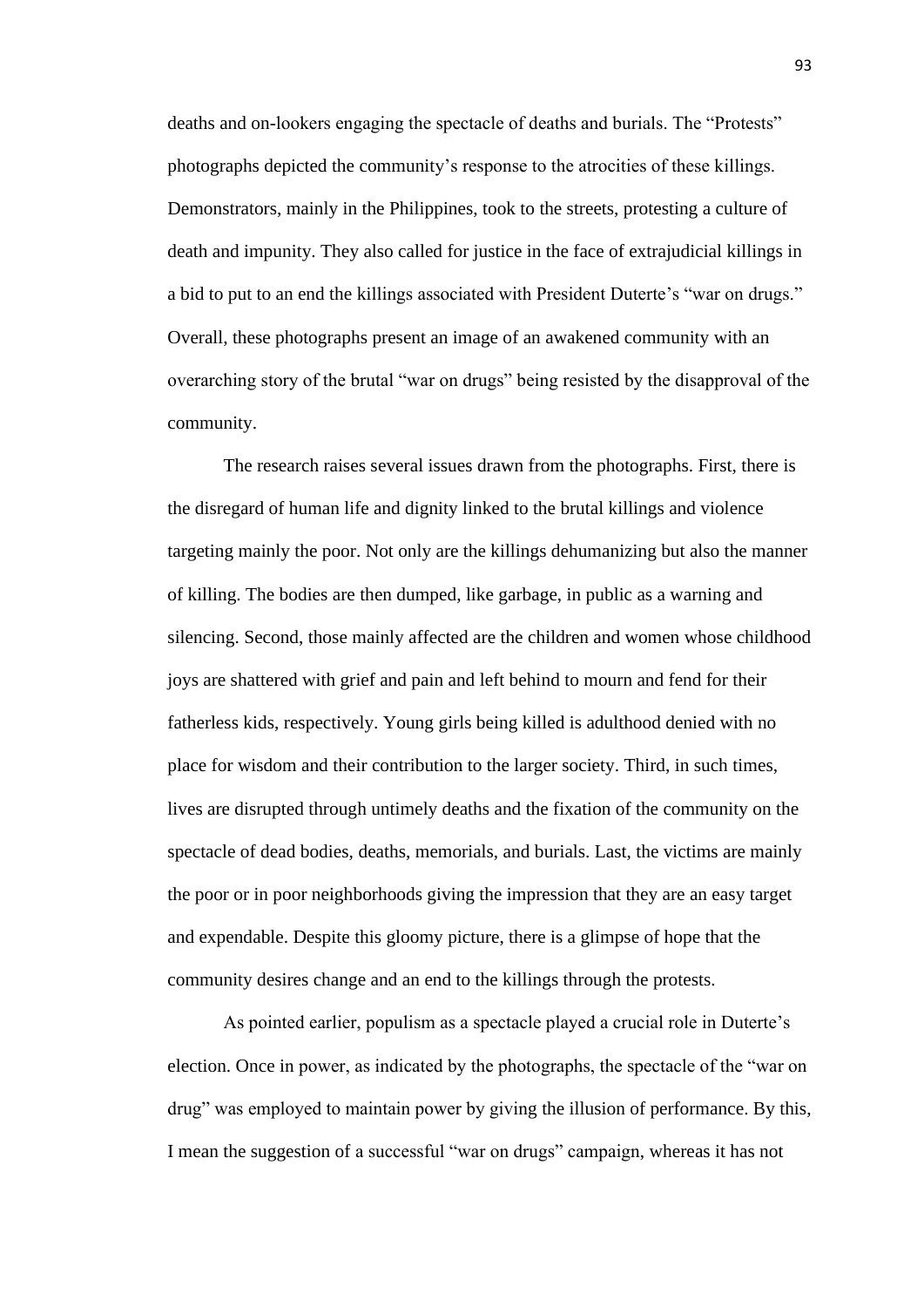done much in combating the importation and distribution of drugs. This need to show performance is a typical route by populists who perpetuate crisis that makes them relevant. As all these happen within a society, the civil sphere theory perspective gives a lens to view what has happened in the Philippines. The "war on drugs" is a failed attempt at emancipating the Filipino people out of crime and drug abuse. Instead, the policy has led to even greater exclusions through silencing of critics, killing drug suspects, and terrifying the populace. Now there emerges another civil repair attempt with protesters denouncing the president's murderous efforts. Society is resisting repression and working to end the injustices of the "war on drugs."

Insight into what is happening in the Philippines is drawn from the "war on drugs" photographs as unique historical sources of information. No prior research had focused on the contribution of the photographs in understanding Duterte, his populism, the "war on drugs," and the emergence of the protests. The preferred narrative and semiotic theories fulfilled the task of bringing out this understanding by providing a means into the narrative elements of the setting, characters, and action. It is in these elements that we find signs and symbols that shaped the interpretation of these photographs. The research answers the central question of the overall story being told by the photographs of what is happening in the Philippines. The research points out that the Filipino people are not only living through a brutal "war on drugs" that is devastating, but they have also come out in denouncing the killings. As evidence, the photographs point to a larger discourse about President Duterte, populism, and his rhetoric on the "war on drugs." The "Killing" photographs signify Duterte's "war on drugs" as murderous, while the "Protest" photographs indirectly point to the failure of the "war on drugs" in not tackling the people's real issues,

94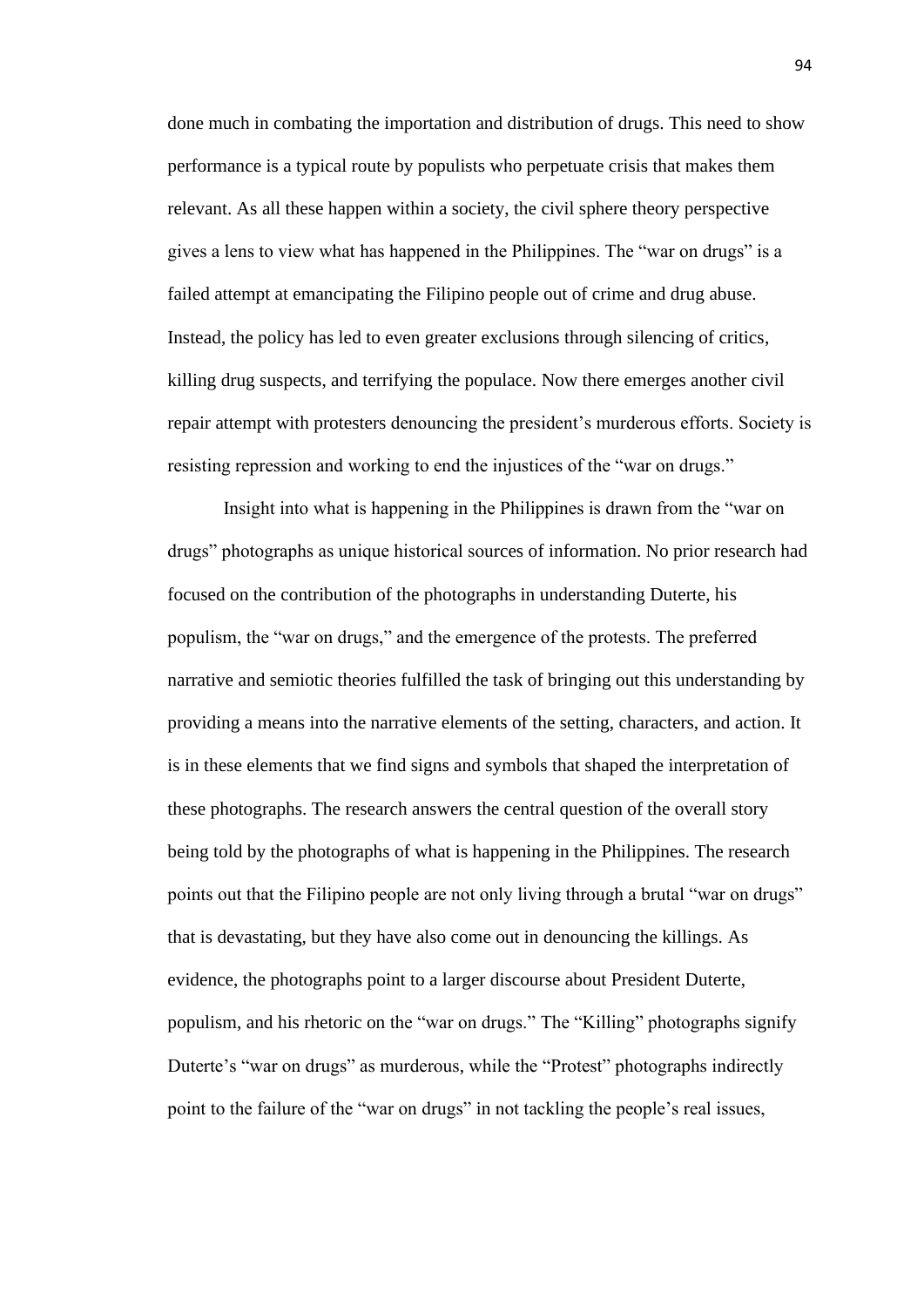rather aggravating the problems. The protests are an indirect way of signifying the failure of Duterte's populism and his rhetoric on the "war on drugs."

We cannot remain silent in the face of injustices, even those perpetrated by populist regimes. These photographs invite us to engage populist regimes to uphold human rights and dignity, implement humane policies to tackle real issues that benefit communities, and in so doing, champion the possibility of populism as a means of civil repair. The question is, what will the future generations make of this society with so much brutality? The current generation cannot afford to lose interest and see the "war on drugs" or any other killings as normal. One thing we can learn is that we can never afford to remain silent at injustices lest they keep happening and reemerging.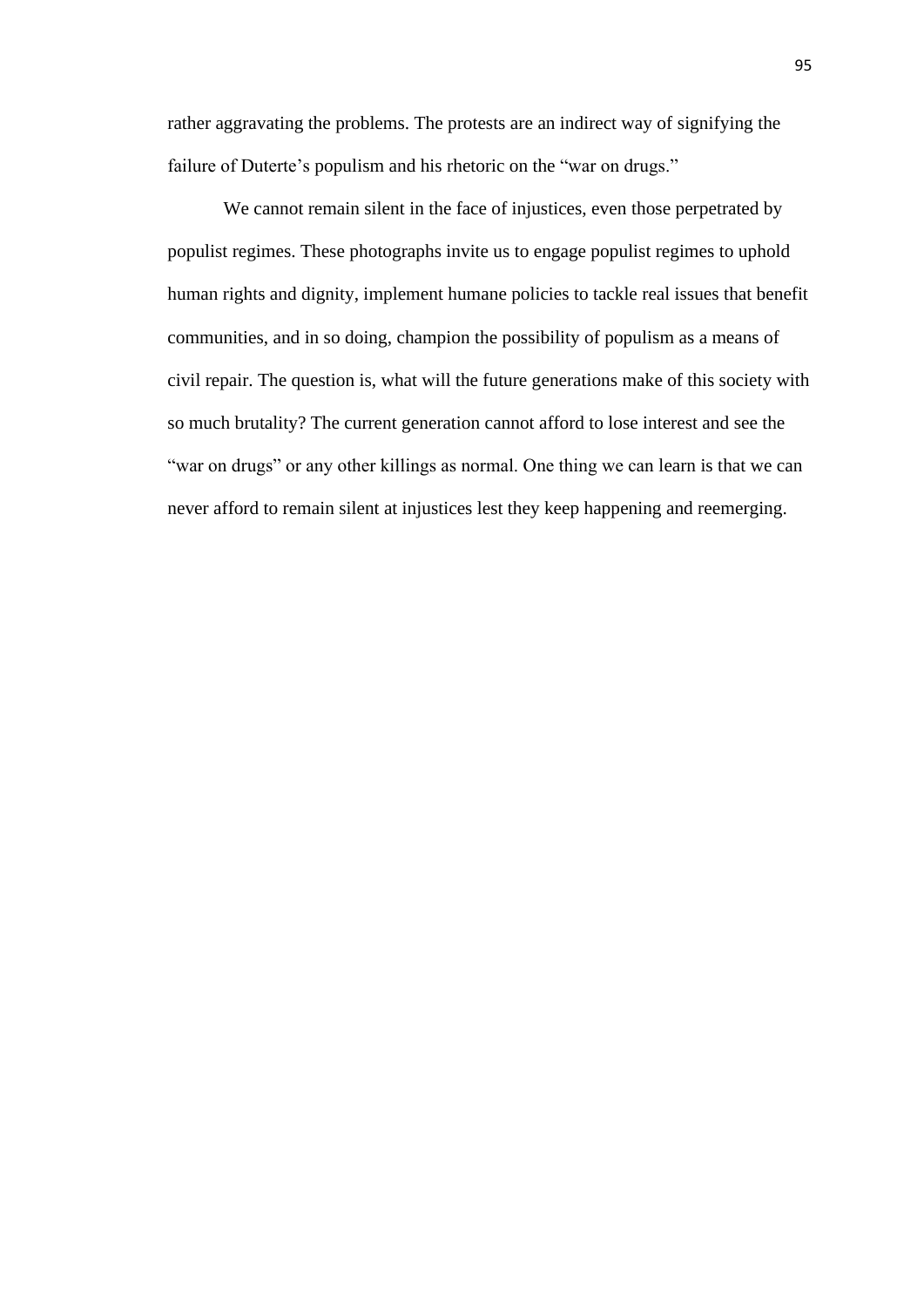### **BIBLIOGRAPHY**

- Acayan, E. (2017, June 29). [Four police officer stand guard near a crime scene] [Photograph]. *The Guardian*. [https://www.theguardian.com/world/gallery/2017/jun/29/the-brutal-war-on](https://www.theguardian.com/world/gallery/2017/jun/29/the-brutal-war-on-drugs-in-the-philippines-in-pictures)[drugs-in-the-philippines-in-pictures](https://www.theguardian.com/world/gallery/2017/jun/29/the-brutal-war-on-drugs-in-the-philippines-in-pictures)
- Alba, D. (2018, September 4). How Duterte used Facebook to fuel the Philippine drug war. *BuzzFeed News.* <https://www.buzzfeednews.com/>
- Albertazzi, D., & McDonnell, D. (2008). Introduction: The sceptre and the spectre. In D. Albertazzi & D. McDonnell (Eds.), *Twenty-first century populism: The spectre of Western European democracy* (pp. 1–11). Basingstoke, England: Palgrave Macmillan. [https://doi.org/10.1057/9780230592100\\_1](https://doi.org/10.1057/9780230592100_1)
- Alexander, J. C. (2006). *The civil sphere*. New York: Oxford University Press.
- Alexander, J. C. (2016). Progress and disillusion: Civil repair and its discontents. *Thesis Eleven, 137*(1), 72–82.<https://doi.org/10.1177/0725513616674405>
- Ara, S. (2011). A study of Japanese occupation of Leyte, Philippines, 1942-1945. In F. Dagmang (Ed.), *Filipino Colonial History and Legacy* (pp. 119-150). Central Books: College of Liberal Arts, De La Salle University-Manila.
- Arditi, B. (2007). Politics on the edges of liberalism: Difference, populism, revolution, agitation. Edinburgh: Edinburgh University Press.
- Arguelles, C. (2019). *Depriving the populist fire of its oxygen: Listening to the Philippine populist publics*. Institute for Leadership, Empowerment, and Democracy. [http://ilead.ph/2019/04/02/depriving-the-populist-fire-of-its](http://ilead.ph/2019/04/02/depriving-the-populist-fire-of-its-oxygen-listening-to-the-philippine-populist-publics/)[oxygen-listening-to-the-philippine-populist-publics/](http://ilead.ph/2019/04/02/depriving-the-populist-fire-of-its-oxygen-listening-to-the-philippine-populist-publics/)
- Aslanidis, P. (2016). Is populism an ideology? A refutation and a new perspective. *Political Studies, 64*(1), 88–104. [https://doi.org/10.1111/1467-9248.12224](https://doi.org/10.1111%2F1467-9248.12224)
- Aslanidis, P. (2018). Populism as a collective action master frame for transnational mobilization. *Sociological Forum, 33*(2), 443–464. <https://doi.org/10.1111/socf.12424>
- Associated Press. (2018, February 23). [Student protest] [Photograph]. *Taiwan News*. <https://www.taiwannews.com.tw/en/news/3371988>
- Bakker, B., Rooduijn, M., & Schumacher, G. (2016). The psychological roots of populist voting: Evidence from the United States, the Netherlands and Germany. *European Journal of Political Research*, *55*(2), 302–320. <https://doi.org/10.1111/1475-6765.12121>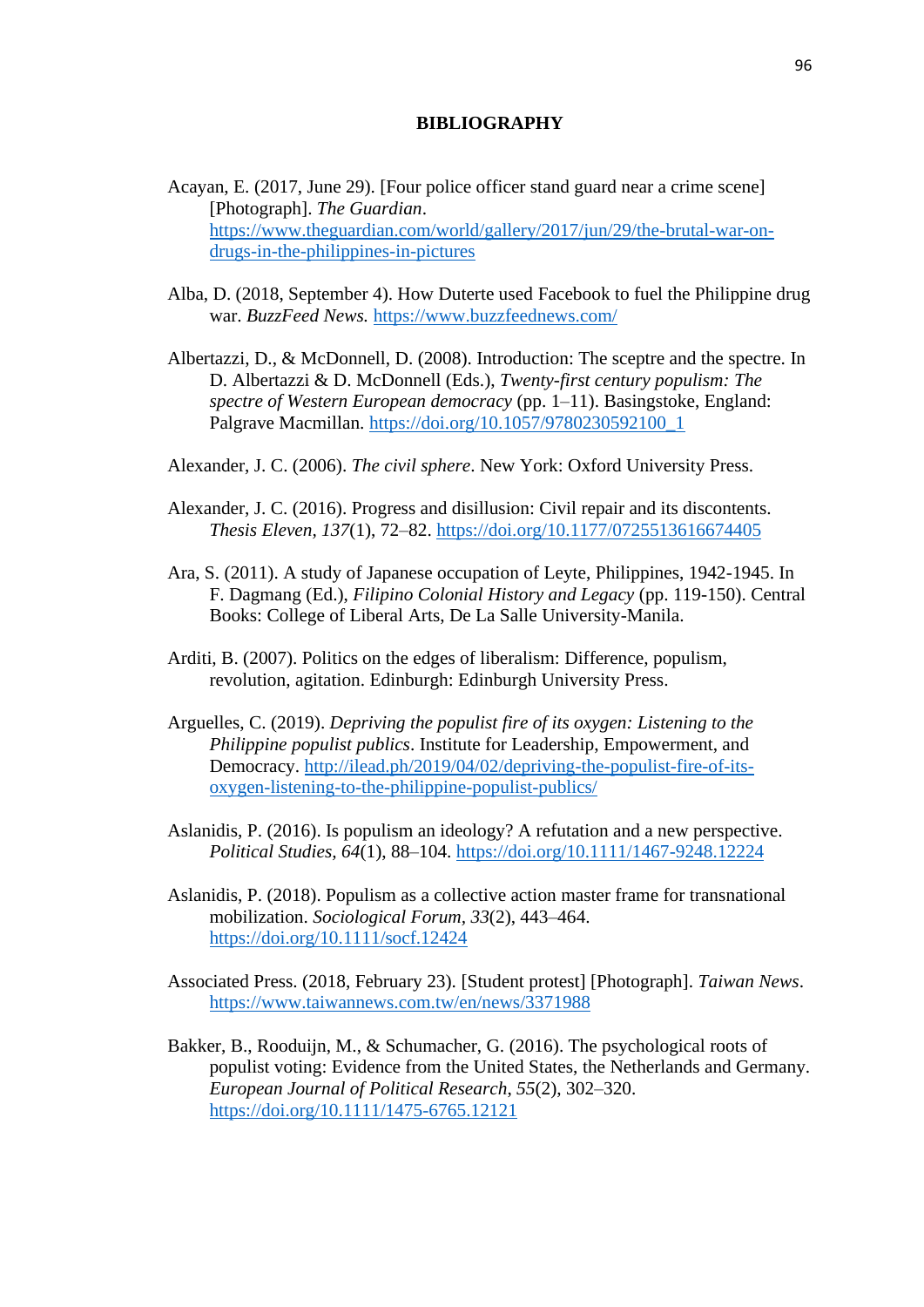- Barbatsis, G. (2017). Narrative theory. In S. Ken, S. Moriarty, G. Barbatsis, & K. Kenney (Eds.), *Handbook of Visual Communication* (pp. 329-349). Abingdon: Routledge.
- Bello, W. (2017). The spider spins his web: Rodrigo Duterte's ascent to power. *Philippine Sociological Review, 65*, 19-47. <http://www.jstor.org/stable/45014308>
- Bello, W. (2019). Neoliberalism, contentious politics, and the rise of authoritarianism in Southeast Asia. In B. Berberoglu (Ed.), *The Palgrave handbook of social movements, revolution, and social transformation* (pp. 249–267). Cham, Netherlands: Palgrave Macmillan.
- Berehulak, D. (2016a, December 7). Back-alley killing [Photograph]. *The New York Times. [https://www.nytimes.com/interactive/2016/12/07/world/asia/rodrigo](https://www.nytimes.com/interactive/2016/12/07/world/asia/rodrigo-duterte-philippines-drugs-killings.html)[duterte-philippines-drugs-killings.html](https://www.nytimes.com/interactive/2016/12/07/world/asia/rodrigo-duterte-philippines-drugs-killings.html)*
- Berehulak, D. (2016b, December 7). Discarded [Photograph]. *The New York Times. [https://www.nytimes.com/interactive/2016/12/07/world/asia/rodrigo-duterte](https://www.nytimes.com/interactive/2016/12/07/world/asia/rodrigo-duterte-philippines-drugs-killings.html)[philippines-drugs-killings.html](https://www.nytimes.com/interactive/2016/12/07/world/asia/rodrigo-duterte-philippines-drugs-killings.html)*
- Berehulak, D. (2016c, December 7). A widow's grief [Photograph]. *The New York Times. [https://www.nytimes.com/interactive/2016/12/07/world/asia/rodrigo](https://www.nytimes.com/interactive/2016/12/07/world/asia/rodrigo-duterte-philippines-drugs-killings.html)[duterte-philippines-drugs-killings.html](https://www.nytimes.com/interactive/2016/12/07/world/asia/rodrigo-duterte-philippines-drugs-killings.html)*
- Berehulak, D. (2016d, December 7). Stacked like firewood [Photograph]. *The New York Times. [https://www.nytimes.com/interactive/2016/12/07/world/asia/rodrigo-duterte](https://www.nytimes.com/interactive/2016/12/07/world/asia/rodrigo-duterte-philippines-drugs-killings.html)[philippines-drugs-killings.html](https://www.nytimes.com/interactive/2016/12/07/world/asia/rodrigo-duterte-philippines-drugs-killings.html)*
- Berehulak, D. (2016e, December 7). Visiting the dead [Photograph]. *The New York Times. [https://www.nytimes.com/interactive/2016/12/07/world/asia/rodrigo](https://www.nytimes.com/interactive/2016/12/07/world/asia/rodrigo-duterte-philippines-drugs-killings.html)[duterte-philippines-drugs-killings.html](https://www.nytimes.com/interactive/2016/12/07/world/asia/rodrigo-duterte-philippines-drugs-killings.html)*
- Berehulak, D. (2016f, December 7). Overcrowding [Photograph]. *The New York Times. [https://www.nytimes.com/interactive/2016/12/07/world/asia/rodrigo](https://www.nytimes.com/interactive/2016/12/07/world/asia/rodrigo-duterte-philippines-drugs-killings.html)[duterte-philippines-drugs-killings.html](https://www.nytimes.com/interactive/2016/12/07/world/asia/rodrigo-duterte-philippines-drugs-killings.html)*
- Berehulak, D. (2016g, December 7). A common tactic [Photograph]. *The New York Times*. [https://www.nytimes.com/interactive/2016/12/07/world/asia/rodrigo](https://www.nytimes.com/interactive/2016/12/07/world/asia/rodrigo-duterte-philippines-drugs-killings.html)[duterte-philippines-drugs-killings.html](https://www.nytimes.com/interactive/2016/12/07/world/asia/rodrigo-duterte-philippines-drugs-killings.html)
- Berehulak, D. (2016h, December 7). A father's funeral [Photograph]. *The New York Times*. [https://www.nytimes.com/interactive/2016/12/07/world/asia/rodrigo](https://www.nytimes.com/interactive/2016/12/07/world/asia/rodrigo-duterte-philippines-drugs-killings.html)[duterte-philippines-drugs-killings.html](https://www.nytimes.com/interactive/2016/12/07/world/asia/rodrigo-duterte-philippines-drugs-killings.html)
- Berehulak, D. (2016i, December 7). Late-night execution [Photograph]. *The New York Times*. [https://www.nytimes.com/interactive/2016/12/07/world/asia/rodrigo-duterte](https://www.nytimes.com/interactive/2016/12/07/world/asia/rodrigo-duterte-philippines-drugs-killings.html)[philippines-drugs-killings.html](https://www.nytimes.com/interactive/2016/12/07/world/asia/rodrigo-duterte-philippines-drugs-killings.html)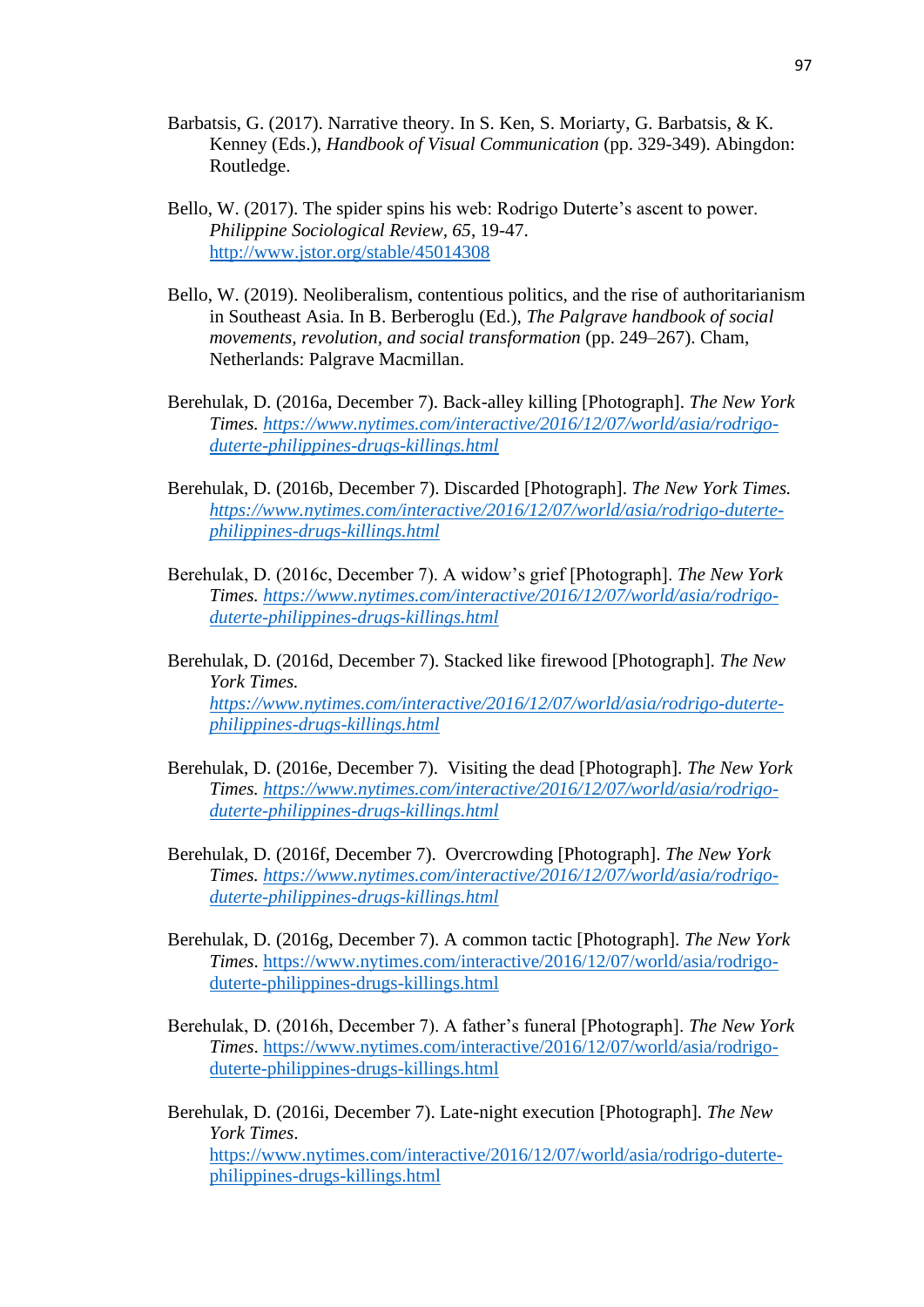- Berehulak, D. (2016j, December 7). 'Nanlaban' [Photograph]. *The New York Times*. [https://www.nytimes.com/interactive/2016/12/07/world/asia/rodrigo-duterte](https://www.nytimes.com/interactive/2016/12/07/world/asia/rodrigo-duterte-philippines-drugs-killings.html)[philippines-drugs-killings.html](https://www.nytimes.com/interactive/2016/12/07/world/asia/rodrigo-duterte-philippines-drugs-killings.html)
- Berger, M. (1992). *How art becomes history: Essays on art, society, and culture in post-New Deal America.* New York: HarperCollins.
- Berger, A. A. (2012). *Seeing is Believing: An Introduction to Visual Communication*. United Kingdom: McGraw-Hill Education.
- Bernal, B. (2017, February 25). [A protest rally that coincided with the EDSA uprising commemoration] [Photograph]. *CNN. <https://edition.cnn.com/2017/02/25/asia/philippines-protest/index.html>*
- Bertram, E., Blachman, M., Sharpe, K., & Andreas, P. (1996). *Drug war [politics: The](https://eds.a.ebscohost.com/eds/viewarticle/render?data=dGJyMPPp44rp2%2fdV0%2bnjisfk5Ie46bRKsKivTa6k63nn5Kx94um%2bSbClsEewprBInq%2b4TLawslGet8s%2b8ujfhvHX4Yzn5eyB4rOvS7Gnt0mxq7I%2b8d%2fiVbCvt32u1%2bJLq6axTrWjsnyzpqt649uxReSssk2vq7NP4dvkUb7p4nur7KuL4%2bnxheXorkmk4t%2bG5bPjhqTa4FXjpq5I9uTfPvLX5VW%2fxKR57LOzT7WspH7t6Ot58rPkjeri8n326qR%2f89vxjLvK8I3j&vid=1&sid=299e0ad3-0367-4d50-bee3-f6451557cef9@sdc-v-sessmgr01)  [price of denial](https://eds.a.ebscohost.com/eds/viewarticle/render?data=dGJyMPPp44rp2%2fdV0%2bnjisfk5Ie46bRKsKivTa6k63nn5Kx94um%2bSbClsEewprBInq%2b4TLawslGet8s%2b8ujfhvHX4Yzn5eyB4rOvS7Gnt0mxq7I%2b8d%2fiVbCvt32u1%2bJLq6axTrWjsnyzpqt649uxReSssk2vq7NP4dvkUb7p4nur7KuL4%2bnxheXorkmk4t%2bG5bPjhqTa4FXjpq5I9uTfPvLX5VW%2fxKR57LOzT7WspH7t6Ot58rPkjeri8n326qR%2f89vxjLvK8I3j&vid=1&sid=299e0ad3-0367-4d50-bee3-f6451557cef9@sdc-v-sessmgr01)*. Berkeley: University of California Press.
- Bonikowski, B. (2016). Three lessons of contemporary populism in Europe and the United States. *Brown Journal of World Affairs, 23*(1), 9-24.
- Bonikowski, B. (2017). Ethno-nationalist populism and the mobilization of collective resentment. *British Journal of Sociology, 68*(1), 181–213. <https://doi.org/10.1111/1468-4446.12325>
- Bonikowski, B., & Gidron, N. (2016). Multiple Traditions in Populism Research: Toward a Theoretical Synthesis. *APSA Comparative Politics Newsletter, 26*(12), 7–14. [http://dx.doi.org/10.2139/ssrn.2875372](https://dx.doi.org/10.2139/ssrn.2875372)
- Bowring, P. (2019, February 17). Duterte's proposal to change the Philippines' name highlights the vexed history of place nomenclature. *South China Morning Post*. <https://www.scmp.com/>
- Brandt, S. L. (2020). Donald Trump, the reality show: Populism as performance and spectacle. *Z Literaturwiss Linguistik, 50,* 303-321. <https://doi.org/10.1007/s41244-020-00170-3>
- Brennen, B. S. (2017). Qualitative research methods for media studies (2nd Ed.). New York: Routledge.
- Brubaker, R. (2017). Why populism? *Theory and Society*, *46*(5), 357–385. [https://doi.org/10.1007/s11186-017-](https://doi.org/10.1007/s11186-017-%209301-7) 9301-7
- Canovan, M. (2002). Taking politics to the people: Populism as the ideology of democracy. In Y. Mény & Y. Surel (Eds.), *Democracies and the populist challenge* (pp. 25–44). London, UK: Palgrave Macmillan.
- Canovan, M. (2004). Populism for political theorists? *Journal of Political Ideologies*, *9*(3), 241–252.<https://doi.org/10.1080/1356931042000263500>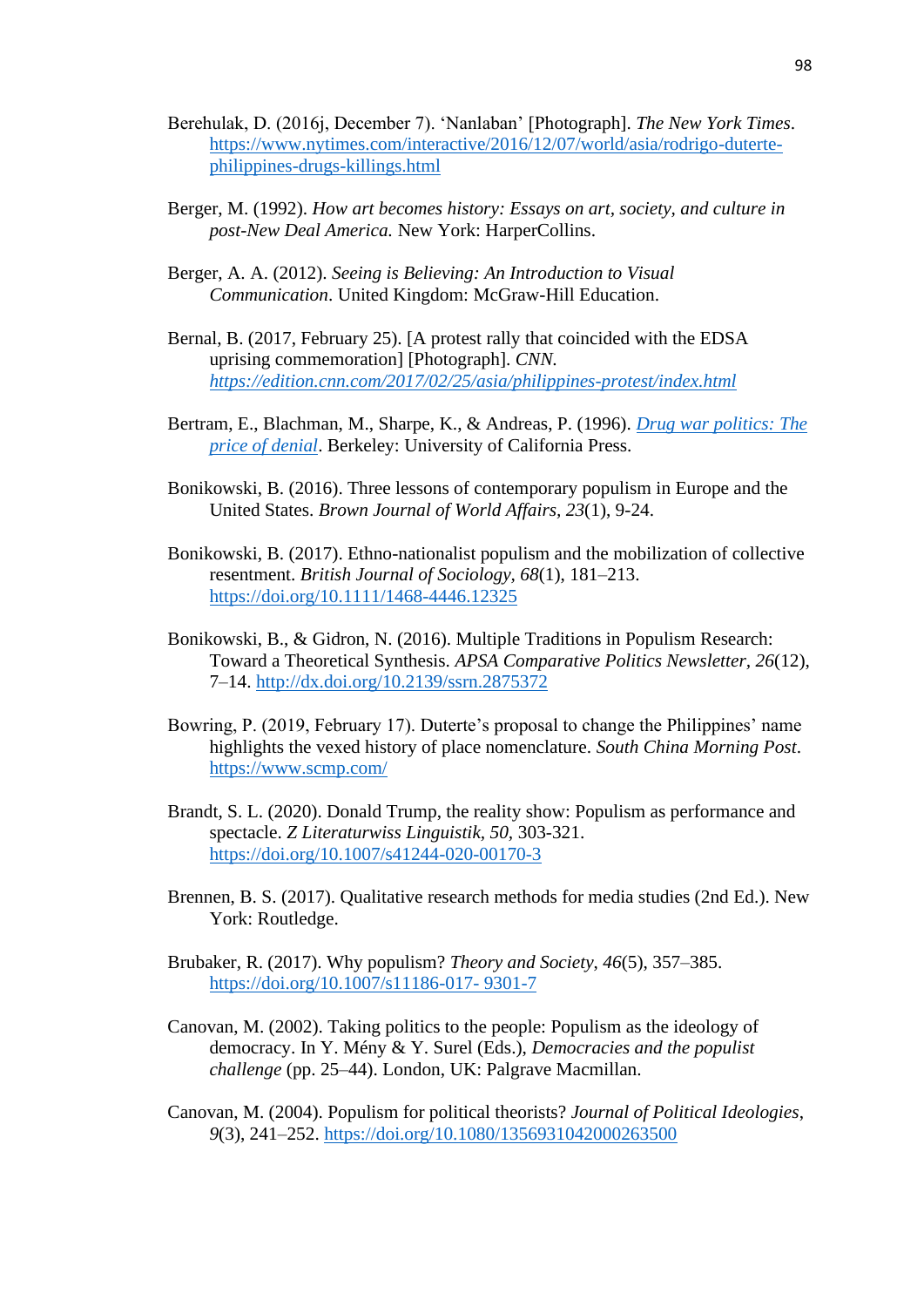- Caramani, D. (2017). Will vs. reason: The populist and technocratic forms of political representation and their critique to party government. *American Political Science Review*, *111*(1), 54–67. https://doi.org/10.1017/ S0003055416000538
- Carey, J. W. (2009). *Communication as Culture.* New York: Routledge.
- Carpenter, A. C. (2013). Changing lenses: Conflict analysis and Mexico's "drug war." *Latin American Politics and Society*, *55*(3), 139-160. <https://www.jstor.org/stable/43284851>
- Celis, N. (2017a, June 29). Residents near a crime scene where three alleged drug dealers were killed after a raid in Manila [Photograph]. *The Guardian*. [https://www.theguardian.com/world/gallery/2017/jun/29/the-brutal-war-on](https://www.theguardian.com/world/gallery/2017/jun/29/the-brutal-war-on-drugs-in-the-philippines-in-pictures)[drugs-in-the-philippines-in-pictures](https://www.theguardian.com/world/gallery/2017/jun/29/the-brutal-war-on-drugs-in-the-philippines-in-pictures)
- Celis, N. (2017b, February 20). Residents near a crime scene where three alleged drug dealers were killed after a raid in Manila [Photograph]. *Asian News.*  [http://www.asianews.it/news-en/Protests-continue-for-the-war-against-drugs](http://www.asianews.it/news-en/Protests-continue-for-the-war-against-drugs-and-the-decision-to-reinstate-the-death-penalty-39982.html)[and-the-decision-to-reinstate-the-death-penalty-39982.html](http://www.asianews.it/news-en/Protests-continue-for-the-war-against-drugs-and-the-decision-to-reinstate-the-death-penalty-39982.html)
- Chattopadhyay, S. (2018). Understanding the authoritarian voter in the 2016 presidential election. In B. R. Warner, D. G. Bystrom, M. S. McKinney, & M. C. Banwart (Eds.), *An unprecedented election: Media, communication, and the electorate in the 2016 campaign* (pp. 399-418). ABC-CLIO, LLC. Retrieved from ProQuest Ebook Central, [http://ebookcentral.proquest.com/lib/marquette/detail.action?docID=5255519.](http://ebookcentral.proquest.com/lib/marquette/detail.action?docID=5255519)
- Chen, A. (2016, November 14). When a populist demagogue takes power. *The New Yorker*.<https://www.newyorker.com/>
- Clement, H. (2016, April 27). Duterte's supporters hold banners that say: "Ang hindi bumoto kay Duterte, patay!". *Philippine News*. Retrieved from [https://philnews.ph](https://philnews.ph/)
- Comroff, J. (2011). Populism and late liberalism: A special affinity? *Annals of the American Academy of Political and Social Science*, *637* (1), 99–111. <https://doi.org/10.1177/0002716211406079>
- Conde, C. H. (2005, July 2). News analysis: In Manila, scandal becomes way of life. The New York Times. [https://nytimes.com](https://nytimes.com/)
- Cook, M. (2017). Ignoring the curve: President Duterte's first year in office. *ISEAS – Perspective.* [https://www.iseas.edu.sg/images/pdf/ISEAS\\_Perspective\\_2017\\_44.pdf](https://www.iseas.edu.sg/images/pdf/ISEAS_Perspective_2017_44.pdf)
- Cornelio, J. & Medina, E. (2019). [Christianity and Duterte's](https://eds.a.ebscohost.com/eds/viewarticle/render?data=dGJyMPPp44rp2%2fdV0%2bnjisfk5Ie46bRKsKivTa6k63nn5Kx94um%2bSbClsEewprBInq%2b4TLawslGet8s%2b8ujfhvHX4Yzn5eyB4rOvS7Gnt0mxq7I%2b8d%2fiVbCvt32u1%2bJLq6axTrWjsnyzpqt649uxReSssk2vq7NP4dvkUb7p4nur7KuL4%2bnxheXorkmk4t%2bG5bPjhqTa4FXf5%2bY%2b8tflVb%2fEpHnss69Lta%2bwTLGvrz7k5fCF3%2bq7fvPi6ozj7vI%2b5evji%2fKz0orz2wAA&vid=1&sid=299e0ad3-0367-4d50-bee3-f6451557cef9@sdc-v-sessmgr01) war on drugs in the [Philippines.](https://eds.a.ebscohost.com/eds/viewarticle/render?data=dGJyMPPp44rp2%2fdV0%2bnjisfk5Ie46bRKsKivTa6k63nn5Kx94um%2bSbClsEewprBInq%2b4TLawslGet8s%2b8ujfhvHX4Yzn5eyB4rOvS7Gnt0mxq7I%2b8d%2fiVbCvt32u1%2bJLq6axTrWjsnyzpqt649uxReSssk2vq7NP4dvkUb7p4nur7KuL4%2bnxheXorkmk4t%2bG5bPjhqTa4FXf5%2bY%2b8tflVb%2fEpHnss69Lta%2bwTLGvrz7k5fCF3%2bq7fvPi6ozj7vI%2b5evji%2fKz0orz2wAA&vid=1&sid=299e0ad3-0367-4d50-bee3-f6451557cef9@sdc-v-sessmgr01) *Politics, Religion & Ideology 20*(2), 151-169. <https://doi.org/10.1080/21567689.2019.1617135>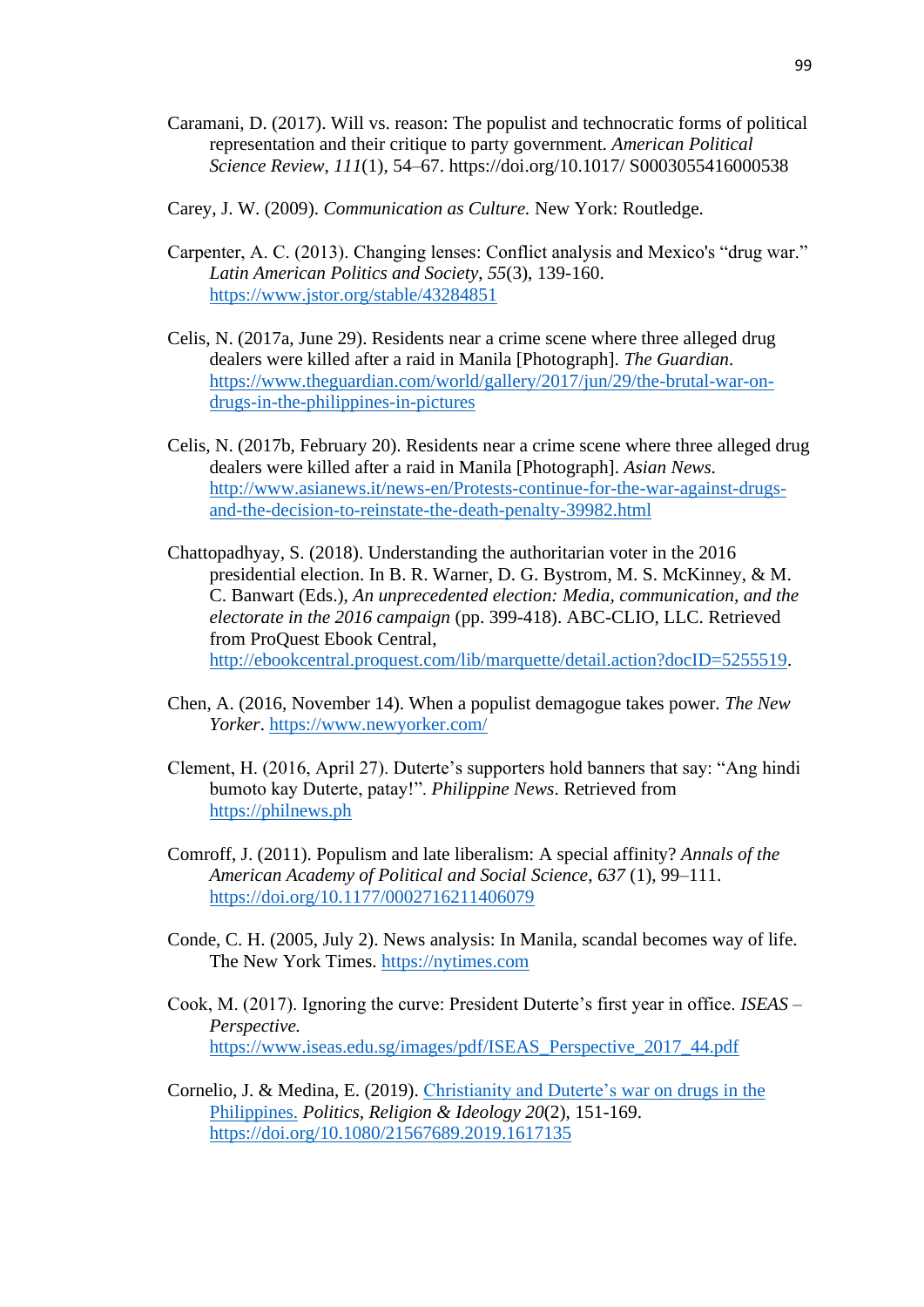- Coronel, S. S. (2019, September/October). The vigilante president: How Duterte's brutal populism conquered the Philippines. *Foreign Affairs*. <https://www.foreignaffairs.com/>
- Curato, N. (2016). Flirting with authoritarian fantasies? Rodrigo Duterte and the new terms of Philippine populism. *Journal of Contemporary Asia, 47*(1), 142-153. <https://doi.org/10.1080/00472336.2016.1239751>
- Curato, N. (2017). Politics of anxiety, politics of hope: Penal populism and Duterte's rise to power. *Journal of Current Southeast Asian Affairs*, *35*(3), 91–109. [https://doi.org/10.1177/186810341603500305](https://doi.org/10.1177%2F186810341603500305)
- David, C. C., & Atun, J. M. L. (2015). Celebrity politics: Correlates of voting for celebrities in Philippine presidential elections. *Social Science Diliman, 11*(2), 1- 23. Retrieved from [https://www.researchgate.net](https://www.researchgate.net/)
- De Castro, E. (2017, August 26). [Funeral procession of Kian stops of police station] [Photograph]. *South China Morning Post. [https://www.scmp.com/news/asia/southeast-asia/article/2108398/justice-kian](https://www.scmp.com/news/asia/southeast-asia/article/2108398/justice-kian-mourners-remember-philippine-teen-shot-dead)[mourners-remember-philippine-teen-shot-dead](https://www.scmp.com/news/asia/southeast-asia/article/2108398/justice-kian-mourners-remember-philippine-teen-shot-dead)*
- De Chavez J. C., & Pacheco, V. (2020). Masculinity in the age of (Philippine) populism: Violence and vulgarity in Duterte's hypermasculine discourse. *Masculinities and Social Change,6*(3), 261-283. <https://doi.org/10.17583/MCS.2020.5157>
- Debord, G. (1994). *The Society of the Spectacle* (D. Nicholson-Smith, Trans.). New York, Zone Books. (Original work published 1967)
- De La Salle University Dasmariñas Student Publication. (2020, June 11). *The story behind the raised fist symbol of revolution.* Heraldo Filipino. <http://heraldofilipino.com/>
- Devinney, T. M., & Hartwell, C. A. (2020). Varieties of populism. *Global Strategy Journal*, *10*(1), 32–66.<https://doi.org/10.1002/gsj.1373>
- Dewey, J. (1916). Democracy and Education. New York: Macmillan.
- Dollanganger, C. (2018, February 12). Here's what you don't know about why Filipinos support Duterte. *The News Lens*.<https://international.thenewslens.com/>
- Ekström, M., Patrona, M., & Thornborrow, J. (2018). Right-wing populism and the dynamics of style: A discourse-analytic perspective on mediated political performances. *Palgrave Communications, 4*(83), 1-11.
- Entman, R. M. (1993). Framing: toward clarification of a fractured paradigm. *Journal of Communication, 43*(4), 51-58. [https://doi.org/10.1111/j.1460-](https://doi.org/10.1111/j.1460-2466.1993.tb01304.x) [2466.1993.tb01304.x](https://doi.org/10.1111/j.1460-2466.1993.tb01304.x)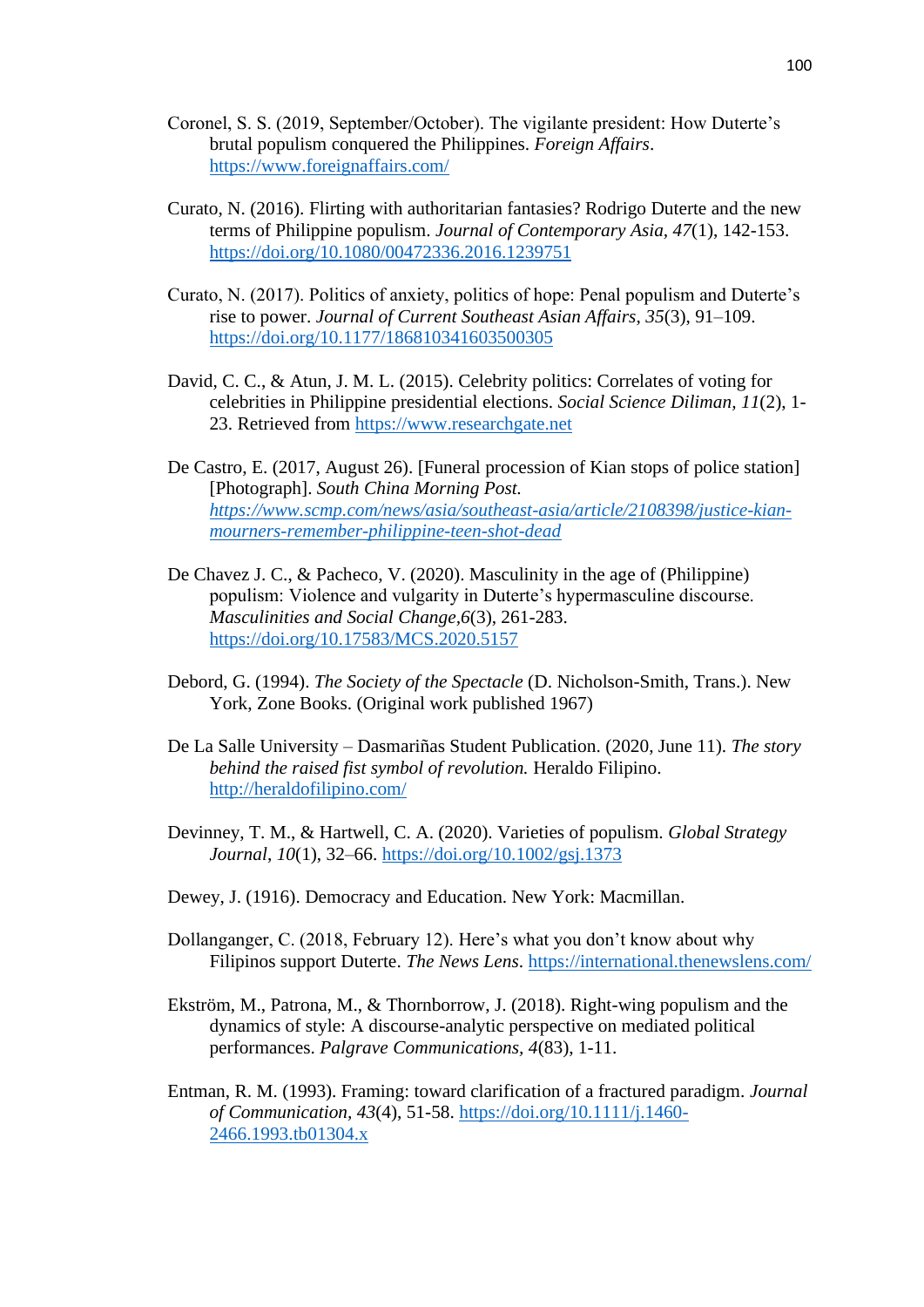- Esguerra, D. (2019, April 9). Duterte to commemorate Araw ng Kagitingan in Jolo, Sulu. *Inquirer*. [https://newsinfo.inquirer.net](https://newsinfo.inquirer.net/)
- Favila, A. (2017, June 29). [A bag of marijuana from the pocket of a dead victim] [Photograph]. *The Guardian*. [https://www.theguardian.com/world/gallery/2017/jun/29/the-brutal-war-on](https://www.theguardian.com/world/gallery/2017/jun/29/the-brutal-war-on-drugs-in-the-philippines-in-pictures)[drugs-in-the-philippines-in-pictures](https://www.theguardian.com/world/gallery/2017/jun/29/the-brutal-war-on-drugs-in-the-philippines-in-pictures)
- Fisher, W. R. (1984). Narration as human communication paradigm: The case of public moral argument. *Communication Monographs, 51*(1)*,* 1-22. <https://doi.org/10.1080/03637758409390180>
- Fisher, W. R. (1987). *Human communication as narration: Toward a philosophy of reason, value, and action.* Columbia: University of South Carolina Press.
- Forde, K. R. (2015). Communication and the Civil Sphere: Discovering Civil Society in Journalism Studies. *Journal of Communication Inquiry, 39*(2), 113–124. <https://doi.org/10.1177/0196859915580849>
- Foss, S. K. (2004). *Rhetorical criticism: Exploration & practice*. United States: Waveland Press.
- Gabuco, C. (2017, February 23). [Hysterical and emotional relatives of victims] [Photograph]. *Time*. [https://time.com/philippines-rodrigo-duterte-drug-war](https://time.com/philippines-rodrigo-duterte-drug-war-local-photographers/)[local-photographers/](https://time.com/philippines-rodrigo-duterte-drug-war-local-photographers/)
- Galston, W. A. (2018). The populist challenge to liberal democracy. *Journal of Democracy*, *29*(2), 5–19. https:// doi.org/10.12987/yale/9780300228922.003.0004
- Go, V. (2017, February 23). [A body labeled as John Doe] [Photograph]. *Time*. <https://time.com/philippines-rodrigo-duterte-drug-war-local-photographers/>
- Goodnow, T. (2017). Using narrative theory to understand the power of news photographs. In S. Ken, S. Moriarty, G. Barbatsis, & K. Kenney (Eds.), *Handbook of Visual Communication* (pp. 351-361). Abingdon: Routledge.
- Greenwood, K., & Smith, C. Z. (2007). How the world looks to us: International news in award-winning photographs from the pictures of the year, 1943-2003. *Journalism Practice, 1*(1), 82–101.<https://doi.org/10.1080/17512780601078886>
- Hall, S. (1975). Introduction. In A. Smith, E. Immirzi, & T. Blackwell (Eds.), *Paper voices: The popular press and social change, 1935-1965* (pp. 11-24). London: Chatto & Windus.
- Hall, S. (1999). Introduction to part III: Looking and subjectivity. In J. Evans & S. Hall (Eds.), *Visual culture: The reader*. London: Sage Publications.
- Hariman, R. D., & Lucaites, J. L. (2016). *The public image: Photography and civil spectatorship*. Chicago, IL: University of Chicago Press.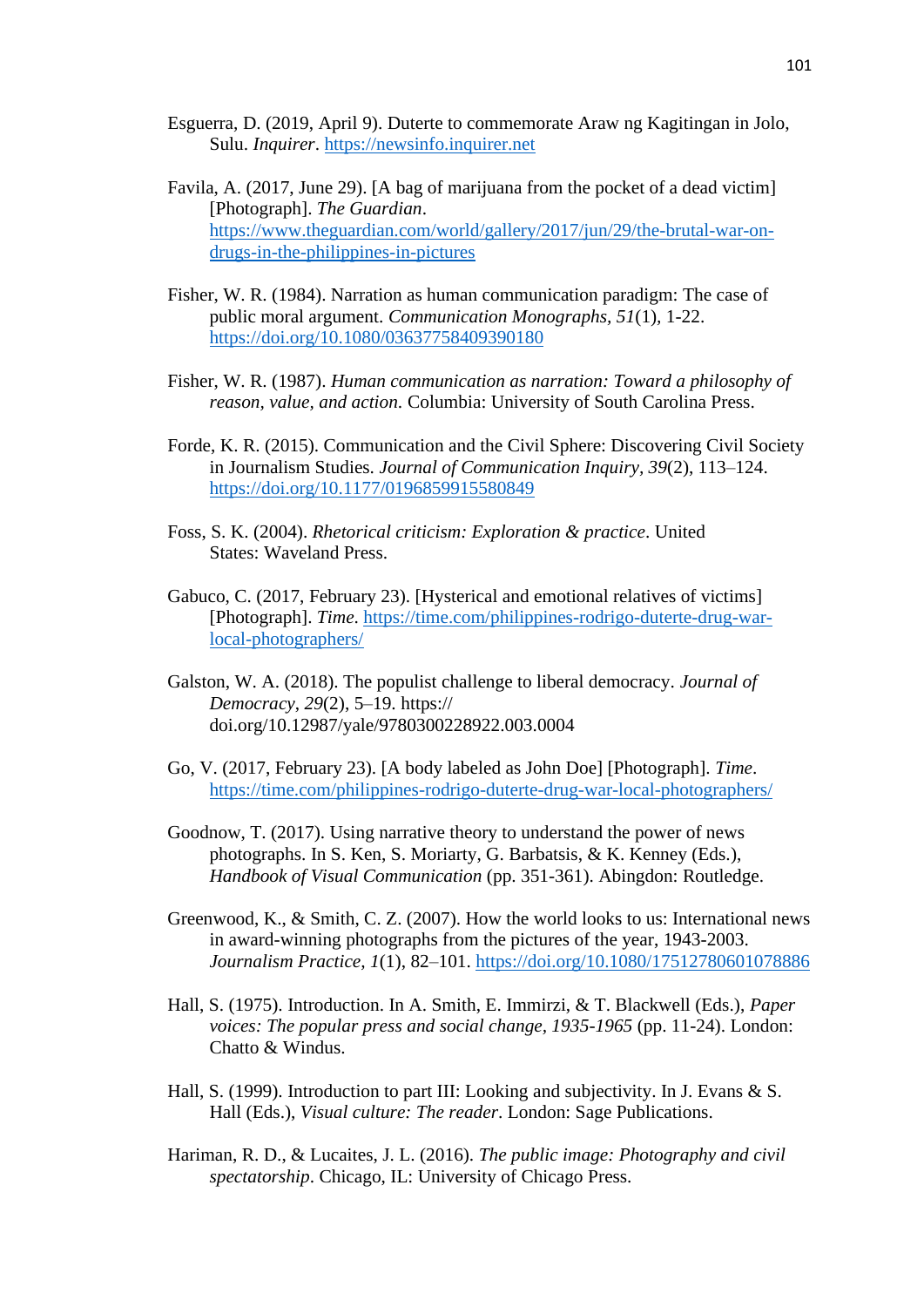- Hawkins, K. A. (2009). Is Chávez populist? Measuring populist discourse in comparative perspective. *Comparative Political Studies, 42*(8), 1040–1067. <https://doi.org/10.1177/2F0010414009331721>
- Hawkins, K. A., & Kaltwasser, C. R. (2017). What the (ideational) study of populism can teach us, and what it can't. *Swiss Political Science Review*, *23*(4), 526–542. <https://doi.org/10.4324/9781315196923>
- Hawkins, K. A., Read, M., & Pauwels, T. (2018). Populism and its causes. In C. R. Kaltwasser, P. A. Taggart, P. Ochoa Espejo, & P. Ostiguy (Eds.), *The Oxford handbook of populism* (pp. 267–286). Oxford, England: Oxford University Press.<https://doi.org/10.1093/oxfordhb/9780198803560.013.13>
- Hays, J. (2008). *Politics in the Philippines*. Facts and Details. Retrieved January 18, 2021, from [http://factsanddetails.com/southeast-asia/Philippines/sub5\\_6f/entry-](http://factsanddetails.com/southeast-asia/Philippines/sub5_6f/entry-3904.html)[3904.html](http://factsanddetails.com/southeast-asia/Philippines/sub5_6f/entry-3904.html)
- Hellmann, O. (2017). Populism in East Asia. In C. R. Kaltwasser, P. A. Taggart, P. O. Espejo, & P. Ostiguy (Eds.), *The Oxford handbook of populism* (pp. 201–221). New York, USA: Oxford University Press.
- Hernandez, C. G. , Borlaza, G. C. & Cullinane, M. (2021). Philippines. In *Encyclopedia Britannica*. Retrieved February 10, 2021, from <https://www.britannica.com/place/Philippines>
- Heydarian, R. J. (2018). The rise of Duterte: A populist revolt against elite democracy. Singapore: Palgrave Macmillan.
- Hill, C. A. & Helmers, M. (Eds.) (2004). *Defining visual rhetorics.* Mahwah, NJ: Lawrence Erlbaum Associates.
- Holcombe, H. (2019, June 27). A dictator's playbook is threatening democracy: This woman is fighting back. *CBS News*.<https://www.cbsnews.com/>
- Hoopes, J. (1991). *Peirce on signs*. Chapel Hill, NC: The University of North Carolina Press.
- Horvit, B. (2003). Combat, political violence top international categories. *Newspaper Research Journal, 24*(2), 22-35.<https://doi.org/10.1177/073953290302400202>
- Hranjski, H. (2013, May 13). Filipino clans, celebrities dominate midterm polls. *Yahoo!News.* <https://news.yahoo.com/>
- Hutchcroft, P. D. D. (2008). The Arroyo imbroglio in the Philippines. *Journal of Democracy 19*(1), 141–155. <http://doi:10.1353/jod.2008.0001>
- Inglehart, R. & Norris P. (2016). *Trump, Brexit and the rise of populism: Economic have-nots and cultural backlash.* Working Paper No. RWP16-026 Harvard Kennedy School, Boston MA.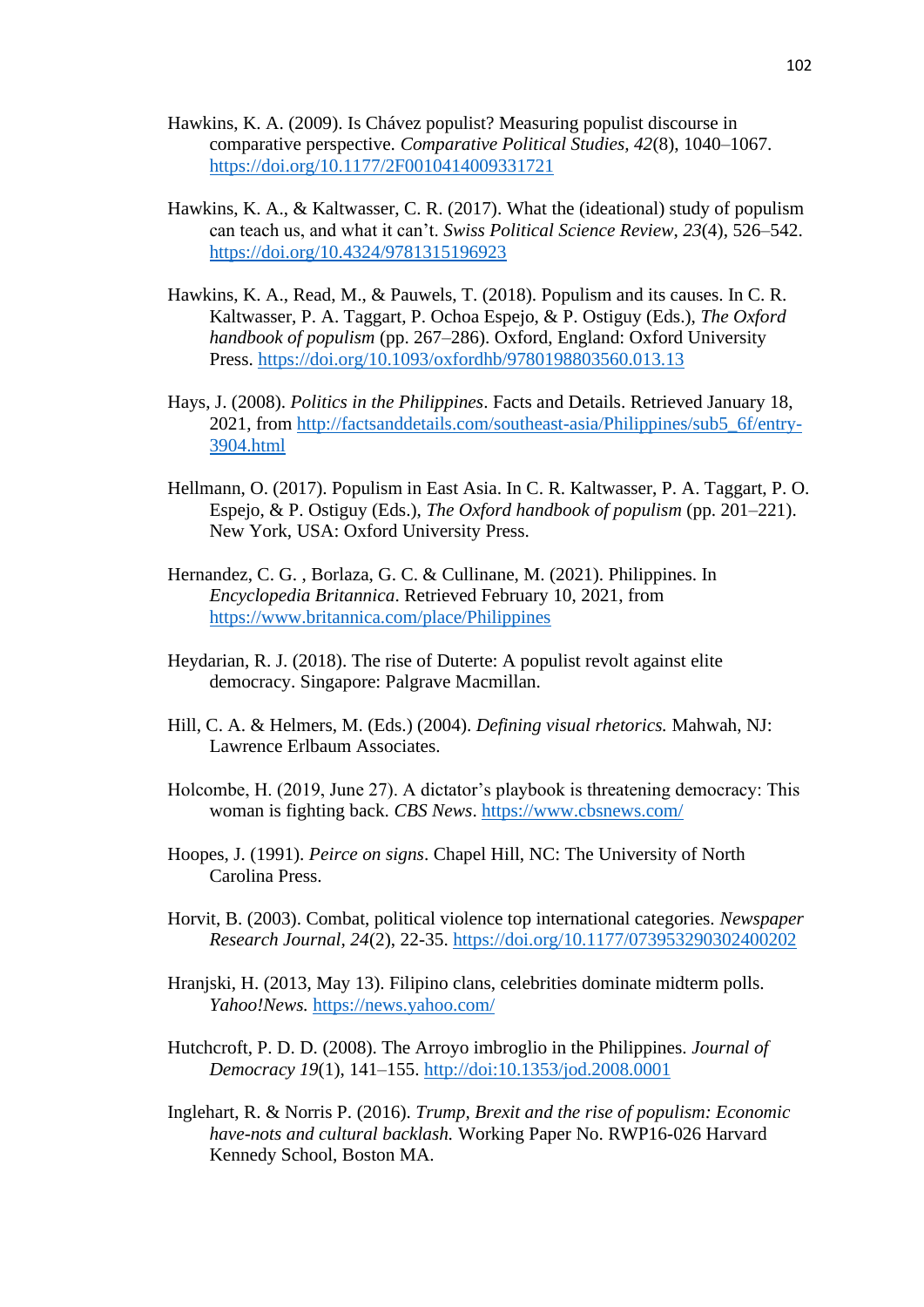- Jansen, R. S. (2011). Populist mobilization: A new theoretical approach to populism. *Sociological Theory, 29*(2), 75–96. [https://doi.org/10.1111/j.1467-](https://doi.org/10.1111/j.1467-9558.2011.01388.x) [9558.2011.01388.x](https://doi.org/10.1111/j.1467-9558.2011.01388.x)
- Jeffrey, P. (2018). Protesters during the AIDS Conference in Amsterdam [Photograph]. *UMC Giving. [https://www.umc.org/en/content/national-council](https://www.umc.org/en/content/national-council-of-churches-in-philippines-urging-better-protection-of-human-rights-icf)[of-churches-in-philippines-urging-better-protection-of-human-rights-icf](https://www.umc.org/en/content/national-council-of-churches-in-philippines-urging-better-protection-of-human-rights-icf)*
- Judis, J. B. (2016). *The populist explosion: how the great recession transformed American and European politics*. New York: Columbia Global Reports.
- Juego, B. (2017). The Philippines 2017: Duterte-led authoritarian populism and its liberal-democratic roots. In M. Torri, E. Basile, & N. Mocci (Eds.), *Asia in the Waning Shadow of American Hegemony* (pp. 129-164). Asia Minor: The Journal of the Italian Think Tank on Asia founded by Giorgio Borsa in 1989, XXVIII. Viella. Retrieved from <https://www.viella.it/rivista/9788833130446>
- Juego, B. (2017, February 22). *Demystifying Duterte's populism in the Philippines*. Asia Dialogue. [https://theasiadialogue.com/2017/02/22/demystifying-dutertes](https://theasiadialogue.com/2017/02/22/demystifying-dutertes-populism-in-the-philippines/)[populism-in-the-philippines/](https://theasiadialogue.com/2017/02/22/demystifying-dutertes-populism-in-the-philippines/)
- Laclau, E. (2005a). *On Populist Reason*. London: Verso.
- Laclau, E. (2005b). Populism: What's in a name? In F. Panizza (Ed.), *Populism and the mirror of democracy* (pp. 32–49). London: Verso.
- Lacorte, G. (2013, November 12). God was away when Yolanda flattened Tacloban Duterte. *Philippine Daily Inquirer*.<https://newsinfo.inquirer.net/>
- Langton, L. (1991). Photo Coverage of the Third World in Four Prestige U.S. Newspapers. *Newspaper Research Journal, 12*(4), 98-107. <https://doi.org/10.1177/073953299101200410>
- Lerma, R. (2017, February 23). [A woman cradling dead partner] [Photograph]. *Time* <https://time.com/philippines-rodrigo-duterte-drug-war-local-photographers/>
- Levin, J. & Uziel, D. (1998). Ordinary men, extraordinary photos. *Yad Vashem Studies, 26, 265-279.* <https://www.yadvashem.org/>
- Levitsky, S., & Roberts, K. M. (2011). Latin America's "left turn": A framework for analysis. In L. S. Left & K. M. Roberts (Eds.), *The resurgence of the Latin American* (pp. 1–28). Baltimore, MD: Johns Hopkins University Press. <https://doi.org/10.1353/book.1866>
- Library of Congress Federal Research Division. (2006, March). *Country Profile: Philippines*.<https://www.loc.gov/rr/frd/cs/profiles/Philippines-new.pdf>
- Linfield, S. (2010). *The cruel radiance: Photography and political violence.* Chicago: University of Chicago Press.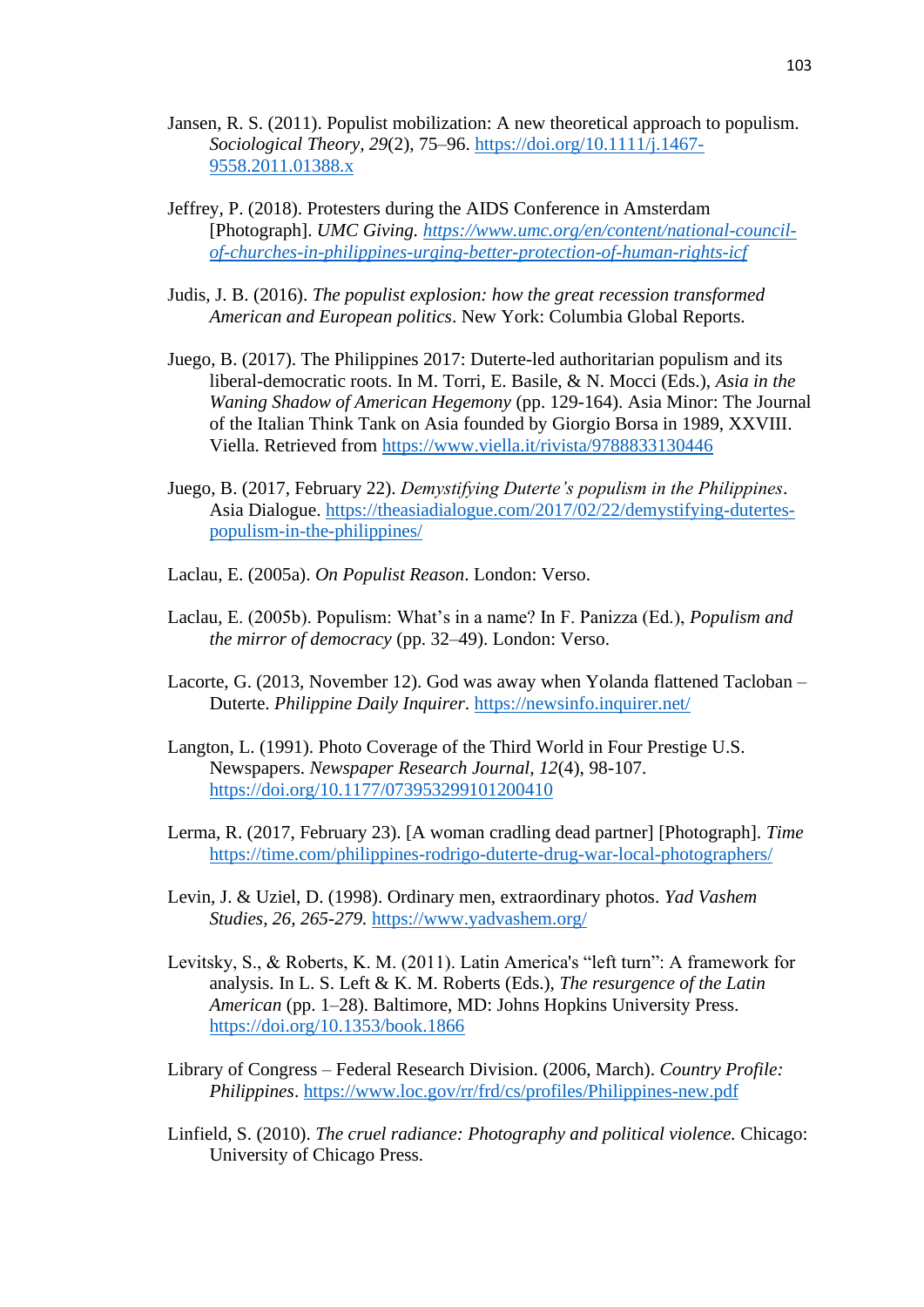- Little, D. (2020). Philosophy of history. In E. N. Zalta (ed.), *The Stanford Encyclopedia of Philosophy* (Winter 2020 Ed., n.p.). Retrieved January 4, 2021, from<https://plato.stanford.edu/archives/win2020/entries/history/>
- Loewen, J. W. (1995). *Lies my teacher told me: Everything your American history textbook got wrong.* New York: Simon & Schuster.
- Lopez, E. (2017, February 23). [A crying man by the graves] [Photograph]. *Time*. <https://time.com/philippines-rodrigo-duterte-drug-war-local-photographers/>
- Lopez, E. (2019, July 9). [Relatives and friends of 3-year old Myca holding a banner] [Photogrpah]. *Reuters. [https://www.reuters.com/article/us-philippines-drugs/u](https://www.reuters.com/article/us-philippines-drugs/u-n-to-probe-philippines-drug-war-deaths-idUSKCN1U61FV)[n-to-probe-philippines-drug-war-deaths-idUSKCN1U61FV](https://www.reuters.com/article/us-philippines-drugs/u-n-to-probe-philippines-drug-war-deaths-idUSKCN1U61FV)*
- Madrid, R. L. (2008). The rise of ethnopopulism in Latin America. *World Politics, 60*(3), 475–508.<https://doi.org/10.1017/S0043887100009060>
- Marquez, B. (2017, May 2). [Protesters march carrying a mock coffin] [Photograph]. *AlJazeera. [https://www.aljazeera.com/gallery/2017/5/2/millions-hit-the-streets](https://www.aljazeera.com/gallery/2017/5/2/millions-hit-the-streets-in-worldwide-may-day-rallies)[in-worldwide-may-day-rallies](https://www.aljazeera.com/gallery/2017/5/2/millions-hit-the-streets-in-worldwide-may-day-rallies)*
- Mazzoleni, G., Stewart, J., & Horsfield, B., (2003). The media and neo-populism: A contemporary comparative analysis. Westport, CT: Praeger.
- McKenzie, S., & Liptak, K. (2016, September 6). After cursing Obama, Duterte expresses regret. *CNN Politics*.<https://www.cnn.com/>
- Moffit, B. (2016). *The Global Rise of Populism*. Stanford: Stanford University Press.
- Moffitt, B., & Tormey, S. (2014). Rethinking populism: Politics, mediatisation and political style. *Political Studies*, *62*(2), 381–397. [https://doi.org/10.1111/1467-](https://doi.org/10.1111/1467-%209248.12032) [9248.12032](https://doi.org/10.1111/1467-%209248.12032)
- Molloy, D. (2018, March 6). What is populism, and what does the term actually mean? *BBC News*.<https://www.bbc.com/>
- Morales, H. R. (2017, February 23). [A video call with a mourner] [Photograph]. *Time*. [https://time.com/philippines-rodrigo-duterte-drug-war-local](https://time.com/philippines-rodrigo-duterte-drug-war-local-photographers/)[photographers/](https://time.com/philippines-rodrigo-duterte-drug-war-local-photographers/)
- Morgan, M. (2020). A cultural sociology of populism. *International Journal of Politics, Culture, and Society.* <https://doi.org/10.1007/s10767-020-09366-4>
- Moriarty, S. (2017). Visual semiotics theory. In S. Ken, S. Moriarty, G. Barbatsis, & K. Kenney (Eds.), *Handbook of Visual Communication* (pp. 227-241). Abingdon: Routledge.
- Mounk, Y. (2014). Pitchfork politics: The populist threat to liberal democracy. *Foreign Affairs*, *9*(3), 27–36. Retrieved from https://search.proquest.com/docview/1 559077033?accountid=12698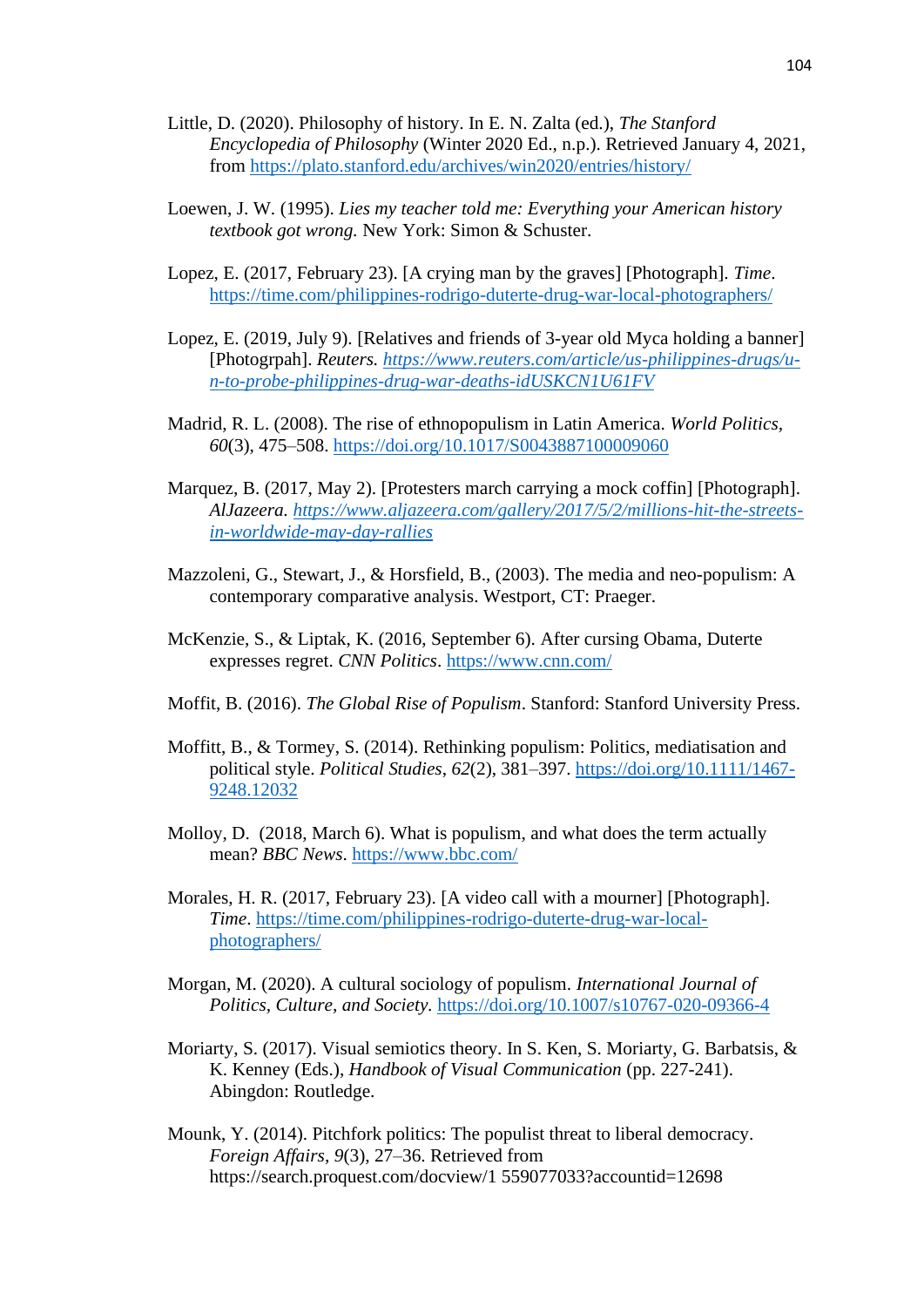- Mounk, Y. (2018). *The people vs. democracy: Why our freedom is in danger and how to save it*. Cambridge, Massachusetts: Harvard University Press.
- Mudde, C. (2004). The populist zeitgeist. *Government and Opposition, 39*(4), 541– 563.<https://doi.org/10.1111/j.1477-7053.2004.00135.x>
- Mudde, C., & Kaltwasser, C. R. (2017). *Populism: A very short introduction*. Oxford, England: Oxford University Press.
- Nachtwey, J. (2017, January 15). [A pregnant woman sitting next to two coffins] [Photograph]. *Time*.<https://time.com/philippines-drug-war/>
- Nachtwey, J. (2017, January 15). [Makeshift funeral home by the roadside] [Photograph]. *Time.* <https://time.com/philippines-drug-war/>
- Nachtwey, J. (2017, January 15). An overcrowded cell at the Malate jail [Photograph]. *Time*.<https://time.com/philippines-drug-war/>
- NurPhoto. (2017, June 29). [Coffin of victim placed in a tomb] [Photograph]. *The Guardian. [https://www.theguardian.com/world/gallery/2017/jun/29/the-brutal](https://www.theguardian.com/world/gallery/2017/jun/29/the-brutal-war-on-drugs-in-the-philippines-in-pictures)[war-on-drugs-in-the-philippines-in-pictures](https://www.theguardian.com/world/gallery/2017/jun/29/the-brutal-war-on-drugs-in-the-philippines-in-pictures)*
- O'Donnell, M. (2005, June 21). Cardinal Jaime Sin, a champion of the poor in the Philippines, is dead at 76. *The New York Times.* <https://www.nytimes.com/>
- Ochayon, S. S. (2013). Critical analysis of photographs as historical sources. *Yad Vashem*.<https://www.yadvashem.org/>
- Ongcal, A. (2017, February 23). [Two bodies lie next to each other on the roadside] [Photograph]. *Time*. [https://time.com/philippines-rodrigo-duterte-drug-war](https://time.com/philippines-rodrigo-duterte-drug-war-local-photographers/)[local-photographers/](https://time.com/philippines-rodrigo-duterte-drug-war-local-photographers/)
- Orsini, M. M. (2017). Frame analysis of drug [narratives in network news coverage.](https://eds.a.ebscohost.com/eds/viewarticle/render?data=dGJyMPPp44rp2%2fdV0%2bnjisfk5Ie46bRKsKivTa6k63nn5Kx94um%2bSbClsEewprBInq%2b4TLawslGet8s%2b8ujfhvHX4Yzn5eyB4rOvS7Gnt0mxq7I%2b8d%2fiVbCvt32u1%2bJLq6axTrWjsnyzpqt649uxReSssk2vq7NP4dvkUb7p4nur7KuL4%2bnxheXorkmk4t%2bG5bPjhqTa4FXf5%2bY%2b8tflVb%2fEpHnss69Ks6qvS7OmtD7k5fCF3%2bq7fvPi6ozj7vI%2b5evji%2fKz0orz2wAA&vid=1&sid=299e0ad3-0367-4d50-bee3-f6451557cef9@sdc-v-sessmgr01) *Contemporary Drug Problems, 44*(3), 189-211. <https://doi.org/10.1177/0091450917722817>
- Panizza, F. (2005). Introduction. In F. Panizza (Ed.), *Populism and the mirror of democracy* (pp. 1–32). London: Verso.
- Paris, J. (2019, June 30). Duterte and the poor: What the surveys say. *Rappler.*  <https://www.rappler.com/>
- Peirce, C. S. (1931). *Collected papers*. (Vols. I-VIII). (C. Hartshorne & P. Weiss, Eds.). Cambridge, MA: Harvard University Press.
- Pernia, R. A. (2019). Human rights in a time of populism: Philippines under Rodrigo Duterte. *Asia-Pacific Social Science Review, 19*(3), 56–71.
- "Philippine activists." (2017, January 27). [A pile of effigies at a protest on the streets] [Photograph]. *Global News.*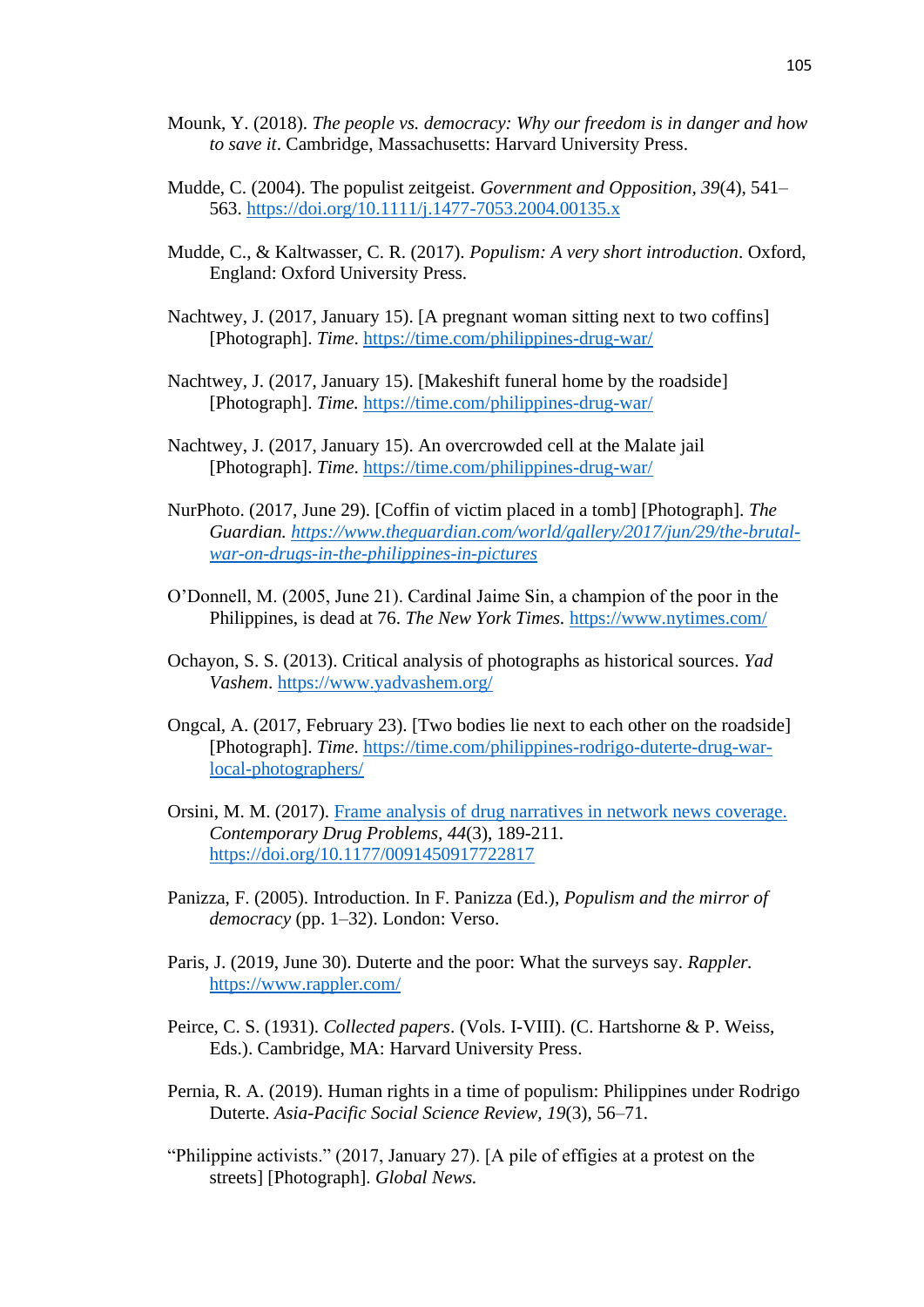*[https://globalnews.ca/news/3209874/philippine-activists-protest-president](https://globalnews.ca/news/3209874/philippine-activists-protest-president-rodrigo-dutertes-war-on-drugs/)[rodrigo-dutertes-war-on-drugs/](https://globalnews.ca/news/3209874/philippine-activists-protest-president-rodrigo-dutertes-war-on-drugs/)*

- "Philippines Church." (2017, August 20). [Protesters display a banner at a rally] [Photograph]. *The New Indian Express. [https://www.newindianexpress.com/world/2017/aug/20/philippines-church](https://www.newindianexpress.com/world/2017/aug/20/philippines-church-head-urges-end-to-president-rodrigo-dutertes-drug-killings-1645692.html)[head-urges-end-to-president-rodrigo-dutertes-drug-killings-1645692.html](https://www.newindianexpress.com/world/2017/aug/20/philippines-church-head-urges-end-to-president-rodrigo-dutertes-drug-killings-1645692.html)*
- Punay, E. (2018, August 3). Ogpin cleared of insider trading. *Philippine Star*. <https://www.philstar.com/>
- Ranada, Pia. (2016, March 28). 12 elements of a Rodrigo Duterte campaign speech. *Rappler.<https://www.rappler.com/>*
- Ranoco, R. (2017a, August 20). [Mourners march at a cemetery holding a banner] [Photograph]. *Reuters. [https://www.reuters.com/article/us-philippines](https://www.reuters.com/article/us-philippines-drugs/philippine-anti-narcotics-chief-warns-of-drugs-war-slowdown-police-target-assassins-idUSKBN1CI07Q)[drugs/philippine-anti-narcotics-chief-warns-of-drugs-war-slowdown-police](https://www.reuters.com/article/us-philippines-drugs/philippine-anti-narcotics-chief-warns-of-drugs-war-slowdown-police-target-assassins-idUSKBN1CI07Q)[target-assassins-idUSKBN1CI07Q](https://www.reuters.com/article/us-philippines-drugs/philippine-anti-narcotics-chief-warns-of-drugs-war-slowdown-police-target-assassins-idUSKBN1CI07Q)*
- Ranoco, R. (2017b, July 18). [Students gesture while holding placards] [Photograph]. *The World. [https://www.pri.org/stories/2019-01-22/does-duterte-s-wrath](https://www.pri.org/stories/2019-01-22/does-duterte-s-wrath-against-catholic-church-have-no-limit)[against-catholic-church-have-no-limit](https://www.pri.org/stories/2019-01-22/does-duterte-s-wrath-against-catholic-church-have-no-limit)*
- Reyes, D. A. (2016). The Spectacle of Violence in Duterte's War on Drugs. *Journal of Current Southeast Asian Affairs*, 35(3), 111-137. <https://doi.org/10.1177/186810341603500306>
- Rode, M., & Revuelta, J. (2015). The wild bunch! An empirical note on populism and economic institutions. *Economics of Governance, 16*(1), 73–96. <https://doi.org/10.1007/s10101-014-0154-5>
- Romero, V., Magaloni, B., & Díaz-Cayeros, A. (2015). [The Mexican](https://eds.a.ebscohost.com/eds/viewarticle/render?data=dGJyMPPp44rp2%2fdV0%2bnjisfk5Ie46bRKsKivTa6k63nn5Kx94um%2bSbClsEewprBInq%2b4TLawslGet8s%2b8ujfhvHX4Yzn5eyB4rOvS7Gnt0mxq7I%2b8d%2fiVbCvt32u1%2bJLq6axTrWjsnyzpqt649uxReSssk2vq7NP4dvkUb7p4nur7KuL4%2bnxheXorkmk4t%2bG5bPjhqTa4FXj2uA%2b8tflVb%2fEpHnss69IsKq3Sq6vrz7k5fCF3%2bq7fvPi6ozj7vI%2b5evji%2fKz0orz2wAA&vid=1&sid=299e0ad3-0367-4d50-bee3-f6451557cef9@sdc-v-sessmgr01) war on drugs: [Crime and the limits of government persuasion.](https://eds.a.ebscohost.com/eds/viewarticle/render?data=dGJyMPPp44rp2%2fdV0%2bnjisfk5Ie46bRKsKivTa6k63nn5Kx94um%2bSbClsEewprBInq%2b4TLawslGet8s%2b8ujfhvHX4Yzn5eyB4rOvS7Gnt0mxq7I%2b8d%2fiVbCvt32u1%2bJLq6axTrWjsnyzpqt649uxReSssk2vq7NP4dvkUb7p4nur7KuL4%2bnxheXorkmk4t%2bG5bPjhqTa4FXj2uA%2b8tflVb%2fEpHnss69IsKq3Sq6vrz7k5fCF3%2bq7fvPi6ozj7vI%2b5evji%2fKz0orz2wAA&vid=1&sid=299e0ad3-0367-4d50-bee3-f6451557cef9@sdc-v-sessmgr01) *International Journal of Public Opinion Research*, *27*(1), 125-137.<https://doi.org/10.1093/ijpor/edu009>
- Sandvik, K. B. & Hoelscher, K. (2017). [The reframing of the](https://eds.a.ebscohost.com/eds/viewarticle/render?data=dGJyMPPp44rp2%2fdV0%2bnjisfk5Ie46bRKsKivTa6k63nn5Kx94um%2bSbClsEewprBInq%2b4TLawslGet8s%2b8ujfhvHX4Yzn5eyB4rOvS7Gnt0mxq7I%2b8d%2fiVbCvt32u1%2bJLq6axTrWjsnyzpqt649uxReSssk2vq7NP4dvkUb7p4nur7KuL4%2bnxheXorkmk4t%2bG5bPjhqTa4FXj2uA%2b8tflVb%2fEpHnss69KsayuSLOstT7k5fCF3%2bq7fvPi6ozj7vI%2b5evji%2fKz0orz2wAA&vid=1&sid=299e0ad3-0367-4d50-bee3-f6451557cef9@sdc-v-sessmgr01) war on drugs as a ["humanitarian crisis": Costs, benefits, and consequences.](https://eds.a.ebscohost.com/eds/viewarticle/render?data=dGJyMPPp44rp2%2fdV0%2bnjisfk5Ie46bRKsKivTa6k63nn5Kx94um%2bSbClsEewprBInq%2b4TLawslGet8s%2b8ujfhvHX4Yzn5eyB4rOvS7Gnt0mxq7I%2b8d%2fiVbCvt32u1%2bJLq6axTrWjsnyzpqt649uxReSssk2vq7NP4dvkUb7p4nur7KuL4%2bnxheXorkmk4t%2bG5bPjhqTa4FXj2uA%2b8tflVb%2fEpHnss69KsayuSLOstT7k5fCF3%2bq7fvPi6ozj7vI%2b5evji%2fKz0orz2wAA&vid=1&sid=299e0ad3-0367-4d50-bee3-f6451557cef9@sdc-v-sessmgr01) *Latin American Perspectives, 44*(4), 168-182.<https://doi.org/10.1177/0094582X16683375>
- Saussure, F. de. (1966). *Course in general linguistics*. (W. Baskin, Trans.). New York: McGraw-Hill.
- Schlereth, T. J. (1996). *Artifacts and the American Past.* Walnut Creek, CA: AltaMira Press.
- Schönfelder, Bruno. (2008). *Right-wing populism as misanthropy*. Schwalbach, Germany: Woncehnschau Press.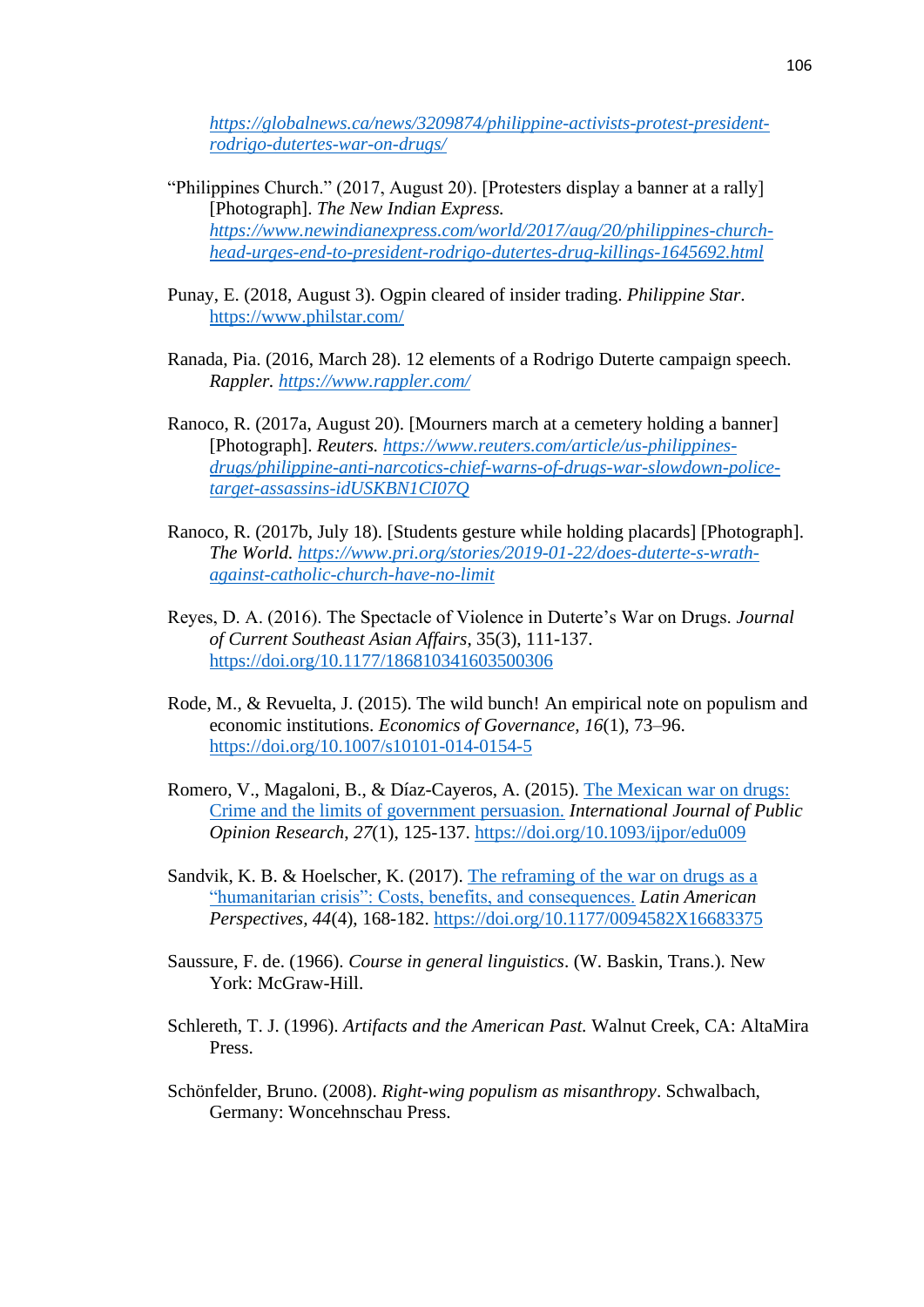- Sepe, B. H. (2017, February 23). [A father crying for his dead son] [Photograph]. *Time*. [https://time.com/philippines-rodrigo-duterte-drug-war-local](https://time.com/philippines-rodrigo-duterte-drug-war-local-photographers/)[photographers/](https://time.com/philippines-rodrigo-duterte-drug-war-local-photographers/)
- Sipress, A. (2005, July 10). After years of protests, Filipinos grow disillusioned. *The Washington Post*.<https://www.washingtonpost.com/>
- Sontag, S. (1977). *On Photography*. New York: Farrar, Straus and Giroux.
- Stanley, B. (2008). The thin ideology of populism. *Journal of Political Ideologies, 13*(1), 95–110.<https://doi.org/10.1080/13569310701822289>
- Strinati, D. (1995). *An introduction to theories popular culture*. London: Routledge.
- Sutherland, M. (2012). Populism and spectacle. *Cultural Studies, 26*, (2-3), 330-345. <http://dx.doi.org/10.1080/09502386.2011.647646>
- Tawatao, D. (2017a, June 29). Police seize a drug suspect in a raid in Manila [Photograph]. *The Guardian*. [https://www.theguardian.com/world/gallery/2017/jun/29/the-brutal-war-on](https://www.theguardian.com/world/gallery/2017/jun/29/the-brutal-war-on-drugs-in-the-philippines-in-pictures)[drugs-in-the-philippines-in-pictures](https://www.theguardian.com/world/gallery/2017/jun/29/the-brutal-war-on-drugs-in-the-philippines-in-pictures)
- Tawatao, D. (2017b, June 29). Police seize a drug suspect in a raid in Manila [Photograph]. *The Guardian*. [https://www.theguardian.com/world/gallery/2017/jun/29/the-brutal-war-on](https://www.theguardian.com/world/gallery/2017/jun/29/the-brutal-war-on-drugs-in-the-philippines-in-pictures)[drugs-in-the-philippines-in-pictures](https://www.theguardian.com/world/gallery/2017/jun/29/the-brutal-war-on-drugs-in-the-philippines-in-pictures)
- Tawatao, D. (2017c, November 5). [Women holding portraits of victims] [Photograph]. *Catholic News Live*.<https://catholicnewslive.com/story/647226>
- Teehankee, J. (2012). The Philippines. In: T. Inoguchi, & J. Blondel (Eds.), *Political Parties and Democracy.* (pp. 187-222). New York: Palgrave Macmillan. [https://doi.org/10.1057/9781137277206\\_11](https://doi.org/10.1057/9781137277206_11)
- "Teen Killings." (2017, September 14). [Students protest at the Department of Justice] [Photograph]. *Global Voices. [https://globalvoices.org/2017/09/14/teen-killings](https://globalvoices.org/2017/09/14/teen-killings-show-how-vulnerable-communities-suffer-the-brunt-of-the-philippine-governments-war-on-drugs/)[show-how-vulnerable-communities-suffer-the-brunt-of-the-philippine](https://globalvoices.org/2017/09/14/teen-killings-show-how-vulnerable-communities-suffer-the-brunt-of-the-philippine-governments-war-on-drugs/)[governments-war-on-drugs/](https://globalvoices.org/2017/09/14/teen-killings-show-how-vulnerable-communities-suffer-the-brunt-of-the-philippine-governments-war-on-drugs/)*
- Theriault, N. (2020). Euphemisms we die by: On eco-anxiety, Necropolitics, and green authoritarianism in the Philippines. In J. Maskovsky, & S. Bjork-James (Eds.), *Angry politics and the twilight of neoliberalism* (pp. 182–205). Morgantown: West Virginia University Press.
- Tupper, K. W. (2012). [Psychoactive substances and the English language: "Drugs,"](https://eds.a.ebscohost.com/eds/viewarticle/render?data=dGJyMPPp44rp2%2fdV0%2bnjisfk5Ie46bRKsKivTa6k63nn5Kx94um%2bSbClsEewprBInq%2b4TLawslGet8s%2b8ujfhvHX4Yzn5eyB4rOvS7Gnt0mxq7I%2b8d%2fiVbCvt32u1%2bJLq6axTrWjsnyzpqt649uxReSssk2vq7NP4dvkUb7p4nur7KuL4%2bnxheXorkmk4t%2bG5bPjhqTa4FXf5%2bY%2b8tflVb%2fEpHnss7ZKtqu3TLCvpH7t6Ot58rPkjeri8n326qR%2f89vxjLvK8I3j&vid=1&sid=299e0ad3-0367-4d50-bee3-f6451557cef9@sdc-v-sessmgr01)  [discourses, and public policy.](https://eds.a.ebscohost.com/eds/viewarticle/render?data=dGJyMPPp44rp2%2fdV0%2bnjisfk5Ie46bRKsKivTa6k63nn5Kx94um%2bSbClsEewprBInq%2b4TLawslGet8s%2b8ujfhvHX4Yzn5eyB4rOvS7Gnt0mxq7I%2b8d%2fiVbCvt32u1%2bJLq6axTrWjsnyzpqt649uxReSssk2vq7NP4dvkUb7p4nur7KuL4%2bnxheXorkmk4t%2bG5bPjhqTa4FXf5%2bY%2b8tflVb%2fEpHnss7ZKtqu3TLCvpH7t6Ot58rPkjeri8n326qR%2f89vxjLvK8I3j&vid=1&sid=299e0ad3-0367-4d50-bee3-f6451557cef9@sdc-v-sessmgr01) *Contemporary Drug Problems*, *39*(3), 461-492. <https://doi.org/10.1177/009145091203900306>
- Waisbord, S. (2019). Populism as media and communication phenomenon. In C. de la Torre (Ed.), *Routledge Handbook of Global Populism* (pp. 221-234). Routledge.